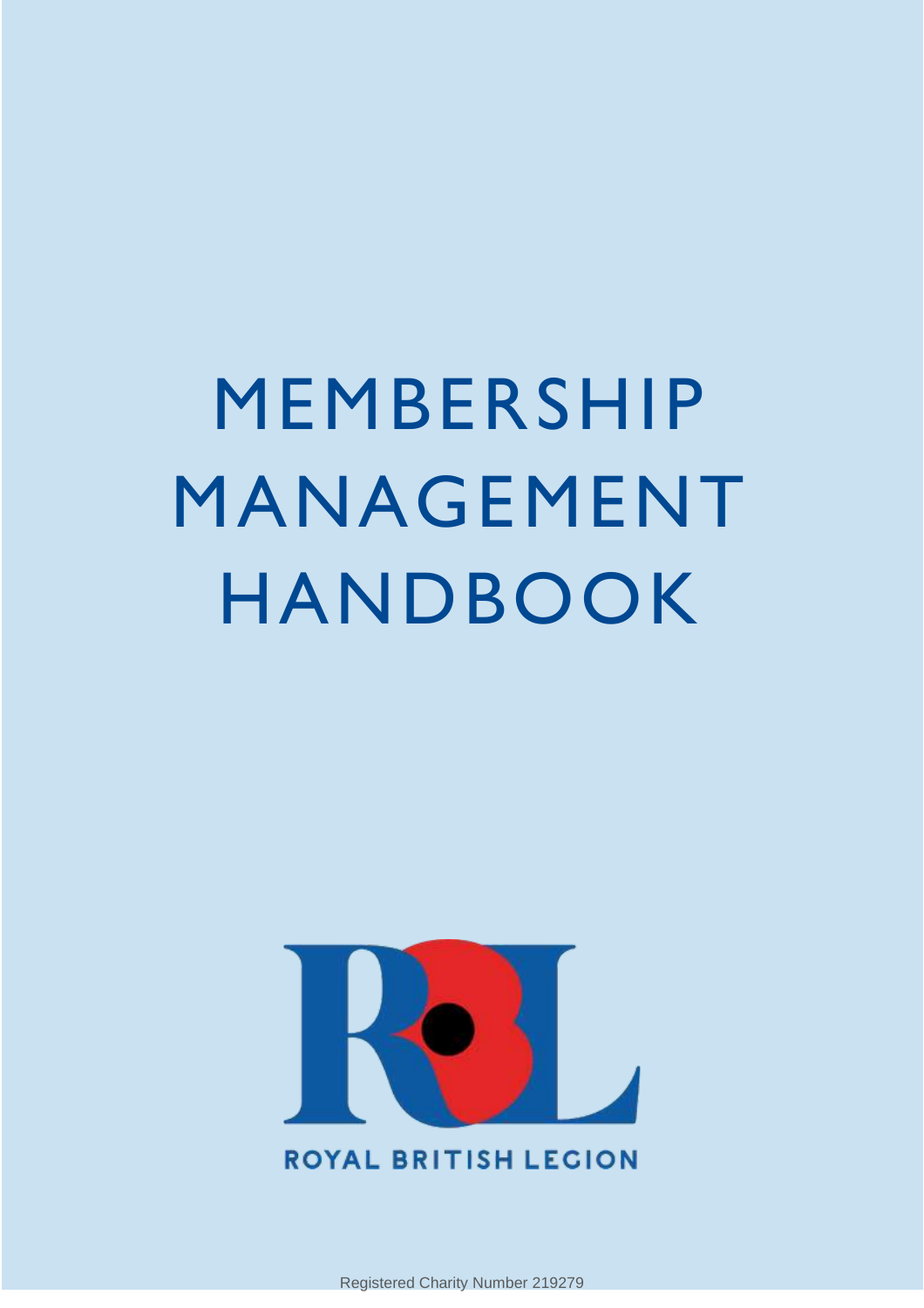# **Contents**

| 9.a What formations are and how they are structured44 |  |
|-------------------------------------------------------|--|
|                                                       |  |
|                                                       |  |
|                                                       |  |
|                                                       |  |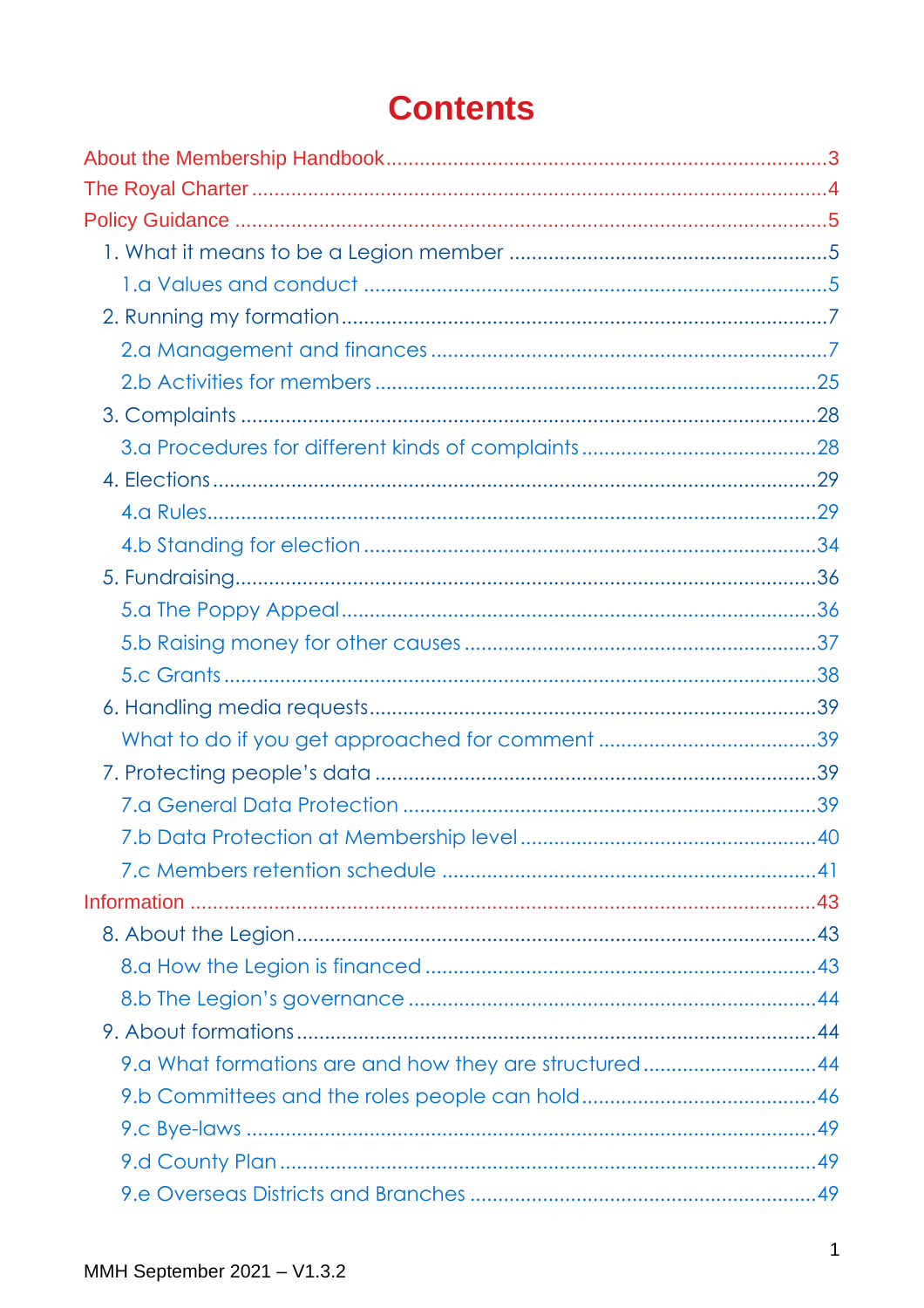| SOP163 Appendix A -Request a payment from a Branch Legacy Trust  90 |  |
|---------------------------------------------------------------------|--|
| SOP163 Appendix B - Appeal a Legacy Trust Account Decision90        |  |
|                                                                     |  |
| Draft County Model Rules for Group Officers, Representatives and    |  |
|                                                                     |  |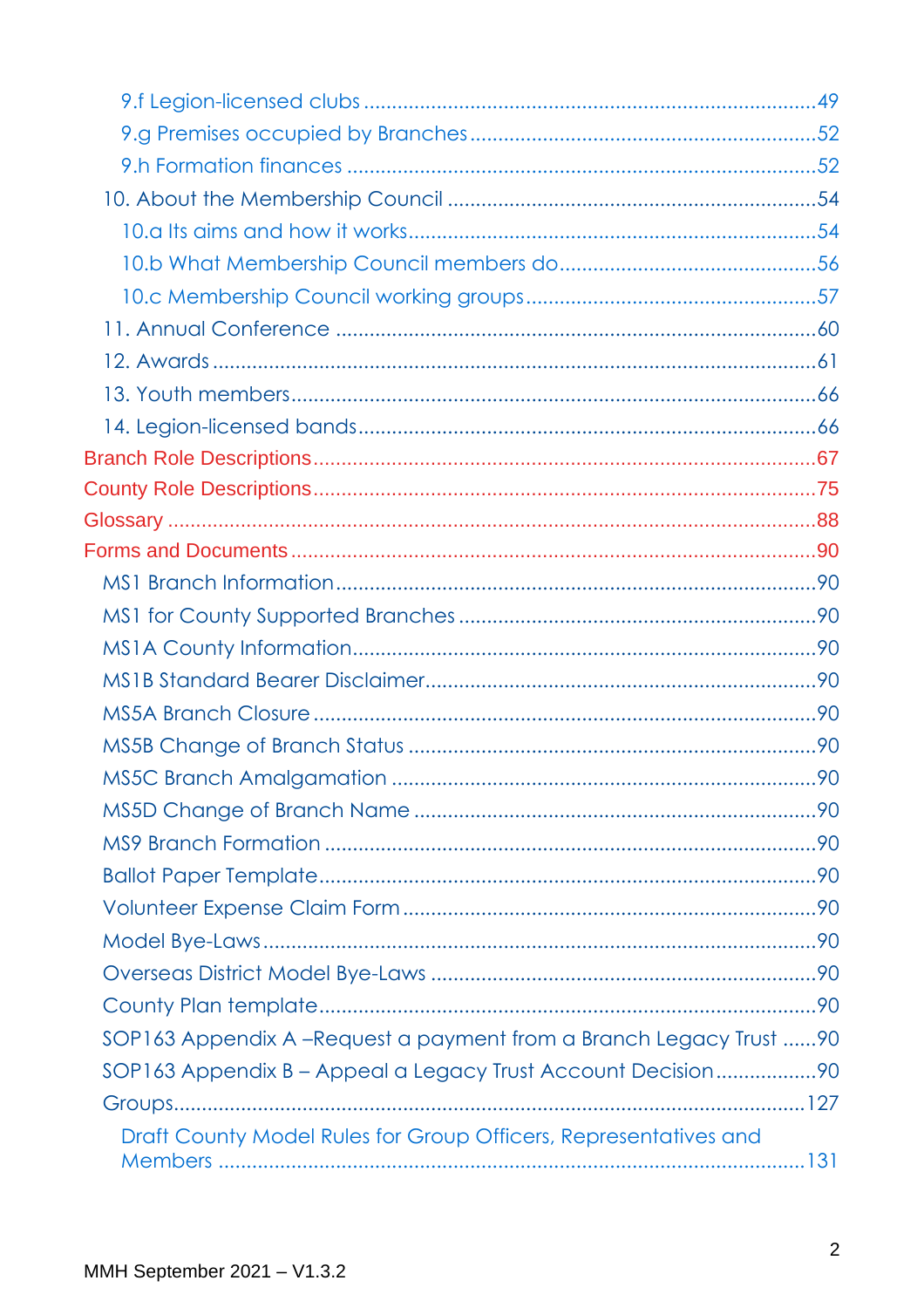# **About the Membership Handbook**

#### <span id="page-3-0"></span>**This handbook has two sections:**

- **[Policy guidance](#page-5-0)** guides you in your day-to-day Legion activities.
- **[Information](#page-42-0)** tells you how the Legion membership organisation works.

#### **It also has two purposes:**

- To help you to comply with UK charity law and with the Legion's policies when going about your Legion activities. Where you see the words 'must' and 'must not', or 'do' and 'do not', these instructions are a requirement of law or of Legion policy.
- To help you to run a happy and successful Branch, County, District or Section. Where you see 'may', 'ought' and other conditional words and phrases, that means the instruction is good practice but not a legal or policy requirement.

This book is detailed but not completely comprehensive, so if you have any questions that aren't addressed here, ask your Membership Support Officer for help.

Where you see the word 'County' or 'Counties', these terms cover all Counties, Districts and Sections.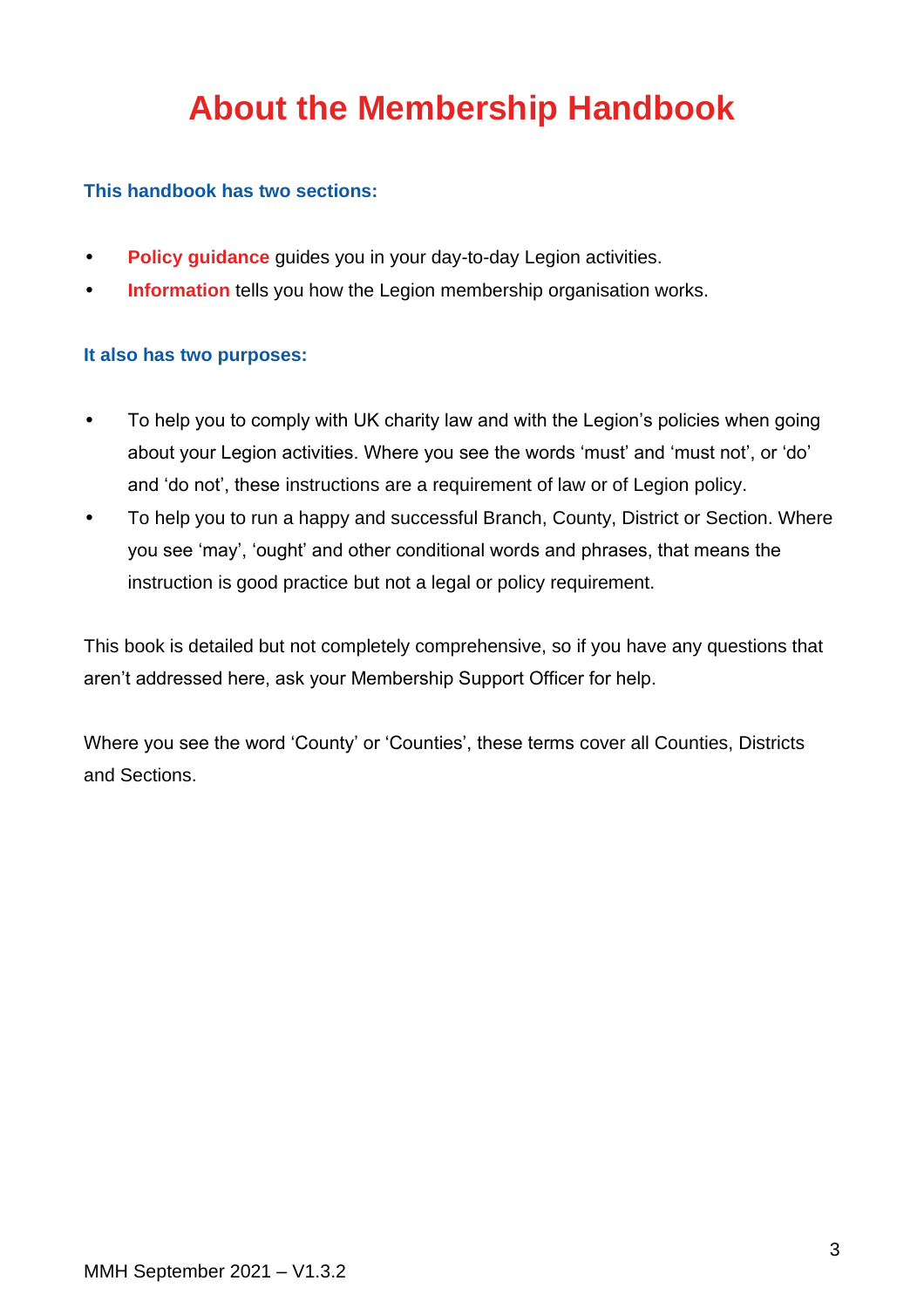# **The Royal Charter**

<span id="page-4-0"></span>The Royal Charter directs all of the Legion's work. It is a governance document that is recognised by the Government and the Charity Commission. It is enforceable in law. You can read the Royal Charter through the Legion's **[website.](https://www.britishlegion.org.uk/quick-links/the-royal-charter)**

This handbook sits alongside the Royal Charter. It was created to help Legion officers, committee members and Legion members make sure they're acting within the rules of the Royal Charter.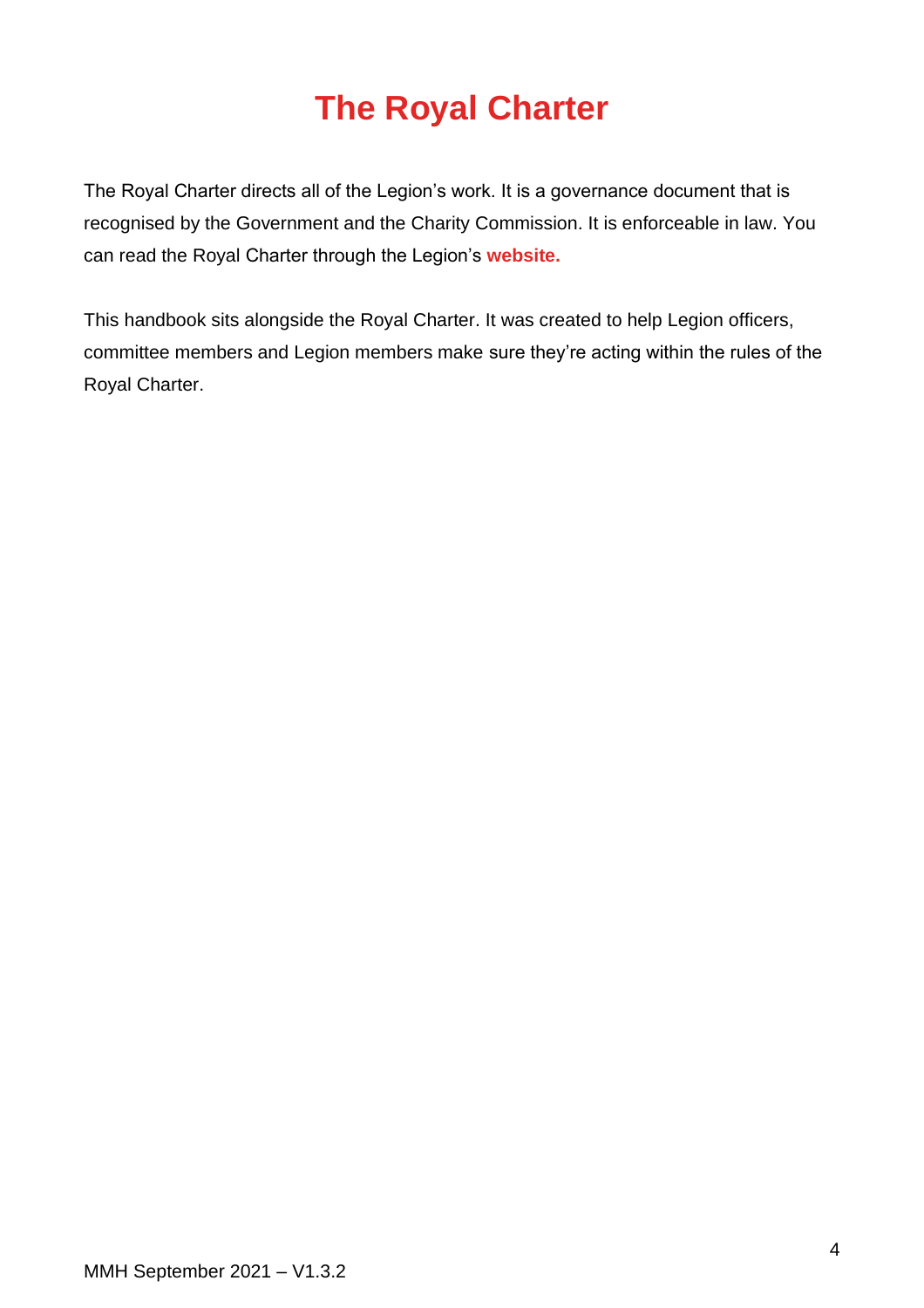# **Policy Guidance**

<span id="page-5-0"></span>This section of the handbook will guide you in day-to-day Legion matters. If you follow the guidance in the following pages, you will be acting within the law and in accordance with the Royal Charter and Legion policy.

Everyone is welcome to become a Legion Member. You can join membership via [www.britishlegion.org.uk,](http://www.britishlegion.org.uk/) by phone or by calling our free helpline or by completing a membership application form available from branches. Every member has to join a branch and pay an annual fee. Membership will be renewed annually and unpaid membership will be cancelled. If you decide not to be a member for any reason, your membership can be easily cancelled at any time.

# <span id="page-5-1"></span>**1. What it means to be a Legion member**

# <span id="page-5-2"></span>**1.a Values and conduct**

As local representatives of the Legion, members are expected to behave with integrity, to work together and to trust each other. Our values apply as much when dealing with people face to face as when communicating online, whether through official Legion channels, social media or personal emails.

#### **We have ten guiding principles:**

- 1. Respect and maintain the confidentiality of Legion information (unless you need to disclose something to prevent harm
	- to yourself or to others, or to prevent financial or reputational risk).
- 2. Follow the organisation's policies and procedures.
- 3. Remain neutral and unbiased in all Legion activities.
- 4. Promote equality and diversity without being discriminatory.
- 5. Be dedicated to the responsibilities you have agreed to.
- 6. Be respectful and considerate towards others.
- 7. Guard the reputation of the Legion and build positive relationships internally and externally.
- 8. Ensure that no personal benefit or conflict of interest arises from your actions.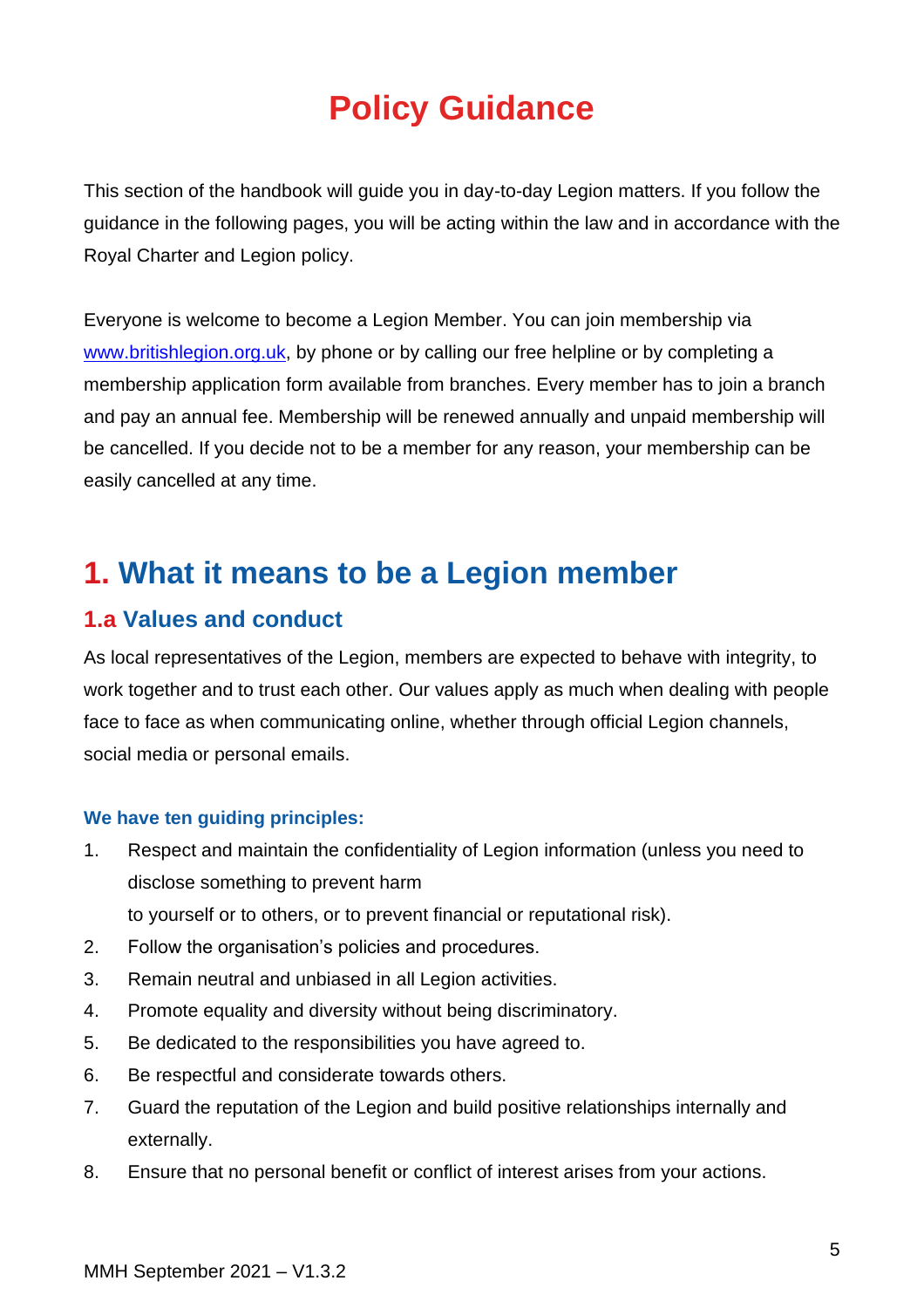- 9. Be responsive and proactive in dealing with others.
- 10. Put comradeship at the heart of what you do

#### **And we have five values that we maintain:**

#### 1. **Service**

We support and serve.

We are compassionate.

We provide great customer care to all the people who come in to contact with us.

We are accountable and act with integrity.

#### 2. **Excellence**

We strive to be the best we can.

We are effective and efficient.

We are bold.

We are open to new ideas and approaches, challenge each constructively and are willing to learn.

#### 3. **Collaboration**

We value working together and with partners to achieve shared goals. Through strong communication and support, we build trust with each other and treat everyone with respect and honesty.

#### 4. **Valuing our people**

We support, encourage and provide opportunities for all our people, ensuring we recognise and value everyone's contribution.

#### 5. **Passion**

We are passionate about our role and contribution. With a positive outlook, we are committed to our work.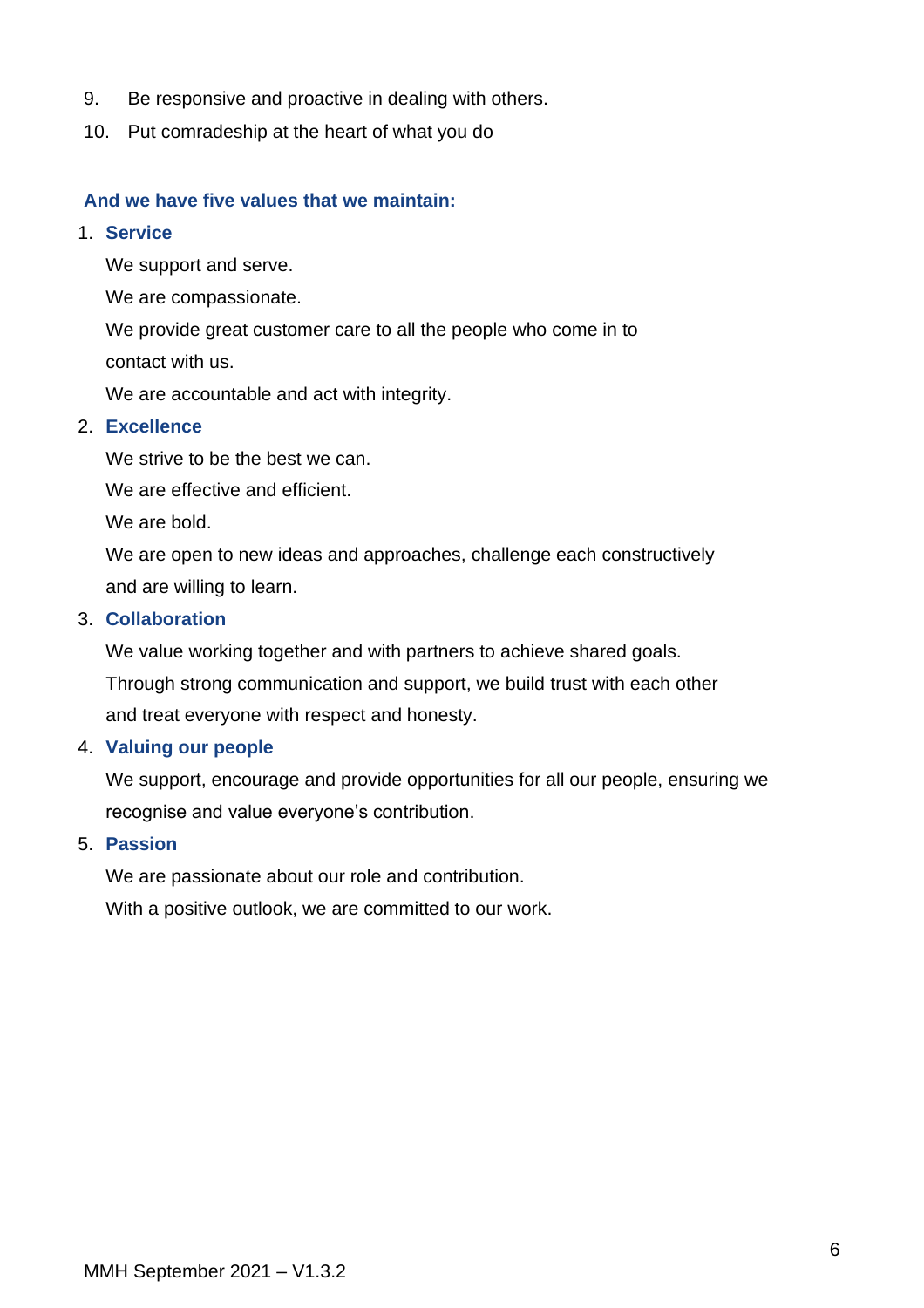# <span id="page-7-0"></span>**2. Running my formation**

# <span id="page-7-1"></span>**2.a Management and finances**

# **2.a.(1) Holding meetings**

# **BRANCHES**

|                         | <b>General Branch</b><br><b>Meeting</b>                                                                                                                                                                                                                                                                                           | <b>Annual General</b><br><b>Meeting (AGM)</b>                                                                                                                                                                                                                                                                                                                      | <b>Special General</b><br><b>Meeting</b>                                                                                                                                                                                                                    | <b>Committee</b><br><b>Meeting</b>                                            |
|-------------------------|-----------------------------------------------------------------------------------------------------------------------------------------------------------------------------------------------------------------------------------------------------------------------------------------------------------------------------------|--------------------------------------------------------------------------------------------------------------------------------------------------------------------------------------------------------------------------------------------------------------------------------------------------------------------------------------------------------------------|-------------------------------------------------------------------------------------------------------------------------------------------------------------------------------------------------------------------------------------------------------------|-------------------------------------------------------------------------------|
| <b>Frequency</b>        | Quarterly<br>(suggested)                                                                                                                                                                                                                                                                                                          | Once a year                                                                                                                                                                                                                                                                                                                                                        | As required                                                                                                                                                                                                                                                 | Quarterly                                                                     |
| <b>Dates</b>            | Committee to<br>decide                                                                                                                                                                                                                                                                                                            | Between 1 October<br>and 30 November                                                                                                                                                                                                                                                                                                                               | As required                                                                                                                                                                                                                                                 | Committee to<br>decide                                                        |
| <b>Chair</b>            |                                                                                                                                                                                                                                                                                                                                   | Branch Chairman or Vice-Chairman in their absence                                                                                                                                                                                                                                                                                                                  |                                                                                                                                                                                                                                                             |                                                                               |
| <b>Notifications</b>    | Committee to<br>decide                                                                                                                                                                                                                                                                                                            | At least 21 days<br>before to all members                                                                                                                                                                                                                                                                                                                          | At least seven days<br>before to all<br>members                                                                                                                                                                                                             | Committee to<br>decide                                                        |
| <b>Attendees</b>        | <b>Members</b>                                                                                                                                                                                                                                                                                                                    | Members; (optional)<br>guests, County reps,<br>staff                                                                                                                                                                                                                                                                                                               | <b>Members</b>                                                                                                                                                                                                                                              | Committee                                                                     |
| Quorate<br>requirements |                                                                                                                                                                                                                                                                                                                                   |                                                                                                                                                                                                                                                                                                                                                                    |                                                                                                                                                                                                                                                             | Four Committee<br>members form<br>a quorum                                    |
|                         | Suggested:<br>• Provide updates on<br>the local and wider<br>work of<br>the Legion<br>• Provide updates on<br>Branch past and<br>future activities<br>• Make decisions<br>• Nominate<br>candidates for<br>elections at County<br>and national levels<br>• Vote on candidates<br>for elections at<br>County and<br>national levels | • Review previous<br>year's activities<br>• Agree next year's<br>activities<br>• Elect officers and<br><b>Committee members</b><br>• Nominate candidates<br>for elections at<br>County and national<br>levels<br>• Vote on candidates<br>for elections at<br>County and national<br>levels<br>• Debate and agree<br>motions for County<br>and Annual<br>Conference | • Remove from office<br>or position a Branch<br>Committee member<br>• Elect another<br>member to replace<br>the removed<br>member or fill in<br>a vacant post<br>• Discuss any other<br>urgent matter of<br>importance and<br>make appropriate<br>decisions |                                                                               |
| Other                   |                                                                                                                                                                                                                                                                                                                                   | Members can add<br>items to the agenda<br>if they submit them<br>before the deadline                                                                                                                                                                                                                                                                               | Meeting can go<br>ahead only if the<br>Committee decides<br>it is needed or it has                                                                                                                                                                          | If a Committee<br>member is absent<br>for three meetings<br>in a row in a 12- |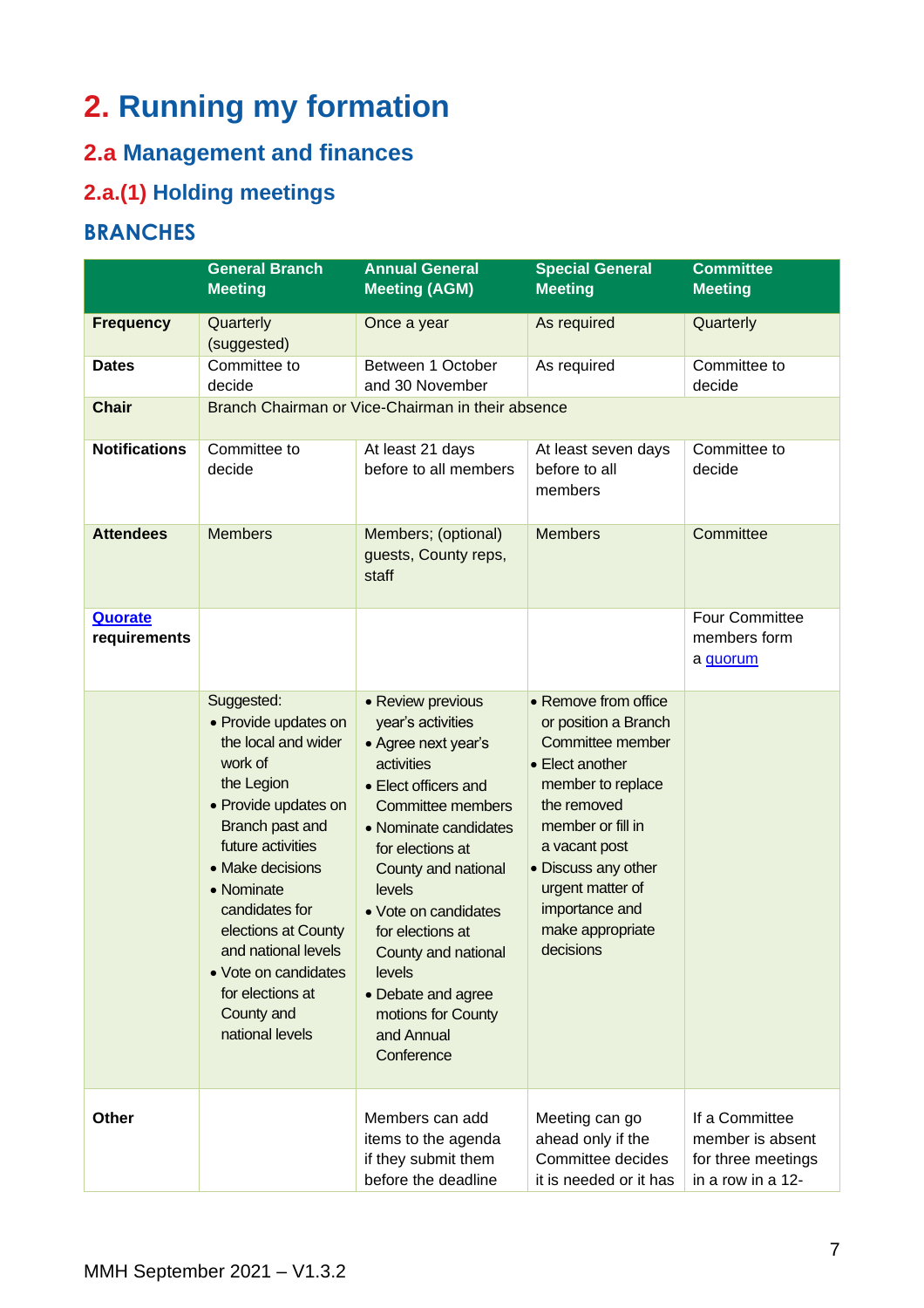|  | specified by the<br>Committee                                                                                                                                                                                                                                                                   | been requested by<br>a minimum<br>of two-thirds of<br>members | month period, they<br>are deemed to have<br>vacated the seat<br>unless a valid<br>reason has been<br>provided and<br>accepted by the<br>rest of the<br>Committee |
|--|-------------------------------------------------------------------------------------------------------------------------------------------------------------------------------------------------------------------------------------------------------------------------------------------------|---------------------------------------------------------------|------------------------------------------------------------------------------------------------------------------------------------------------------------------|
|  | Any reports presented at the meeting and minutes of previous meeting must be circulated<br>to the attendees at least three days before the meeting.<br>If community support cases are discussed during the meeting, the personal details of<br>beneficiary/beneficiaries must not be disclosed. |                                                               |                                                                                                                                                                  |

# **COUNTIES**

|                      | <b>Annual General Meeting</b>                                                                                                                                                                                                                                                                                                                                                                                                                                                                                                                        | <b>Special General</b><br><b>Meeting</b>         | <b>Committee</b><br><b>Meeting</b>                                                          | Special<br><b>Committee</b><br><b>Meeting</b>                |
|----------------------|------------------------------------------------------------------------------------------------------------------------------------------------------------------------------------------------------------------------------------------------------------------------------------------------------------------------------------------------------------------------------------------------------------------------------------------------------------------------------------------------------------------------------------------------------|--------------------------------------------------|---------------------------------------------------------------------------------------------|--------------------------------------------------------------|
| <b>Frequency</b>     | At least once a year                                                                                                                                                                                                                                                                                                                                                                                                                                                                                                                                 | As required                                      | At least four<br>times a year                                                               | As required                                                  |
| <b>Dates</b>         | To be decided by the County<br><b>Committee and County</b><br><b>Conference Committee</b>                                                                                                                                                                                                                                                                                                                                                                                                                                                            | Within 21 days<br>of a valid<br>request          | To be set at its<br>first meeting after<br>the Annual<br>Meeting of<br>County<br>Conference | Within 14 days of<br>the request<br>being received           |
| <b>Chair</b>         | County Chairman or Vice-Chairman in their absence                                                                                                                                                                                                                                                                                                                                                                                                                                                                                                    |                                                  |                                                                                             |                                                              |
| <b>Notifications</b> | At least:<br>• 12 weeks before: Branches<br>notified about<br>date/time/venue<br>• Eight weeks before:<br><b>Branches submit</b><br>nominations for County<br>Committee, County<br>Conference Committee and<br><b>National Conference</b><br>Committee and Motions and<br><b>Charter Motions for Annual</b><br>Conference and/ or County<br>Conference<br>• Six weeks before: Branches<br>receive provisional agenda<br>• Five weeks before: Branches<br>submit amendments to<br>motions<br>• Two weeks before: final<br>agenda sent to all Branches | At least seven<br>days before to<br>all Branches | N/A                                                                                         | At least seven<br>days before<br>to all Committee<br>members |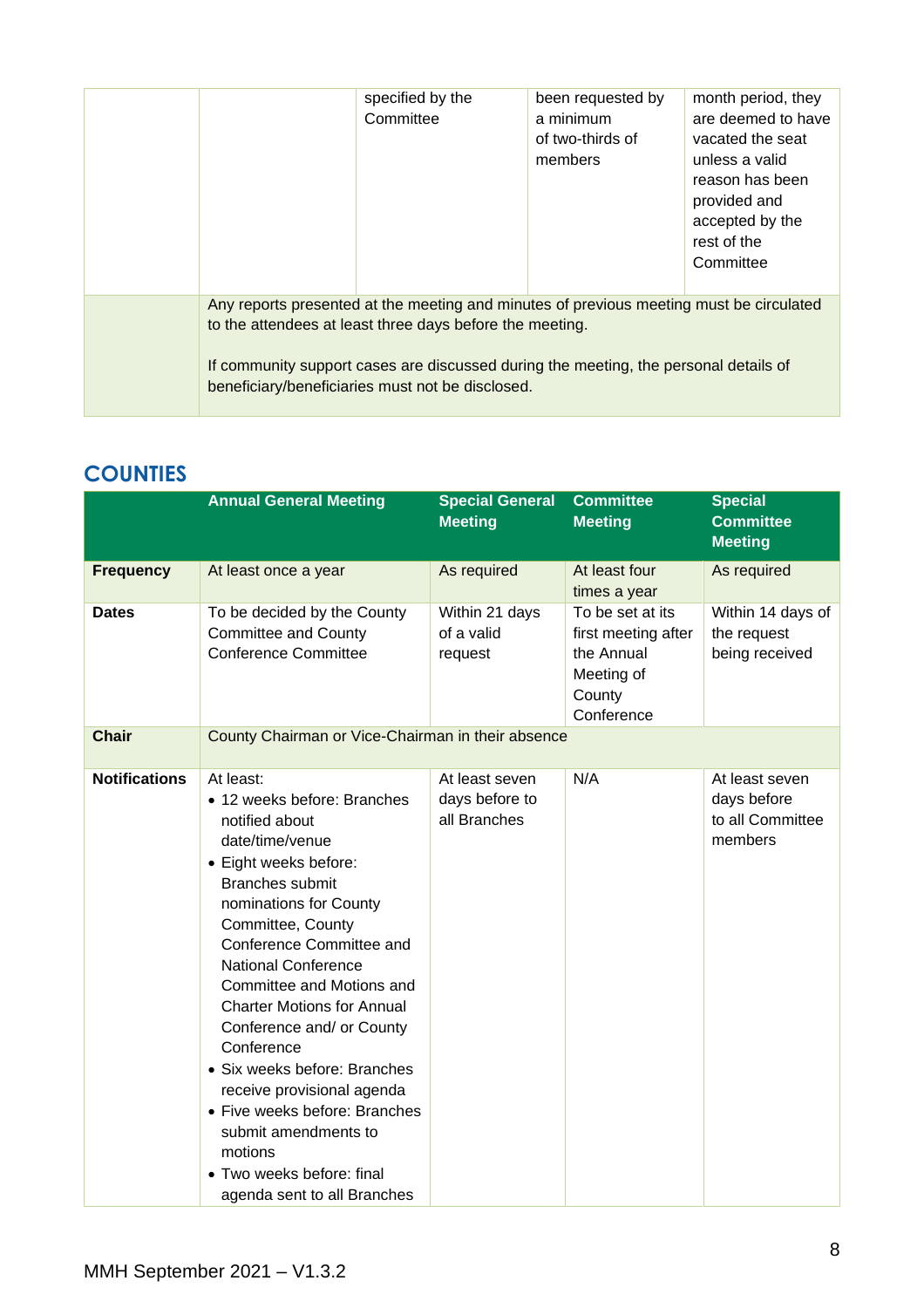| <b>Attendees</b>        | • Visitors (members, guests)<br>• Delegates: compliant<br><b>Branches and County-</b><br>Supported Branches (but not<br>sub-Branches) can appoint:<br>One delegate if a Branch<br>$\circ$<br>has 300 members or fewer<br>Two delegates if a Branch<br>$\circ$<br>has more than 300 but<br>fewer than 1,000<br>Three delegates if a<br>$\circ$<br>Branch has more than<br>1,000 but fewer than 1,500<br>members<br>Additional delegates<br>$\circ$<br>for every 500 members<br>over 1,000 |                                                                                                                                                            | <b>Required: County</b><br>Officers and<br>Committee<br>members<br>Optional:<br>Membership<br>Council<br>representative | Required:<br><b>County Officers</b><br>and Committee<br>members<br>Optional:<br>Membership<br>Council<br>representative |
|-------------------------|------------------------------------------------------------------------------------------------------------------------------------------------------------------------------------------------------------------------------------------------------------------------------------------------------------------------------------------------------------------------------------------------------------------------------------------------------------------------------------------|------------------------------------------------------------------------------------------------------------------------------------------------------------|-------------------------------------------------------------------------------------------------------------------------|-------------------------------------------------------------------------------------------------------------------------|
| Quorate<br>requirements |                                                                                                                                                                                                                                                                                                                                                                                                                                                                                          |                                                                                                                                                            | At least half the<br>members entitled to<br>attend and to vote<br>must be there to<br>make the meeting<br>quorate       | At least half the<br>members entitled<br>to attend and to<br>vote must be there<br>to make the<br>meeting quorate       |
| <b>Objectives</b>       | • Declare results of the County<br>elections<br>• Approve amendments or<br>additions to the County bye-<br>laws (requires a two-thirds<br>majority vote)<br>• Pass resolutions requiring<br>specific actions from the<br><b>County Committee</b>                                                                                                                                                                                                                                         | • Discuss a<br>single matter<br>of extreme<br>urgency or<br>importance<br>• Remove from<br>office an<br>officer of<br>the County<br>Committee<br>or member |                                                                                                                         |                                                                                                                         |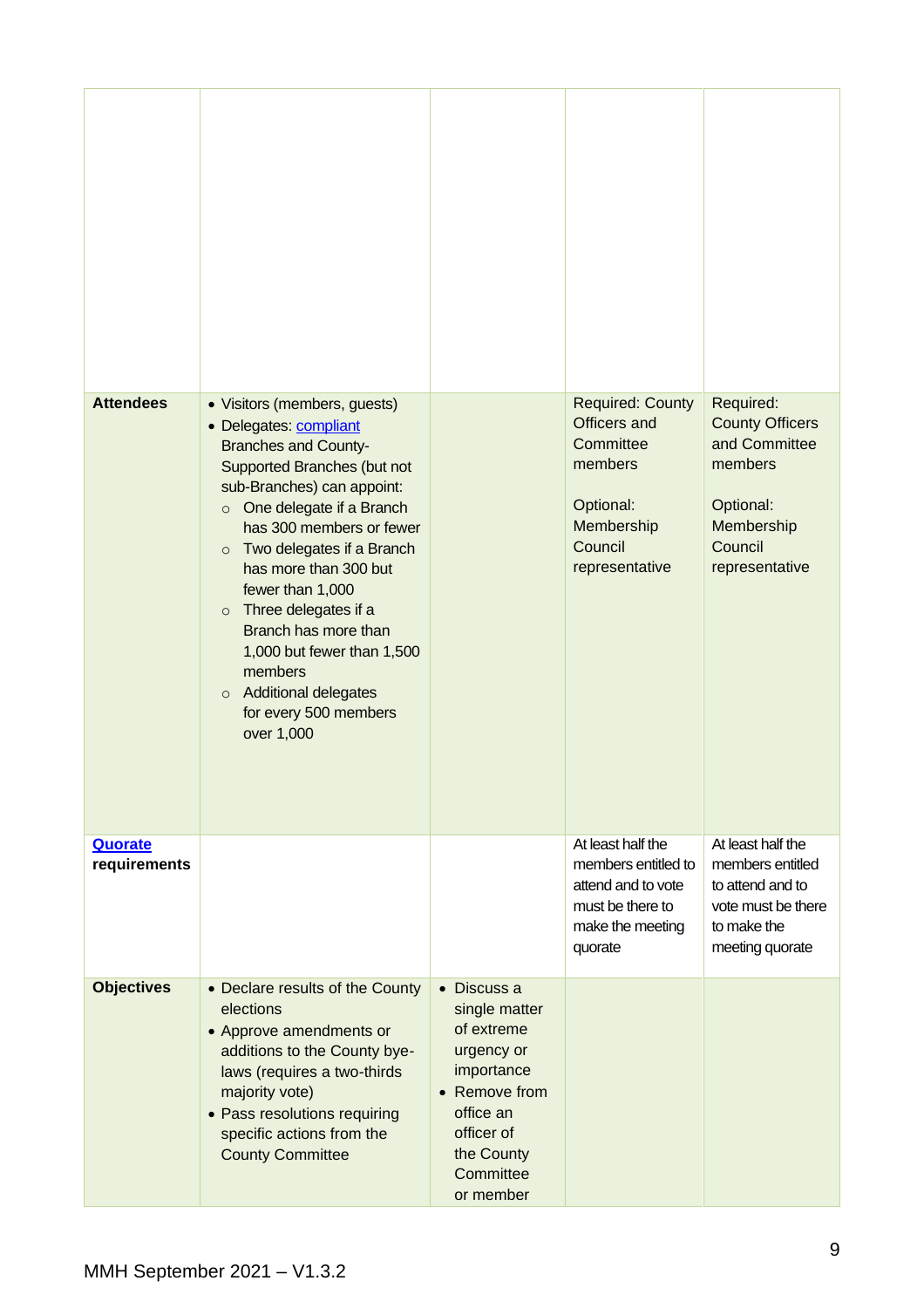|              | • Vote on submitted motions<br>that have been approved by<br>the Conference Committee<br>• Elect Committee members<br>• Elect County Conference<br><b>Committee members</b><br>• Elect a candidate to the<br><b>National Conference</b><br>Committee<br>• Announce the results of<br>County Chairman and/or<br><b>Vice-Chairman elections</b><br>• Review the accounts for<br>the past year<br>• Review the County plan<br>covering the next three years<br>• Review reports and the<br>progress made with the<br>County plan over the<br>past year<br>• Consider any discussion<br>papers on relevant topics<br>approved by the County<br>Committee on which the<br>views of the membership<br>should be sought | of the County<br>Committee                                                                                                                                                    |                                                                                                                                                                                                                                                                                                                                                                   |                                                                                             |
|--------------|------------------------------------------------------------------------------------------------------------------------------------------------------------------------------------------------------------------------------------------------------------------------------------------------------------------------------------------------------------------------------------------------------------------------------------------------------------------------------------------------------------------------------------------------------------------------------------------------------------------------------------------------------------------------------------------------------------------|-------------------------------------------------------------------------------------------------------------------------------------------------------------------------------|-------------------------------------------------------------------------------------------------------------------------------------------------------------------------------------------------------------------------------------------------------------------------------------------------------------------------------------------------------------------|---------------------------------------------------------------------------------------------|
| <b>Other</b> | The meeting can go ahead if at<br>least three Branch delegates<br>are there at the start of and<br>throughout the meeting<br>Delegates:<br>• Can speak and vote<br>• Must be current Legion<br>members<br>• Must not be Legion<br>employees<br>• Must not be County officers<br>or members of the County<br>Committee<br>Motions cannot be proposed<br>and seconded by delegates<br>from the same Branch<br>Minutes must be sent to Head<br>Office, Area Manager and<br>Membership Council<br>representative within three<br>months of the meeting                                                                                                                                                               | Meeting must<br>be called at<br>the direction<br>of the Board<br>of Trustees,<br>the County<br>Committee or<br>of at least one<br>quarter of the<br>Branches in<br>the County | Minutes to be<br>distributed to the<br>Membership<br>Council<br>representative<br>and the Area<br>Manager<br>If a Committee<br>member is<br>absent for three<br>meetings in a<br>row in a 12-<br>month period,<br>they are deemed<br>to have vacated<br>the seat unless a<br>valid reason has<br>been provided<br>and accepted by<br>the rest of the<br>Committee | Meeting must be<br>called at the<br>request of any<br>eight members<br>of that<br>Committee |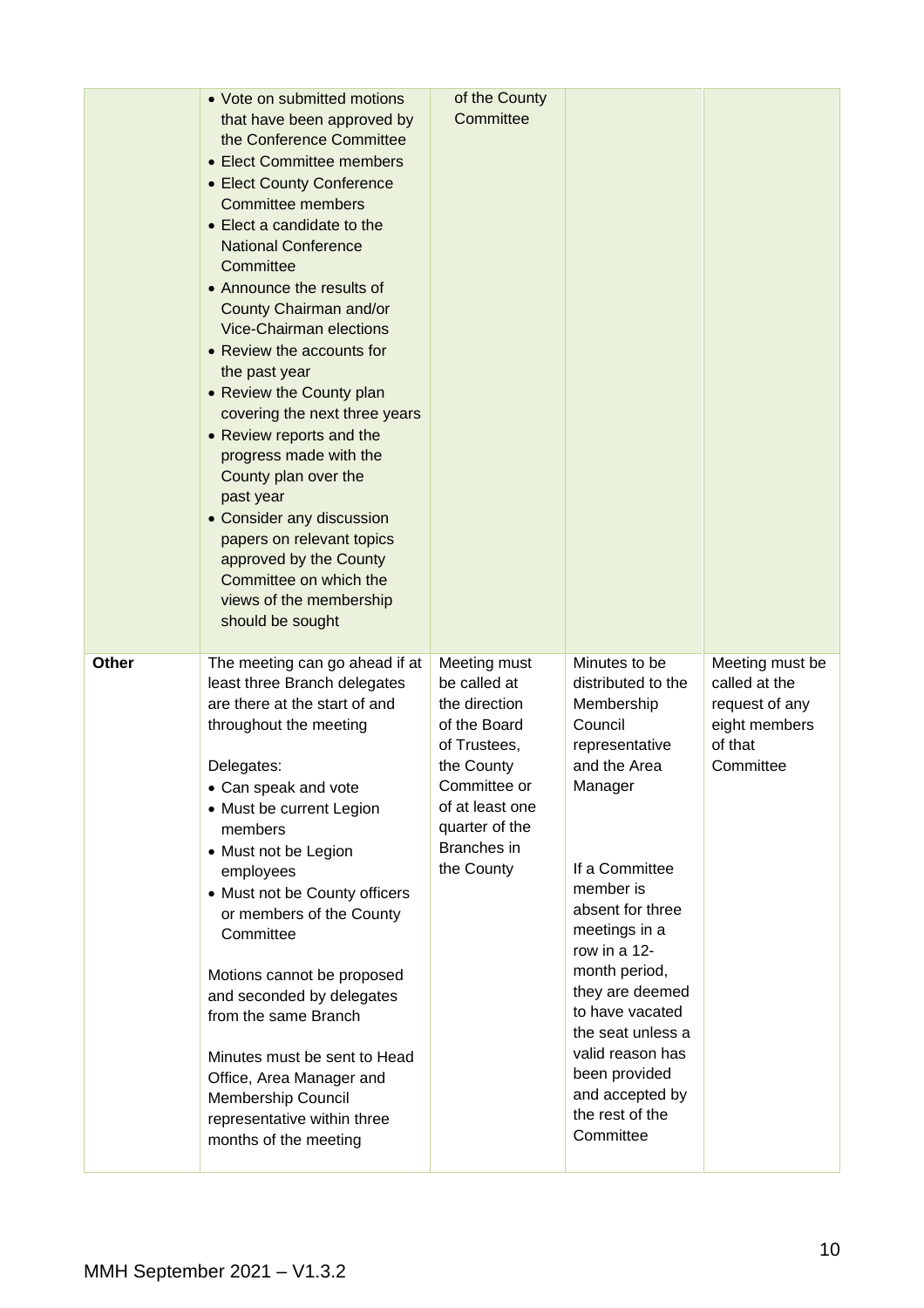For details of how national meetings are held, please refer to the [Royal Charter;](https://www.britishlegion.org.uk/quick-links/the-royal-charter) and to the Standing Orders, available through Office 365 or your Membership Support Officer, for the Conduct of Annual Conference.

# **2.a.(2) Administering the membership**

Branch membership lists are kept online on the Office 365 portal. For access and information, speak to your Membership Support Officer.

Branches may decide to set a joining fee and/or an annual subscription fee, both of which must be decided by the members at the Branch Annual General Meeting. Each of these fees must not be less than £1.

The Branch Committee must tell Head Office what their membership, joining and subscription fees are using the Branch rates letter each year. If the membership team at Head Office does not receive this information before the reply date on the Branch rates letter, then the fees for the forthcoming membership year will revert back to £0.00/€0.00.

Branches should actively help members to renew their membership. Their Membership Support Officer can help with any queries. Please forward any cheques or applications within 30 days of receipt to avoid delays processing them.

Members may transfer their membership to another branch. If they have paid their membership fee and any subscriptions due to their current Branch, they will not need to make any additional payment in their current membership year.

Branches must not refuse membership unless they have valid reasons. Any objections to an application must be made to the County Committee via the Membership Support Officer. The Membership Council will make the final decision on whether the application should be accepted in consultation with the County Committee.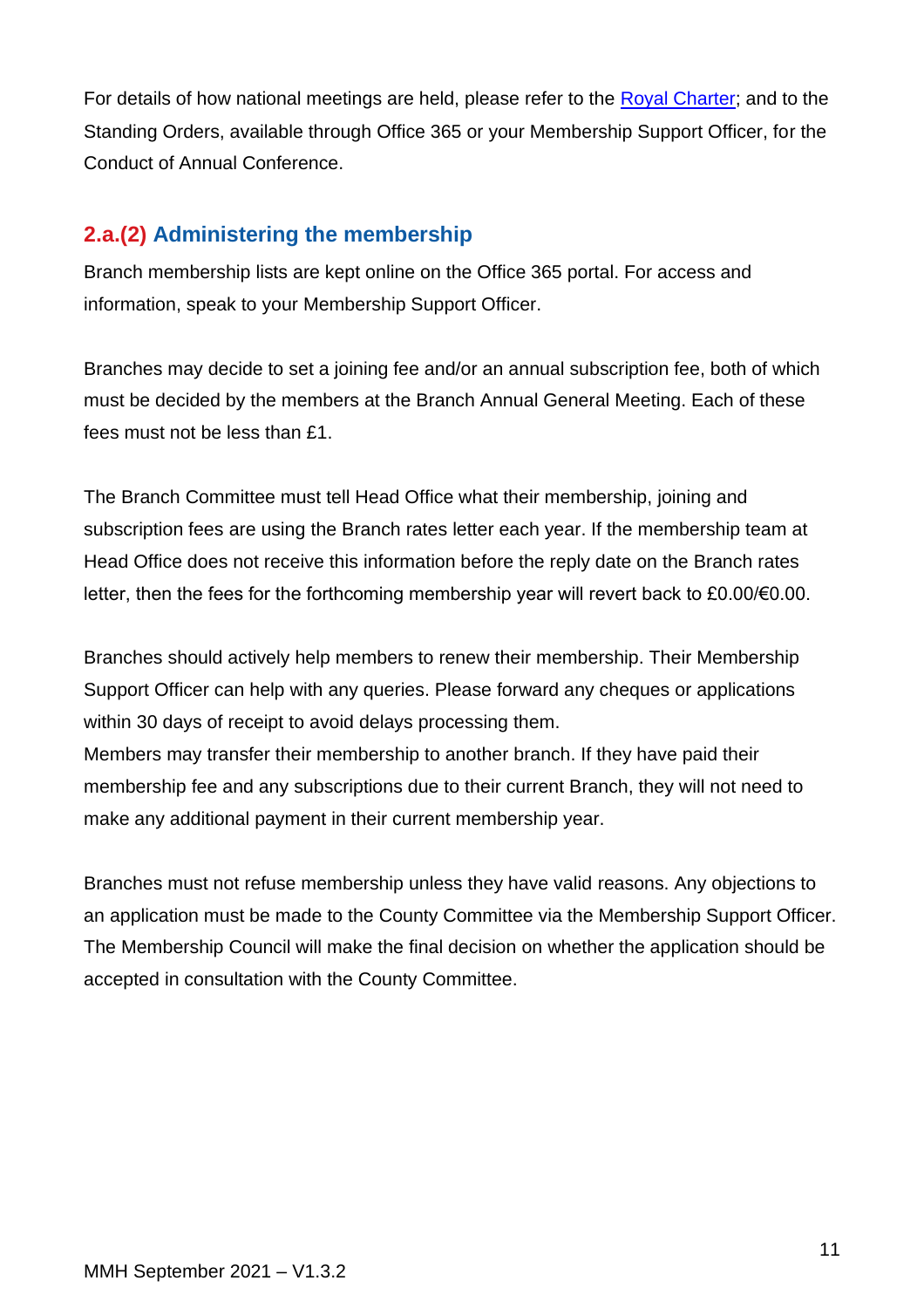# **2.a.(3) Financial management**

For an explanation of Legion funds, click [here](#page-43-2).

#### **Branch and County banking**

Branches must have only one bank account. This must be a current account held preferably with Lloyds Bank or Barclays. It must be held in the name of 'The Royal British Legion – [Branch name]'. Personal accounts or accounts in the name of Committee members must not be used for Branch transactions, even as a temporary measure.

If a Branch has more than one account, it must close the additional account(s) and transfer the money to the [Branch Funds Initiative](#page-53-0) (BFI). If you're not sure what to do with a bank account, contact your Membership Support Officer for help.

Branches should keep enough money in their current account to meet their day-to-day requirements. For most Branches, this will be £1,000 or less. All funds that are surplus to day-to-day requirements must be placed in the Branch Funds Initiative. The maximum amount of funds that Branches can hold in their current account is £5,000; anything more than this must be placed in the Branch Funds Initiative.

If your Branch banks with Lloyds, you can access internet banking via the Legion's corporate internet banking platform. If you need help to set this up, contact your Membership Support Officer or Branch Accounts team in Head Office. Branches banking with other banks are not permitted to set up internet banking without the express permission of the Finance Department. This is to ensure that appropriate financial controls are in place over all Branch transactions.

#### **How to manage Branch funds**

The Branch Committee, under the leadership of the Branch Chairman, is responsible for the Branch funds. It must make sure:

- That there are adequate controls and accounting records.
- That Branch expenditure complies with the policies and procedures of the Legion and with charity law.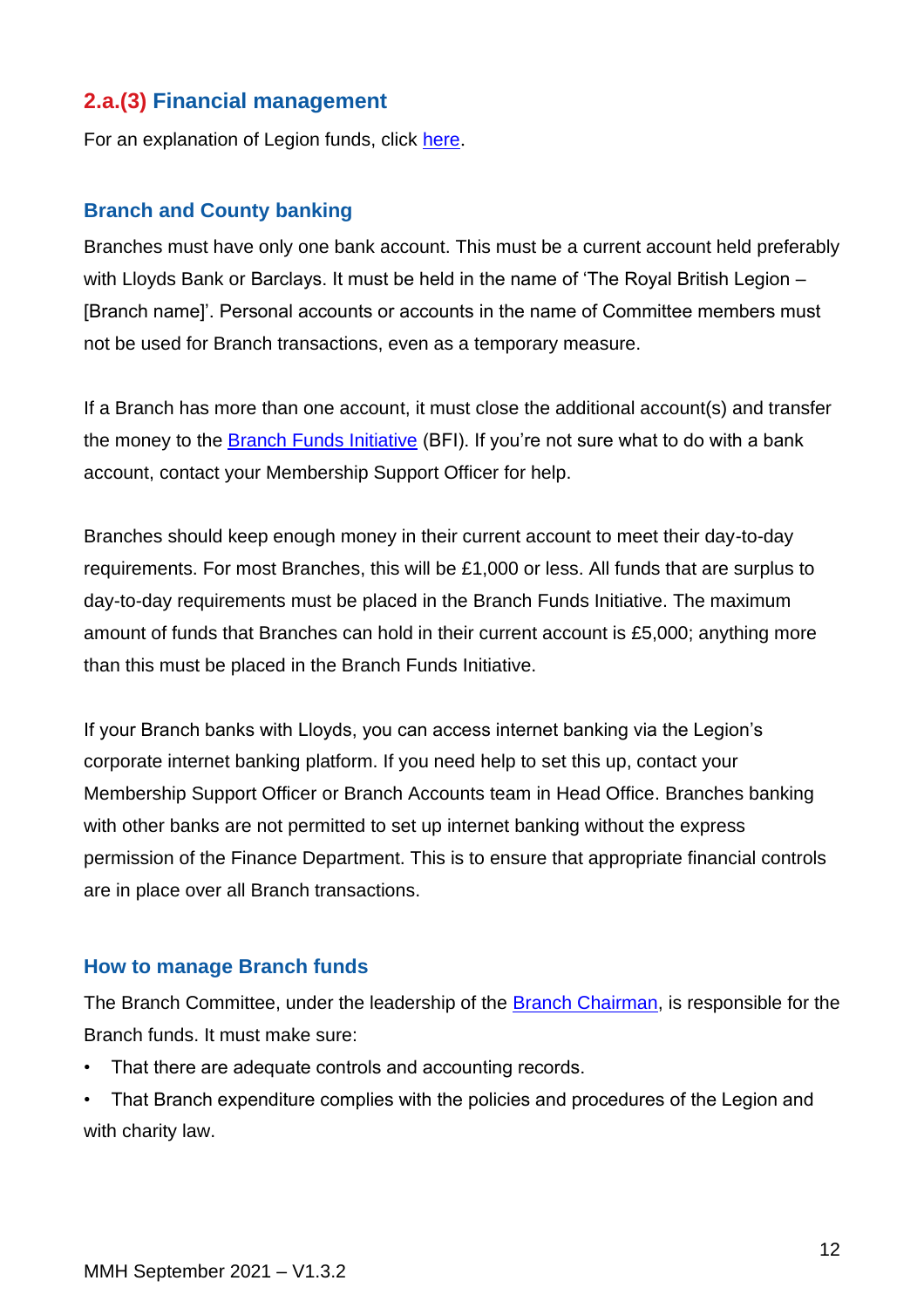Branches should create a simple budget for the year, setting out the income they expect to generate and what they expect to spend.

Day to day, the Branch Treasurer maintains the Branch accounts. The Branch Committee should approve the Branch Treasurer's [delegated authority limit,](#page-88-2) generally between £250 and £500, depending on the size of the Branch.

Branches may choose to record their income and expenditure in separate funds ( Benevolent Fund or General Fund). A fund is simply a way of recording income, expenditure and cash separately in the Branch accounts. This does not mean that each fund requires a separate bank account. A Branch can have more than one fund in its current account and [Branch Funds Initiative.](#page-14-0) At the end of the financial year, the sum total of all funds held by the Branch should equal the total amount of cash held in the current account and BFI.

If Branches have funds that are surplus to requirements, they should consider making a donation to the [Poppy Appeal,](https://www.britishlegion.org.uk/get-involved/ways-to-give/poppy-appeal) making a transfer to the County Welfare Fund or donating to a Legion Care Home. This will ensure that the funds are used to support the Legion's beneficiaries. You can ask your local Community Fundraising team or check the Fundraising Handbook about other projects and ideas.

#### **Vat**

Branches and Counties sit outside of the Legion's VAT arrangements. This means that Branches and Counties are unable to register for VAT. Branches must not charge VAT on any invoices they raise and are unable to reclaim any VAT they are charged by suppliers and other third parties. Branches cannot sell merchandise and cannot give away merchandise for a suggested donation of more than £1, e.g., jewellery, bags, clothing, etc. Doing so would constitute a vatable supply. It is permissible to give away small items in exchange for a suggested donation, provided the value of the item is £1 or less, e.g., a pen.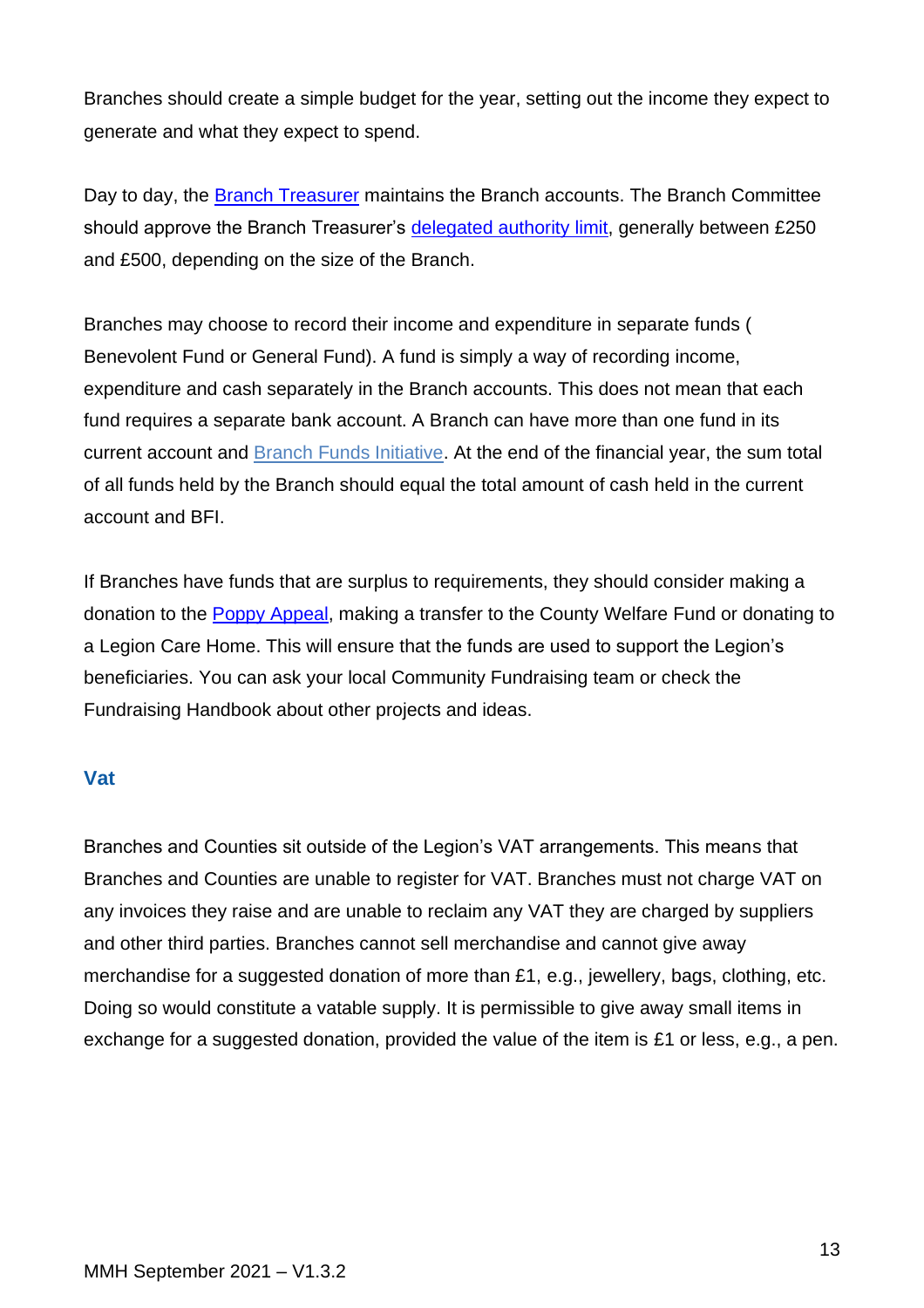### **Gift Aid**

Members are encouraged to Gift Aid their membership fee when they join. They can add or remove a Gift Aid declaration at any time by contacting [membershipservices@britishlegion.org.uk](mailto:membershipservices@britishlegion.org.uk)

Note that any Gift Aid donations cannot be paid into Branch funds as Branches cannot claim Gift Aid directly. The Legion will claim Gift Aid centrally and only on donations and gifts received directly to its accounts.

#### <span id="page-14-0"></span>**Branch Funds Initiative (BFI)**

To withdraw funds from the [BFI,](#page-53-0) you can apply by post/email using the appropriate form or via [LOMAS.](#page-53-1) The Finance Department will transfer the funds within a week of receiving a correctly completed and authorised BFI withdrawal form.

To deposit funds in the BFI, send a cheque to the Finance Department made payable to The Royal British Legion with the BFI deposit form.

#### **Dos and Don'ts for spending Branch and County funds Do:**

- Use funds to further the charitable aims of the Legion.
- Spend funds on events (for example, to recruit new members, for Remembrance events or to raise funds for the Legion).

• Keep invoices or receipts for everything you buy with Legion money. By law, all invoices, receipts and vouchers must be securely retained for seven years. If you don't have an invoice or receipt, the person who has spent the money must create and sign a voucher, detailing what the money was spent on and how much. The voucher must be countersigned by a Branch officer who had nothing to do with the purchase.

Keep the Branch cheque book and paying-in book in a locked safe or drawer.

#### **Don't:**

Use funds for the purchase, construction, repair or maintenance of memorials unless the memorial is owned by the Branch and responsibility hasn't been passed on to another party. Memorials are usually the responsibility of the local authority.

- Use funds to accumulate more money.
- Sign blank or partially completed cheques.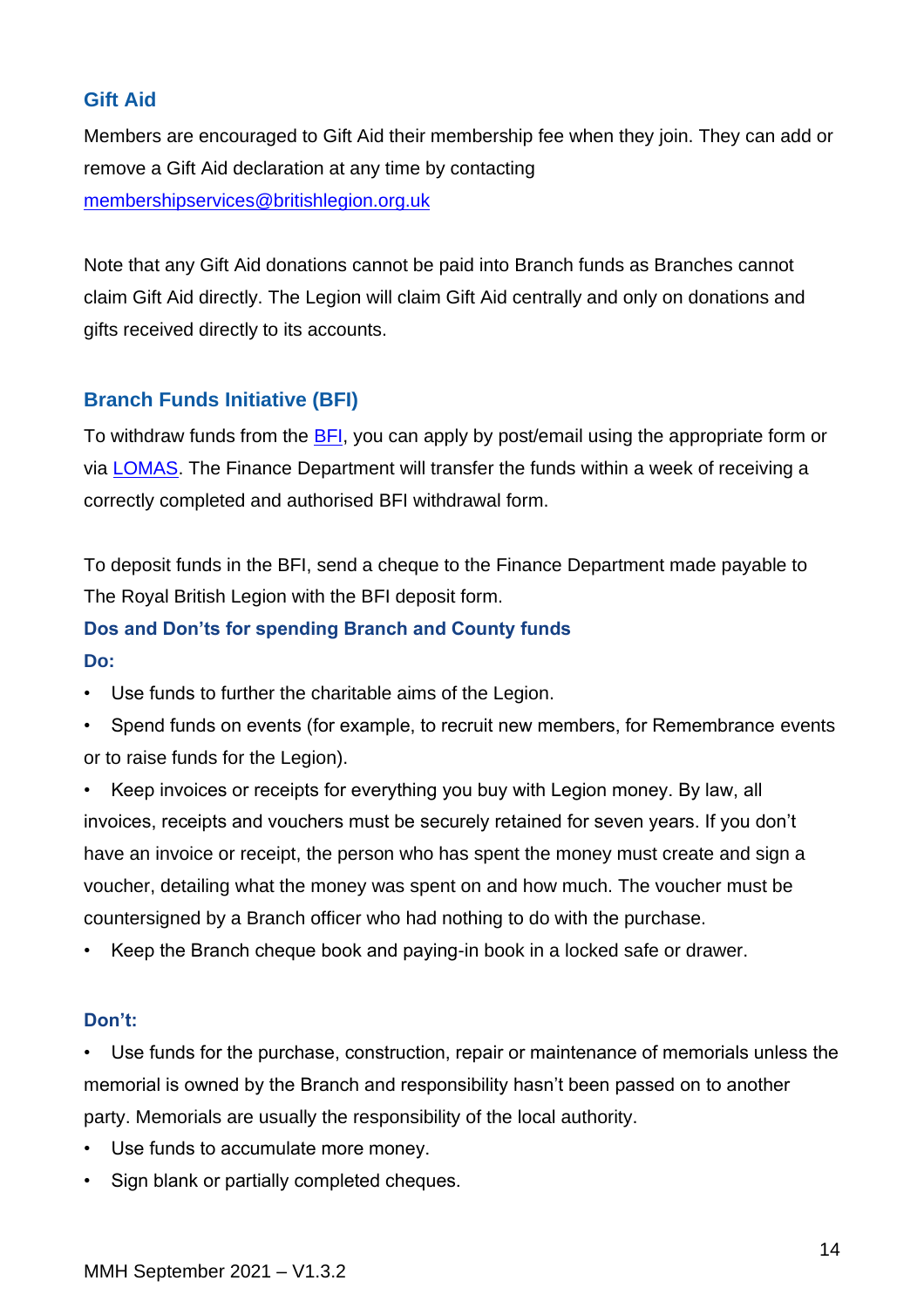• Sell goods. The Royal British Legion as a charity cannot trade; that is why goods can only be sold through a separate trading company (Poppy Shop). Branches and Counties are part of the charity and therefore must not trade under charity law. However, they can offer low-value items sourced from the Legion (such as pins, pens and wristbands) for a suggested donation (not a minimum donation) to raise funds. Please note that any income from items produced by the Poppy Appeal must be sent to Poppy Appeal.

Use funds to subsidise another Branch, a Legion club or any other third party. That includes loans or making reductions or deferments of charges due to the Branch. If this happens, the Branch Committee members responsible may be found personally liable to reimburse the charity.

• Give grants or make donations to other charities. The only exceptions are a donation to a local ex-Service charity with the approval of the Operations Directorate through the local Membership Support Officer, or a donation to the Central Benevolent Fund to be allocated to a grant that the Board of Trustees has already agreed.

• Use funds for paid employment. If your Branch needs resources, contact your Membership Support Officer for guidance.

• Enter into any financial credit or lease agreement (including the rental of property or equipment).

#### **Rules on cheque and cash handling**

You can read the full policy (SOP131) if you request it from your Membership Support Officer, but below are some day-to-day rules to help you keep your transactions in order – and to help protect the Legion from fraud.

• A Branch's bank account must have up to four mandated signatories, all of whom must be Branch Committee members. At least two signatories who are not related to each other must sign every cheque. It is the Branch Committee's responsibility to make sure the list of mandated signatories is up to date when members leave or join the Committee.

• Check bank statements as soon as you receive them. Investigate any unexplained entries immediately. If you suspect fraud, tell your Membership Support Officer.

• Reimburse petty cash only when you see a receipt and only directly to the claimant.

• Keep the Branch petty-cash float as low as possible and reconcile it monthly. Any expenditure above £50 should be reimbursed by cheque. You can find the petty cash policy (SOP3) on Office 365 or request it from your Membership Support Officer.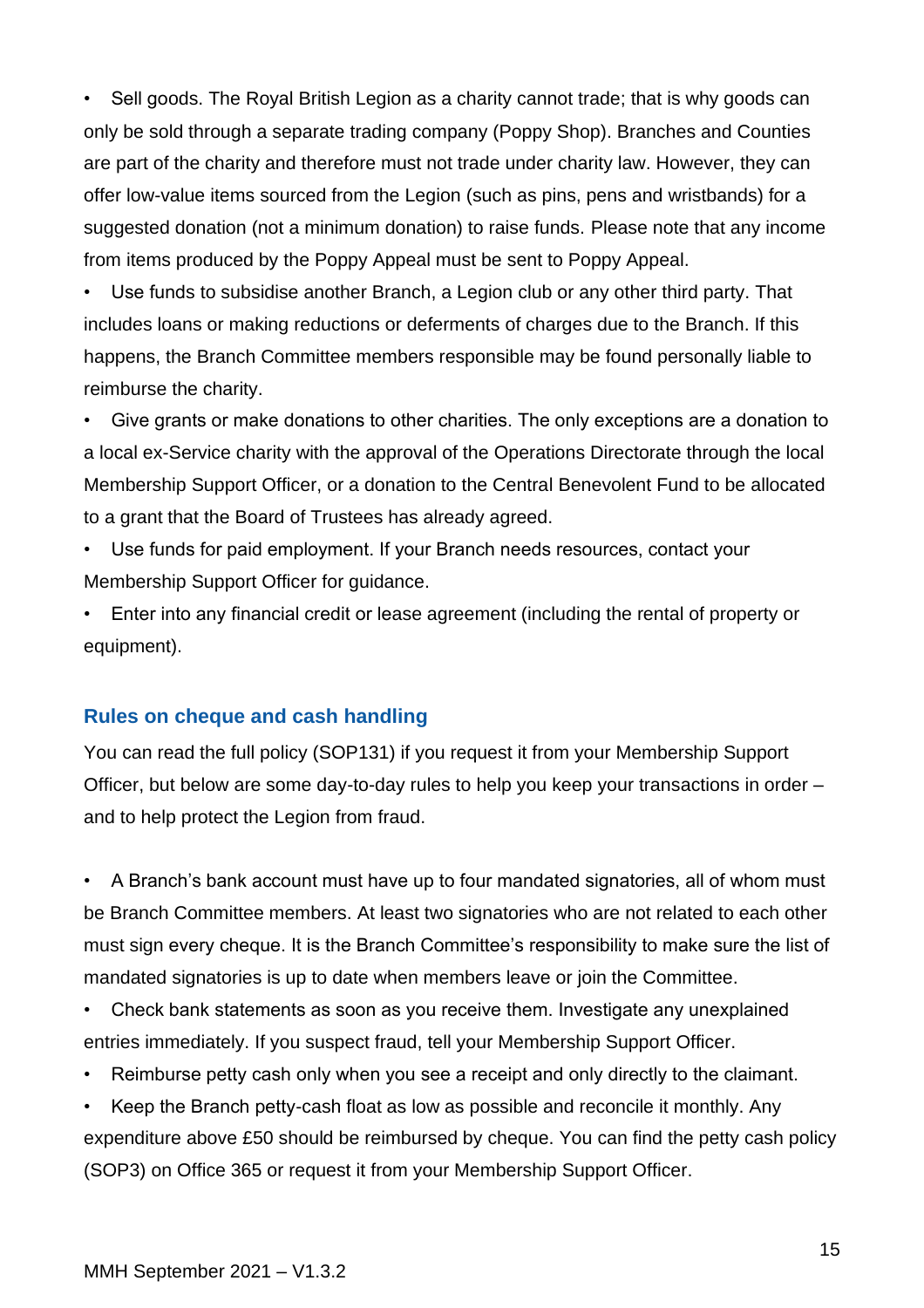• All expense claims should comply with the Legion's expenses policy (SOP42), which is available on Office 365 or from your Membership Support Officer. All claims must be submitted on [the correct form,](#page-111-0) signed by the claimant and with receipts attached. All expense payments must be approved by the Branch Committee (at least their Treasurer and Chairman) before payment.

• Issue a receipt for any cash or cheques given to the Branch, unless the donation is part of a cash collection. Any cash received should be counted as soon as practically possible in the presence of two people. Use the SOP131 form, available on Office 365 or from your Membership Support Officer, to record the amount counted.

If cash or cheques cannot be banked immediately, they should be placed in a sealed envelope, petty-cash tin or collection box and locked in a safe or a drawer.

• Ideally, cash and cheques should be banked within three days of receipt. Any cash receipts in excess of £1,000 should be banked within 24 hours. The longest you should leave it to bank cash and cheques is one week after receipt.

#### **How to submit your annual return**

Please refer to the Guide to completing the year-end Branch Return, which is updated annually and sent to Treasurers with the Branch Return Forms. You can also get a copy of this guide electronically from your MSO or MAP portal.

New Branches are not required to submit a Branch return in their first financial year until they have been operating for six months.

Each year, a number of Branches are selected for audit by the Legion's statutory auditor or the internal audit and compliance team. Branches are more likely to be selected for audit if they are holding substantial Legion funds, have failed to submit their return on time or have failed to respond to queries on their return from the Membership Support Officer or the Finance Department.

#### **Funding and insuring Branch events**

Branches must attempt to secure services for their events at little or no cost where possible. Any expenditure associated with the event must be reasonable and proportionate.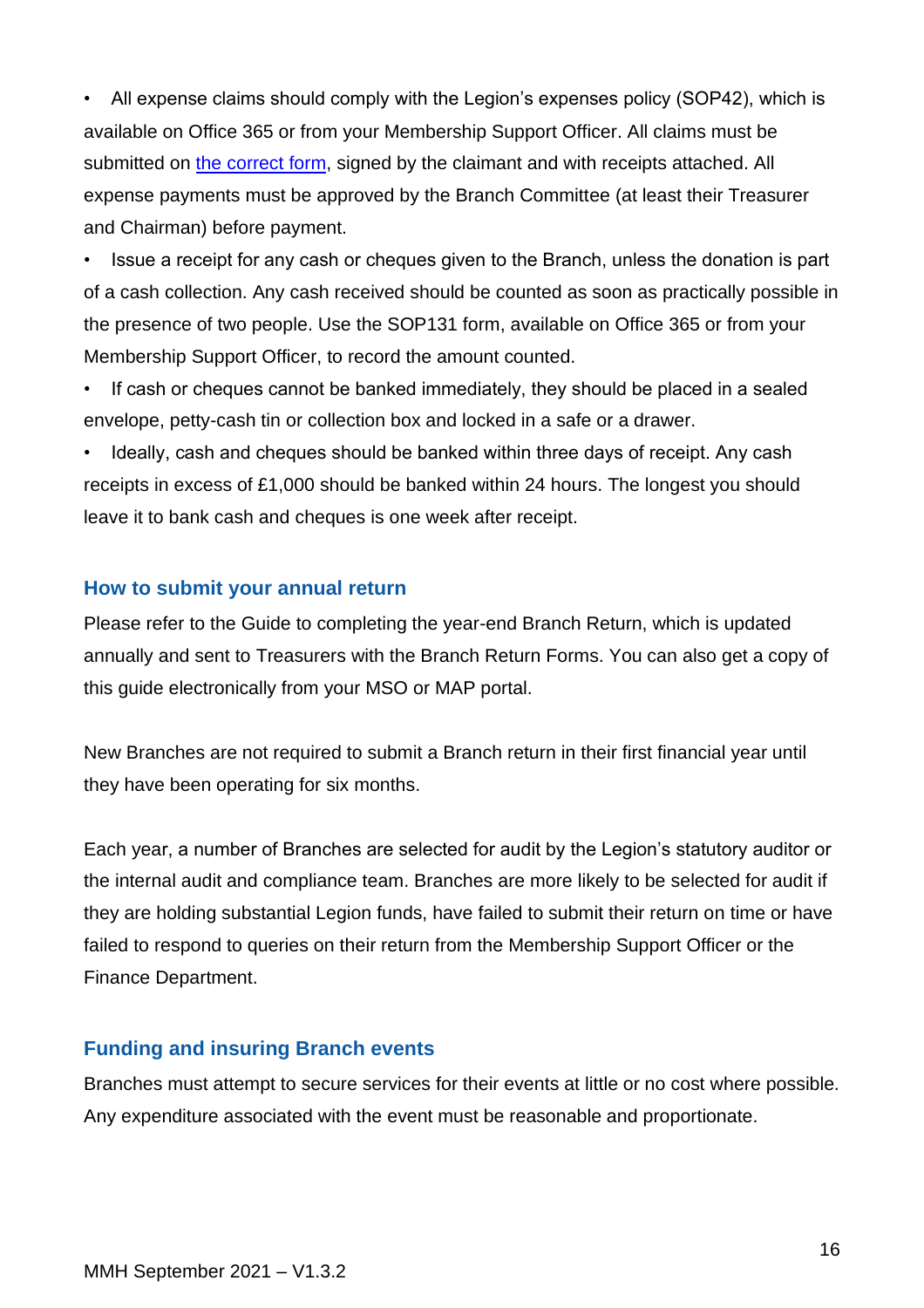All [Branch events](#page-88-3) should be discussed and approved at a minuted Branch Committee meeting in advance of the event.

The Royal British Legion holds public liability insurance in the event that it is held legally liable for injury to a third party or for damage to third-party property.

Branch events are covered by the Legion's insurance policy. This includes Branch Standards paraded at such events, whether within the UK or overseas. As far as Remembrance events are concerned, responsibility for organising Remembrance parades should be passed to the local authority.

Parade safety for Remembrance events is the responsibility of a Civic Authority. Temporary Traffic Management Operation (TTMOs) may only be organised and deployed by the Civic Authority and on no account should RBL staff or volunteers be deployed to manage. Where RBL has to be the Event organiser (because the Civic Authorities refuse) RBL may take this role but there can be no street Parade, no road closure and, therefore, no need for a TTMO unless this aspect of the event is owned by a Civic Authority. Whilst the branch can be involved in determining a Parade route, it should not itself contract with a third party and may not take responsibility for the design, planning and deployment of a TTMO.

Where a Branch organises an event to raise funds, the event must comply with the requirements of the 'one-off fundraising event' concession in order to ensure that it is not subject to VAT and corporation tax. The event must be run by the Legion and not a third party, it must be clear to those attending the event that the primary purpose of the event is to raise funds for the charity and there must be no more than 15 events of the same kind in the same location in a financial year. Branches should seek advice from the Legion's Finance Department if they are unsure whether an event they are planning qualifies for the exemption email [\(branchaccounts@britishlegion.org.uk\)](mailto:branchaccounts@britishlegion.org.uk).

Any events organised by members that are of a social nature, such as Christmas meals, or travel, such as trips to the National Memorial Arboretum, visits to Regimental Museums or trips overseas, are not Legion events and therefore are not covered by the Legion's insurance policy. Any income and costs related to these events are not charitable income and expenditure, and should not pass through the Branch accounts. They must be held and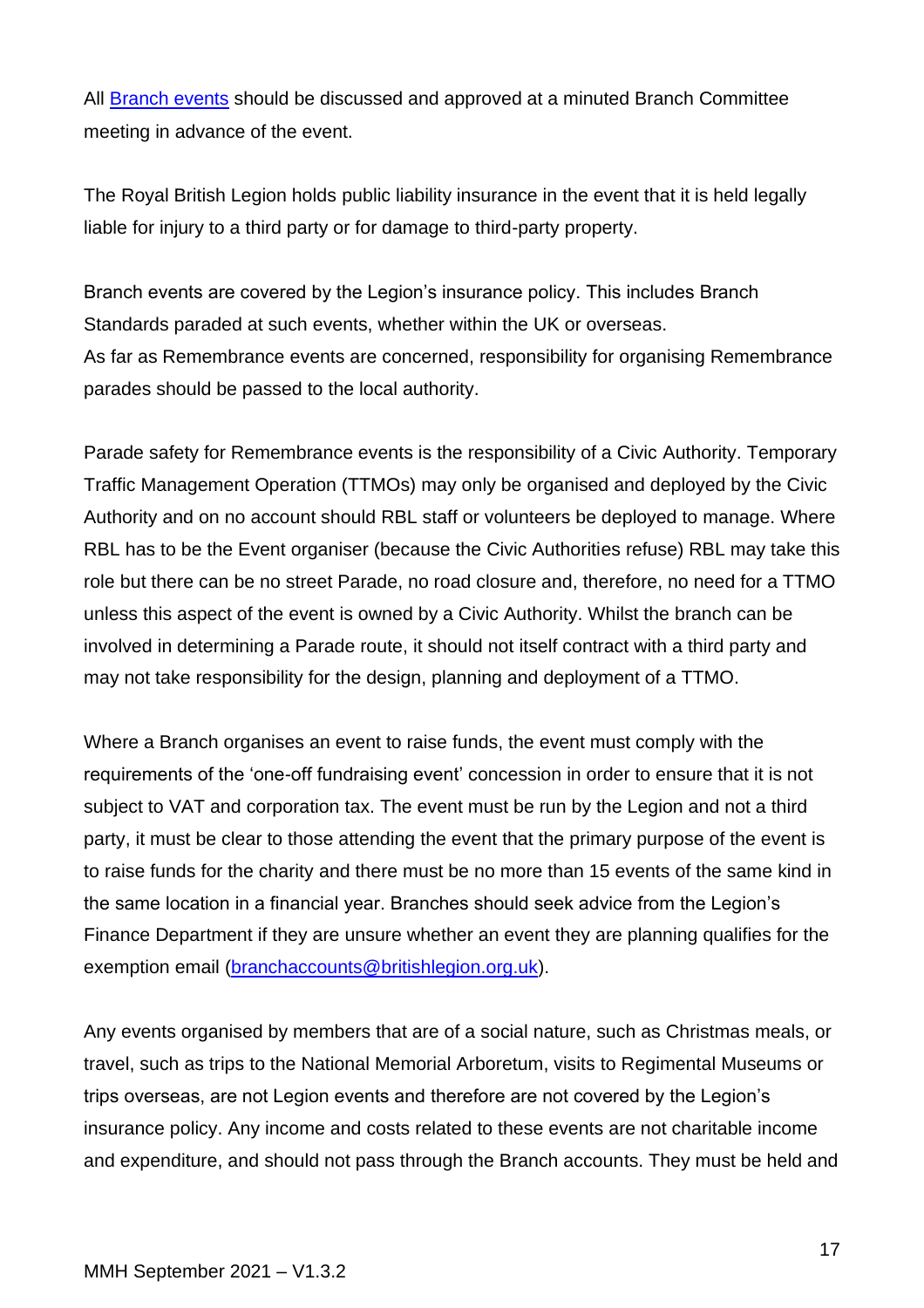accounted for separately. Under no circumstances may Legion funds be used to subsidise social events for members.

If you're planning a large fundraising event (with expenditure of more than £1,000), please check with your Community Fundraiser that it doesn't clash with any other large event.

#### <span id="page-18-0"></span>**How to deal with legacies**

If a Branch is notified of a legacy, the Branch must contact the Legacy Admin Team at the earliest opportunity on legacies@britishlegion.org.uk or call the Legacy Administrator on 020 3207 2389.

The Legacy Admin Team manage, receipt and allocate all legacy income to ensure that the correct amount is received and that funds are used in the manner specified in our Royal Charter and the Will. All correspondence relating to legacies must be sent to the Legacy Admin Department as soon as possible.

Where a legacy is specifically gifted to the Branch the legacy shall be paid to the Branch if under £5,000, those legacies over £5,000 will be placed into a Trust held for the benefit of the Branch. The Royal Charter sets out that legacies should only be used for furthering the Legion's Objectives which means use is restricted to welfare and remembrance activities, so it is not possible to place the legacy income into the Branches BFI account.

To make a withdrawal from a legacy Trust the Branch should use form SOP 147 which is available from the Legacy Admin Team or on the intranet. In accordance with Charity Commission requirements to prevent funds being held in trusts indefinitely the Legacy Admin Team will review the legacy trust portfolio annually and, where funds remain unspent, will liaise with the Branch to find ways to spend it.

To prevent double accounting, legacies held in Legacy Trusts at Head Office should not be listed in Branch Accounts as this would mean they are accounted for twice.

## **2.a.(4) Recruiting and retaining members**

Branch members, County Recruiting Officers and Recruiting Advisers are responsible for recruiting activities, but it's up to every member to bring new people into the Legion. Find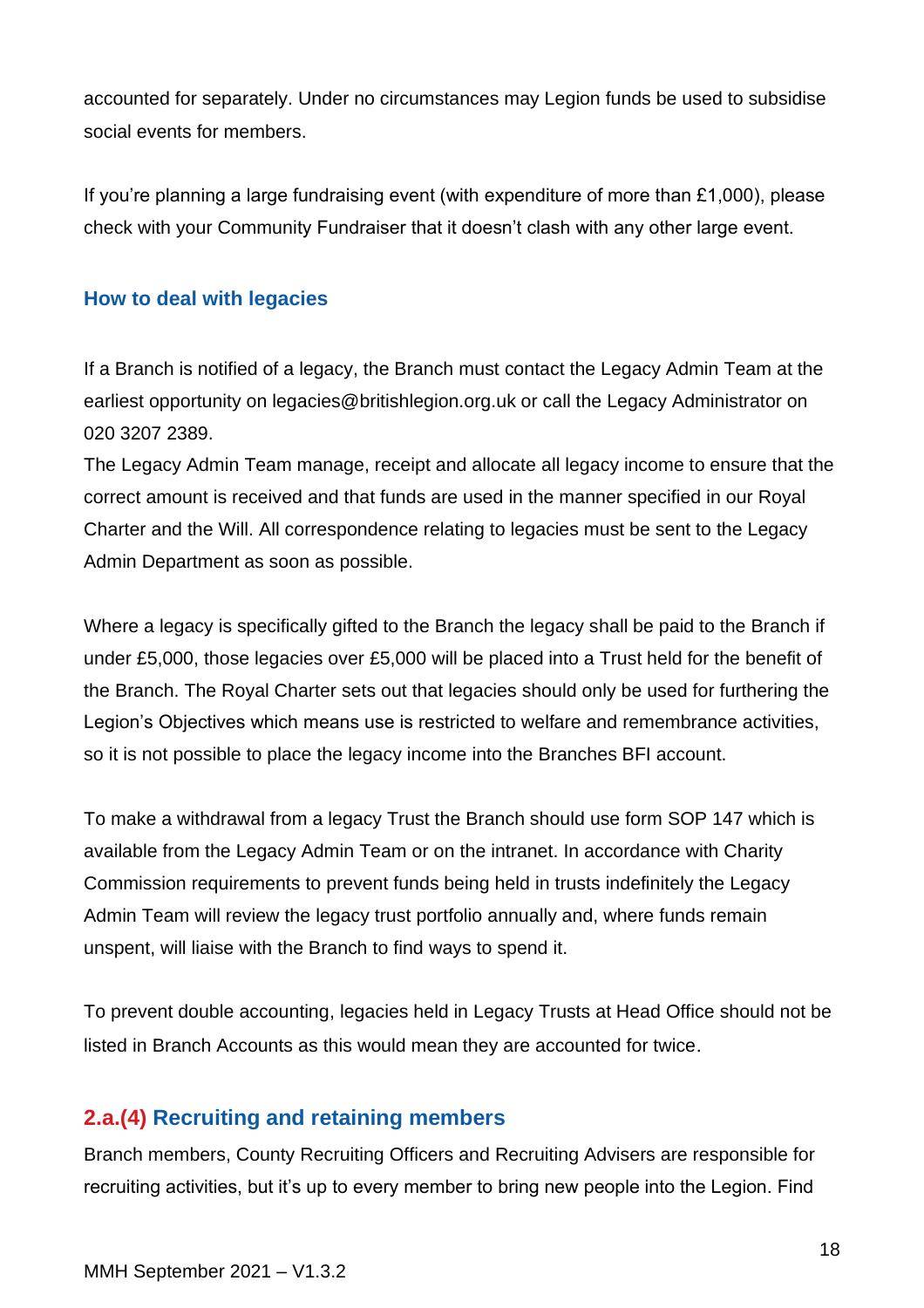out everything you need in the Recruitment Handbook, available through Office 365 or from your Membership Support Officer.

# **2.a.(5) Training**

Training is provided by the Membership Training team in Head Office or by the County Training Officers. Any queries about membership training should be sent to: [membershiptraining@britishlegion.org.uk.](mailto:membershiptraining@britishlegion.org.uk) More information about training can be found in the Membership Training Handbook, available from your Membership Support Officer.

# **2.a.(6) Forming, amalgamating and closing Branches and Counties Amalgamating Counties and Branches**

These are the steps that must be taken:

- 1. The Chairmen and Committees of the Counties agree to the restructuring and to write to the Chairman of the Membership Council for approval, copying in the relevant Membership Council representative.
- 2. Once the Membership Council has agreed, the Counties (Branches)must call a joint Special General Meeting of their County Conferences at which Branch delegates must vote by simple majority whether to approve the formation of the new County. The relevant Membership Council representative should be at this meeting.
- 3. If approved, Branch delegates must elect the new County Committee, Chairman and Vice-Chairman to serve until the next Annual Meeting of County Conference. Following the election of the new County Committee, Chairman, and Vice-Chairman, the previous County Committee, Chairman and Vice-Chairman retire immediately. Branch delegates must also elect three non-County Committee Members as members of a new County Conference Committee.
- 4. County Treasurers must close their accounts on the date of the Special General Meeting at which the amalgamation was approved, prepare them for independent examination or audit and for adoption of the annual accounts at the next Annual Meeting of County Conference.
- 5. All of the funds of the constituent Counties must be passed to the new County Treasurer to form the new County funds.
- 6. The old County Standard should be laid up, with a new one obtained and dedicated. Alternatively, the panel of one of the previous County Standards may be altered.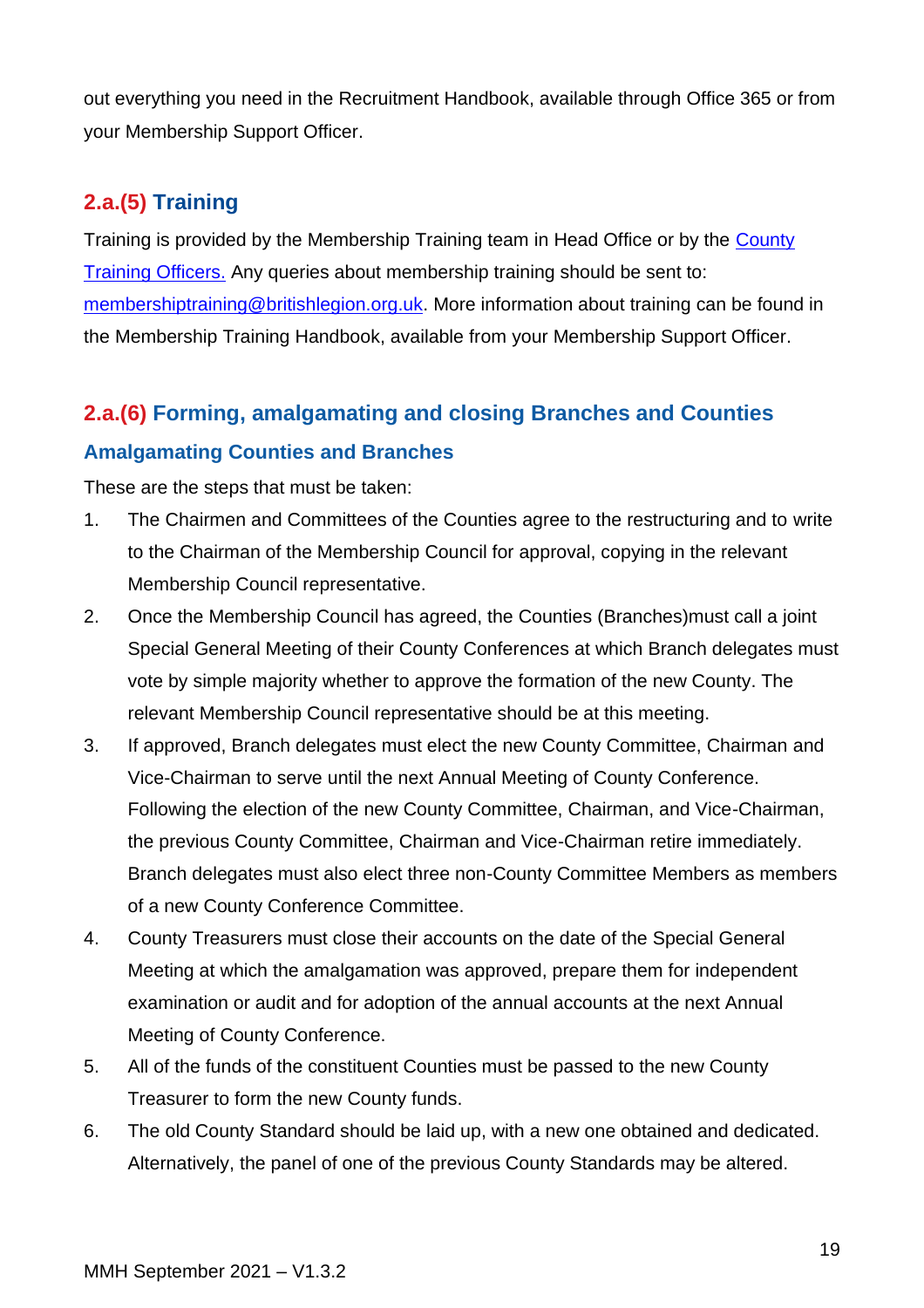- 7. [Remembrancetide](#page-89-2) must continue to be conducted on the basis of the constituent Counties until the new County is formed at the first Annual Meeting of County Conference. After that, the new County assumes responsibility for the co-ordination of events during Remembrancetide.
- 8. As soon as possible after their election, the new County Committee must set the date of the Annual Meeting of County Conference and draft new County bye-laws for approval by the Annual Meeting of County Conference. The Committee should appoint:
	- A County Treasurer
	- A County Training Officer
	- A County Recruiting Officer
	- A County Youth Officer
	- A County Parade Marshal
	- A County Standard Bearer (until the next competition)
- 9. For the remainder of the first Legion financial year, the new County budget is to comprise the sum of the budgets of its component Counties. The balance of the County budgets for the financial year is to be channelled through the new County instead of the former Counties. The County must propose its own budget bid for the following year.
- 10. At the next Annual Meeting of County Conference, delegates must approve the accounts of the constituent Counties closed at the date of formation of the new County. At the conference, the results of the postal ballot for County Chairman and Vice-Chairman should be announced. The Chairman should be elected for three years and the Vice-Chairman two years, to allow for continuity. After that, the Vice-Chairman's term should be three years. The full County Committee should also be elected following normal [election rules.](#page-29-1) Retiring Committee members may stand for re-election. The County Treasurer should be appointed and the County bye-laws adopted.
- 11. This process is followed for amalgamation of Branches.

### **Forming a County**

These are the steps that must be taken: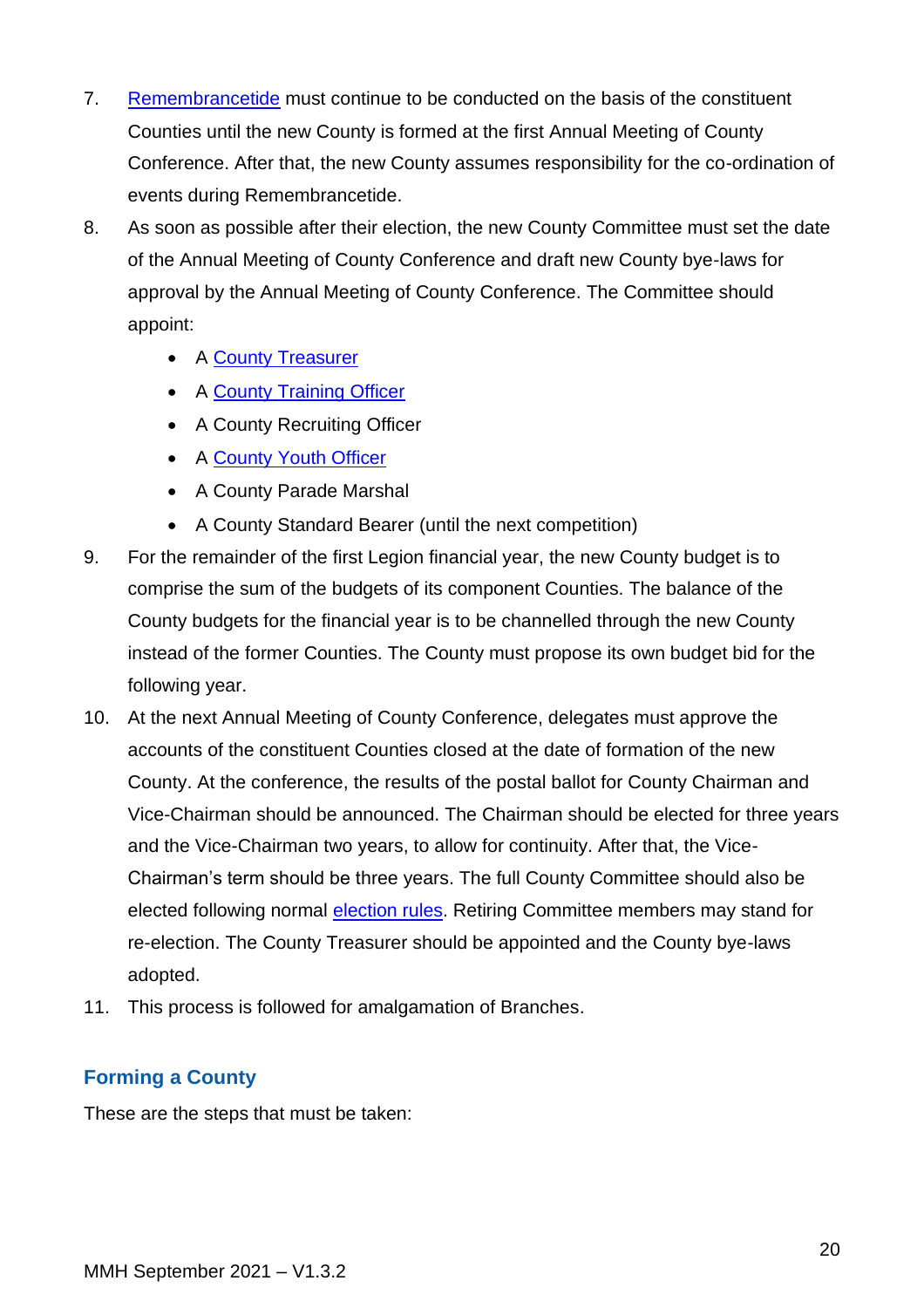- 1. The Chairmen and Committees of the Branches wishing to form a new County agree to the restructuring and to write to the Chairman of the Membership Council Chairman for approval, copying in the relevant Membership Council representative.
- 2. After the Membership Council has approved the new County, the Branches that will form the new County must organise Branch meetings to put forward nominations for the County Founding Committee. Head Office staff will distribute nomination forms for Committee Officers and members, guidelines and a timetable to all Branches concerned.
- 3. The nomination forms are to be returned to Head Office and the subsequent election will be coordinated by Head Office.
- 4. The founding County Committee consists of seven elected members, a County Chairman and County Vice-Chairman. All are elected for three years. The seven candidates with the most votes will be the members of the County Founding Committee.
- 5. Less than four weeks after their election, the County Founding Committee must appoint a County Treasurer and County Secretary. Each must be appointed until the first Annual Meeting of County Conference.
- 6. The County Founding Committee should set the date of the Annual Meeting of County Conference and start the process of drafting new County bye-laws for approval by the Branch delegates at the Annual Meeting. The County Founding Committee will act as the County Conference Committee for the first Annual Meeting. Minutes of the first meeting of the County Founding Committee must be sent to Head Office.
- 7. At the first Annual Meeting of County Conference after the Special General Meeting, up to a further eight Committee members may be elected by Branch delegates. County Committee members will serve for one, two or three years (initially decided by County Conference to avoid all the committee changing at once).
- 8. The Branch delegates must elect a new County Conference Committee.
- 9. As soon as possible after their election, the new County Committee should appoint a County Training Officer, a County Recruiting Officer and a County Youth Officer. The County Treasurer and County Secretary appointed at the first County Founding Committee meeting remain in post until the Annual Meeting of County Conference the following year.
- 10. The County Committee can appoint a County President.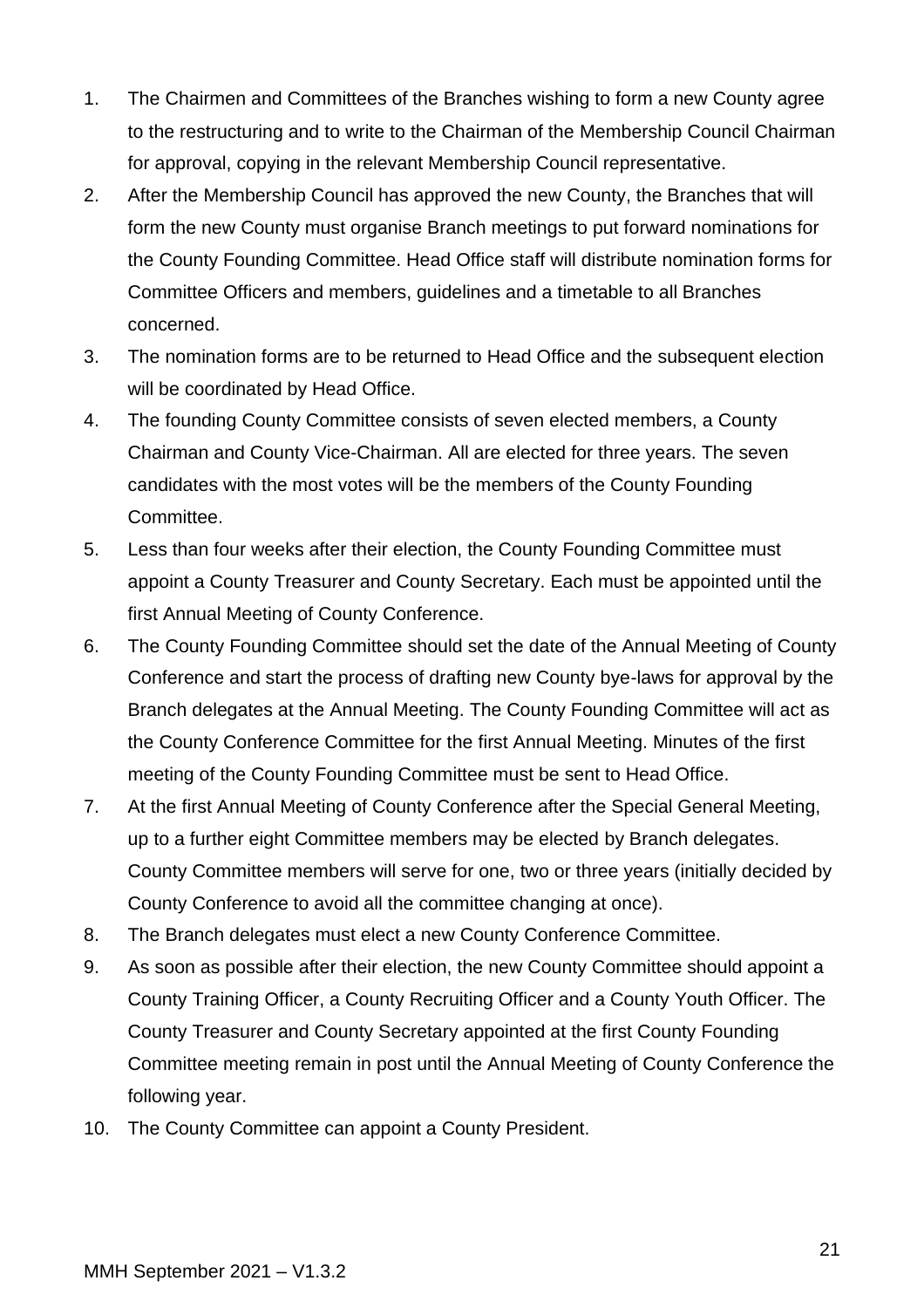- 11. A new County Standard is to be obtained and dedicated in accordance with Legion practice. The County Committee shall also arrange the appointment of a County Standard Bearer.
- 12. The County Committee must appoint a County Parade Marshal.
- 13. Remembrancetide must continue to be conducted on the basis of the constituent Counties until the new County is formed at the first Annual Meeting of County Conference. After that, the new County assumes responsibility for the co-ordination of events during Remembrancetide.
- 14. Once a bank account has been opened, all Branches in the new County will make a donation to the new County Committee in order to meet initial administration costs. The County Founding Committee will make a recommendation to Branches on the amount to be paid into the County account.
- 15. The County must propose its own budget bid for the following year.

### **Forming a Branch**

A new Branch needs at least 15 members or potential members aged 18 or over to have a meeting about it. It must pass the following resolution:

"That this meeting hereby accepts the Objects of the Royal Charter, the Schedule of Rules and the Governing Regulations of The Royal British Legion and formally establishes a Branch."

A County representative must attend the meeting where the proposal to form a Branch is being discussed to offer guidance and support. If the meeting agrees to form a new Branch, then form MS9, available from your Membership Support Officer, must be completed. The Membership Support Officer must send the completed MS9 to the relevant Membership Council rep and to Head Office for approval by the Membership Council. A County Committee may stop the formation of new Branches where there is already a Branch in existence.

## **Closing a Branch**

If a Branch cannot be revived and it is impractical to amalgamate it with a neighbouring Branch or form a County-supported Branch, Branch members or the County Committee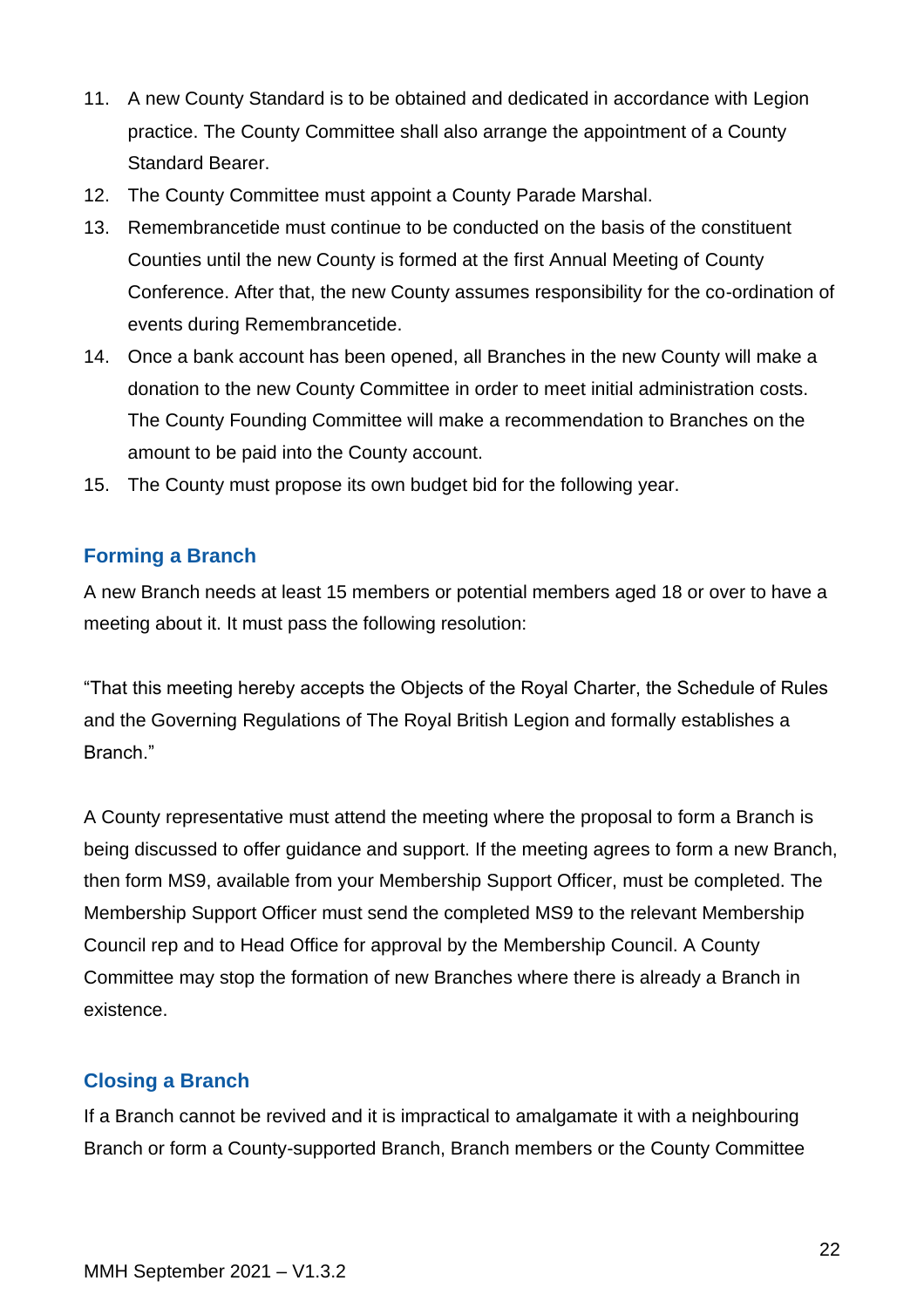may decide to close the Branch. Such closure must be approved by the Membership Council.

Branches can be closed in two ways:

| The decision to close is made by Branch<br>members.                                                                                                                                                                                                                                                                           | The decision to close is made by the<br>County Committee as the Branch is no                                                                                                                                                                                                                      |
|-------------------------------------------------------------------------------------------------------------------------------------------------------------------------------------------------------------------------------------------------------------------------------------------------------------------------------|---------------------------------------------------------------------------------------------------------------------------------------------------------------------------------------------------------------------------------------------------------------------------------------------------|
|                                                                                                                                                                                                                                                                                                                               | longer functioning.                                                                                                                                                                                                                                                                               |
| <b>Steps to follow:</b>                                                                                                                                                                                                                                                                                                       | <b>Steps to follow:</b>                                                                                                                                                                                                                                                                           |
| Members hold a meeting<br>where<br>they<br>formally resolve to close.                                                                                                                                                                                                                                                         | The Membership Support Officer will check<br>if there are any members remaining in the<br>Branch.<br>If there are none, the County will proceed<br>with the closure.                                                                                                                              |
| <b>Branch Committee:</b><br>Advises the remaining members on<br>which Branches they can transfer to.                                                                                                                                                                                                                          | If there are members left, the Membership<br>Support Officer will advise them that the<br>Branch is at the risk of closure and invite<br>them to a Special General Meeting.                                                                                                                       |
| Decides how the remaining Branch<br>funds will be distributed<br>(within<br>existing rules and after taking into<br>consideration any restrictions placed<br>on those funds).<br>Arranges for the laying up of the<br>Branch Standard.                                                                                        |                                                                                                                                                                                                                                                                                                   |
| <b>The</b><br><b>Branch</b><br>Chairman<br>informs<br>the<br>Membership Council rep, the Membership<br>Support Officer and County Chairman of the<br>Branch Committee's decision and sends<br>them a copy of the meeting minutes.                                                                                             | If the meeting goes ahead, the members<br>may decide to:<br>Close the Branch.<br>$\bullet$<br>Keep the Branch alive and form a<br>new Committee.                                                                                                                                                  |
| The Branch Treasurer arranges for the<br>Branch's bank account(s) to be closed. The<br>funds are transferred in accordance with the<br>Branch Committee's resolution<br>except<br>where some of the funds are found to be<br>restricted (for example, if they're connected<br>to a <b>Branch Property Trust</b> or restricted | If members decide to close the Branch, or<br>the meeting does not go ahead due to lack<br>of interest from the remaining Branch<br>members, the Membership Support Officer<br>will advise them how they can transfer to<br>another Branch. The County Committee will<br>proceed with the closure. |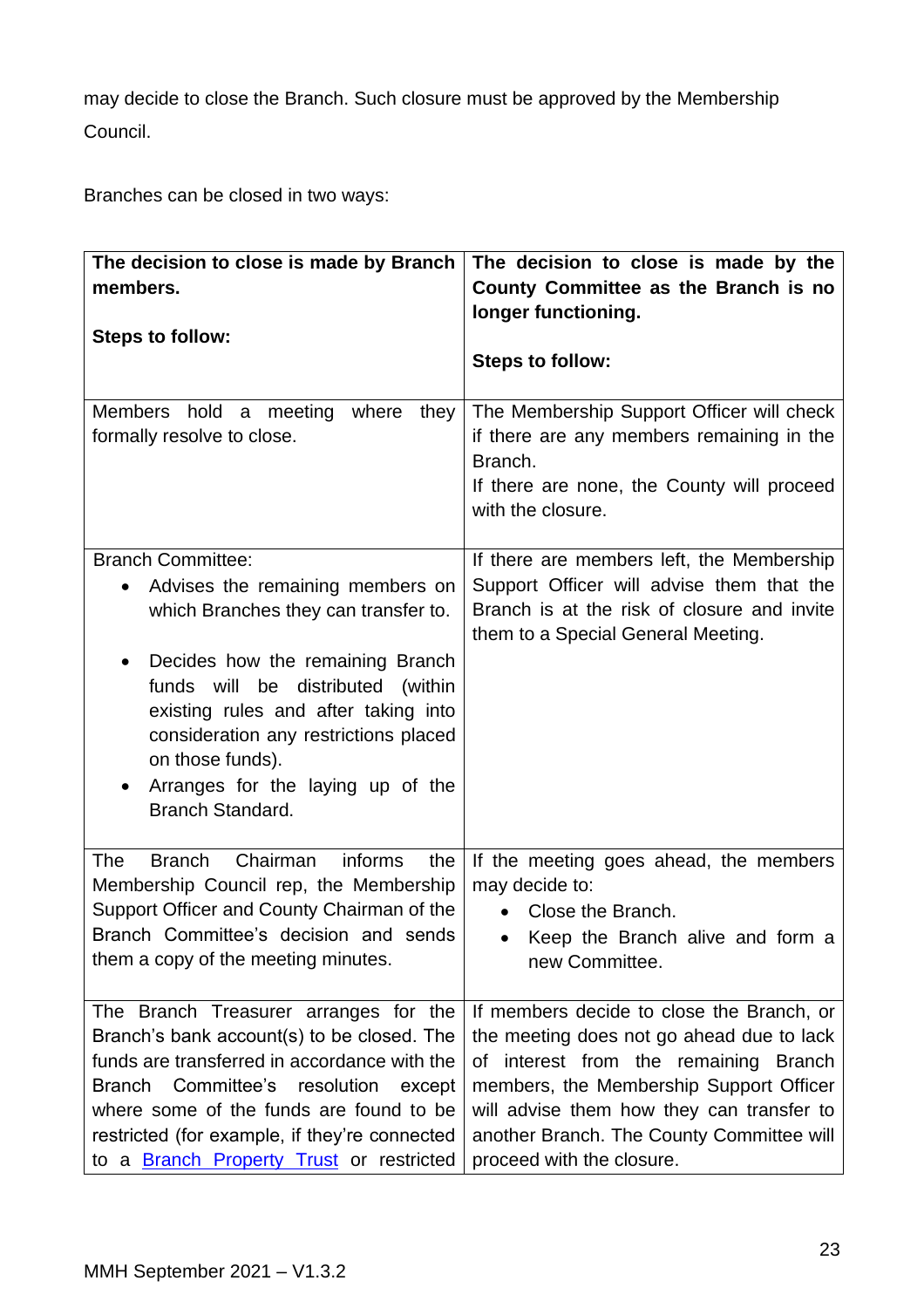| legacy). These funds must be transferred to<br>Head Office.                                                                                                                                                 |                                                                                                                                                                                                      |
|-------------------------------------------------------------------------------------------------------------------------------------------------------------------------------------------------------------|------------------------------------------------------------------------------------------------------------------------------------------------------------------------------------------------------|
| The Branch Treasurer prepares a final<br>Branch return at the closure date and sends<br>this to the Membership Support Officer with<br>supporting bank statements showing a nil<br>balance on the accounts. | The Committee must attempt to contact the<br>Branch bank account signatories in order to<br>transfer any remaining funds and close the<br>bank account(s).                                           |
| Form MS5A will be completed by the<br>Membership Support Officer and the County<br>Committee and passed on to<br>the<br>Membership Council.                                                                 | If the County is unable to close the bank<br>account because the signatories are not<br>available, it should seek help from the<br>Legion's Finance Department, who can try to<br>recover the funds. |
|                                                                                                                                                                                                             | Form MS5A will be completed by the<br>Membership Support Officer and the County<br>Committee and passed on<br>the<br>to<br>Membership Council.                                                       |

### **Becoming a County-supported Branch**

A County-supported Branch (CSB) is a method of operating for Branches that are struggling to form a Committee. To become a CSB, a Branch applies to County Committee and the Committee will approve the new Branch status if:

- The Branch is no longer viable in its present form for a specified reason (eg unable to form a Committee, unable to recruit a Treasurer).
- The Branch is unable to fully comply with the Legion [compliance](#page-88-1) requirements (governance and financial).
- Other than the specified reason for not being viable, the Branch is active in its local area and closing would result in a loss of Legion representation in its local area.
- There is no likelihood of potential Committee members coming forward, even if the Branch were to face closure.

Outgoing officers will close the bank account and hand over any funds to their County to be held as a restricted fund for the Branch – these funds are available to CSB through the County Treasurer. The CSB will appoint two members to act as Point of Contact, who must be able to communicate electronically.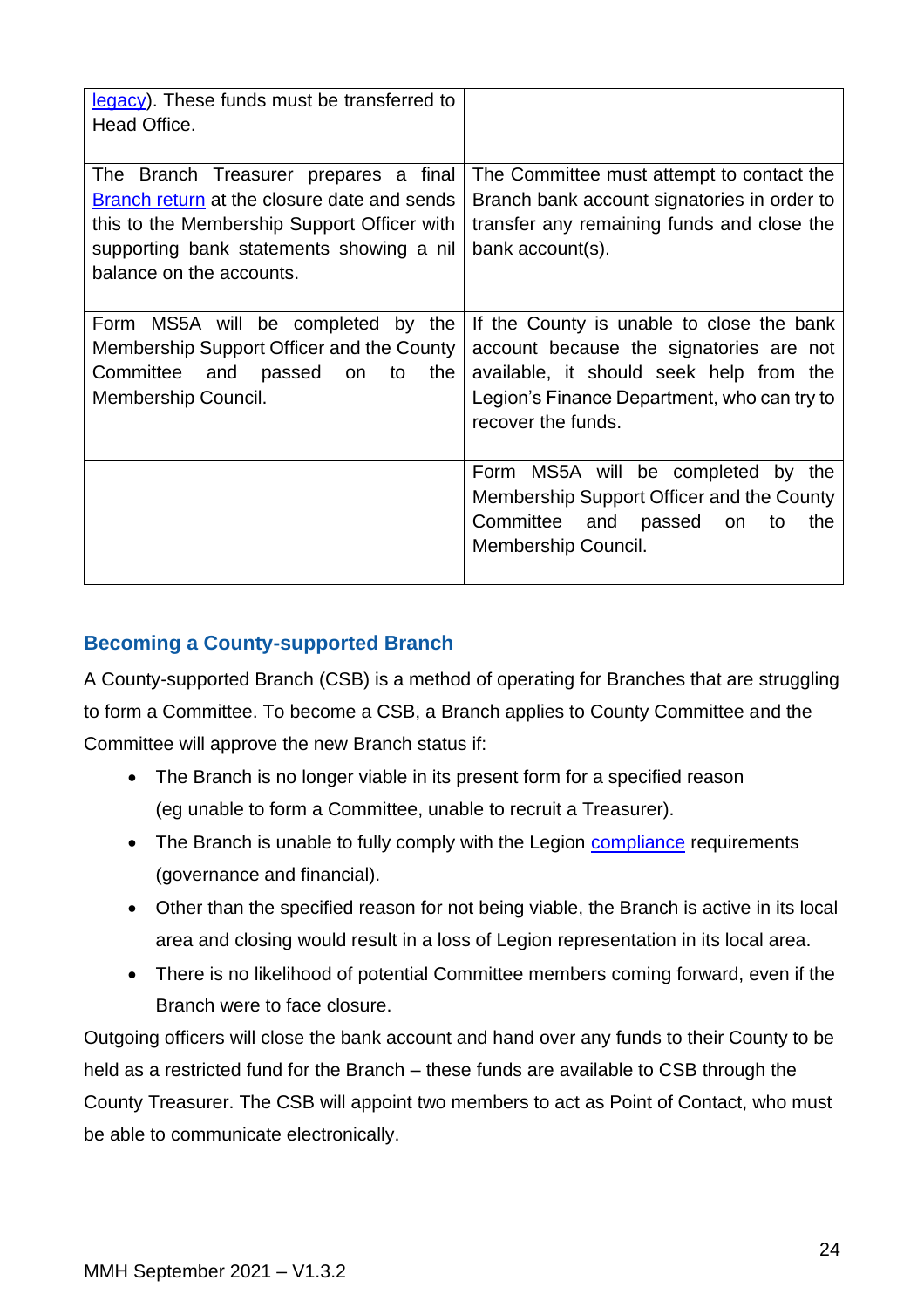### **Returning to full branch status from County-supported Branch or sub-Branch**

County Supported or a sub-Branch may apply to return to full branch status with their County approval when the branch is able to form a full committee and regain control over their funds. MSO and County Committee will be able to guide a branch through this process which will involve elections of the new committee.

# <span id="page-25-0"></span>**2.b Activities for members**

Members who take part in activities with their local Branch or County will often find that they get more out of their membership and feel more connected to the Legion's work. During the course of the year, Branches should carry out their fundraising and community support responsibilities, but they should also spend time on other activities.

Events of a social nature (funded by members and not by Branch funds) might include trips to the National Memorial Arboretum, Christmas meals, visits to Regimental museums or travelling to places of interest. Members can also participate in sports competitions with other Branches at County and Regional level. There are currently competitions for bowls, snooker and darts in some areas.

Members driving on behalf of the Legion in a volunteer role must be legally entitled to drive and have a full driving licence. Once a person reaches the age of 70, they have to renew their driving licence every three years. When a volunteer is using their own vehicle in their voluntary activities, they should tell their insurers but make it clear that they will only receive out-of-pocket expenses and that this is not commercial use of the vehicle. Association of British Insurers insurance companies do not charge an extra premium for volunteer drivers.

Branches often help with local Remembrance events and funerals. Guidance for ceremonial activities for Branches can be found [here.](https://www.britishlegion.org.uk/get-involved/things-to-do/membership/our-members/guidance-for-remembrance-and-ceremonial-services)

## **2.b.(1) Branch community support**

Branch community support is how Branches promote the objectives of the Legion and provide support for local Legion beneficiaries. Every Branch is required by the Royal Charter to appoint a Branch Community Support Committee or a Branch Community Support Representative.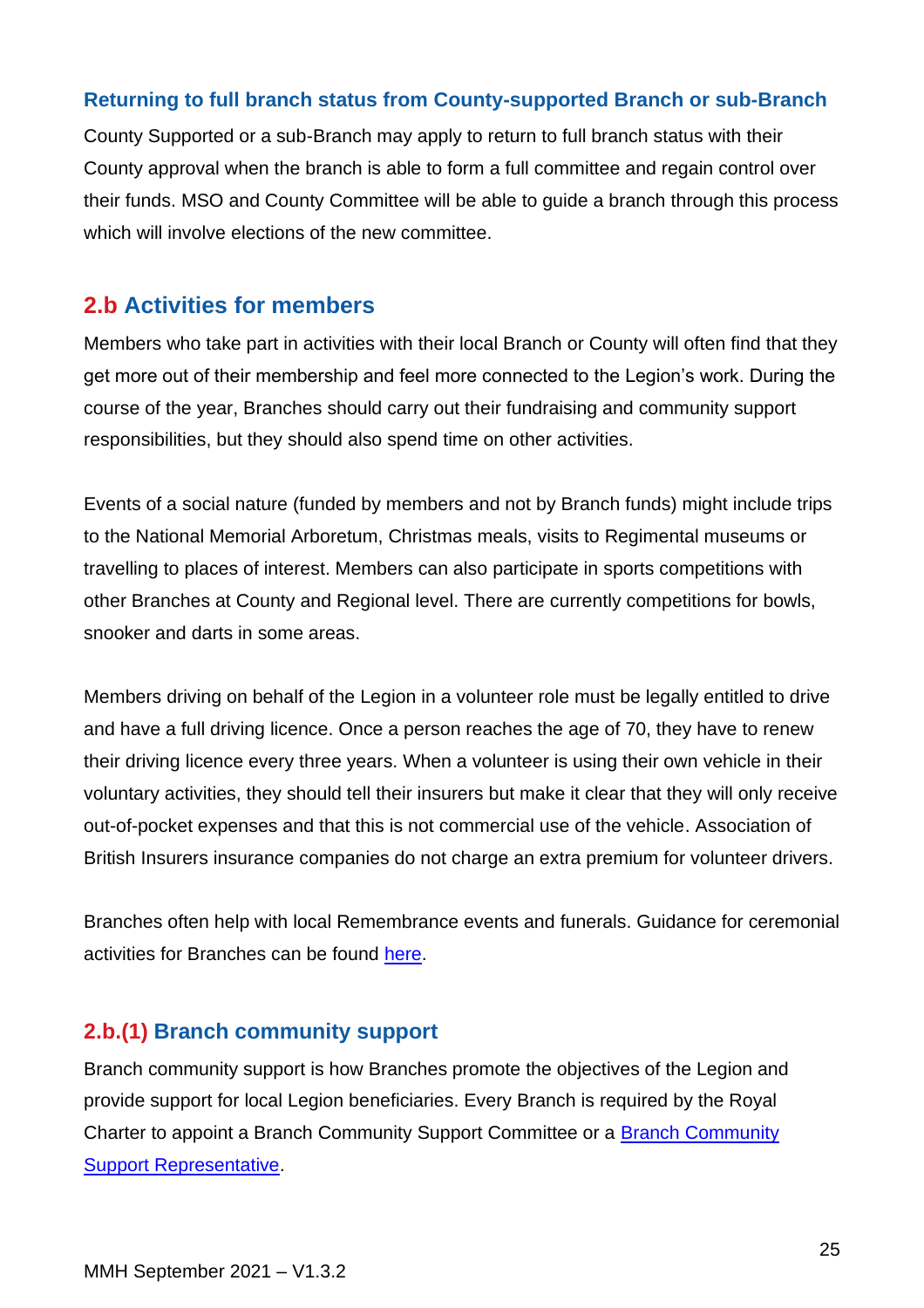The Area Manager can provide advice on locally available Branch community support courses for training purposes.

Community support can include carrying out volunteer casework, visiting beneficiaries or providing advice and information. Anyone applying for a community support role must meet strict training and screening requirements; these are necessary to protect the organisation, our volunteers, members and beneficiaries.

Where you receive a complaint about a BCS Supporter or a BCS Supporter makes a complaint, this should be referred to and dealt with by the Area Manager (AM), and handled in accordance with the Operational Complaints Procedure. Following the investigation, the AM will ensure the BCS Rep is aware of the outcome. It should be noted that if a complaint about a BCS Supporter is upheld then action may be taken to remove that person from the BCS role. The branch must uphold any decision made.

# **2.b.(2) Publicising your events**

Social media is a great way of promoting the Legion and telling your community about your activities. The Legion has some rules for using social media that will help you to get the most out of it, and you can request these from your Membership Support Officer. Please check [our website](https://www.britishlegion.org.uk/quick-links/media-centre) for tips on how to publicise your events.

# **2.b.(3) Going to Annual Conference**

### **Sending delegates to Annual Conference**

Every [compliant](#page-88-1) Branch and County can send a delegate to Annual Conference. Branch and County delegates can speak, but only Branch delegates can vote. Branches with more than 300 members may send a second delegate. Branches with more than 1,000 members may send one further additional delegate for every 500 members over 1,000.

Members of Legion staff may not attend Annual Conference as voting delegates.

Branches and Counties may put forward motions for Annual Conference, as long as they have been approved at the relevant Annual County Conference. Two delegates of the same Branch may not propose and second the same motion.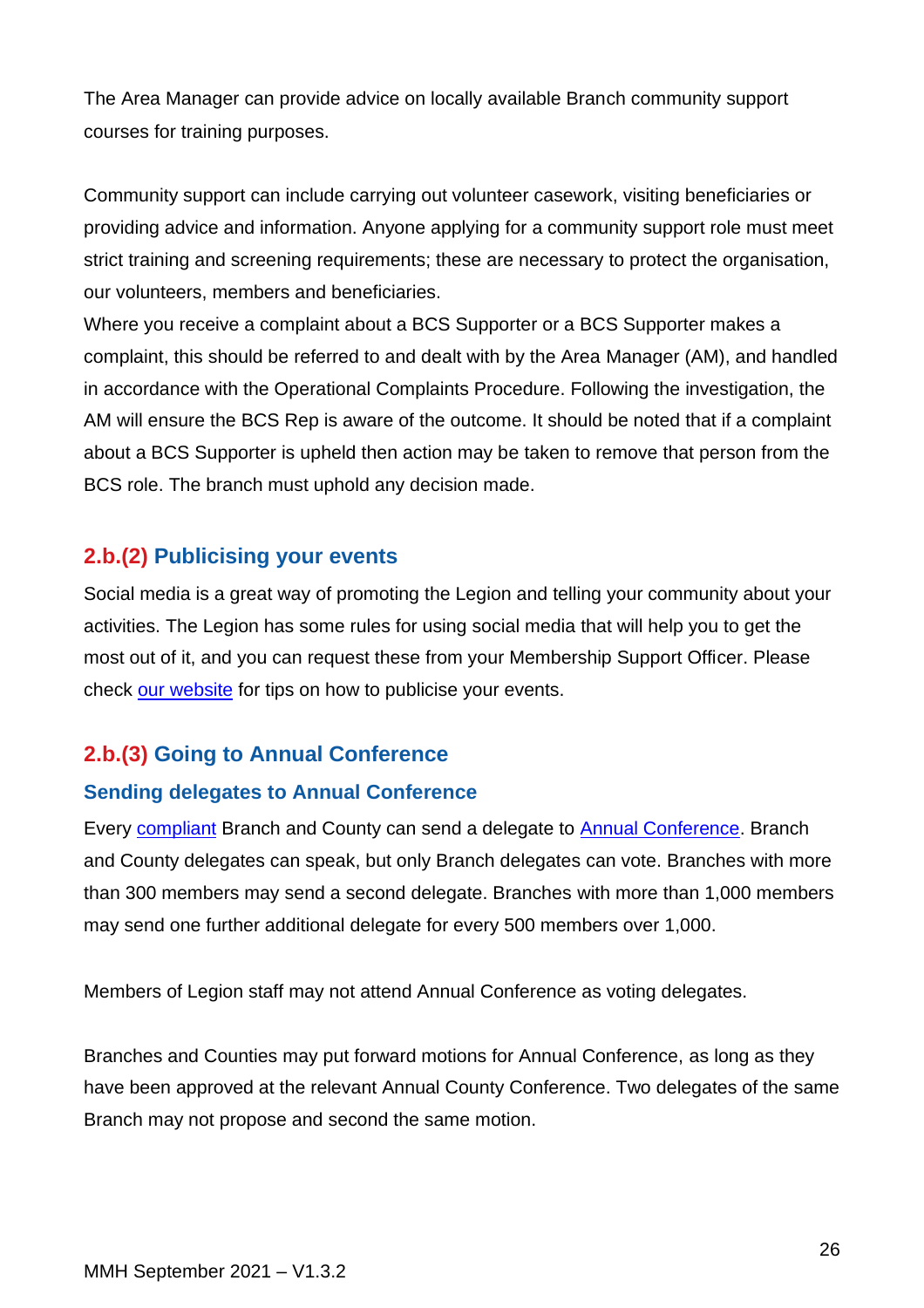### **How things work at conferences**

Read the Standing Orders, available through Office 365 or your Membership Support Officer, for conference protocol and process.

## **Delegates' expenses**

Delegates are able to claim their [travel expenses,](#page-111-0) part of which will be paid by Head Office and the remainder by the Branch or County.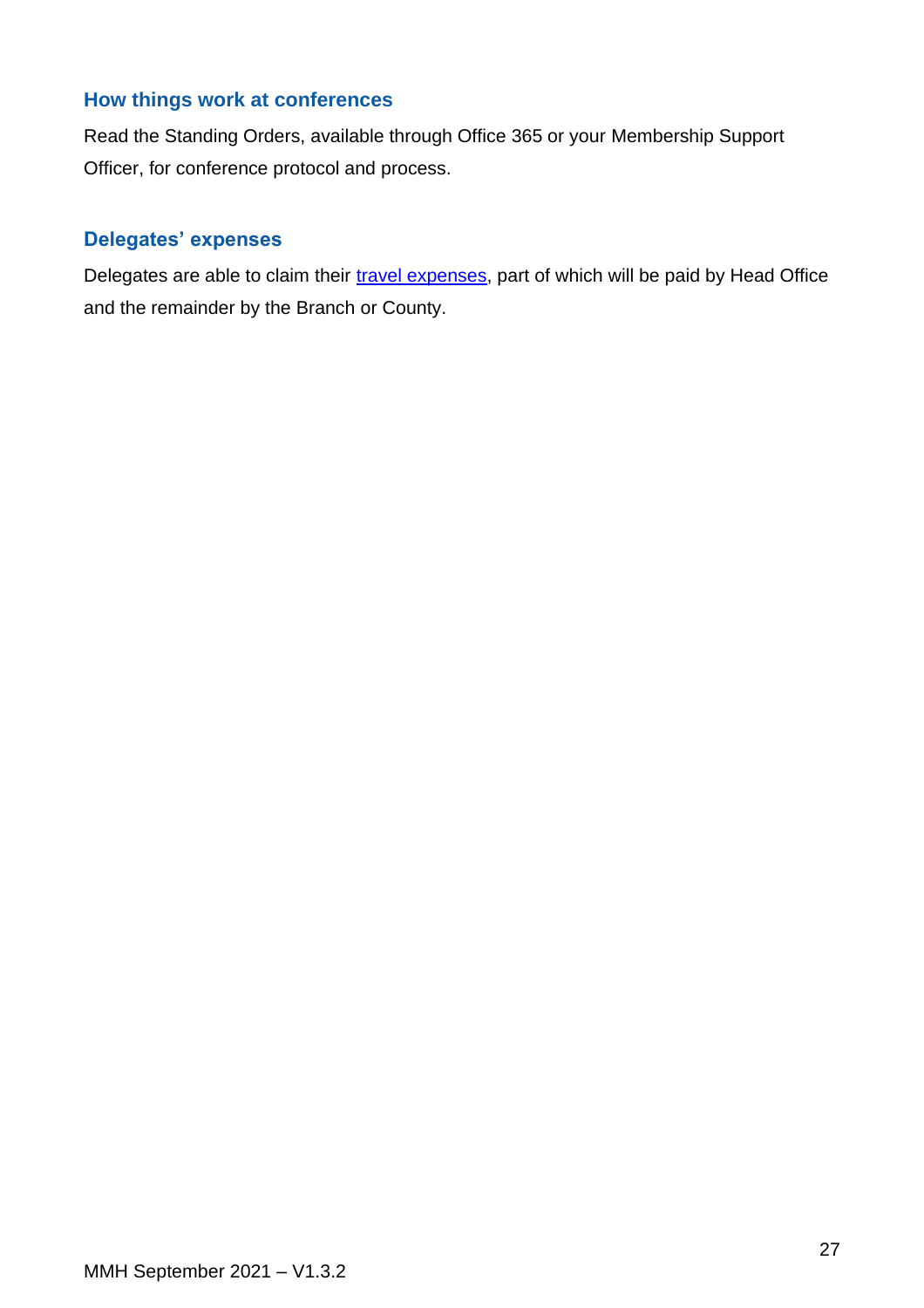# <span id="page-28-0"></span>**3. Complaints**

The Legion takes seriously all complaints about the services it delivers to its members and stakeholders; about the integrity and propriety of all its employees, members and volunteers; and about its policies and procedures.

The Legion is committed to making its complaints-management process accessible, fair and transparent. All complaints made will be appropriately investigated as quickly as possible and, where appropriate, the complainant informed of outcomes and any action taken in line with the current complaints and grievance procedures.

# <span id="page-28-1"></span>**3.a Procedures for different kinds of complaints**

If you have received a complaint about a member or you want to make a complaint about a member, you'll find the information you need in the Legion Complaints Committee (LCC), available through Office 365 or your Membership Support Officer. More on handling complaints is covered under the Membership council section of this handbook. In exceptional circumstances, the MC Chairman has the power to expel a member where necessary.

If you are unhappy with how your membership queries have been handled, please contact [membershipservices@britishlegion.org.uk](mailto:membershipservices@britishlegion.org.uk)

For complaints about fundraising activities, refer to the Poppy Appeal Organiser Handbook, available through Office 365 or your Membership Support Officer.

If you are making or have received a complaint that relates to club membership, the club committee should be approached first.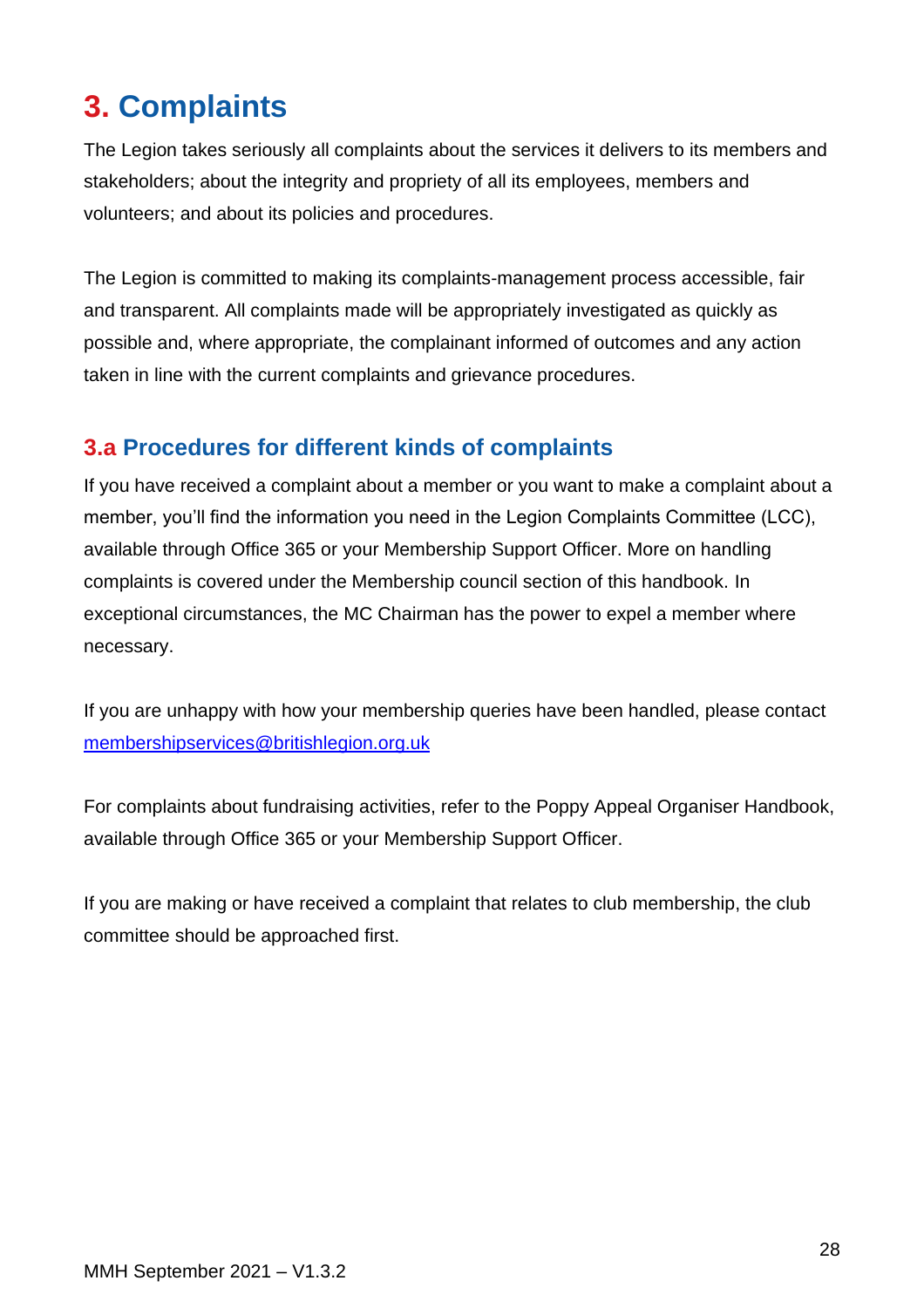# <span id="page-29-0"></span>**4. Elections**

For information on how the Legion is organised, see sections 'About the Legion' and 'About Formations' later in this handbook. Many roles within the Legion are elected by members.

# <span id="page-29-1"></span>**4.a Rules**

- No canvassing is allowed.
- Nomination forms must be signed by the candidate to show they have accepted it.
- All forms relating to elections should be completed in block capital letters.
- [Spoilt ballot papers](#page-89-3) will not be included in any count.
- If there is only one valid nomination, that person is elected. [Negative voting,](#page-89-4) including the 'for or against' type, is not allowed and will render a ballot paper invalid. If there is more than one candidate, every [compliant](#page-88-1) Branch in the electoral region will have the opportunity to vote.
- Candidates for the National Branches District must live in the UK.
- Candidates for any overseas district must live in the European Economic Area.
- Ballot papers that are incorrectly filled in or that have arrived after the deadline are declared void.
- Candidates cannot be nominated for both positions of County Chairman and County Vice-Chairman in the same election year.
- Ballot papers and candidates' CVs must be presented at a Branch meeting (not a Branch Committee meeting).
- The candidate who gets the most votes is the winner.
- In the event of a tie, the result is decided by drawing lots.

#### **Members and Life Members are entitled to vote, hold office and be members of any council or committee. However, members are not allowed to hold office or be elected if:**

- They have an unspent conviction for an offence involving dishonesty or deception.
- They have been disqualified as a company director under the Company Directors Disqualification Act 1986.
- They are an undischarged bankrupt.
- They have been removed from trusteeship of a charity by a court of law or by the Charity Commission.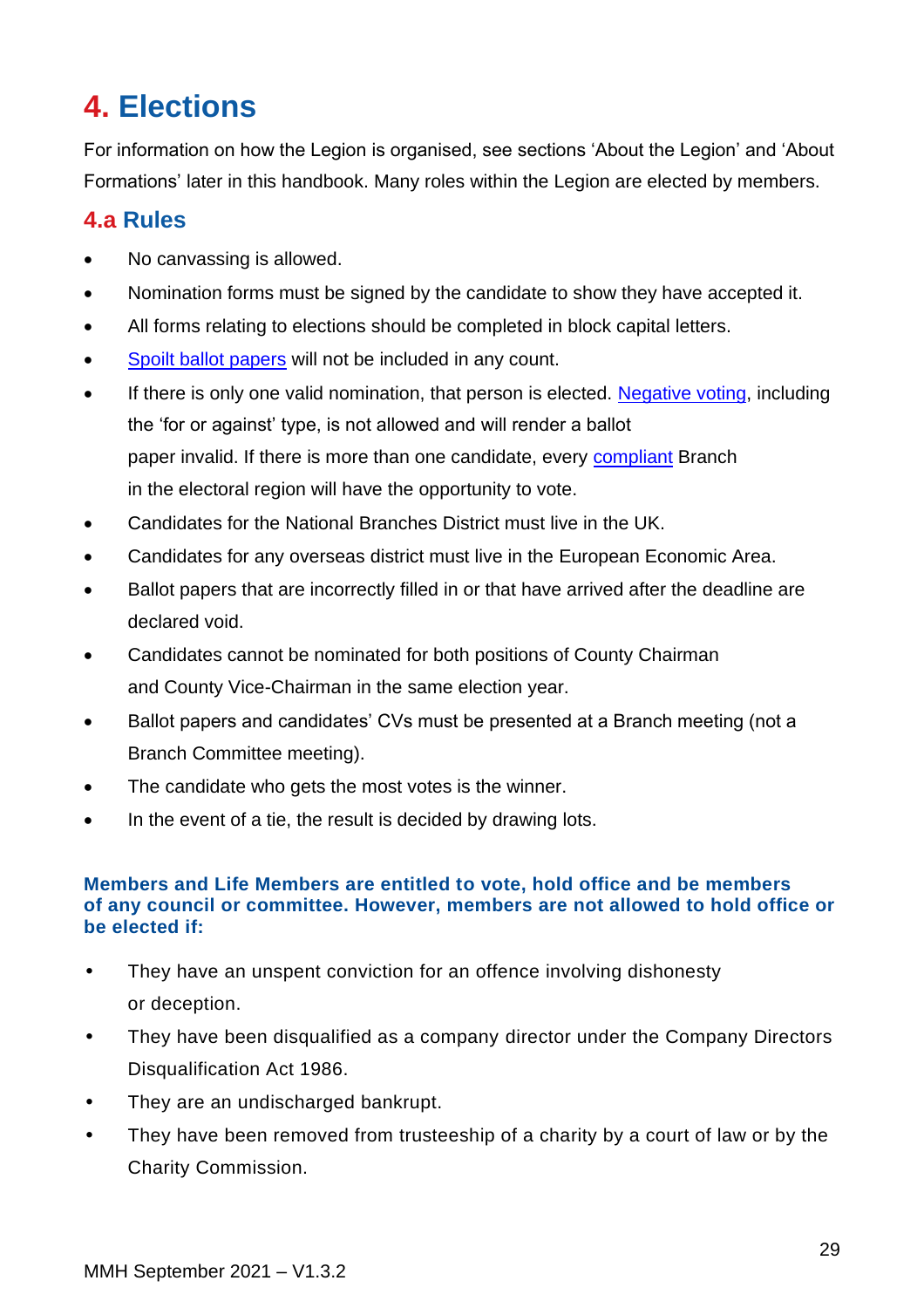# **ELECTIONS**

| <b>General notes</b><br>1. Only current, adult members or Life Members may be nominated.<br>2. There can be only one nominee per Branch for each position.<br>3. If Branch members nominate more than one member for County or national elections,<br>a vote is held. The nominee who gets the most votes is the winner. If there is a tie,<br>the final nomination is determined by lot between the tied candidates.<br>4. If only one nomination is received, the candidate is deemed elected. |                                                                                                                                                                                                                                                         |                                                                                                                                                                                                                                               |                                                                                                                                                                                                                                 |             |                                                                                                                                                                              |  |  |
|--------------------------------------------------------------------------------------------------------------------------------------------------------------------------------------------------------------------------------------------------------------------------------------------------------------------------------------------------------------------------------------------------------------------------------------------------------------------------------------------------|---------------------------------------------------------------------------------------------------------------------------------------------------------------------------------------------------------------------------------------------------------|-----------------------------------------------------------------------------------------------------------------------------------------------------------------------------------------------------------------------------------------------|---------------------------------------------------------------------------------------------------------------------------------------------------------------------------------------------------------------------------------|-------------|------------------------------------------------------------------------------------------------------------------------------------------------------------------------------|--|--|
|                                                                                                                                                                                                                                                                                                                                                                                                                                                                                                  | <b>Nominations</b>                                                                                                                                                                                                                                      | <b>Actions prior</b><br>to election                                                                                                                                                                                                           | Voting                                                                                                                                                                                                                          | <b>Term</b> | Vacancy<br>occurring<br>mid-term                                                                                                                                             |  |  |
| <b>Board of</b><br>Trustees,<br><b>National</b><br><b>Chairman</b><br>&<br><b>National</b><br>Vice-<br><b>Chairman</b>                                                                                                                                                                                                                                                                                                                                                                           | Refer to Royal Charter and the Election Pack issued annually to all Branches in October.                                                                                                                                                                |                                                                                                                                                                                                                                               |                                                                                                                                                                                                                                 |             |                                                                                                                                                                              |  |  |
| <b>National</b><br><b>Conferenc</b><br>е<br><b>Committee</b>                                                                                                                                                                                                                                                                                                                                                                                                                                     | Refer to Annual Conference Special Circular issued annually to all Branches in October.                                                                                                                                                                 |                                                                                                                                                                                                                                               |                                                                                                                                                                                                                                 |             |                                                                                                                                                                              |  |  |
|                                                                                                                                                                                                                                                                                                                                                                                                                                                                                                  | will issue nomination<br>papers to each<br>compliant Branch by 1<br>October.<br>The nominee must be<br>a Branch member of<br>that Electoral Area<br>and live either in the<br>Area or adjacent to it.<br>Candidates for the<br><b>National Branches</b> | Coordinator must<br>check if the<br>nomination is valid<br>and inform the<br>candidate and the<br>Branch that it has<br>been received.<br>They must also<br>inform the Branch<br>and the candidate<br>if the nomination<br>has been rejected. | their preferred<br>candidate at a<br><b>Branch General</b><br>Meeting and mark<br>their choice on the<br>ballot paper.<br>The Branch<br>Secretary must<br>ensure the ballot<br>paper is signed<br>by the Branch<br>Chairman and |             | must co-opt a<br>member from a<br>Branch in the<br>electoral region<br>unless more than 15<br>months of tenure is<br>$left - in this case$<br>new elections are<br>arranged. |  |  |
|                                                                                                                                                                                                                                                                                                                                                                                                                                                                                                  | Region must live in<br>the United Kingdom.<br><b>Candidates for</b><br>Overseas must reside<br>in the European<br>Economic Area.<br>The nomination must<br>be proposed,<br>seconded and voted<br>on at a Branch<br>General Meeting.                     | If there is more<br>than one<br>nomination, the<br>Membership<br>Governance<br>Coordinator must<br>forward all<br>nominations to an<br>external company<br>such as<br><b>Electoral Reform</b><br>Services, who will                           | one other<br>Committee<br>member, place it<br>in the return<br>envelope and<br>send it to the<br>external company.<br><b>Ballots must be</b><br>received by 5pm<br>on the last Friday<br>in March.                              |             |                                                                                                                                                                              |  |  |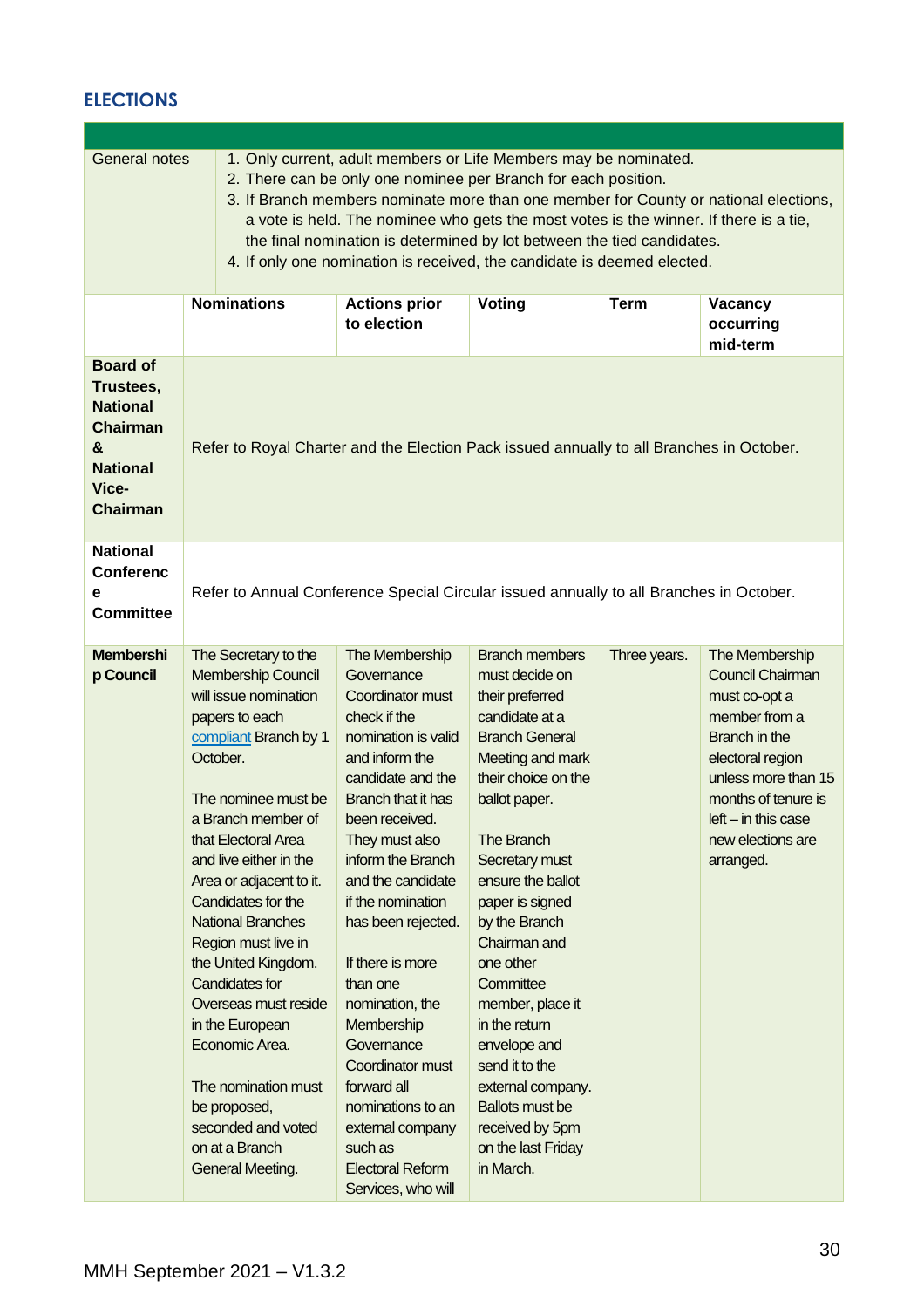| The Branch Secretary       | conduct the         | The external          |  |
|----------------------------|---------------------|-----------------------|--|
| must send to the           | election.           | company receives      |  |
| Membership                 |                     | and retains all       |  |
| Governance                 | Candidates' CVs     | returned              |  |
| Coordinator the            | and ballot papers,  | envelopes in a        |  |
| <b>Branch's nomination</b> | accompanied by a    | secure place and      |  |
| form with a copy of        | pre-paid envelope,  | notes any             |  |
| the candidate's CV.        | will be sent to     | envelope that has     |  |
| This must be received      | compliant           | been opened or        |  |
| not later than 5pm on      | Branches in the     | not sealed            |  |
| the second Friday in       | electoral region by | correctly and         |  |
| December. The              | 31 January.         | immediately           |  |
| nomination form must       |                     | reports it to the     |  |
| be signed as               |                     | Membership            |  |
| accepted by the            |                     | Governance            |  |
| candidate.                 |                     | Coordinator.          |  |
|                            |                     |                       |  |
|                            |                     | On the Monday         |  |
|                            |                     | following the last    |  |
|                            |                     | Friday in March,      |  |
|                            |                     | the external          |  |
|                            |                     | company opens         |  |
|                            |                     | and counts the        |  |
|                            |                     | votes for each        |  |
|                            |                     | candidate.            |  |
|                            |                     |                       |  |
|                            |                     | Any Branch ballot     |  |
|                            |                     | paper that has        |  |
|                            |                     | been completed        |  |
|                            |                     | incorrectly or        |  |
|                            |                     | arrives after 5pm     |  |
|                            |                     | on the last Friday    |  |
|                            |                     | in March will be      |  |
|                            |                     | declared void and     |  |
|                            |                     | the envelope and      |  |
|                            |                     | the papers            |  |
|                            |                     | forwarded to the      |  |
|                            |                     | Director General,     |  |
|                            |                     | who will inform the   |  |
|                            |                     | <b>Branch</b>         |  |
|                            |                     | concerned.            |  |
|                            |                     |                       |  |
|                            |                     | The elected           |  |
|                            |                     | candidate is the      |  |
|                            |                     | one who gets the      |  |
|                            |                     | most votes.           |  |
|                            |                     |                       |  |
|                            |                     | The external          |  |
|                            |                     | company will          |  |
|                            |                     | inform the            |  |
|                            |                     | Membership            |  |
|                            |                     | Governance            |  |
|                            |                     | Coordinator of the    |  |
|                            |                     | result of the ballot. |  |
|                            |                     |                       |  |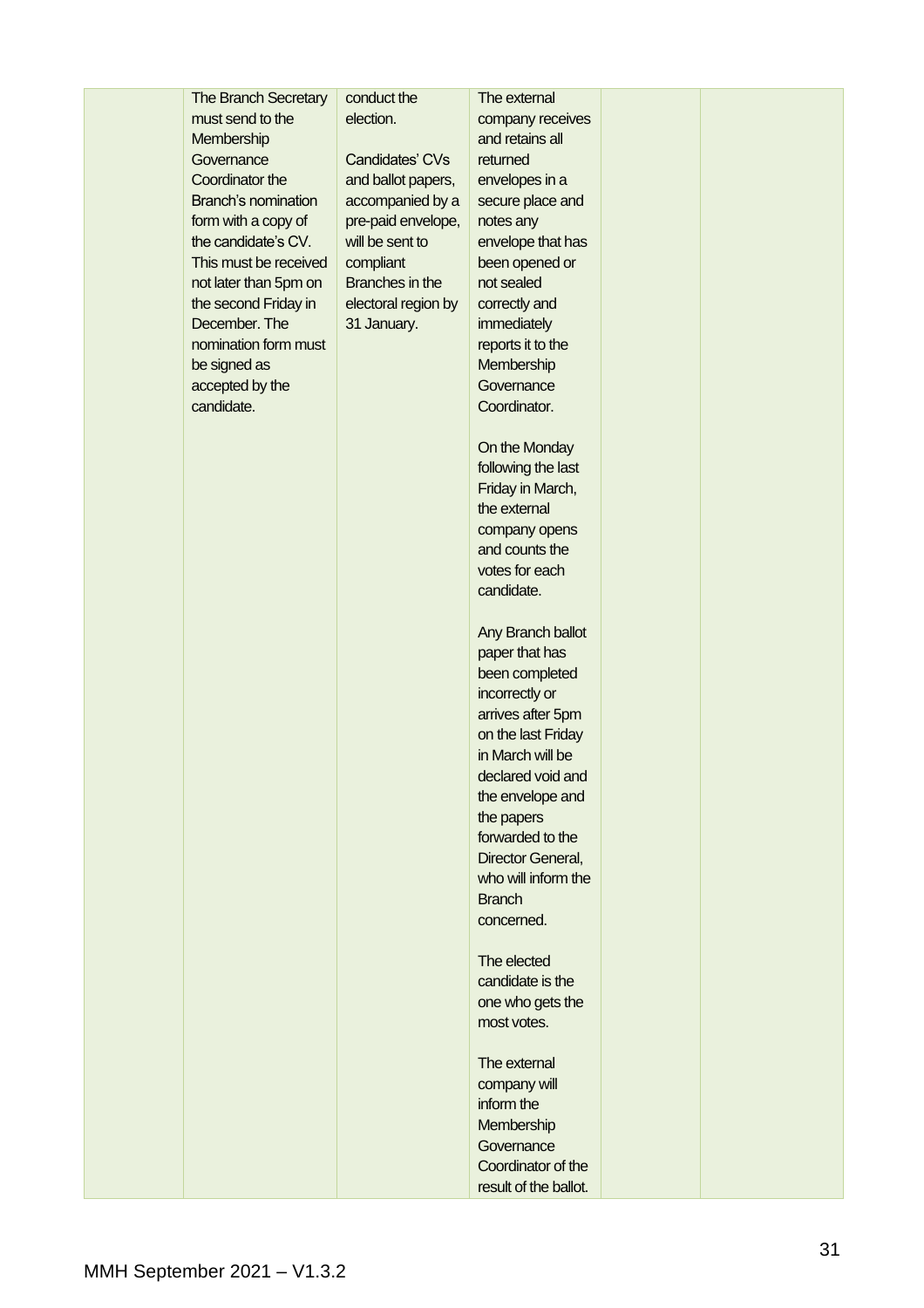|                                                     |                                                                                                                                                                                                                                                                                                                                                                                                                                                                                                                                                                                                                                                                                                                                                                                                         |                                                                                                                                                                                                                                                                                                                                                                                                                                                                                                                                                                                 | The Membership<br>Governance<br>Coordinator will<br>then inform the<br>candidates and<br>Legion formations.<br>In the event of a<br>tie, the National<br>Chairman,<br>witnessed by the<br>Director General,<br>will draw lots.                                                                                                                                                                                                                                                                                                                                                                                                                                          |                                                                                                                                                                                                                                                                                      |                                                                                                                                                                                                                                                                                                                                                                                                                                                                                                                          |
|-----------------------------------------------------|---------------------------------------------------------------------------------------------------------------------------------------------------------------------------------------------------------------------------------------------------------------------------------------------------------------------------------------------------------------------------------------------------------------------------------------------------------------------------------------------------------------------------------------------------------------------------------------------------------------------------------------------------------------------------------------------------------------------------------------------------------------------------------------------------------|---------------------------------------------------------------------------------------------------------------------------------------------------------------------------------------------------------------------------------------------------------------------------------------------------------------------------------------------------------------------------------------------------------------------------------------------------------------------------------------------------------------------------------------------------------------------------------|-------------------------------------------------------------------------------------------------------------------------------------------------------------------------------------------------------------------------------------------------------------------------------------------------------------------------------------------------------------------------------------------------------------------------------------------------------------------------------------------------------------------------------------------------------------------------------------------------------------------------------------------------------------------------|--------------------------------------------------------------------------------------------------------------------------------------------------------------------------------------------------------------------------------------------------------------------------------------|--------------------------------------------------------------------------------------------------------------------------------------------------------------------------------------------------------------------------------------------------------------------------------------------------------------------------------------------------------------------------------------------------------------------------------------------------------------------------------------------------------------------------|
| County<br>Chairman &<br>County<br>Vice-<br>Chairman | The Membership<br>Support Officer must<br>request nominations<br>from Branches by 1<br>July and circulate the<br>nomination sheet.<br>Compliant branches<br>may only nominate<br>one current member<br>per branch for each<br>post at a Branch<br>General Meeting.<br>The nominee does<br>not need to be a<br>member of the<br>nominating Branch<br>but must belong to the<br>branch in the County<br>where elections take<br>place.<br>Once elected, he/she<br>cannot remain a<br>voting member of any<br>Branch committee.<br>Where a CC or CVC<br>is Branch Chairman<br>and a replacement<br>cannot be found,<br>threatening the<br>existence of the<br>branch, the candidate<br>can stay in both roles<br>for up to three months<br>until a new Branch<br>Chairman is in place.<br>Any conflicts of | The Membership<br><b>Support Officer</b><br>must check if the<br>candidate is a<br>current member<br>of a Branch in the<br>County and inform<br>the candidate and<br>the Branch that<br>the nomination<br>has been<br>received. They<br>must also inform<br>the Branch and<br>the candidate if<br>the nomination is<br>rejected.<br>If there is more<br>than one<br>nomination, the<br>Membership<br><b>Support Officer</b><br>must send ballot<br>papers to<br>compliant<br>Branches by 1<br>October with a<br>return pre-paid<br>envelope<br>addressed to the<br>Area Office. | Members must<br>decide on their<br>preferred<br>candidate at a<br><b>Branch General</b><br>Meeting and mark<br>the ballot paper<br>accordingly.<br>The Branch<br>Secretary must<br>ensure the ballot<br>paper is signed<br>by the Branch<br>Chairman, place<br>it in the return<br>envelope and<br>send to the<br>Membership<br>Support Officer.<br>Ballots must be<br>received by 5pm<br>on the second<br>Monday in<br>December.<br>The Membership<br><b>Support Officer</b><br>must inform<br>the candidates<br>about the<br>date/time/venue of<br>the vote count at<br>least seven days<br>before the count.<br>Two scrutineers<br>(appointed by the<br>Area Manager | Three years.<br>No person<br>may serve<br>more than<br>three terms<br>as a<br>Chairman<br>or Vice-<br>Chairman.<br>However,<br>this does<br>not exclude<br>one person<br>from being<br>elected for<br>three terms<br>as a<br>Chairman<br>and three<br>terms as<br>Vice-<br>Chairman. | The next highest-<br>placed candidate in<br>the latest election<br>must fill the vacancy<br>until the end of the<br>term. If there is no<br>such candidate:<br>•If there are less<br>than 15 months<br>until the end of the<br>term, the<br>Committee must<br>co-opt a temporary<br>replacement.<br>•If there are more<br>than 15 months<br>until the end of the<br>term, a new<br>election must be<br>started within one<br>month and<br>completed within<br>four months. Follow<br>the steps explained<br>on the left. |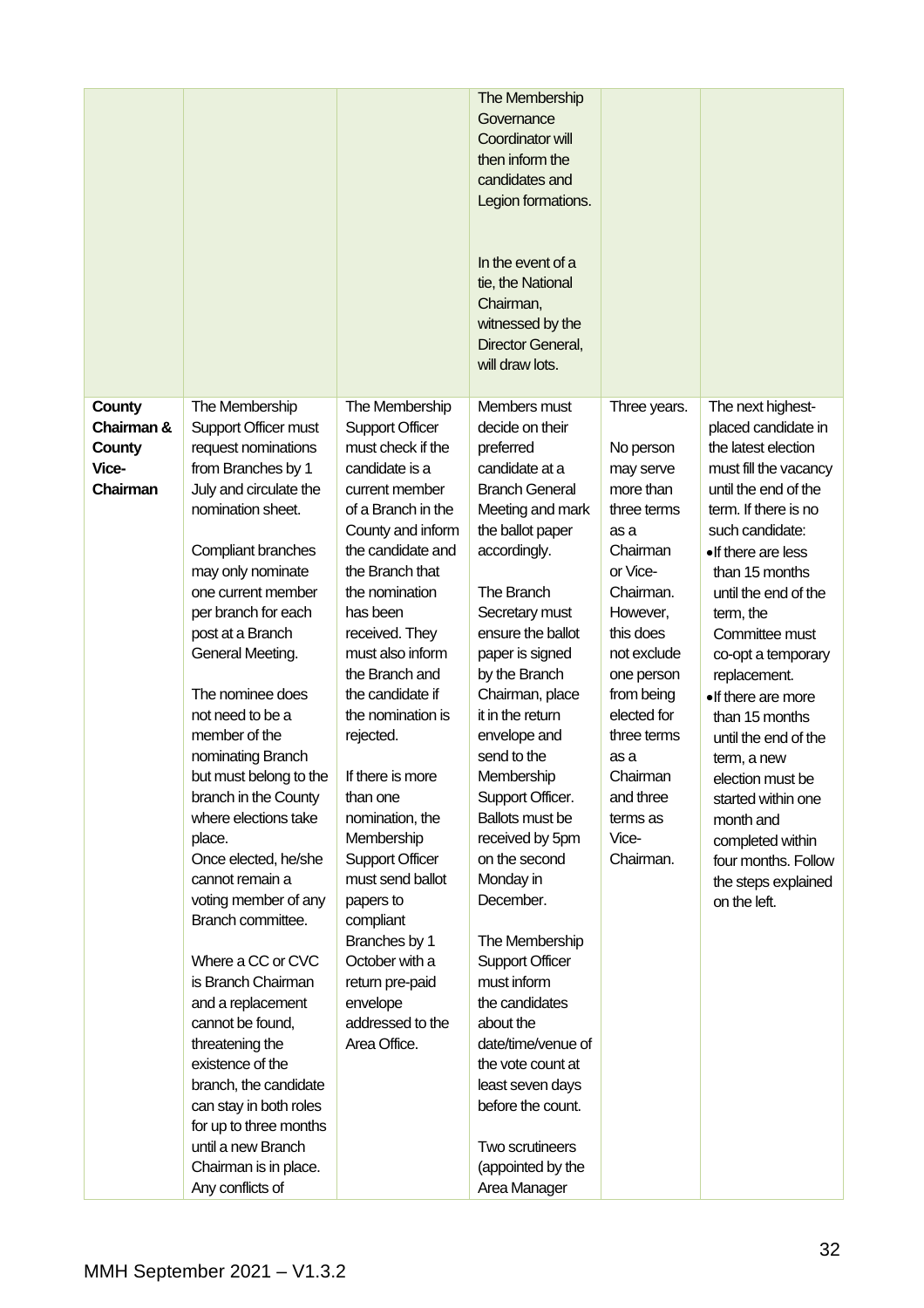| interest arising during   | and Membership           |  |
|---------------------------|--------------------------|--|
| this period must be       | Council                  |  |
| declared.                 | representative),         |  |
|                           | one of whom is           |  |
| Candidates for the        | the chief                |  |
| National Branches         | scrutineer, must         |  |
| District must live in the | open and count           |  |
| United Kingdom.           | votes within seven       |  |
| Candidates for any        | days of receiving        |  |
| <b>Overseas District</b>  | the ballot papers.       |  |
| must live in the          | Candidates may           |  |
| European Economic         | be present as            |  |
| Area.                     | observers.               |  |
| Candidates cannot be      | <b>Ballots completed</b> |  |
| nominated for both        | incorrectly, not         |  |
| positions of Chairman     | signed, or arriving      |  |
| and Vice-Chairman         | late are void.           |  |
| in the same election      |                          |  |
| year.                     | The candidate            |  |
|                           | with the highest         |  |
| The Membership            | number of votes          |  |
| Support Officer must      | wins the election.       |  |
| receive the Branch        | In the event of a        |  |
| nomination,               | tie, the chief           |  |
| accompanied by the        | scrutineer must          |  |
| candidate's CV and a      | draw lots.               |  |
| passport-sized            |                          |  |
| photograph, no later      | The Membership           |  |
| than 5pm on the           | <b>Support Officer</b>   |  |
| second Monday in          | must immediately         |  |
| September.                | pass the election        |  |
|                           | results to the           |  |
|                           | Head of                  |  |
|                           | Membership               |  |
|                           | Administration,          |  |
|                           | Governance and           |  |
|                           | Compliance. The          |  |
|                           | results must be          |  |
|                           | announced at the         |  |
|                           | Annual Meeting of        |  |
|                           | County                   |  |
|                           | Conference.              |  |
|                           |                          |  |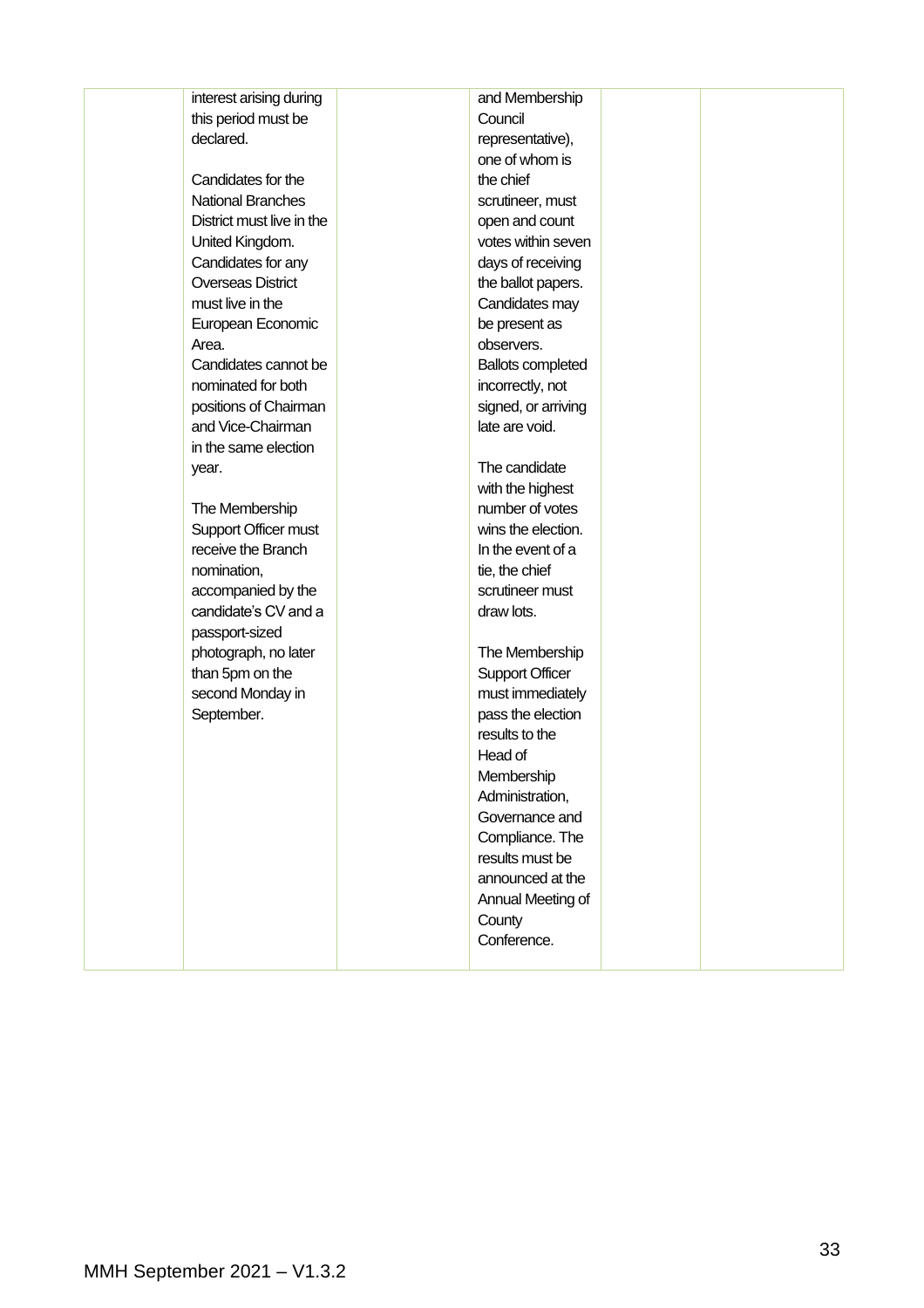| <b>County</b><br><b>Committee</b><br>(at least<br>seven but no<br>more than 15<br>members)<br><b>AND</b><br><b>County</b><br><b>Conference</b><br><b>Committee</b><br>(three<br>members<br>out of six) | The Membership<br><b>Support Officer must</b><br>request nominations<br>from Branches by 1<br>July and circulate the<br>nomination sheet.<br><b>Compliant Branches</b><br>may nominate no<br>more than one current<br>member per Branch<br>for each Post at their<br><b>Branch General</b><br>Meeting.                                                                                                                                            | The Membership<br><b>Support Officer</b><br>must check if the<br>candidate is a<br>current member<br>of a Branch in the<br>County and inform<br>the candidate and<br>the Branch that<br>the nomination<br>has been<br>received. They<br>must also inform<br>the Branch and<br>the candidate if<br>the nomination is<br>rejected. | By ballot at the<br>Annual Meeting of<br>County<br>Conference.                                                                                                                                                                                              | One, two or<br>three years<br>as decided<br>by the<br><b>Branch</b><br>Committee. | The Committee<br>must co-opt a<br>temporary<br>replacement until<br>the next Annual<br><b>Meeting of County</b><br>Conference when a<br>new election must<br>be held.                                                                                                                          |
|--------------------------------------------------------------------------------------------------------------------------------------------------------------------------------------------------------|---------------------------------------------------------------------------------------------------------------------------------------------------------------------------------------------------------------------------------------------------------------------------------------------------------------------------------------------------------------------------------------------------------------------------------------------------|----------------------------------------------------------------------------------------------------------------------------------------------------------------------------------------------------------------------------------------------------------------------------------------------------------------------------------|-------------------------------------------------------------------------------------------------------------------------------------------------------------------------------------------------------------------------------------------------------------|-----------------------------------------------------------------------------------|------------------------------------------------------------------------------------------------------------------------------------------------------------------------------------------------------------------------------------------------------------------------------------------------|
| <b>Branch</b><br><b>Officers</b><br>(Chairman,<br>Vice-<br>Chairman<br>(optional),<br>Secretary,<br><b>Treasurer</b><br>(appointed,<br>not elected)<br>&<br><b>Committee</b><br>members                | The nomination sheet<br>listing Branch office<br>and tenure must be<br>made available to<br>members 21 days<br>before the Branch<br><b>Annual General</b><br>Meeting.<br>Completed<br>nomination sheets -<br>including the name of<br>the nominee,<br>membership number<br>and name of the<br>proposer and<br>seconder - must be<br>sent to the Branch<br>Secretary at least<br>seven days before the<br><b>Branch Annual</b><br>General Meeting. | The Branch<br>Secretary must<br>check if<br>candidates are<br>current members<br>and if they<br>consent to stand<br>for position.<br>The master<br>nomination must<br>be created and<br>circulated to<br>members.                                                                                                                | By ballot by<br>eligible members<br>present, unless<br>the position is<br>unopposed, in<br>which case the<br>person is elected<br>automatically.<br><b>Election of Branch</b><br>officers takes<br>place before the<br>election of<br>Committee<br>members. | To be<br>decided by<br>the Branch<br>Committee.                                   | The position must<br>be filled until the end<br>of the original term<br>by co-option to the<br>Branch Committee,<br>which will be subject<br>to confirmation by<br>election<br>at the next Branch<br><b>Annual General</b><br>Meeting. Co-opted<br>members may<br>propose, second<br>and vote. |

# <span id="page-34-0"></span>**4.b Standing for election**

### **Candidates are not allowed to canvass. But they can:**

Create a CV no longer than one page of A4, with a passport-size photo attached.

• Consider what will help the decision of voters: for example, Legion-specific experience, relevant professional experience and a personal statement.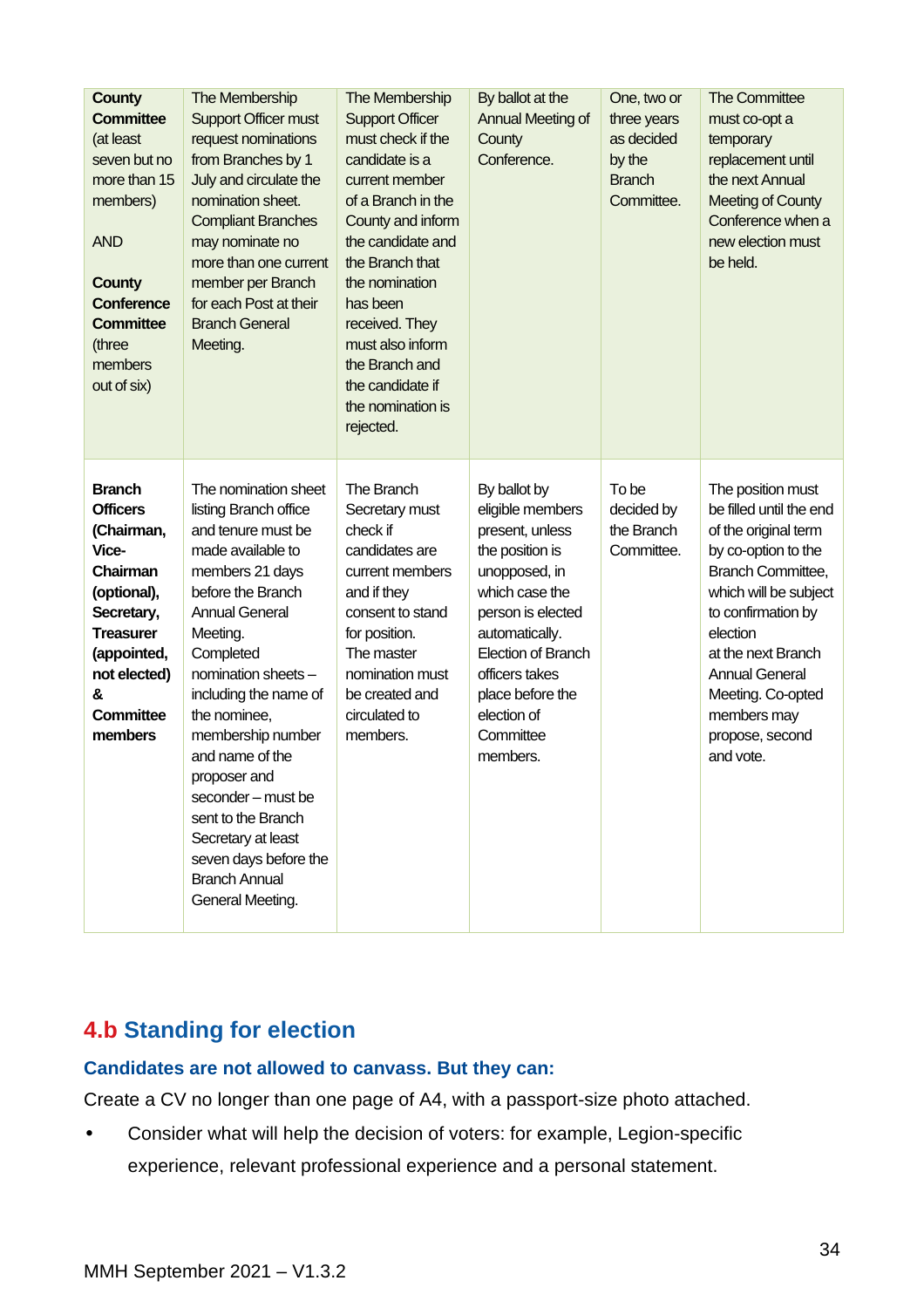They should bear in mind that CVs may be edited before they're distributed to voters. Candidates may be asked to make alterations (which they can accept or decline).

You can find the template ballot paper for elections [here.](#page-109-0)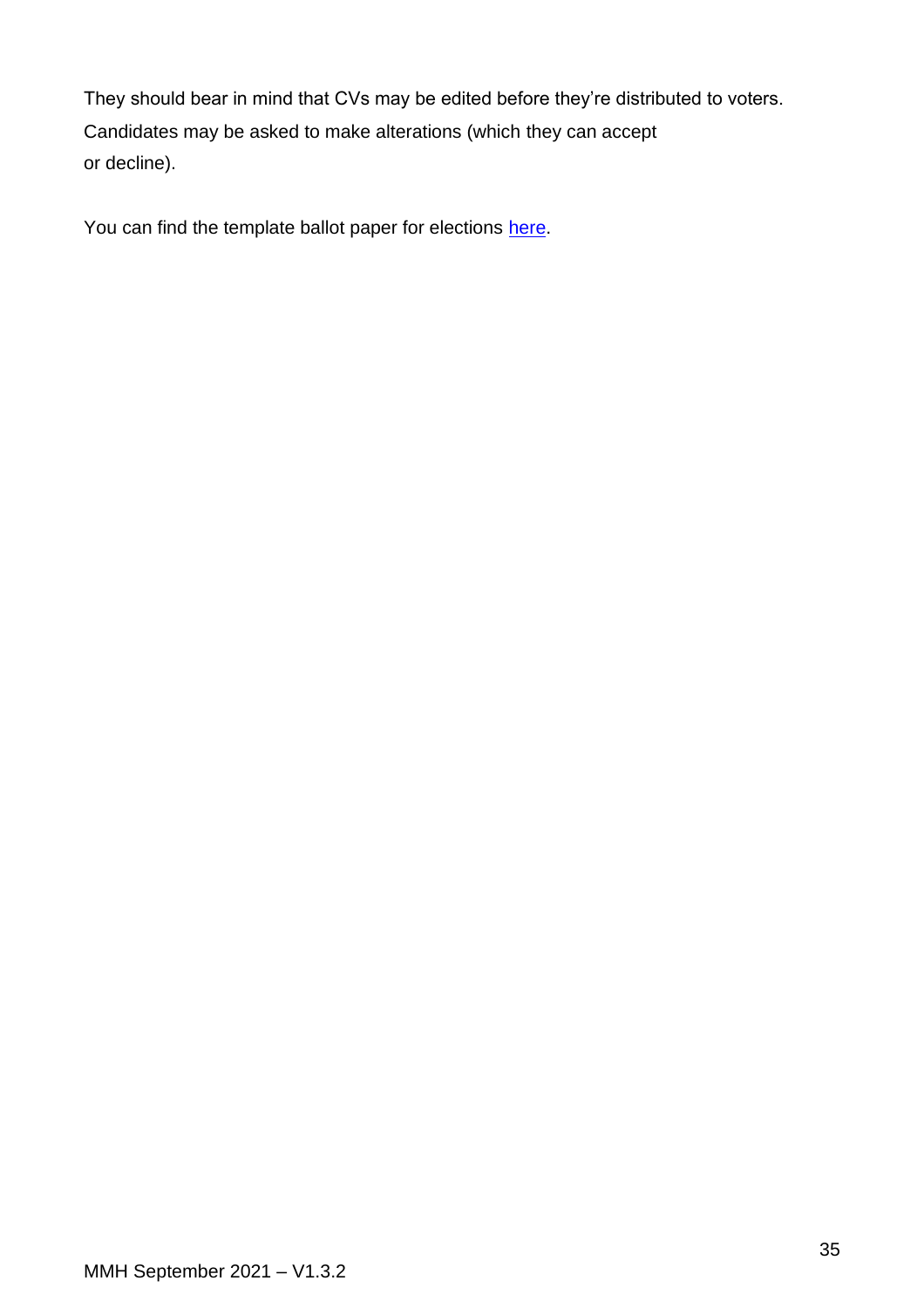# **5. Fundraising**

Counties and Branches have a key role in fundraising and should play their part in the Poppy Appeal. There will be committees looking after County Funds and Branches will look after Branch Funds.

In addition, Counties and Branches may raise funds for their General funds but must keep this activity separate from the Poppy Appeal and not use Poppy Appeal branding for this purpose. This is because Poppy Appeal branding may suggest fundraising for the Poppy Appeal and create confusion over how the funds will be spent. Also fundraising for the General Fund must not take place during [Remembrancetide.](#page-89-0)

It is good practice for Counties to form a County Fundraising Committee. This may comprise people who are not Legion members but have been chosen because of their local standing and influence or their experience in fundraising.

Bear in mind that fundraising is a regulated activity with its own [national code of practice.](https://www.fundraisingregulator.org.uk/code/key-principles) This code applies to volunteers as much as to paid fundraisers, so if you're doing any fundraising at all, you should be aware of it. If you have any questions, contact your Community Fundraiser, who you can find through your Membership Support Officer or local Area Office, or contact Supporter Care [\(supportercare@britishlegion.org.uk\)](mailto:supportercare@britishlegion.org.uk).

# <span id="page-36-0"></span>**5.a The Poppy Appeal**

The Poppy Appeal is the Legion's largest fundraising campaign. It runs every year from 14 October to 14 November. Counties have a key role in the Poppy Appeal, and Community Fundraisers in each County are responsible for successfully delivering the campaign. They are also responsible if any fundraising goes wrong when members don't follow the legal requirements. Community Fundraisers must be aware of any fundraising activity within their area.

The PA Handbook contains the most up-to-date information available on the Poppy Appeal. You can find it on Office 365 or from your Membership Support Officer.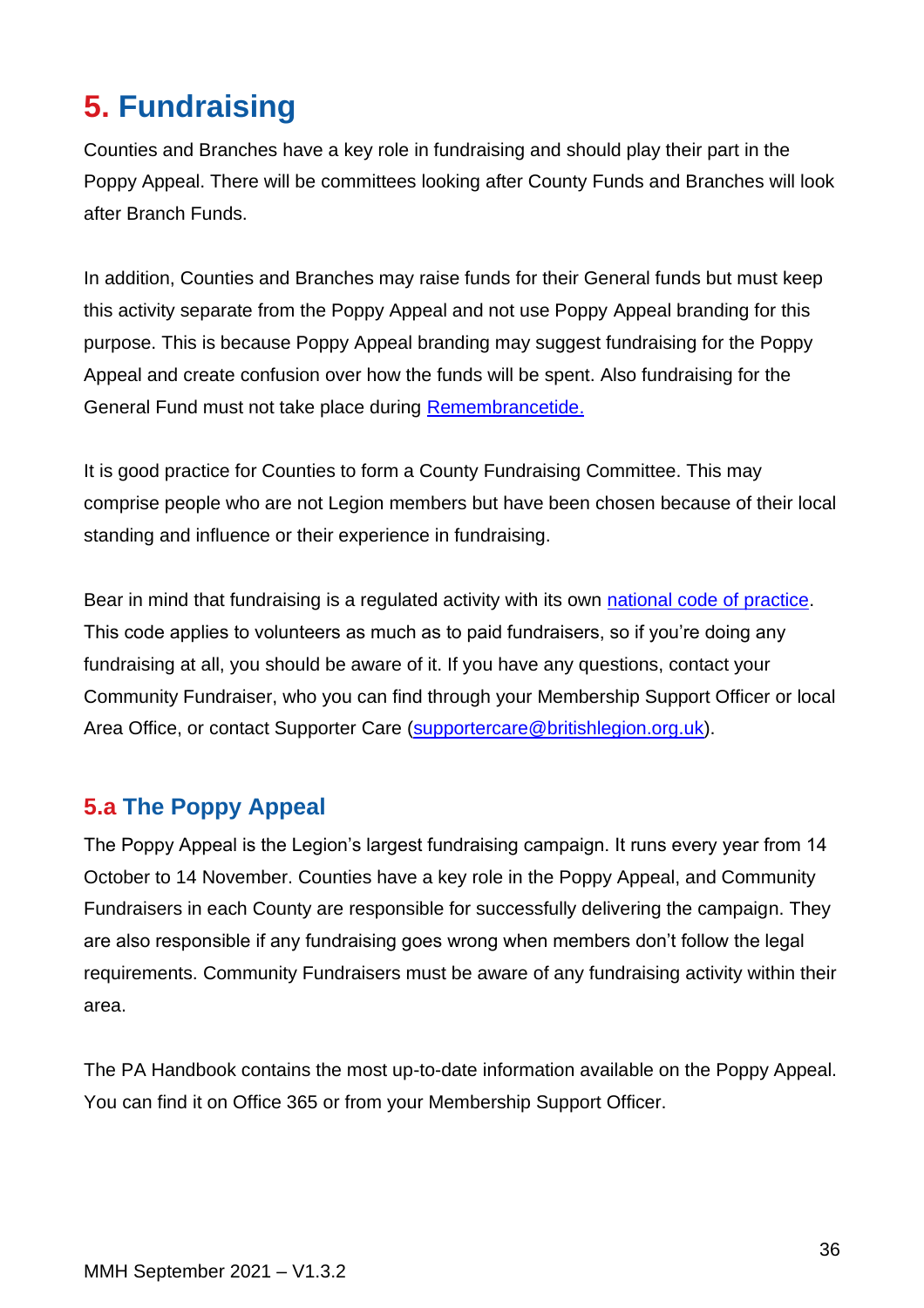## **Counties and the Poppy Appeal**

Counties should work with Community Fundraisers to ensure that proper arrangements are in place for the distribution of Poppy Appeal materials (poppies, trays, posters, etc) and merchandise, and for the collection, security and banking of the monies received. Remember that this merchandise can be used only for raising funds for the charitable objectives of the Legion and not for the running costs of the Branch. Branches must make it clear to their donors if they raise funds (outside of the Poppy Appeal) for the Branch funds and not the Poppy Appeal.

Community Fundraisers will organise regional seminars as required, so that Poppy Appeal Organisers can be trained and briefed.

Counties should also make full use of **awards** and certificates for achievements in the Poppy Appeal for Counties, Branches, clubs, individuals and businesses.

### **Branches and the Poppy Appeal**

Branches should be guided and assisted by the Community Fundraiser to organise the Poppy Appeal. The Community Fundraiser will appoint a Poppy Appeal Organiser with support of the Branch and needs to be kept up to date if the person holding the role of Poppy Appeal Organiser changes.

All Branch events for the Poppy Appeal should be used for fundraising by the Poppy Appeal Organiser unless there is a specific fundraising initiative for General Fund. Remember, however, that Branches are not allowed to trade (during events or at any other time). They can only ask for donations for goods and there is no suggested donation to be set.

This is important because charities are subject to VAT regulations when they trade. PAO does not need to be the member of the Branch to be appointed for this role. Please refer to VAT section, under Financial Management.

## **5.b Raising money for other causes**

Branches may sometimes join with other charities but it must be made clear to donors who they are giving their money to. When Legion merchandise is being used, the funds raised are always for the Legion charity.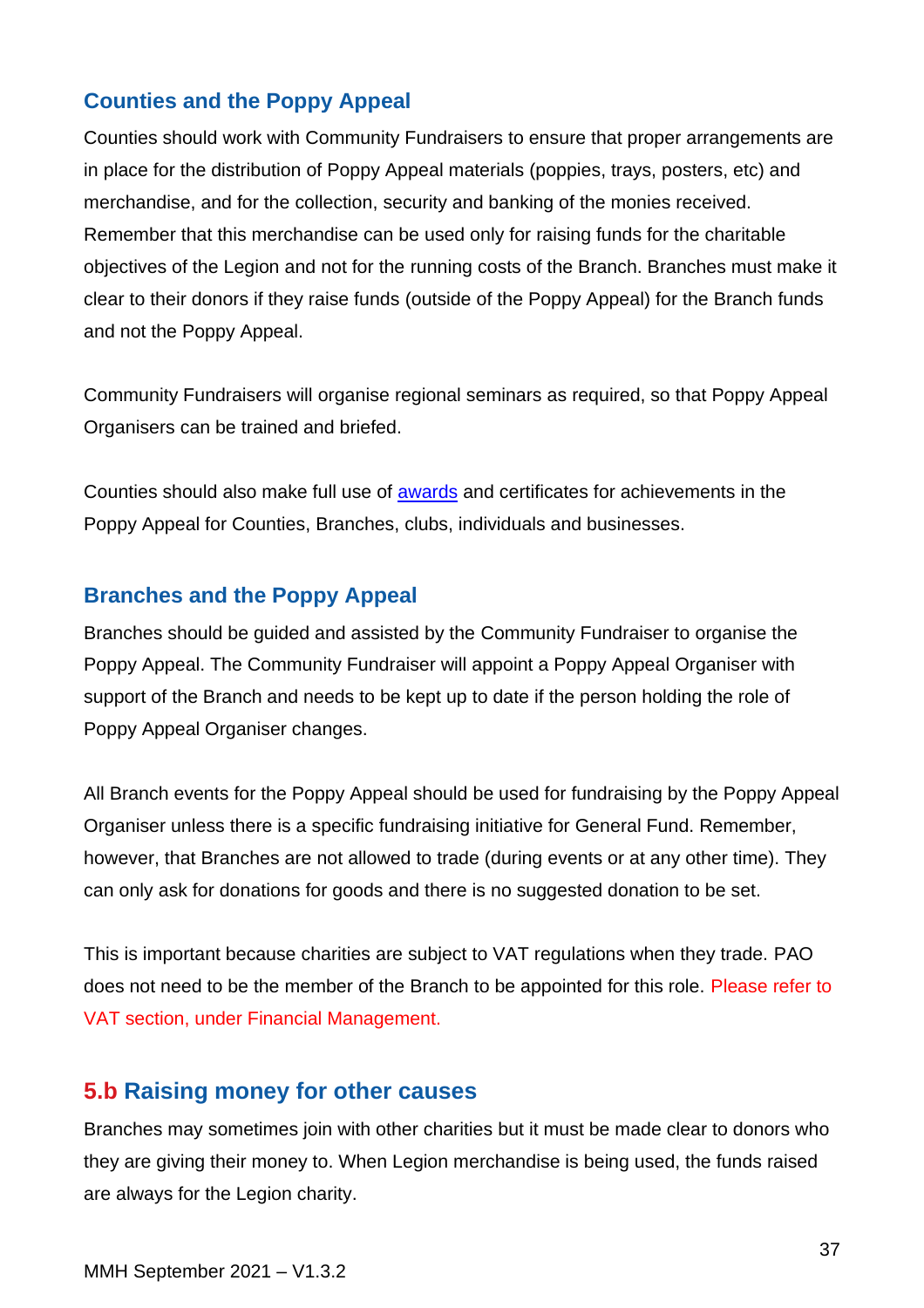If Branches want to raise money jointly with other charities, this is not permitted during the Poppy Appeal period (14 October to 14 November) and the Legion logo and merchandise must not be used for it.

With any questions, contact your local Community Fundraiser or Membership Support Officer.

## **5.c Grants**

Branches that wish to apply for funding from statutory funding bodies (for example, National Lottery Heritage Fund) or from trusts and foundations (for example, the Garfield Weston Foundation or any livery companies) must first contact the Trusts and Foundations Fundraiser at Head Office. Email them at [philanthropy@britishlegion.org.uk.](mailto:philanthropy@britishlegion.org.uk) Branches must not submit any grant applications without prior agreement from the Trusts and Foundations Fundraiser. Doing so could harm the Legions reputation, interfere with the national fundraising efforts, or even break legal requirements. Fundraising regulations may force a return of grant obtained without prior agreement.

The Trusts and Foundations Fundraiser will confirm whether the Legion already has a relationship with any potential funders and can advise on the best time of year to apply.

For applications of £10,000 and above, the Trusts and Foundations Fundraiser will be happy to support Branches. The Branch maintains responsibility for drafting the application, and the Trusts and Foundations Fundraiser will review and offer advice. Branches must inform their Membership Support Officer and/or Area Manager if their application is successful.

Any funds received by the Branch from external organisations must be [ringfenced](#page-89-1) within the accounts, and the associated expenditure must be accounted for as restricted. Branches must also inform the Trusts and Foundations Fundraiser of successful bids so that they can update their records. Branches wishing to make an allowed donation, should contact the Grants team on ExternalGrants@britishlegion.org.uk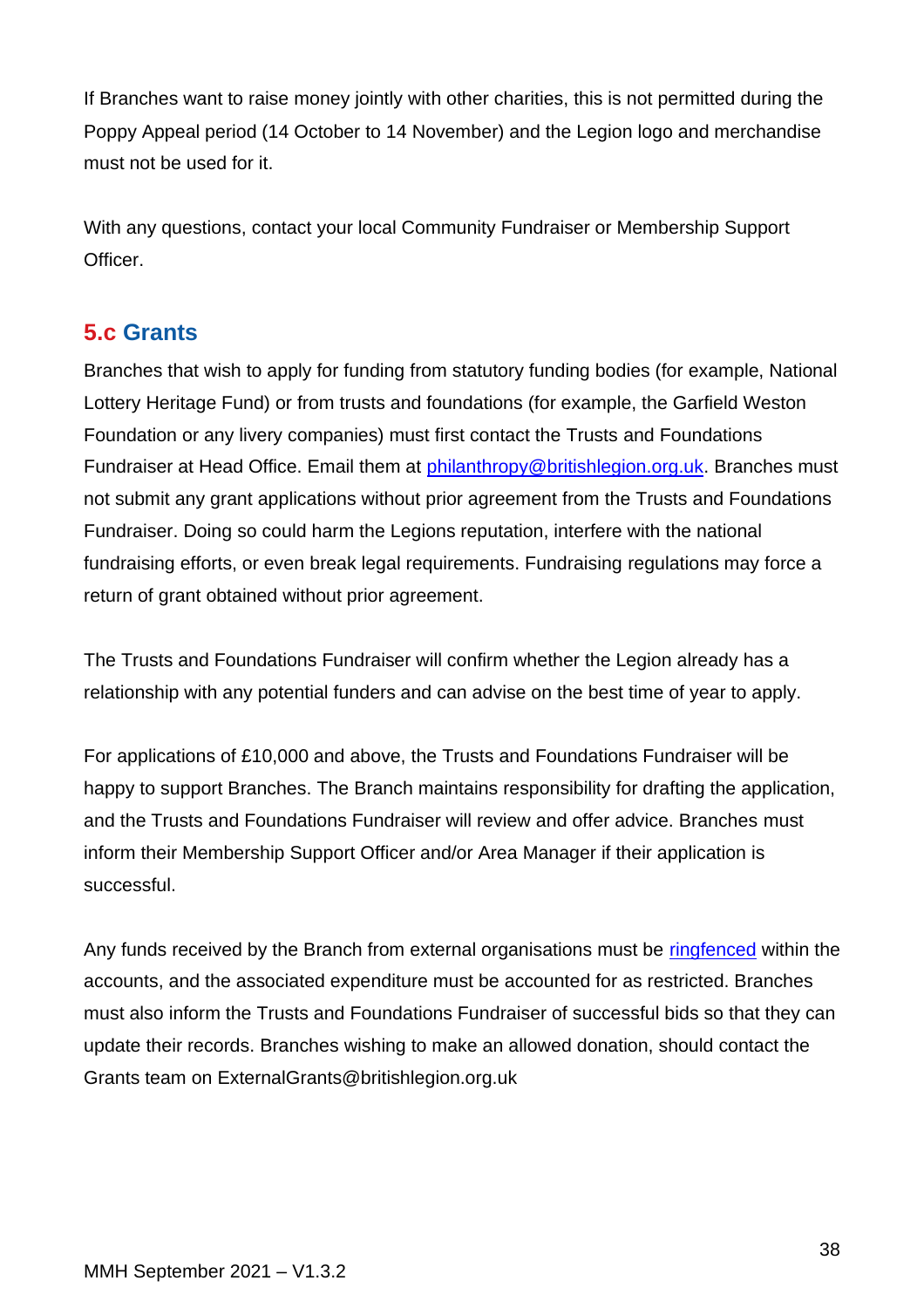# **6. Handling media requests**

All local PR work is coordinated by the Area Manager, supported by the Regional PR Officer and where necessary with the County Chairman. The Area Manager can also help Branches with PR around public events such as open days.

## **What to do if you get approached for comment**

If you're approached for comment on Legion activities by the media, please get in touch with the Legion's [press office](https://www.britishlegion.org.uk/about-us/media-centre/) straight away. They will be able to give you a brief and advice. The press team will also help if a crisis occurs or if you are simply unsure of how to handle an issue.

# **7. Protecting people's data**

Members' details are held in the central database managed by Legion staff. Branches and members should report any changes, such as changes of address, [here](https://www.britishlegion.org.uk/about-us/who-we-are/get-in-touch) or to their Membership Support Officer.

It is the responsibility of those who process people's data to do so within reason and within data protection laws. You can read the Legion's privacy policy and promise [here.](https://www.britishlegion.org.uk/quick-links/our-privacy-policy-and-promise)

## **7.a General Data Protection**

The Royal British Legion is committed to using good practice in the handling of personal data in order to comply with the requirements of the General Data Protection Regulation (GDPR). The Legion aims to be fair and lawful in the way it uses, processes and stores personal data, and will keep members informed about the purpose for which we collect their data, adhering to individual rights of access to their data and any objections they may have regarding the use of their personal information.

All general TRBL policies and procedures relating to data protection can be obtained from the Membership Support Officer.

Members must inform the Membership Support Officer or Membership Services of any data breaches.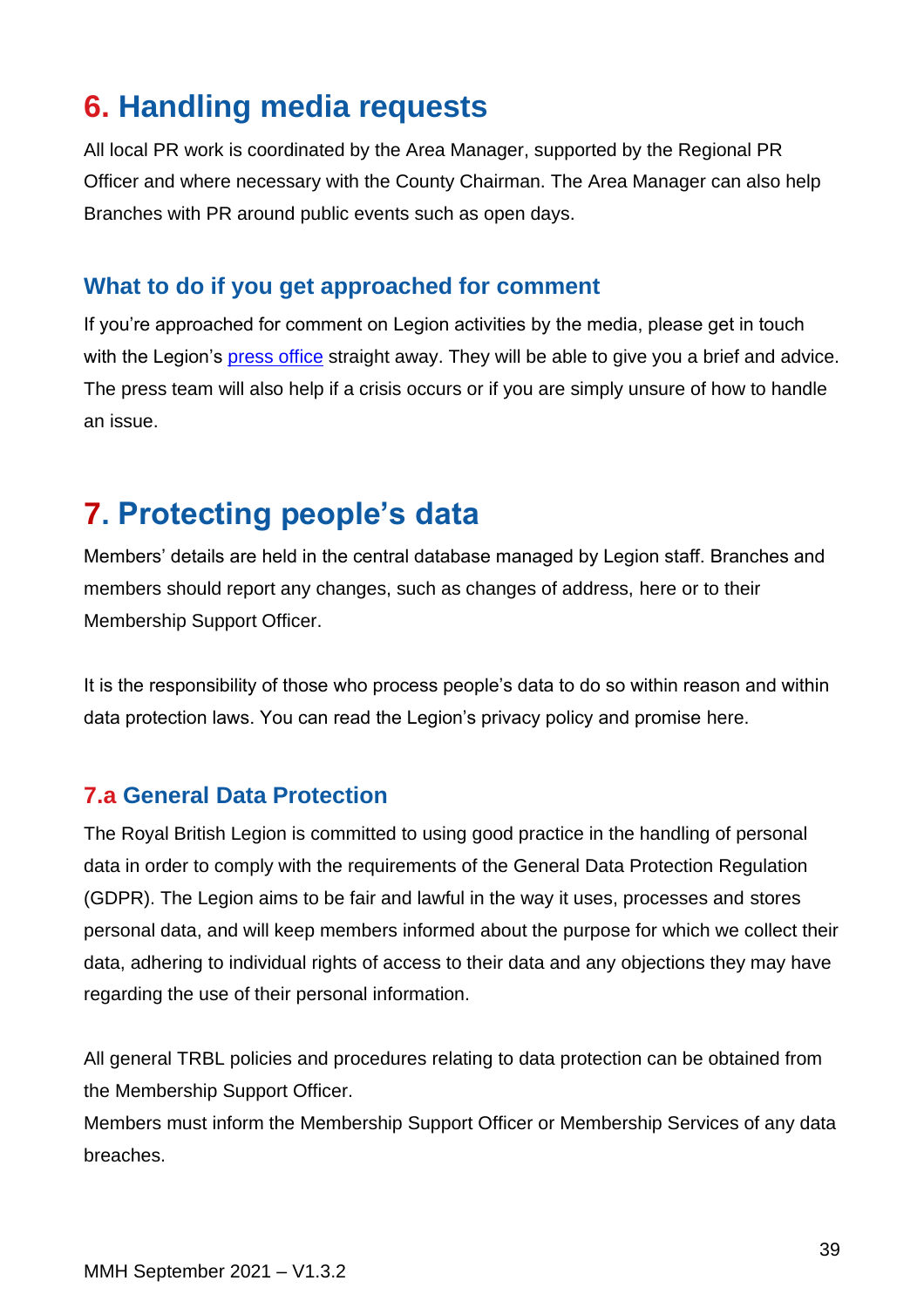# **7.b Data Protection at Membership level**

All members, including the Membership Council, County and Branch Officials, who process personal data which includes collecting, accessing and storing, must adhere to the following principles:

| • Obtaining    | • Personal data obtained on the membership application form should be sent to the       |  |  |  |
|----------------|-----------------------------------------------------------------------------------------|--|--|--|
| data           | relevant office as soon as possible, preferably by recorded delivery. Any copies kept   |  |  |  |
|                | locally must be kept securely and destroyed as soon as the new joiner's                 |  |  |  |
|                | membership is confirmed.                                                                |  |  |  |
|                | • Members who collect personal data from others must always clearly explain the         |  |  |  |
|                | purpose for which the information is being collected and how it will be used.           |  |  |  |
| • Accessing    | • Membership listings can be accessed online via Office 365 system. O365 users          |  |  |  |
| data           | must not share their login details with others. Only authorised Branch Officers who     |  |  |  |
|                | signed the form can have access to membership listings.                                 |  |  |  |
|                | • Membership data can also be obtained via email or post from the Membership            |  |  |  |
|                | Support Officer or the Membership Department staff. Only Branch/County Officers         |  |  |  |
|                | who signed the MS1(A) form and Membership Council members can obtain                    |  |  |  |
|                | membership data.                                                                        |  |  |  |
| • Storing data | • Personal data must be stored securely:                                                |  |  |  |
|                | • Hard copies must be kept in a safe place e.g. locked room, drawer, cupboard, or       |  |  |  |
|                | box.                                                                                    |  |  |  |
|                | • Electronic copies must be kept on a device which is password protected (e.g. laptop,  |  |  |  |
|                | memory stick); ideally the folder / file should also be password protected. Members     |  |  |  |
|                | must take care to avoid having the devices lost or stolen. Where a device or paper      |  |  |  |
|                | records containing personal data is lost you must report this as a data security        |  |  |  |
|                | breach to the Membership Support Officer or Membership Services as soon as              |  |  |  |
|                | possible. Data should not be kept if it is no longer needed and should be securely      |  |  |  |
|                | disposed of or deleted.                                                                 |  |  |  |
| • Processing   | • Members' data must not be used for any other purpose than communicating               |  |  |  |
| data           | information relating to TRBL. Mailings or information unrelated to TRBL activities, in  |  |  |  |
|                | particular third party marketing materials, must not be sent or emailed. Membership     |  |  |  |
|                | listings or any other materials based on these listings (e.g. address labels) should be |  |  |  |
|                | used within one week of receipt and then destroyed, as they quickly become out of       |  |  |  |
|                | date. The central database is modified on a daily basis as a result of address          |  |  |  |
|                | changes, lapses, deaths, resignations, changes of membership type and new               |  |  |  |
|                | members.                                                                                |  |  |  |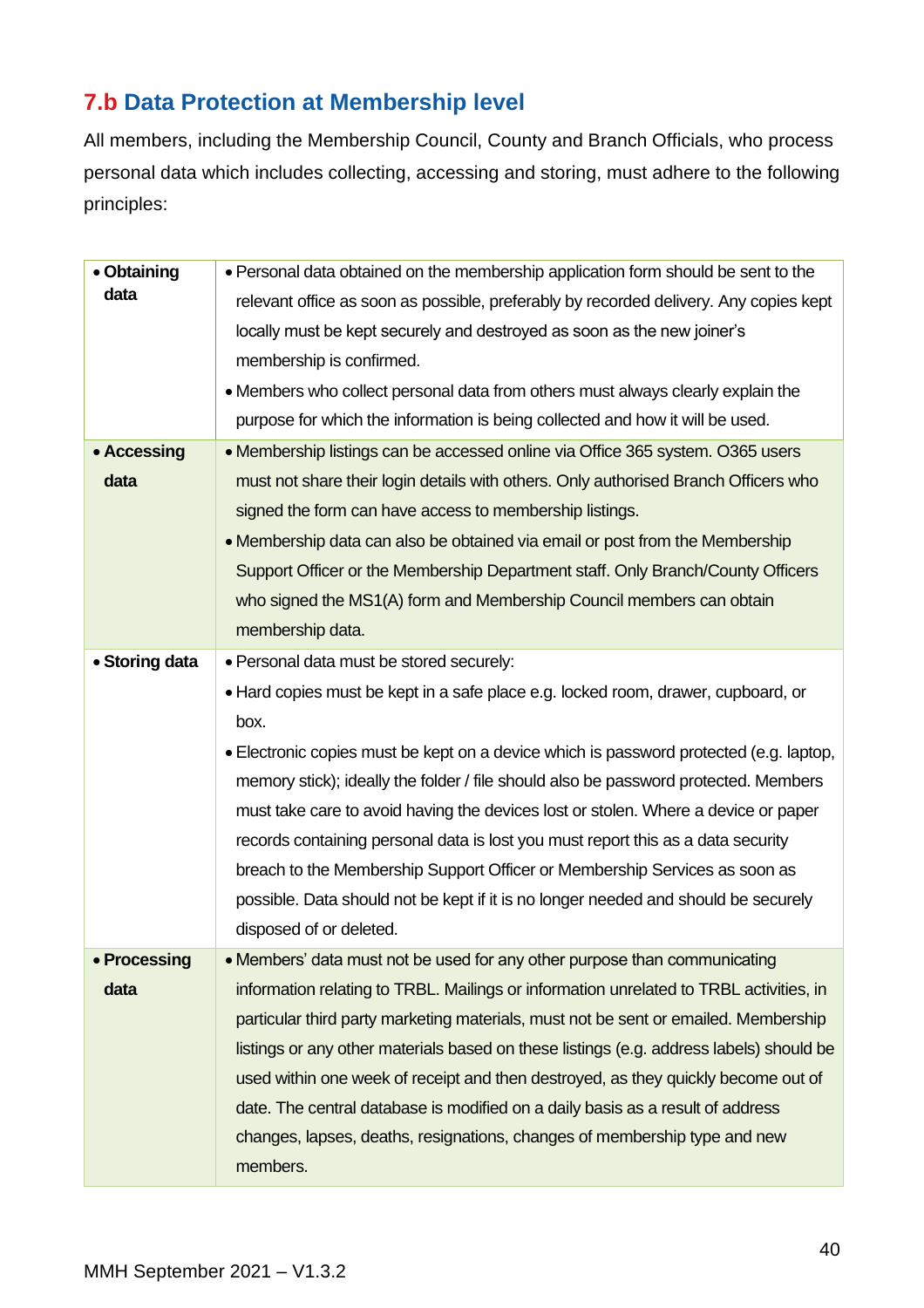|                | • When emailing more than one person, members' email addresses should not be          |  |  |  |  |  |
|----------------|---------------------------------------------------------------------------------------|--|--|--|--|--|
|                |                                                                                       |  |  |  |  |  |
|                | typed into the 'To' field, but placed in the BCC (Blind Carbon Copy) section.         |  |  |  |  |  |
| • Retaining    | • Data must not be retained for longer than necessary. General retention rules can be |  |  |  |  |  |
| data           | found in the Members Retention Schedule in paragraph 12 below. If you cease to        |  |  |  |  |  |
|                | be a TRBL member you must hand over to the branch or Head Office any paper            |  |  |  |  |  |
|                | materials containing members' personal data such as lists or labels, and delete any   |  |  |  |  |  |
|                | electronic formats of membership data you hold.                                       |  |  |  |  |  |
| • Sharing data | • Members have not given consent for their details to be made available to anyone     |  |  |  |  |  |
|                | except TRBL authorised staff and Branch Officers. Consequently, a member's            |  |  |  |  |  |
|                | personal details (including addresses, telephone numbers and email addresses)         |  |  |  |  |  |
|                | must never be shared with the public, other organisations, other members,             |  |  |  |  |  |
|                | unauthorised staff or other volunteers, without the member's prior written consent.   |  |  |  |  |  |
|                |                                                                                       |  |  |  |  |  |

# **7.c Members retention schedule**

| <b>Description of</b><br>document                                                                     | <b>Format</b>                          | <b>Trigger (time when the</b><br>retention period specified in<br>the next column starts | <b>Disposal Action and Retention</b><br>Period ("delete for paper means<br>placing in a shredder or a<br>secure disposal bin                                                       |
|-------------------------------------------------------------------------------------------------------|----------------------------------------|------------------------------------------------------------------------------------------|------------------------------------------------------------------------------------------------------------------------------------------------------------------------------------|
| • Communications<br>received and sent by<br>post or email that<br>contain personal data               | • Paper $(P) /$<br>• Electronic<br>(E) | • Date received / sent                                                                   | • Delete after 12 months                                                                                                                                                           |
| • Copies of County or<br><b>Annual Conference</b><br>delegate applications                            | $\bullet$ P/E                          | • Conclusion of Conference                                                               | • Delete after 3 months.                                                                                                                                                           |
| • Copies of Youth<br>affiliation applications                                                         | $\bullet$ P/E                          | • Affiliation cancelled / ended /<br>branch closed / youth<br>organisation closed        | • Delete immediately                                                                                                                                                               |
| • Copies of:<br>- Accounts forms<br>- Bank statements<br>- Authority to disclose<br>information forms | $\bullet$ P/E                          | • Document completion date                                                               | • Preferably make an electronic copy<br>(to be deleted after 7 years) and<br>destroy paper copy immediately. If<br>not possible keep in a safe place<br>and destroy after 7 years. |
| • Copies of expense<br>claim forms / receipt<br>vouchers / payment                                    | $\bullet$ P/E                          | • Payment received by the<br>claimant                                                    | • P: make an electronic copy and<br>destroy paper copy immediately. If                                                                                                             |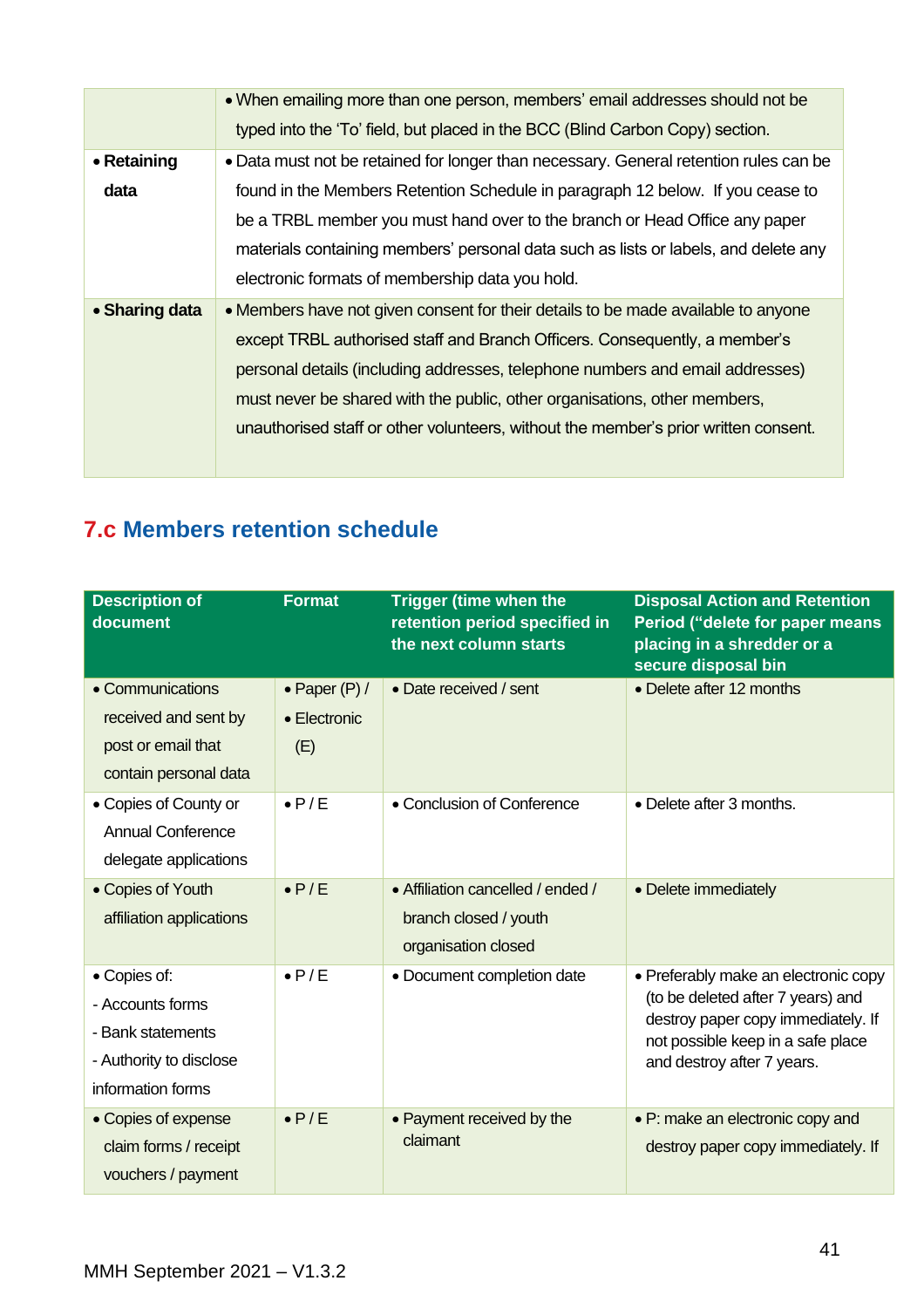| vouchers / other<br>financial documents                                     |                            |                                                                                             | not possible keep in a safe place<br>and destroy after 7 years.                                                 |
|-----------------------------------------------------------------------------|----------------------------|---------------------------------------------------------------------------------------------|-----------------------------------------------------------------------------------------------------------------|
| e.g. invoices                                                               |                            |                                                                                             | • E: delete after 7 years                                                                                       |
| • Membership complaints                                                     | $\bullet$ P/E              | · Issue resolved (e.g. completion<br>of mediation meeting,<br>Investigation Panel or appeal | • Delete after 3 years                                                                                          |
| • Membership reports<br>and listings with<br>members' details               | $\bullet$ P/E              | • New report / listing obtained                                                             | • Delete immediately<br>• (Office 365: we will auto-delete all<br>the reports that are older than 12<br>months) |
| $\bullet$ MS1 / MS1A                                                        | $\bullet$ P/E              | • Completion date                                                                           | • Delete after 5 years                                                                                          |
| • Election documents:<br>candidate CVs, ballot<br>papers                    | $\bullet$ P/E              | • Election results obtained                                                                 | • Delete after 30 days                                                                                          |
| • County / Branch<br>meeting minutes                                        | $\bullet$ P/E              | • Publication date                                                                          | • Delete after 5 years                                                                                          |
| • Copies of membership<br>application forms                                 | $\bullet$ P/E<br>(scanned) | • P / E: membership confirmed<br>date                                                       | • Delete immediately                                                                                            |
| • Cheques                                                                   | $\bullet$ P                | • P: receipt date                                                                           | • Cheques must banked weekly.<br>Returned cheques to be destroyed<br>immediately                                |
| • Any documents with<br>Personal data of<br>cancelled / deceased<br>members | $\bullet$ P/E<br>(scanned) | • Death /cancellation notification                                                          | • Remove personal data (email,<br>telephone number, DOB and<br>address) from all documents<br>immediately       |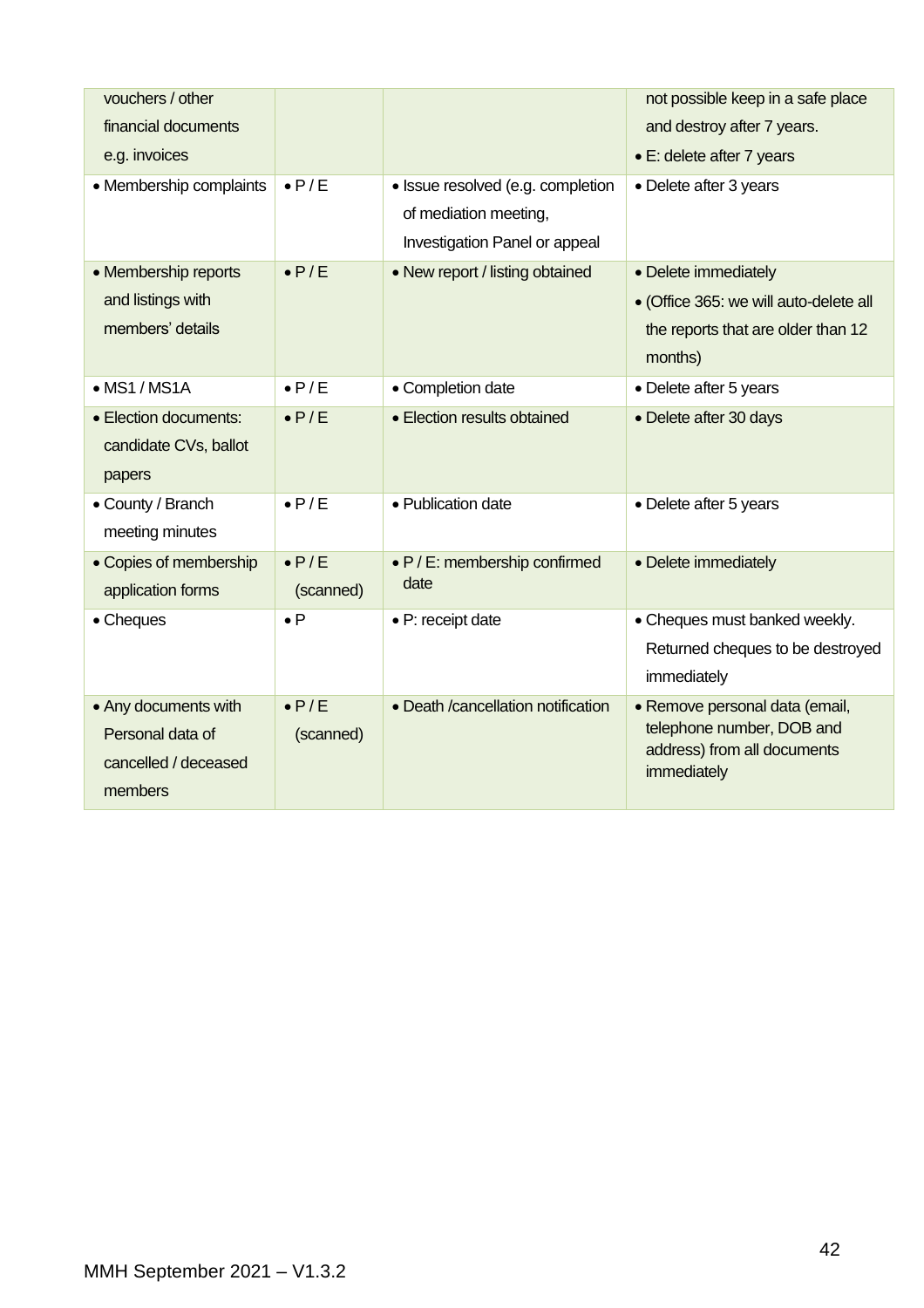# **Information**

This section of the handbook is designed to give you an understanding of how the Legion works and is financed.

# **8. About the Legion**

# **8.a How the Legion is financed**

All funds held by the Legion (by Branches, Counties and centrally) are charitable funds and are the responsibility of the [Board of Trustees.](https://www.britishlegion.org.uk/about-us/governance) The funds must be used only according to instructions and policies from the Board of Trustees. These instructions and policies are always in accordance with the Royal Charter, charity law, financial laws and other regulations concerning use of charitable funds, as well as codes of practice, rules of good practice and other professional compliance advice the Legion receives.

The use of charitable funds for purposes other than those laid down by the Board of Trustees is strictly forbidden and may be illegal.

The Board of Trustees is responsible for two funds defined in the [Royal Charter:](#page-4-0)

### **The Benevolent Fund**

This contains gifts of money or property from public or private subscription or other sources, and is the charity's main source of income. The Poppy Appeal provides a large part of this income. The Royal Charter requires formations to give active support to the organisation of the Poppy Appeal, which is a year-round activity, and not just confined to Remembrancetide.

## **The General Fund**

This funds the membership organisation. It draws its income mainly from the annual membership fees paid by members and from Gift Aid on those fees. It covers:

- Membership administration, governance, grants, training grants and events grants (the application process for which can be found here) for Counties.
- Producing *Legion* magazine
- Membership Support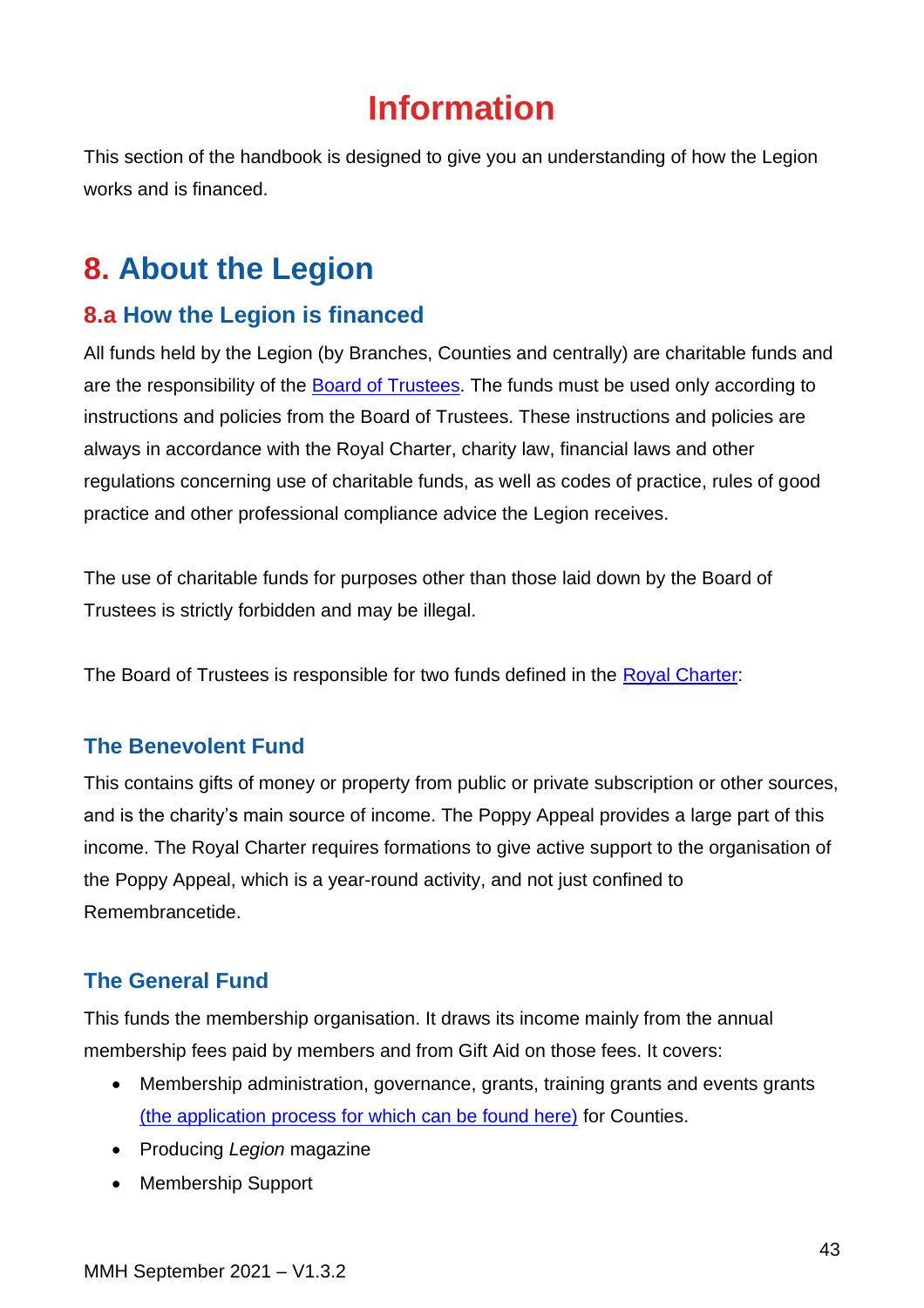- Membership Training
- Membership staff costs

Both funds will be examined annually by an independent examiner or a qualified auditor.

## **8.b The Legion's governance**

The Board of Trustees is the Legion's governing body. It instructs and advises the Membership Council, Counties and Branches. Find out more about how the Board of Trustees works on our website [here.](https://www.britishlegion.org.uk/about-us/governance)

The Membership Council represents the members of the Legion. Find out more through your local branch.

Legion staff implements the policies and procedures agreed by the Board of Trustees and the Membership Council.

# **9. About formations**

# **9.a What formations are and how they are structured**

- **A formation is a Branch, County, District or Section. In this handbook, including in this section, when we talk about Counties, we mean Counties, Districts and Sections.**
- Counties, Districts and Sections are administrative regions of the Legion. They have different names but the same functions.
- A Branch is a group of Legion members, which may be formed based on locality or shared interest. Counties are made up of several Branches.
- To become a member of the Legion, a person has to join a Branch. Every Legion member is therefore a Branch member.
- A member can join upto four branches, so can belong to a maximum of four branches at one time and pays only one membership fee. They will have to pay admin fees for each Branch they joined.
- A member who sits on more than one Branch Committee, must be a member of that Branch and this does not exceed four branches at any given time.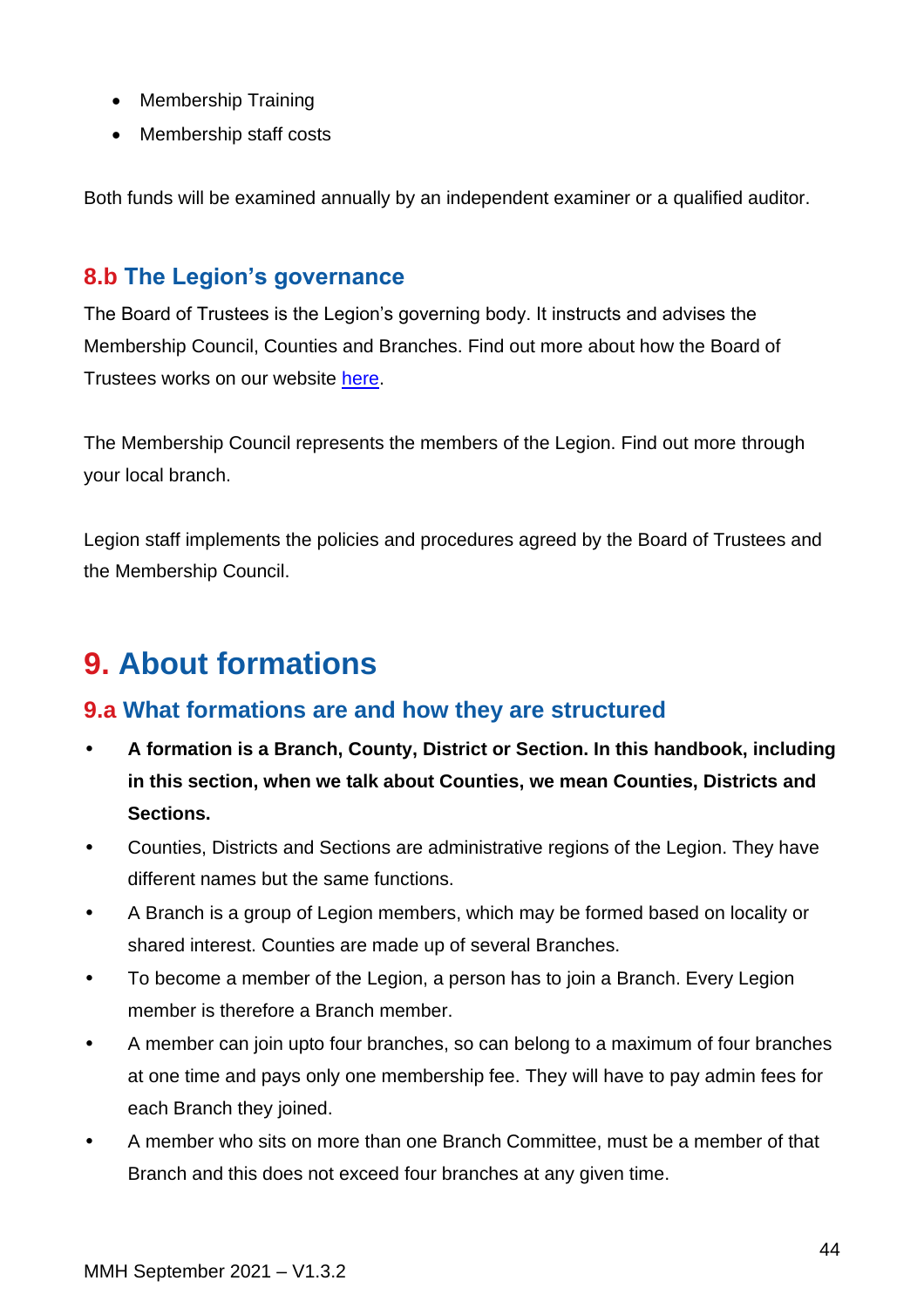• An individual, who is a member of multiple branches, is not allowed to be nominated as a Conference delegate by more than one branch.

#### **Four kinds of Branches:**

- Branches that cover a defined geographical area. These are the most common kind and each one comes under the responsibility of a County.
- Overseas Branches. Read more about these [here.](#page-49-0)
- National Branches. These are non-geographical and are often created by special-interest Groups. National Branches are overseen by the National Branches District.
- Branches of the [Women's Section.](#page-89-2)

A Branch must have a Committee of at least seven members, elected and appointed. If a Branch isn't able to form a Committee, it can apply to its County for **County-supported** [Branch](#page-24-0) status.

A County-supported Branch has no Committee, just two points of contact, and no bank account. The County manages its funds.

All Branches are part of a County (with some exceptions Overseas and National) and are guided by their Counties. A Branch not happy with any decision of its County Committee, may within 28 days raise a complaint to the Membership Council. A copy of the complaint must be sent to the County Committee at the same time.

Branches can form Groups, particularly in large Counties. Groups can help Branches to support each other, act as a forum and provide a link between Branch and County. More on Groups can be found here.

Counties and Branches each have their own Committee. Counties also have their own Conference.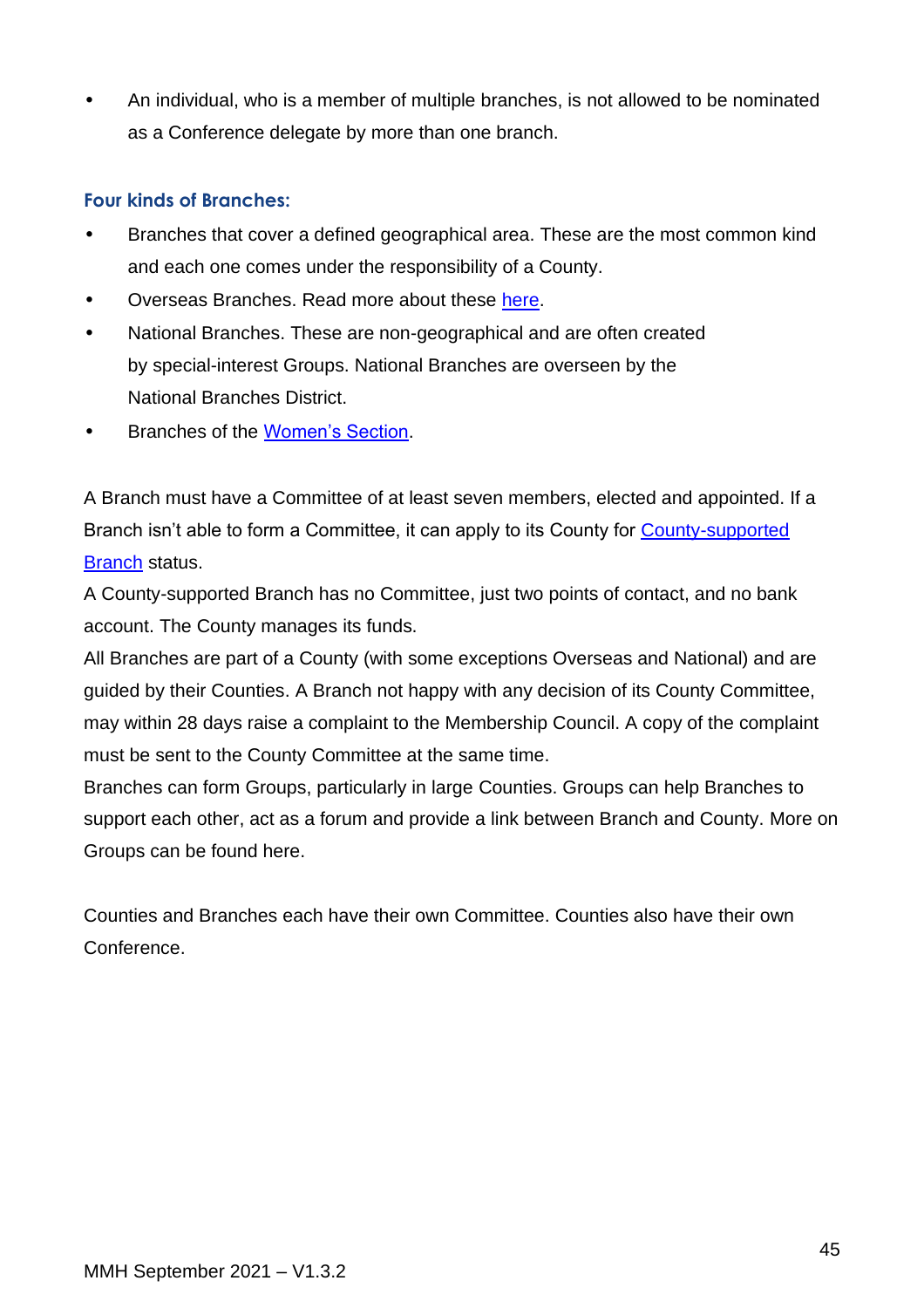## **9.b Committees and the roles people can hold**

|                             | <b>Branch</b>             | <b>County/District</b>               |
|-----------------------------|---------------------------|--------------------------------------|
| <b>Committee roles</b>      | Chairman, Vice-           | Chairman, Vice-                      |
|                             | Chairman (Optional),      | Chairman, County                     |
|                             | Treasurer (appointed),    | <b>Community Support</b>             |
|                             | Secretary, Branch         | Committee or                         |
|                             | <b>Community Support</b>  | Representative,                      |
|                             | Committee or              | <b>County Recruiting</b>             |
|                             | Representative, Branch    | Officer, County                      |
|                             | <b>Recruiting Officer</b> | <b>Training Officer</b>              |
|                             | (non-compulsory)          |                                      |
| <b>Committee-appointed</b>  | President (non-           | <b>President and Treasurer (both</b> |
| roles (but not              | compulsory)               | compulsory)                          |
| <b>Committee members)</b>   |                           |                                      |
| <b>Number of additional</b> | Three to seven            | Seven to 15                          |
| <b>Committee members</b>    |                           |                                      |
| allowed                     |                           |                                      |
| Quorum                      | Four                      | Half the members                     |
|                             |                           | entitled to attend and               |
|                             |                           | to vote                              |

# **Rules for all Legion officers**

#### **They must:**

- Follow the duties and responsibilities outlined by the Board of Trustees and the Membership Council.
- Adhere to all Legion policies and procedures.
- Ensure the formation complies with charity law.
- Serve the interests of the Legion at all times.
- Undergo appropriate training for their role.
- (For Branch officers) not serve as officers of an associated club Committee.
- (For Branch officers) not be a tenant or representative of a tenant of properties held in trust by the Branch.

### **Community support**

Branches are there to promote Legion's work in their communities and the best way to accomplish that is to register for Branch Community Support Scheme (BCS). Every Branch wishing to deliver welfare services must appoint a Branch Community Support Committee.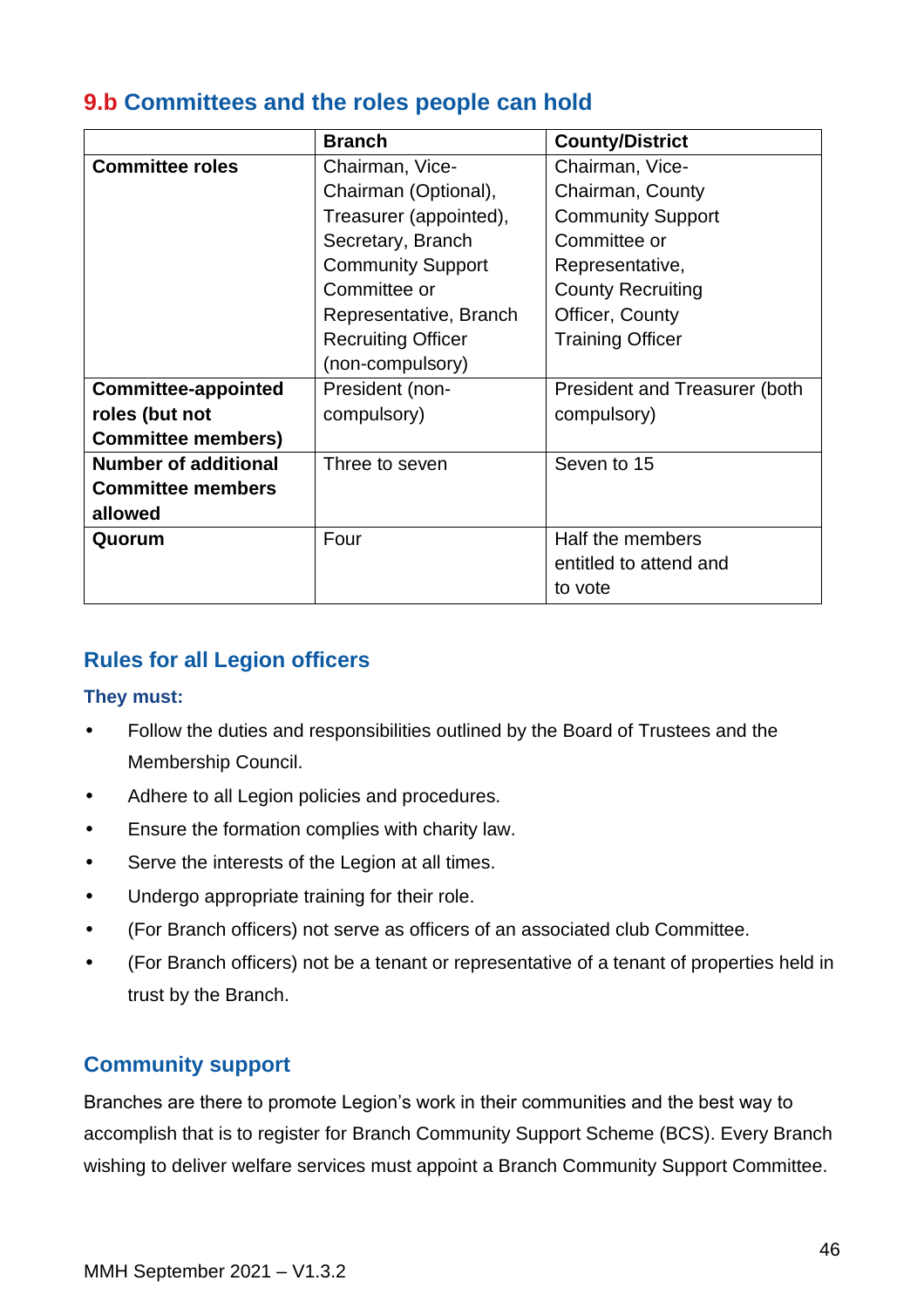These members are responsible to the Branch Committee for the community support activities of the Branch. They must follow strict confidential working practices. It is highly recommended that they complete appropriate training: your Area Manager can advise on courses.

The County Community Support Committee or the County Community Support Representative advises Branches on the delivery of local support services. They work closely with the Area Manager and other Area staff, who can provide professional advice and support. Some roles in this scheme require specialist training. Any Branch having difficulty with managing its welfare work should ask the Area Manager for help. Outside of the BCS scheme branches are also encouraged to make annual contributions to the County Welfare Fund, which is used for local cases throughout the year.

There are opportunities for members to become telephone buddies, case workers or visitor volunteers. Find out more about these roles [here.](https://www.britishlegion.org.uk/get-involved/things-to-do/volunteer/ways-to-volunteer/direct-support)

### **What happens if a role suddenly becomes vacant?**

If this happens to the role of Chairman or Vice-Chairman, the next highest placed candidate in the latest election fills the vacancy. If there is no such person, the Committee may co-opt a temporary replacement for the remainder of the term unless there are more than 15 months until the next election. In this case the Committee must initiate an election within one month and complete it within four months to fill the vacancy.

If a vacancy occurs for any other position, the Committee may co-opt a suitable member of a Branch within the County as a temporary replacement until the next annual meeting or special meeting, when a fresh election must be held for the rest of its term. A member elected or appointed in this way may be elected for up to three further terms in the office concerned.

### **Can Committees remove other officers?**

The Chairman can ask a Committee member to relinquish his or her position if there is a conflict with the Legion's mission, values and objectives, or where there is failure to accept a majority decision of the Committee. A Chairman can also be asked to step down by the rest of the Committee or by two-thirds of Branch members at a Special General Meeting. If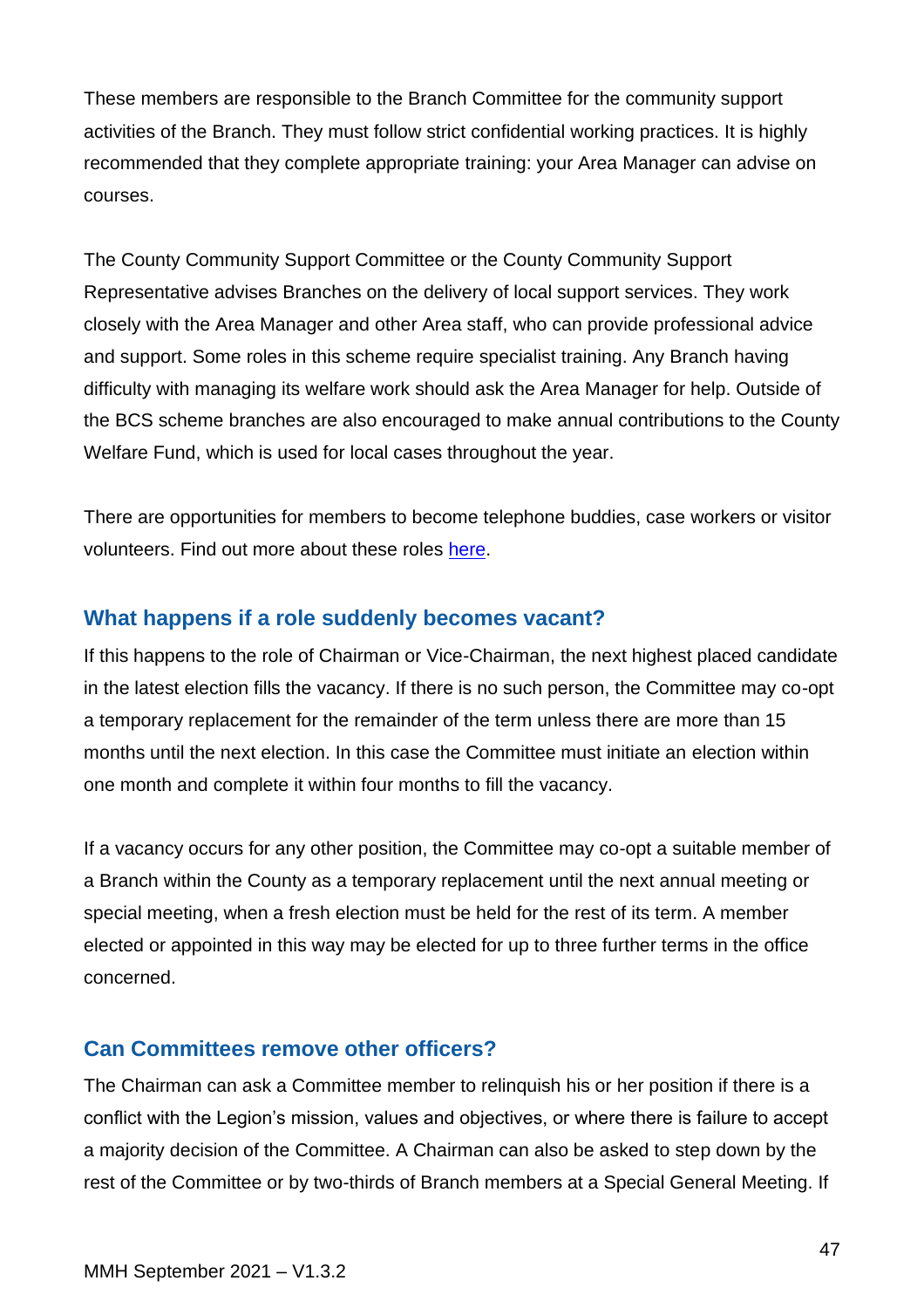a Branch officer misses three meetings without presenting extenuating circumstances, they may be asked to step down.

## **What County Committees do:**

- Oversee the activities of the Branches in their Counties and establish Groups.
- Recommend to the Membership Council the closures, openings and status changes of Branches.
- Oversee Branch Community Support.
- Prepare County Plans.
- Can authorise any person, whether or not a member of the Legion, to visit any meeting of any Branch or Branch Committee in its County at any time on its behalf and to have access to all deeds, documents, books and accounts of this Branch.
- Take a Branch into administration where necessary, keeping the Membership Council informed at all stages. A branch unable to form a committee or in other ways unable to temporarily function, is supported by the County Committee instead of Branch Committee where all branch affairs including bank account, are under the control of County until the branch can return to normal.
- In case of a local resolution which identified a need for a member to be suspended or excluded, the County Committee refers this back to the LCC for action.
- Make sure that every Branch submits copies of its annual Branch accounts to Head Office.
- Hold an annual meeting, which may put motions forward to the Legion's Annual Conference.
- Help the [Board of Trustees](https://www.britishlegion.org.uk/about-us/governance) and the Membership Council to carry out the work of the Legion.
- Help to organise the [Poppy Appeal](#page-36-0) and any other fundraising activities in their Counties.
- They can establish sub-Committees.
- They should act on resolutions passed at the Annual Meeting of County Conference (or at a Special Meeting of the County Conference), as long as they do not conflict with the Royal Charter or with the Board of Trustees' instructions.
- Encourage payment of membership fees by Direct Debit and encourage members to Gift-Aid their subscription where appropriate.
- For more about their responsibilities, see the [Royal Charter.](#page-4-0)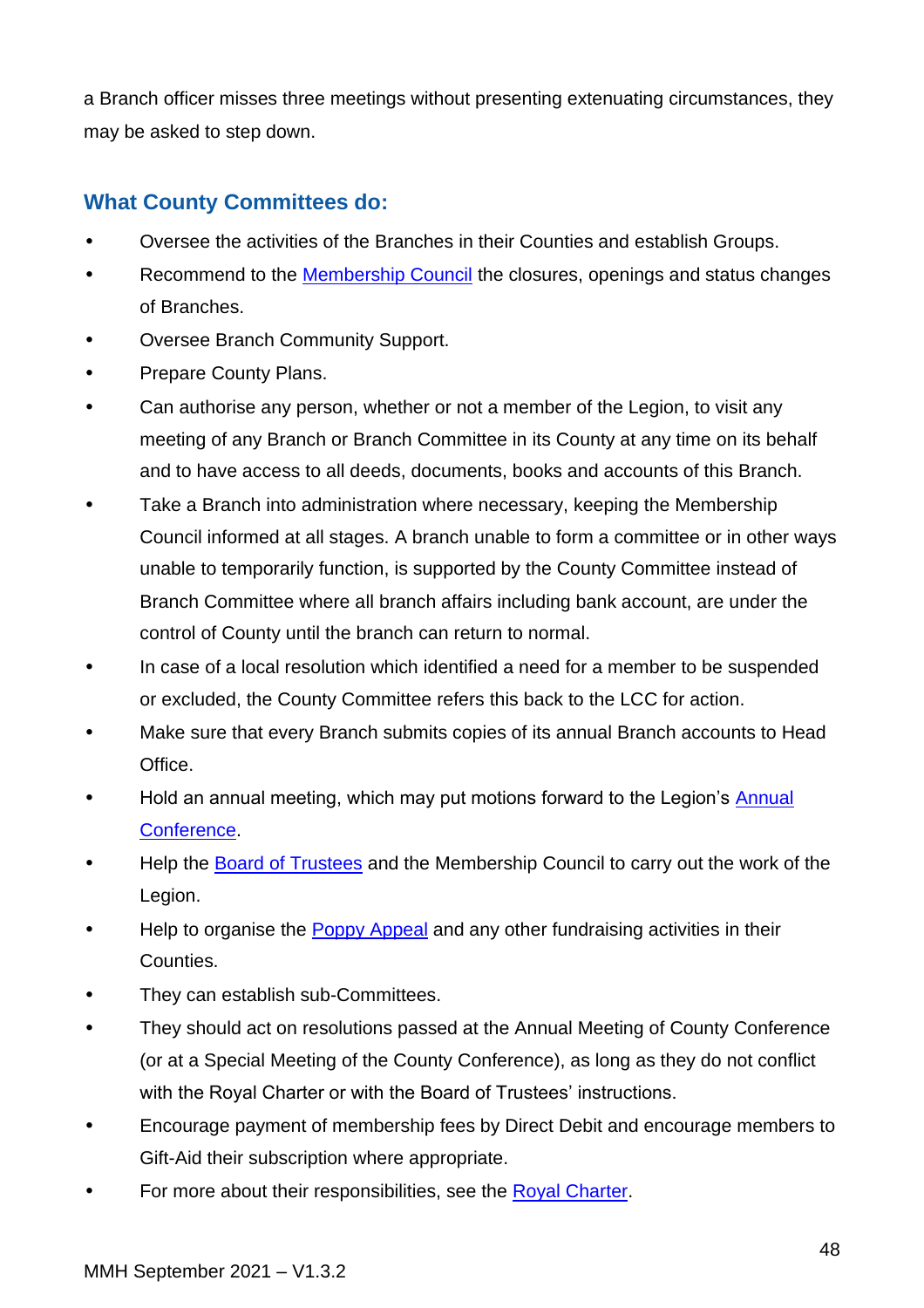## **9.c Bye-laws**

Bye-laws lay down how a formation is organised and structured and how it works. They also contain all the terms of reference of County sub-Committees. They are based on the [Model Bye-Laws.](#page-113-0) For Counties, any amendments or additions must be approved at a Meeting of County Conference by a two-thirds majority and then approved by the Membership Council. For Branches, byelaws are covered in the MS1 form and annually to the MSO.

## **9.d County Plan**

Counties must have a three-year plan based on Legion aims and policies and the county objectives. County Plans should be reviewed annually by the County Committee at their annual meeting.

## <span id="page-49-0"></span>**9.e Overseas Districts and Branches**

There are two kinds of overseas Branches: those that operate within an overseas District and those that are stand-alone. Stand-alone Branches come under the responsibility of the Membership Council.

Overseas Districts (Germany, Spain North and Spain South) operate in the same way as UK Counties but should be aware that some activities (for example, fundraising and property ownership) will be regulated by local laws. If there is a conflict, then the law of the home country of the District or Branch must prevail. The Legion's Membership Support Officer (Overseas) offers support and guidance to all overseas formations.

Overseas Districts have their own supplementary Model Bye-Laws, found [here.](#page-114-0)

## **9.f Legion-licensed clubs**

Legion members can join Legion-licensed clubs (referred to here as TRBL Clubs). Club membership is additional to Branch membership and club members may need to pay an additional club membership fee directly to their club.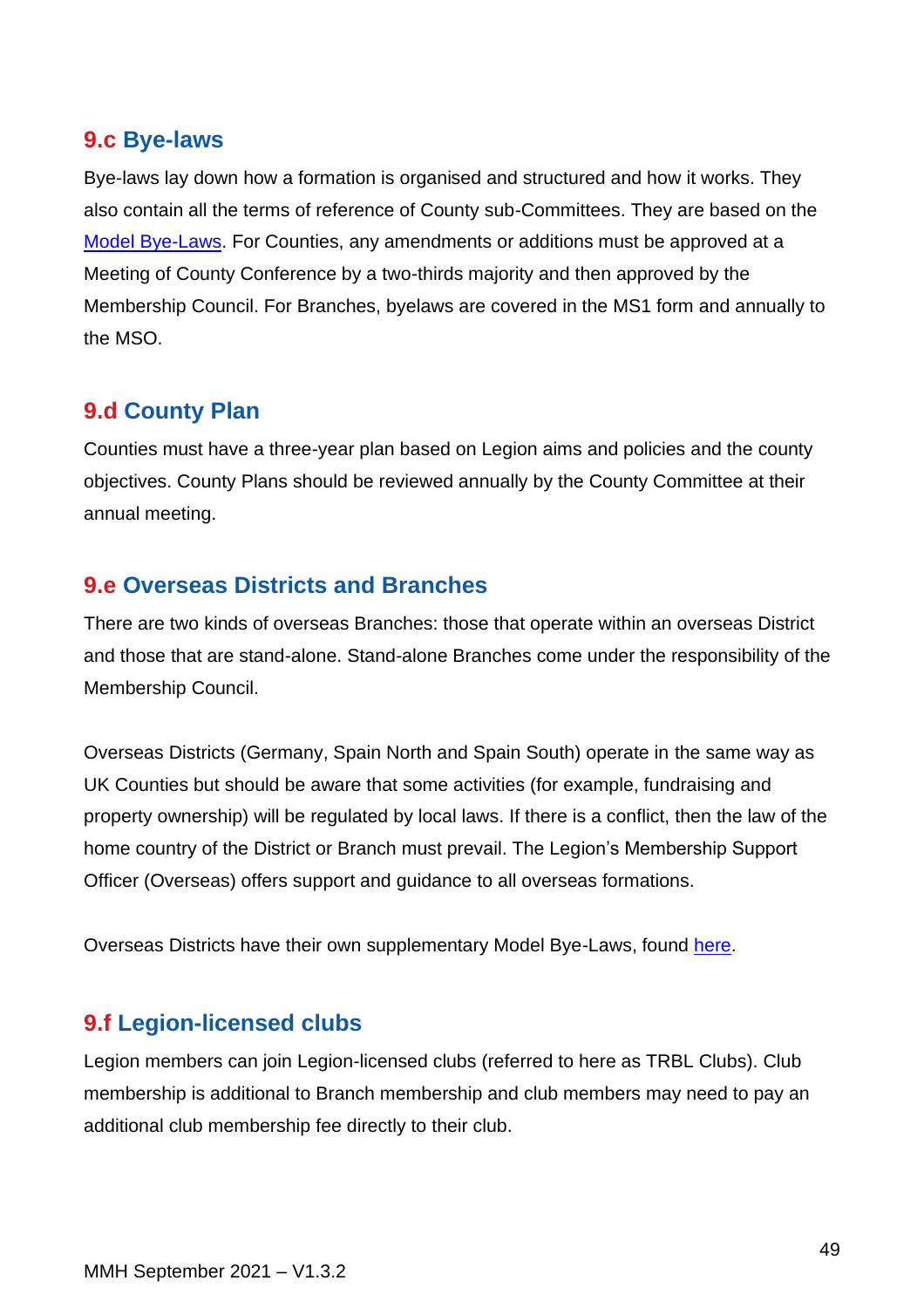TRBL Clubs are independent, not-for-profit, registered mutual trading societies, which are not part of the charity. They must apply to the Legion for a licence to use the charity name and logo. They must be run in accordance with the law, the registered club rules and the conditions of the licence under which the club uses the name of the Legion in its title and the Legion logo.

The Legion provides model club rules, approved by the Financial Conduct Authority, and on the basis of the agreed rules, the club is correctly registered.

Each club is granted a licence in perpetuity by the Legion, allowing it to use the Legion's name and logo. Failure to comply with the conditions of the licence and rules can result in the withdrawal of the licence. Clubs are required to submit an annual application to obtain or renew their Legion licence, attaching supporting accounts and a recommendation from the Regional Club Relationship Manager to obtain or maintain a licence. The County Committee will have the opportunity to challenge or support the Regional Club Relationship Manager's recommendation.

The issue of a full or conditional licence and the withdrawal of a licence must be approved by the Membership Council. The issue of a full licence needs to be approved for the first time; following the first approval, if there are no recommendations for a licence change or withdrawal, the club will be automatically granted a full licence without the need for further approvals from the Membership Council.

The activities of Legion clubs are supported by the following staff members: Regional Club Relationship Managers and the National Clubs Administration Manager. Staff can provide management advice for clubs, but clubs must make their own decisions when it comes to running the business.

If a club occupies a building in corporate trusteeship, the club is the Legion's tenant. The occupation of the club is regularised through a lease or other tenancy arrangement. Rent is charged to the tenant in accordance with the Charities Act 2011, the Landlord and Tenant Act and Royal Institute of Chartered Surveyors standards. For more information about property issues, contact commercialadmin@britishlegion.org.uk or your Regional Property Manager.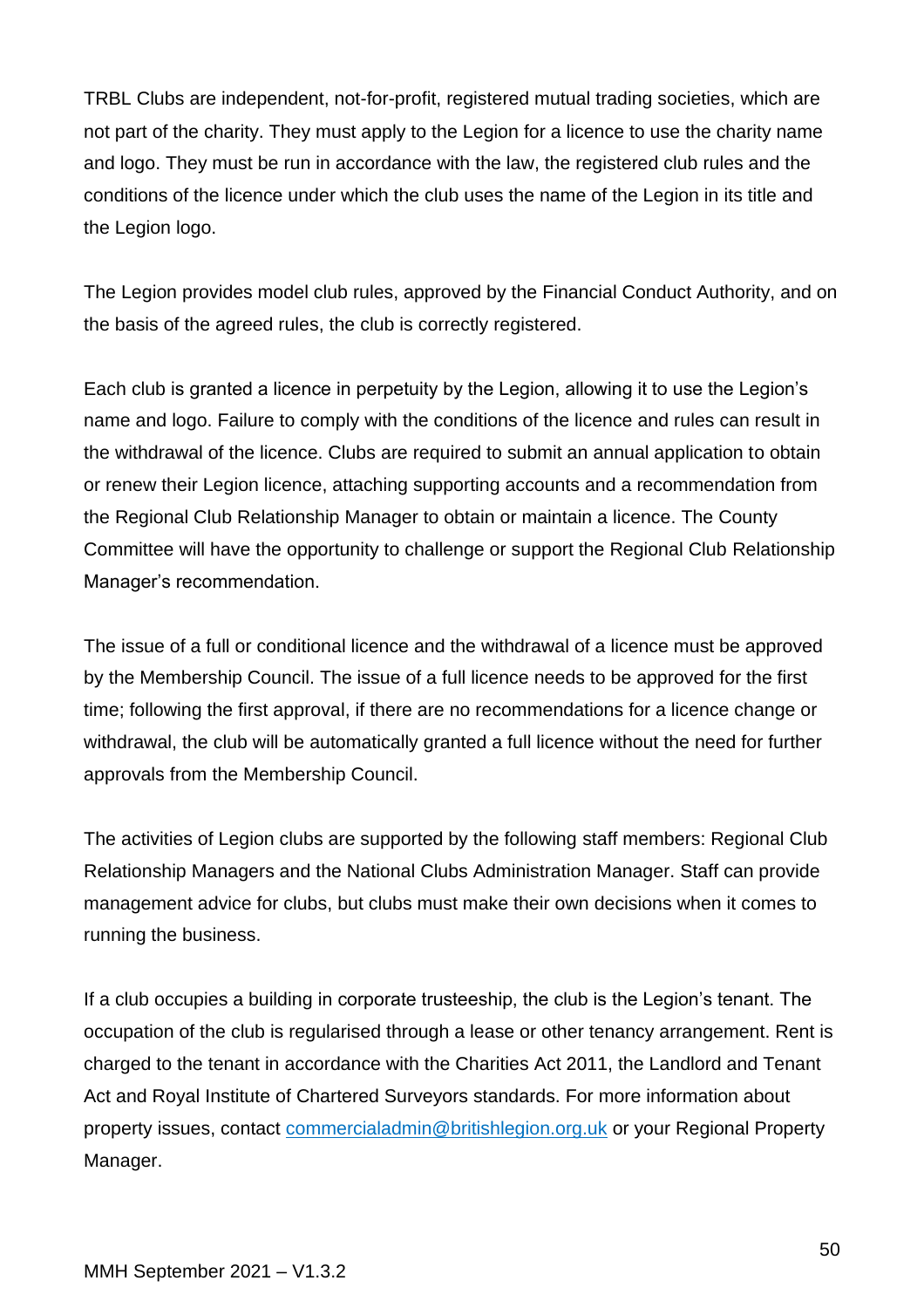Overseas Districts must ensure that Branches do not use the Legion's name or their Branch accounts in connection with any bar or club used by the Branch. They must also make sure that Branches do not use the Legion's name on any financial accounts connected with bars and clubs.

Counties should monitor the activities of clubs to ensure that a club is not in breach of its Legion licence and that it is not bringing the name of the Legion into disrepute. Any issues must be reported to the Regional Club Relationship Manager and the National Clubs Administration Manager. Counties must, however, recognise that clubs are independent trading societies and therefore they cannot interfere with the internal running of a club.

Counties must work with the Regional Club Relationship Managers and Membership Support Officers to recommend the issue and withdrawal of the Legion licence to and from clubs.

Counties must not provide business advice or guidance to clubs – the first point of call for any business matters are the Regional Club Relationship Managers and National Clubs Administration Manager.

Counties are encouraged to appoint Club Liaison Officers.

It is illegal for Branches to subsidise Legion clubs (or any other social purpose) from charitable funds. That means they mustn't pay for things that the club should pay for. They also must not loan money to clubs. To do so would be to use charitable funds wrongly and might lead to the Branch Committee members facing criminal proceedings.

Branches must not collect club rent – the Legion's Commercial Department has a duty to ensure that a proper rent is charged in accordance with charity law and the lease, and that rent is received when due.

Branch officers must not also serve as club officers and vice versa. Committee members who sit on both Branch and club Committees must declare their interest and withdraw from that part of a meeting of the Branch Committee when decisions affecting the relationship between the Branch and club are to be made.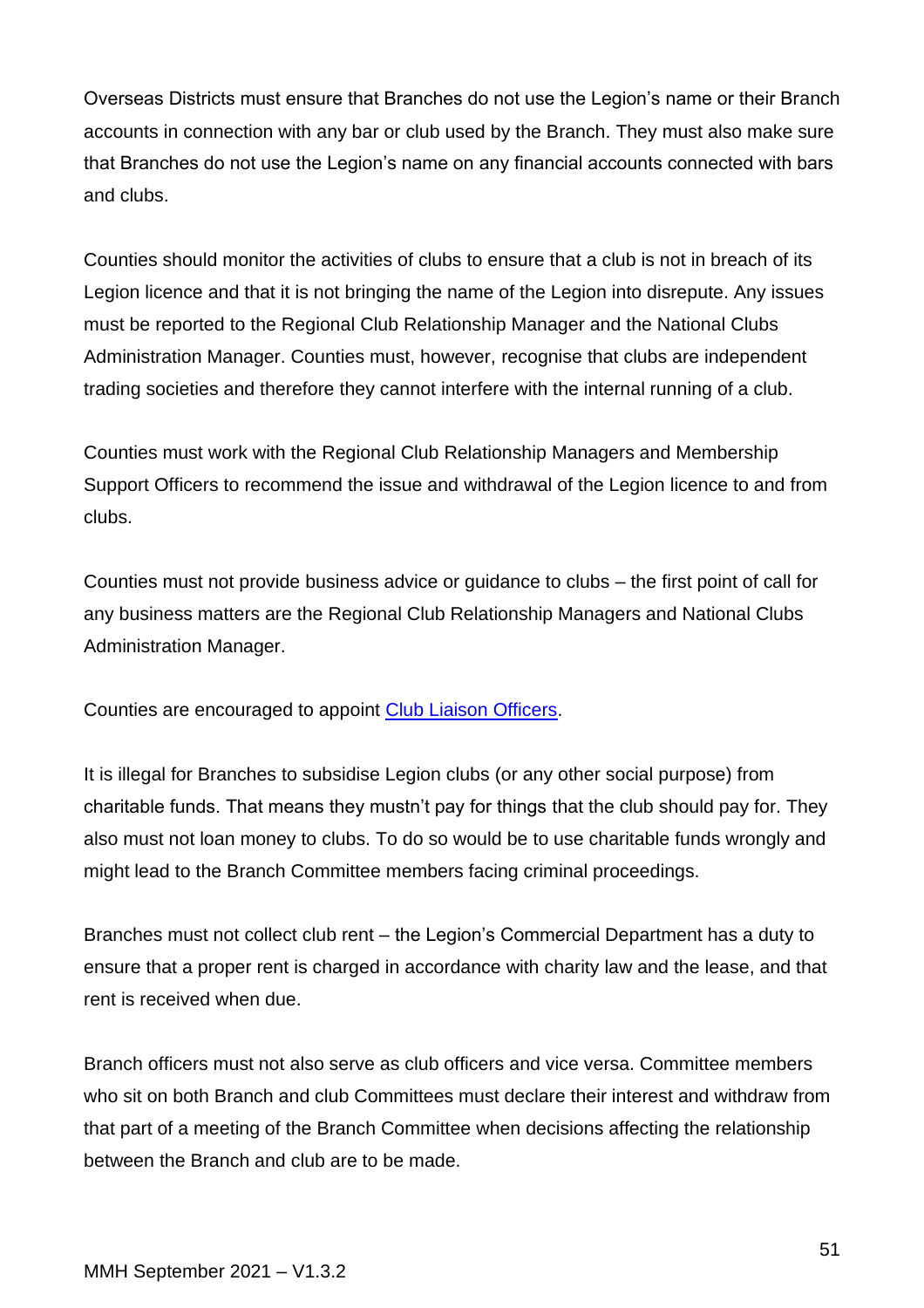# **9.g Premises occupied by Branches**

Branches that occupy or control properties must make sure that building is safe. The Branch Chairman is responsible for this, although he or she can delegate day-to-day management to another Legion member.

Everything you need to know on building safety legislation is in the Branch Occupied Premises Statutory Compliance Policy available through the Commercial Team at the Head Office.

## **9.h Formation finances**

### **9.h.(1) Legion funds – general notes**

All money held by Branches, Counties and Districts are charitable funds and belong to the Legion. The Board of Trustees is responsible for the management and administration of this money.

The Legion's corporate financial year runs from 1 October to 30 September. The financial year for Branches, Counties and Districts runs from 1 July to 30 June. The Legion's accounts are audited annually.

To find more information about funds held by the Legion, please consult the [Royal Charter.](https://www.britishlegion.org.uk/quick-links/the-royal-charter)

## **9.h.(2) Membership funds**

### **The General Fund**

Membership fees go into the General Fund, an unrestricted fund. General Fund and Gift Aid claimed on those fees and donations also go here. It pays for:

- Membership governance and administration, including Annual Conference.
- Grants to Counties and Districts for administration, training and events.
- Producing *Legion* magazine.
- Membership support, development and training.
- The costs of staff involved in activities that support the membership.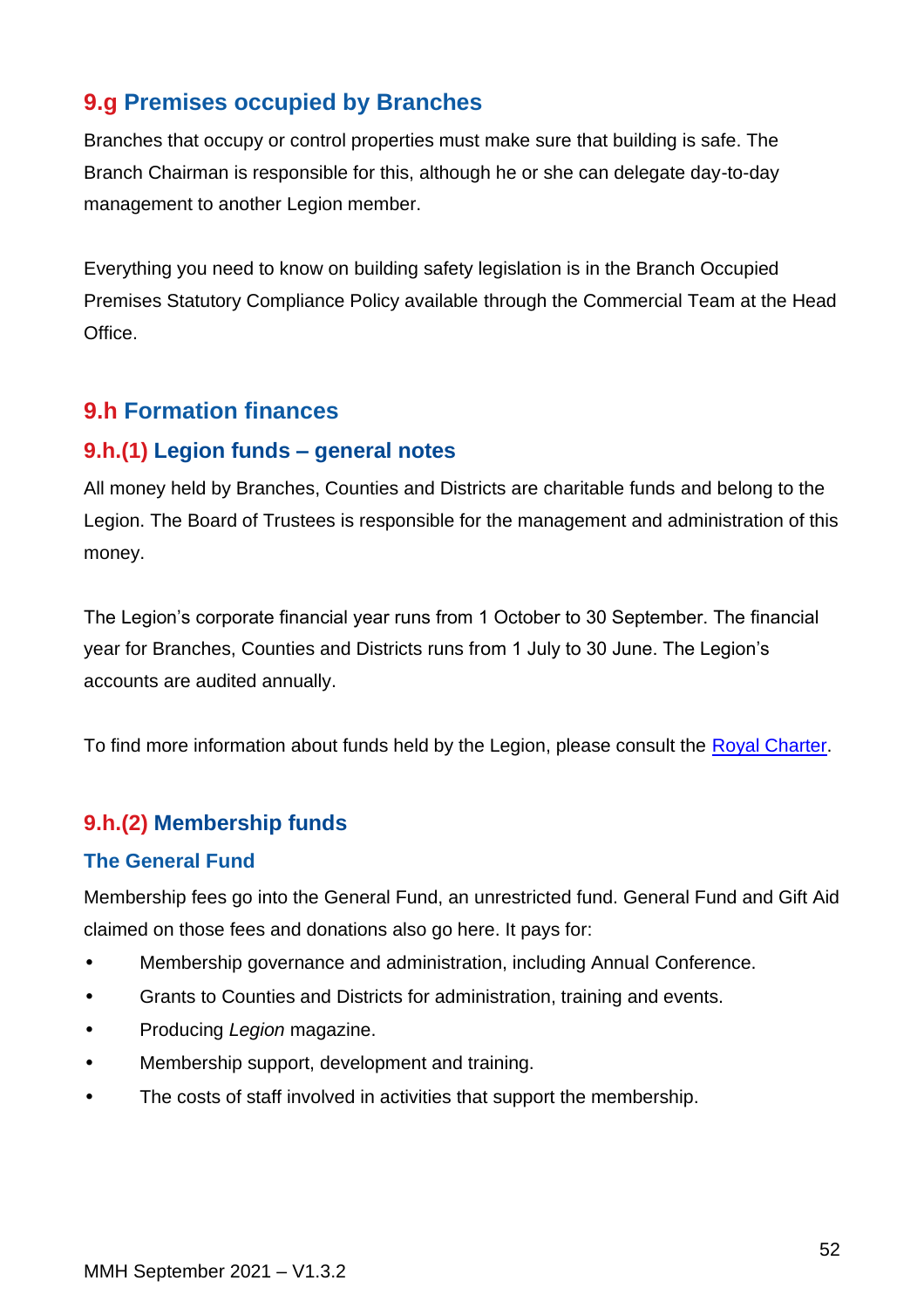### **Branch and County funds**

They are unrestricted funds, the day-to-day administration of which has been delegated to Branch and County Committees. These funds must be used to further the Legion's charitable aims through activities, [almonisation](#page-88-0) of welfare grants or through donations to the Poppy Appeal or other Legion services and activities.

Some Branches and Counties also have their own restricted funds. These funds may contain money from [Branch Property Trusts,](#page-53-0) legacies and other donations and can only be spent in accordance with the relevant terms or wishes of the donor.

## **9.h.(3) The Branch Funds Initiative (BFI)**

The Branch Funds Initiative is a savings scheme administered by Head Office. Funds are pooled and invested on long-term deposits with banks approved by the Finance Committee. This helps Branches and Counties to benefit from a higher rate of interest than they would normally achieve independently and keeps their funds secure.

## **9.h.(4) LOMAS**

The Legion Online Membership Accounting System (LOMAS) is an electronic accounting system for Branches, Counties and Districts maintained by the Finance Department. Its purpose is to provide Branches and Counties with a secure online platform for maintaining their accounts and to automate the production of the annual Branch return. LOMAS is not an online banking platform.

If your Branch is interested in using LOMAS, contact your Membership Support Officer. If you need help with LOMAS, email [LOMAShelpdesk@britishlegion.org.uk](mailto:LOMAShelpdesk@britishlegion.org.uk)

## <span id="page-53-0"></span>**9.h.(5) Branch Property Trusts**

Some Branches are connected to properties that are held on trust. For more information on that, please contact your local Area Office or Membership Support Officer.

If you have any queries about Branch Property Trust funds, contact [bpt@britishlegion.org.uk](mailto:bpt@britishlegion.org.uk)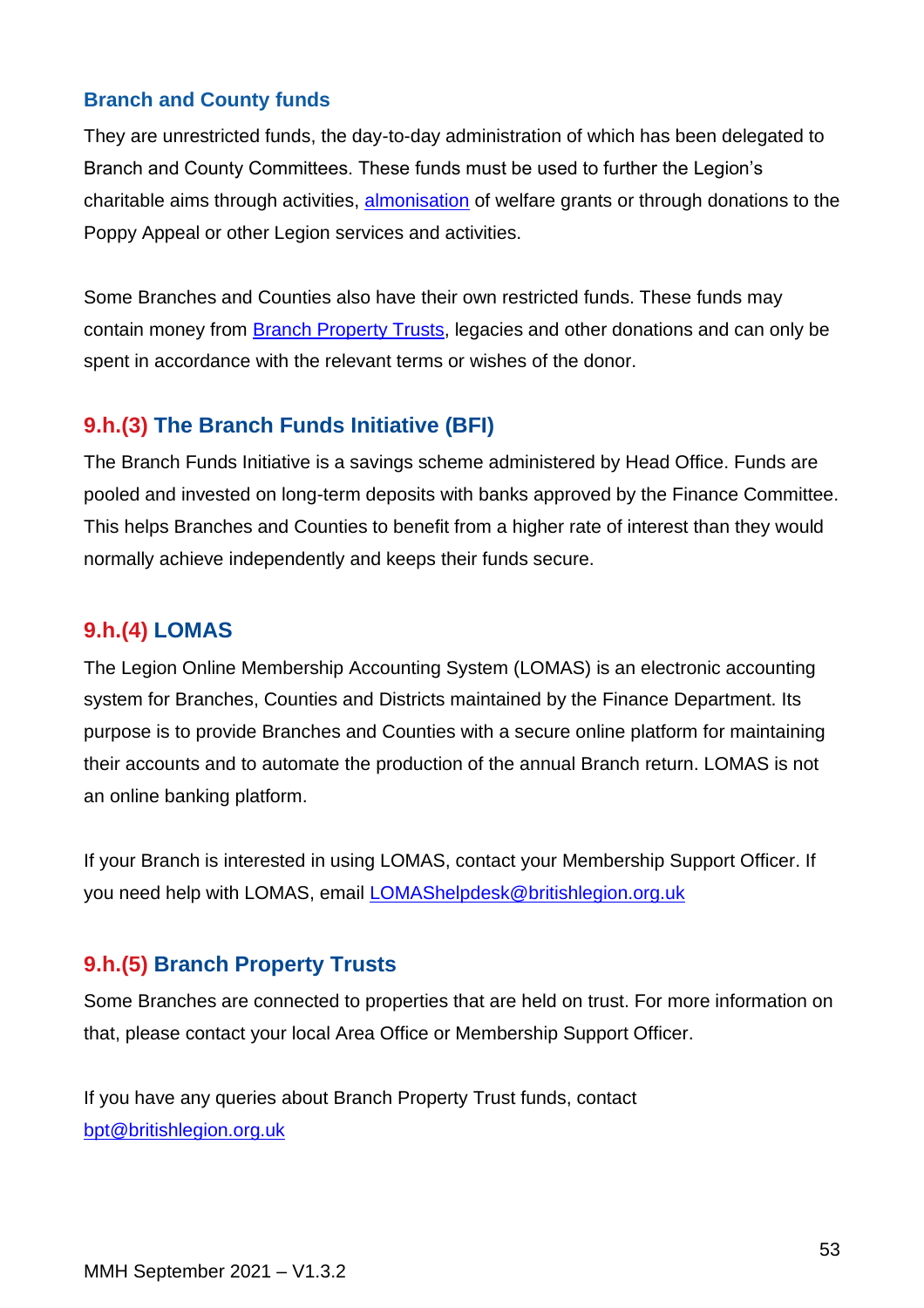# **10. About the Membership Council**

### **10.a Its aims and how it works**

For guidance on Membership Council elections, click [here.](#page-29-0)

The Membership Council is a sub-committee of the Board of Trustees. It represents the needs of Legion membership. It usually meets six times a year, right after the meetings of the Board of Trustees. The Membership Council Chairman can also call a special meeting of the council if needed.

#### **The Membership Council exists to:**

- Help with membership policy matters at the request of the Board of Trustees or Legion directors.
- Manage and administer Counties.
- Manage and administer Branches that do not belong to a County.
- Approve the formation, amalgamation and closure of Counties, Branches.
- Approve County model bye-laws, County bye-laws and Branch model bye-laws.
- Approve, amend and withdraw Legion club licences.
- Monitor the General Fund Budget and make recommendations on income and expenditure.
- Make recommendations for the improvement of membership administration and systems to make sure that members' needs are being met.

#### **It helps to develop the Legion's strategic membership plan and oversees:**

- The Membership complaints procedure.
- Membership Training
- The Ceremonial Handbook.
- The Legion's Youth policy.
- The Legion's Bands policy.
- The Legion's Cups and Shields Guidelines.

Details of these can be found on Office 365 or through your Membership Support Officer.

#### **The Membership Council is made up of the following:**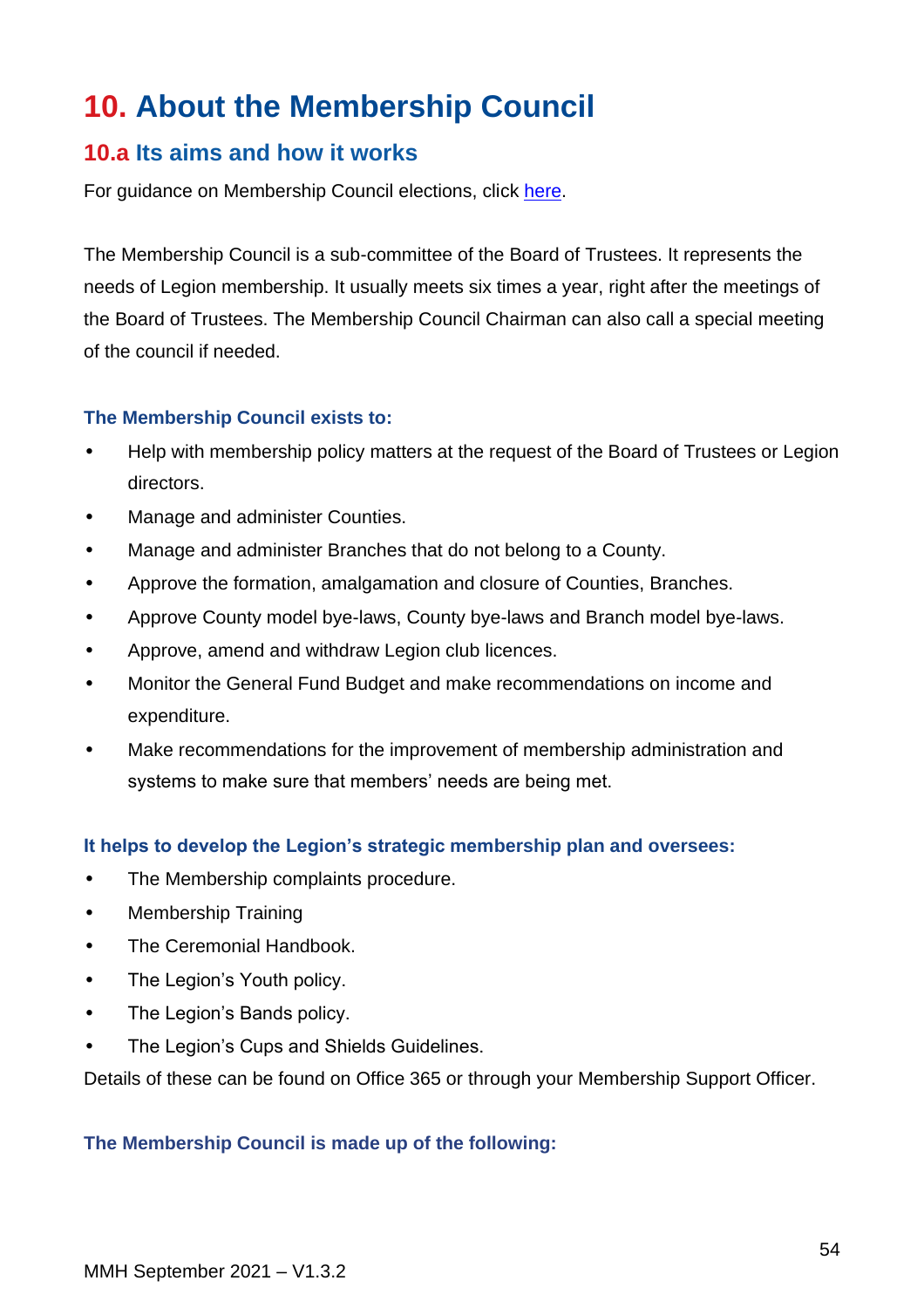- Two members of the Board of Trustees appointed by the Legion's National Chairman. These two members are the Chairman and Vice-Chairman of the Membership Council.
- 19 members, including one from each electoral region and one from Overseas, the Women's Section and National Branches.

Geographical Electoral Regions:

- Cornwall/Devon
- Somerset/Wiltshire
- Dorset/Hampshire/Isle of Wight
- London (Greater London)
- South East (Kent, Surrey and Sussex)
- East Anglia/Essex (Cambridgeshire, Essex, Norfolk, Suffolk)
- South East Midlands (Bedfordshire, Berkshire, Buckinghamshire, Hertfordshire, Northamptonshire, Oxfordshire)
- South West Midlands (Gloucestershire, Herefordshire, Worcestershire)
- West Midlands (Shropshire, Staffordshire, Warwickshire and Birmingham)
- East Midlands (Derbyshire, Leicestershire, Lincolnshire, Nottinghamshire)
- Wales (Gwent, North Wales, South East Wales, South West Wales)
- Yorkshire (North and East Yorkshire, South and West Yorkshire)
- Merseyside/Cheshire (Cheshire, West Lancashire)
- Manchester/Lancashire (Greater Manchester, Lancashire)
- Northern (Cumbria, Isle of Man, Northumbria)
- Ireland (Northern Ireland, Republic of Ireland)

At meetings, there needs to be at least one trustee member and seven elected members present for the meeting to be [quorate.](#page-89-3) In addition, the Legion's Assistant Director Membership should be present and heads of department and managers from the Legion's membership division if they are needed. Other members of Legion staff may be invited to help with specific agenda items. The Legion's Director of Operations may have a standing agenda item so that they can brief the membership council and feedback on matters relating to the Legion's operation.

The Chairman of the Membership Council chairs the meetings. Therefore, he or she needs the skill and experience to guide the council, including good knowledge of the Legion's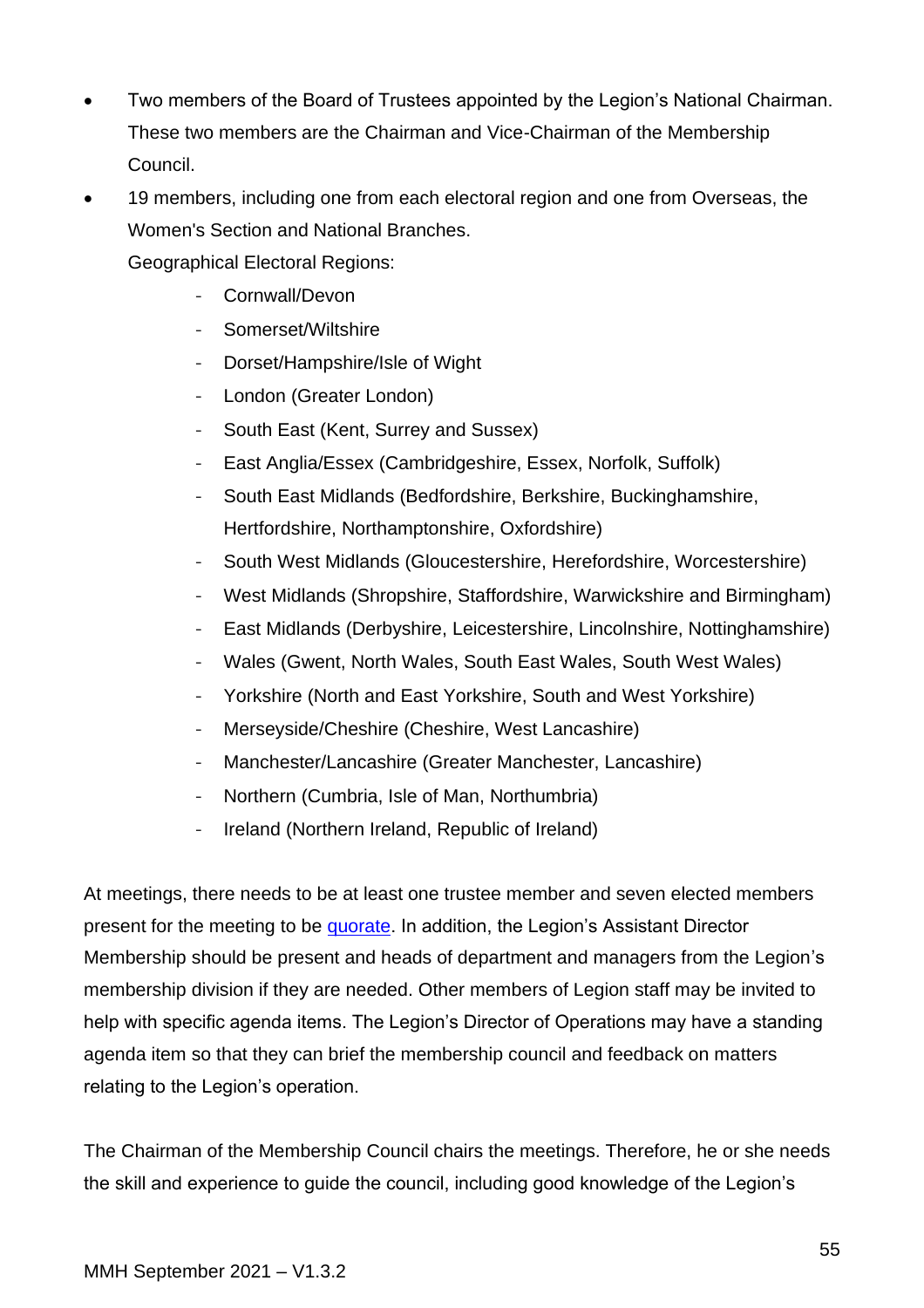activities. Anything he or she says in this role should reflect Legion views and policy. In the absence of the Chairman, meetings are Chaired by the Vice-Chairman of the Membership Council.

The meeting participants work through the agenda. Reports that have been produced for the Membership Council to consider (including sub-committee work) are circulated at fourteen days ahead of the meeting to Membership Council members by email.

The Membership Council provides the Board of Trustees with minutes of meetings and detailed reports on specific proposals where needed. Members of the Membership Council can see meeting agendas, briefing papers and decision minutes on the Legion intranet. Confidential items are published in the secure area.

The Membership Council can also advise the Conference Committee on motions for **Annual** Conference.

Members of the Membership Council represent the views of themselves and their regions. However, once a majority decision is taken by the Membership Council, it must be honoured by all members. The Chairman can ask a Membership Council member to relinquish his or her position if there is a conflict with the Legion's values and aims, they do not accept a majority decision or if they have been absent for three consecutive meetings in a year.

# **10.b What Membership Council members do**

Membership Council members always act in the best interests of the Legion. They must not gain financial or other benefit from membership of the council. Council members take decisions together and are collectively responsible for their implementation. They delegate responsibility for the day-to-day running of the membership to the membership department. They ensure that the membership organisation acts within the terms of the Royal [Charter.](#page-4-0) They are also responsible for organising briefings in their electoral regions.

Membership Council members undergo training when they take up their role. They are paid reasonable expenses. They should attend Annual Conference and can attend County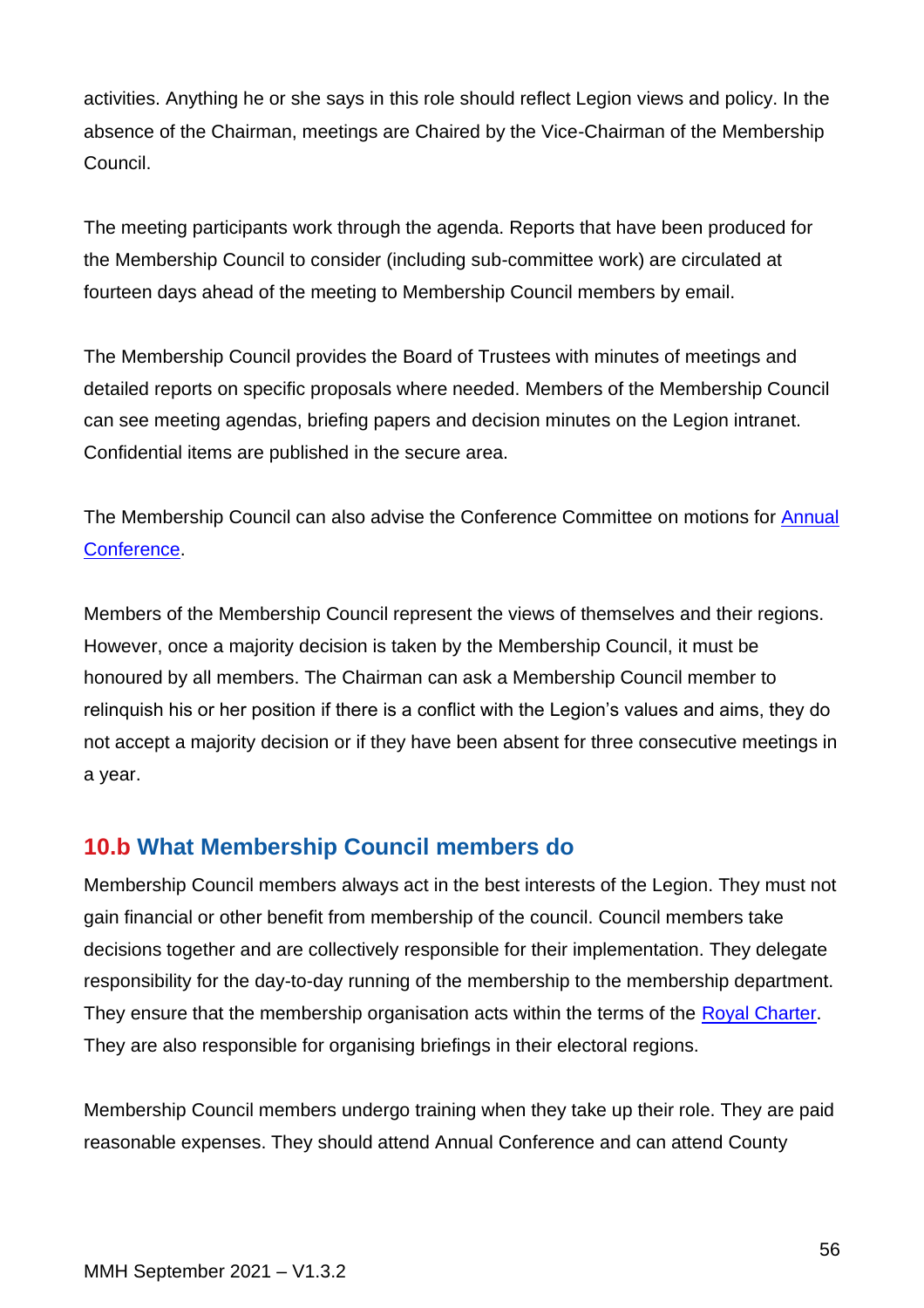Committee meetings in their electoral region without invitation. They should attend the annual general meetings of Counties in their electoral region.

Membership Council members must not be Chairmen or Vice-Chairmen of Counties or Branches, or voting members of County or Branch Committees. They can only take the role of a President. Any conflict of interest must be declared.

# **10.c Membership Council working groups**

## **Ceremonial Working Group**

This group maintains the Ceremonial Handbook, which can be found on Office 365 or through your Membership Support Officer, and considers all matters to do with ceremony. It meets at least three times a year and the agenda is circulated at least one week before each meeting. The Chairman of this group presents the minutes to the Membership Council.

#### **The members are:**

- Three members of the Membership Council, one of whom is appointed as the Chairman by the Membership Council Chairman.
- The National Parade Marshal (or an assistant if he or she cannot attend).

• The Women's Section National Parade Marshal (or an assistant if she cannot attend) The Membership Governance Coordinator coordinates the meetings of the Ceremonial Working Group. Three members of this group must be at a meeting for it to be quorate. Votes are taken by a show of hands.

# **Cups and Shields Adjudicating Working Group**

This group decides on the application criteria and the winners of cups and trophies. It meets twice a year and the agenda is circulated at least one week before each meeting. The Chairman of this group presents the minutes to the Membership Council.

### **The members are:**

• Four members of the Membership Council. One is appointed as the Chairman by the Chairman of the Membership Council.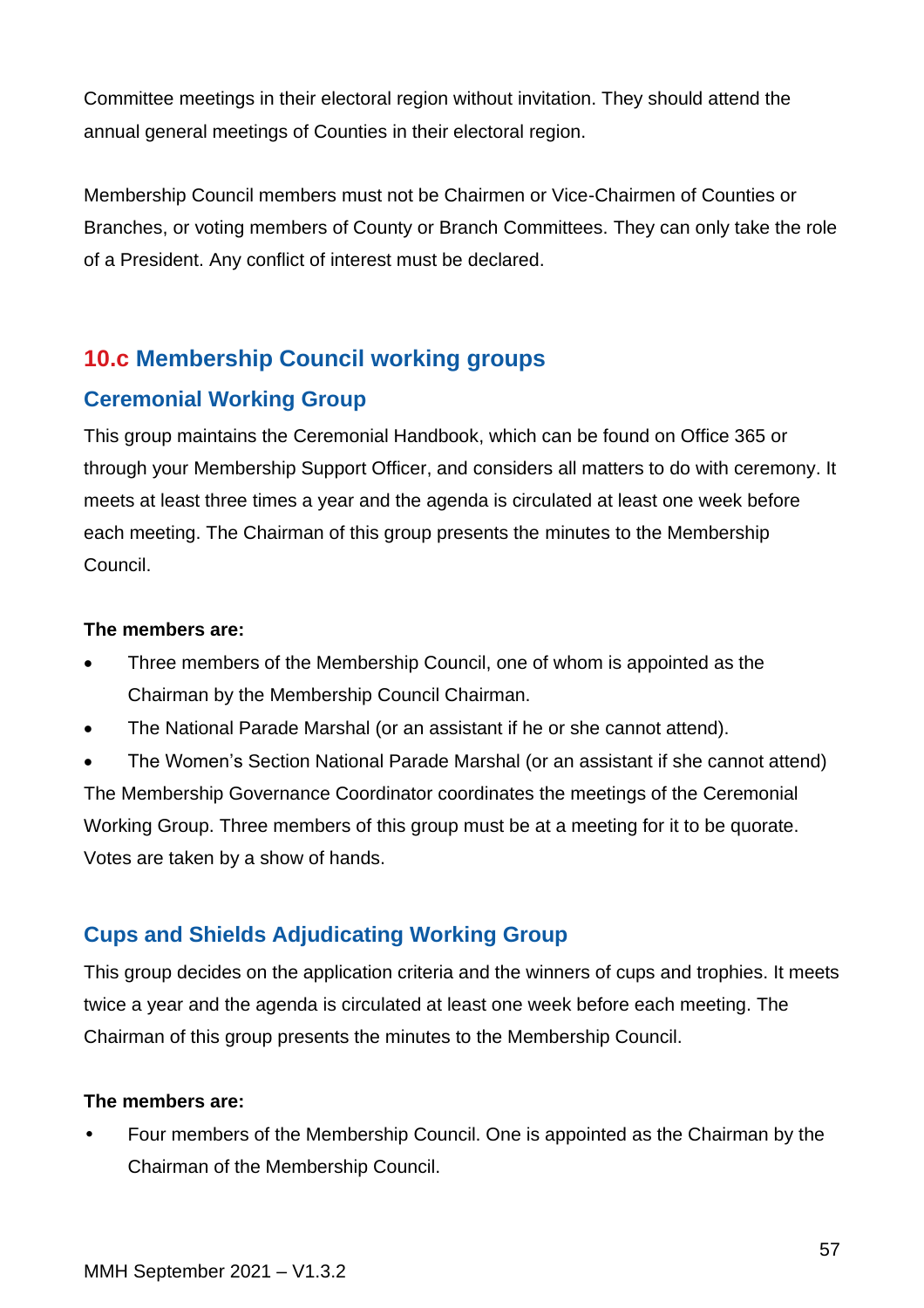• The Secretary, who is the Annual Conference Coordinator.

Members serve for three years and can serve multiple terms. Three members of this group must be at a meeting for it to be quorate. Votes are taken by a show of hands.

### **Legion Complaints Committee**

For guidance on dealing with complaints, click [here.](#page-28-0)

This groups deals with membership complaints and reports to the Membership Council. It is briefed on all formal complaints and discusses them at meetings, where it decides whether to investigate. The Chairman of the group can consult members of Legion staff if he or she needs to.

If the group decides that there needs to be a formal investigation, the group Chairman sets up an investigation panel. This panel consists of three or five members and has its own Chairman, appointed by the complaints committee Chairman.

If there is a complaint against a member of the Board of Trustees or a member of the Membership Council, the Complaints Committee Chairman will refer that case to the Legion's Governance Committee.

The Complaints Committee may suspend a member or volunteer from any County, Branch, committee or sub-committee for up to 90 days before a formal investigation. The Complaints Committee may revoke or extend the suspension if needed.

#### **The members are:**

Five members of the Membership Council, one of whom is appointed as Chairman by the Membership Council Chairman.

Members serve for three years and can serve multiple terms. The Members of Legion staff can be invited to meetings to help with specific agenda items. The Legion's Membership Complaints Officer is the secretary and is required to attend all complaints committee meetings. The secretary convenes meetings, issues an agenda and briefing papers before meetings, and issues minutes to Complaints Committee members and other relevant people. Four members must be at a meeting for it to be [quorate.](#page-89-3) If the Complaints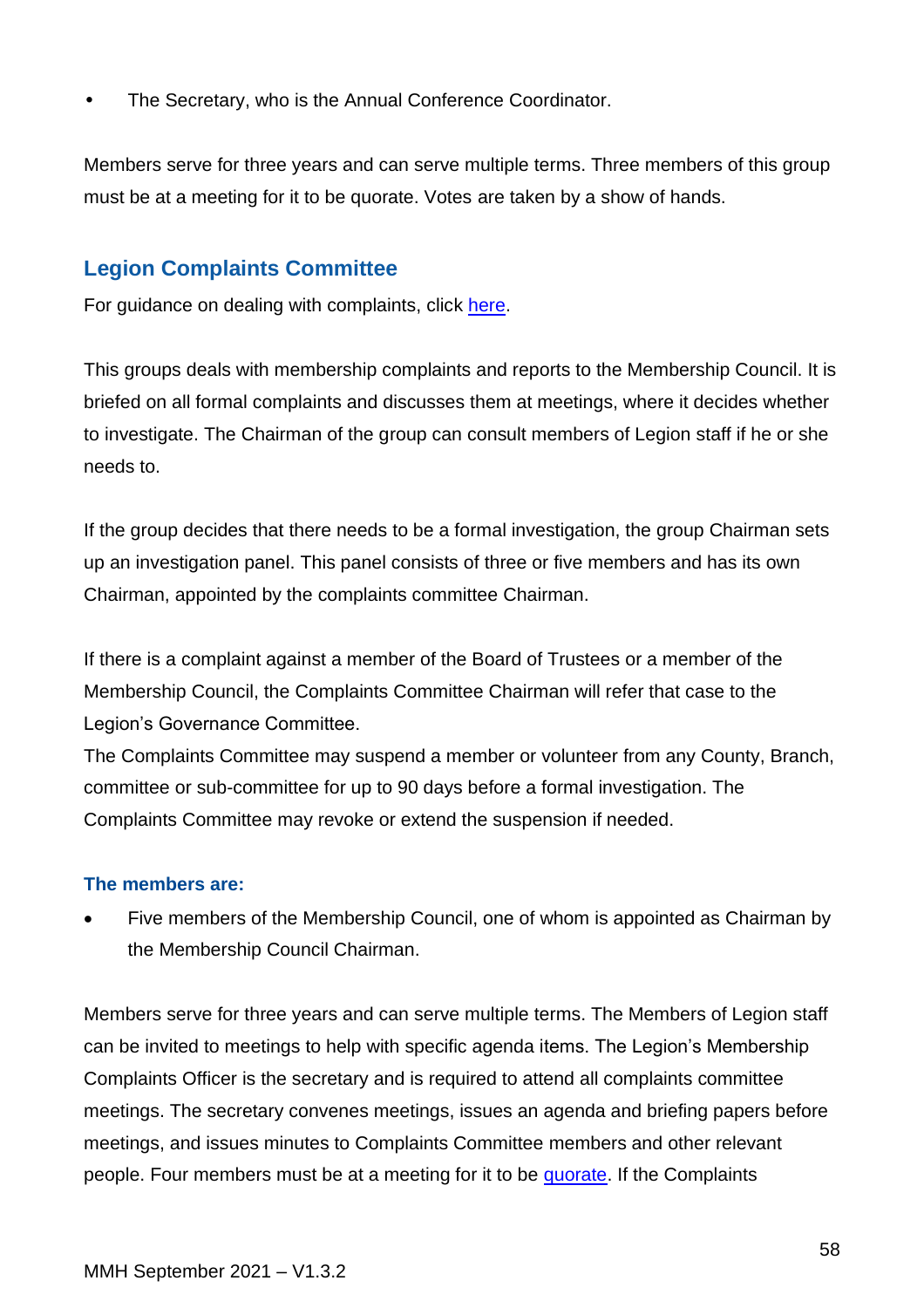Committee Chairman is absent, another member of the Complaints Committee can take their place. Votes are carried out by a show of hands. If there is disagreement, the Chairman decides.

## **Appeals**

The Complaints Committee Chairman considers appeals against decisions by investigation panels initially. An appeal committee consists of the Complaints Committee Chairman, plus the two trustees who sit on the Membership Council. If the appeal committee decides that there are procedural errors, new evidence to support the appeal or valid grounds for an appeal to be heard, the appeal goes ahead, overseen by an appeal panel. If the appeal committee decides against an appeal, the Complaints Committee Chairman will tell the person in question. The appeal panel consists of three or five members of the Membership Council.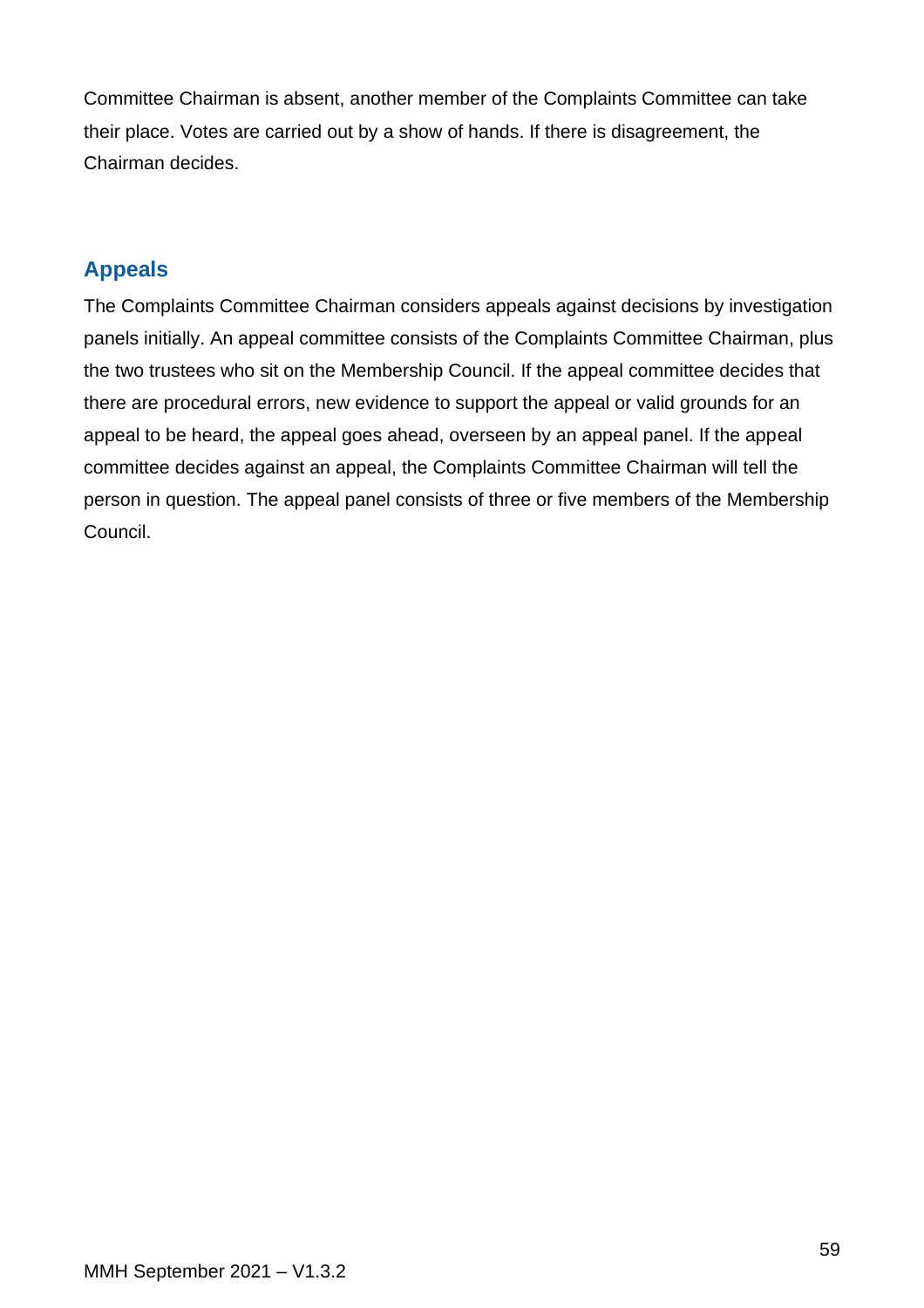# **11. Annual Conference**

The Legion holds an Annual Conference, as required by the [Royal Charter.](#page-4-0) It is held over two days normally on the weekend before the spring bank holiday. Its location is decided at Annual Conference four years earlier. Conference is set by the Standing Orders of Conference (a copy of which is available from the local MSO).

#### **Annual Conference comprises:**

- Reports and accounts for the past year.
- The Legion Director General's address.
- Review of the corporate plan.
- Motions, including the proposal of amendments to the Royal Charter and the membership rules.
- Nominations for membership of the Conference Committee.
- All decisions at Annual Conference are taken in the form of voting by Branch delegates.

#### **The Conference Committee**

The Board of Trustees appoints a Conference Committee to oversee the preparation of the Annual Conference and its agenda. This committee consists of:

- One member of the Board of Trustees nominated by the National Chairman.
- Two members of the Membership Council nominated by the Membership Council Chairman.
- Three members or life members elected by Annual Conference.

Members of the Board of Trustees, Membership Council and staff members may attend and can speak at Annual Conference. However, they may not vote or attend as the delegate of any Branch or County Conference.

The Legion President presides at the opening of Annual Conference. The conference is chaired by the Legion Chairman (or in the Chairman's absence by the Legion Vice-Chairman). Read the Standing Orders, available through Office 365 or your Membership Support Officer, to find out how Annual Conference works.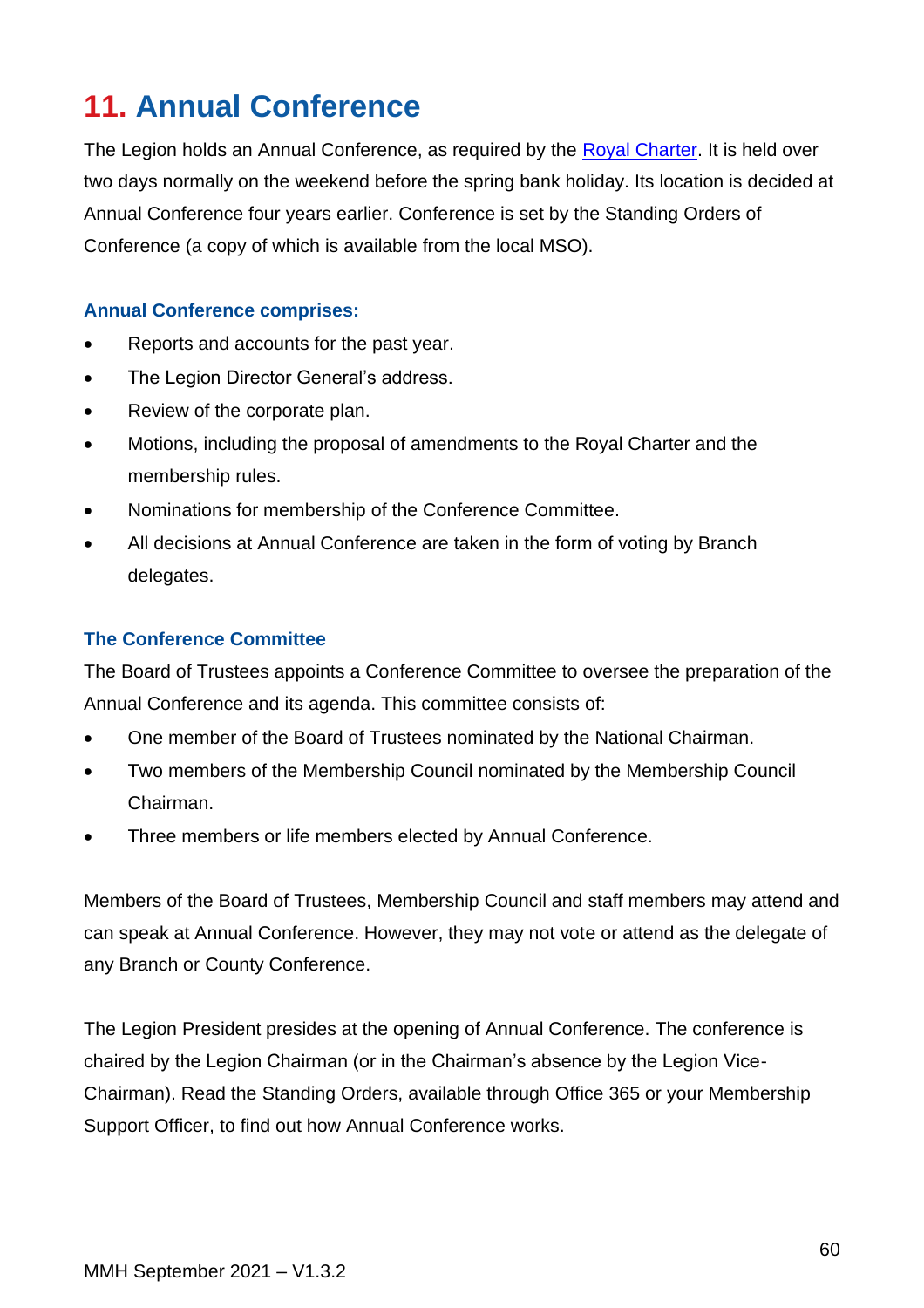# **12. Awards**

The Legion recognises outstanding contributions or achievements that go well beyond what might normally be expected of a Legion officer or member.

### **National awards**

To be considered for a national award, a person must have already been awarded a County or Branch Certificate of Appreciation. National awards are decided by the National Chairman.

- **The National Certificate of Appreciation** is the highest honour. It may be awarded to a member who has made a conspicuous contribution to the Legion for at least 12 years. Certificates are presented at Annual Conference and are accompanied by a lapel badge inscribed 'For Merit'.
- **Life Membership** is awarded to a member who has given at least 10 years meritorious and conspicuous service to the objectives of the Legion as defined by the [Royal Charter.](#page-4-0) This member usually holds the Legion Gold Badge. The recipient remains a member without having to pay a membership fee for the rest of his or her life. When Life Membership is approved, a certificate is sent to the member, together with a Life Membership card and badge.
- **The Gold Badge** may be awarded to a member who has given at least eight years meritorious and conspicuous service to the objectives of the Legion as defined by the Royal Charter. Following the National Chairman's approval, the Branch or County proposing the award must meet the cost of the badge. When the recipient passes away, the badge becomes the property of the next of kin, who may retain it or return it to the Branch.

Application forms for national awards can be obtained from the Membership Support Officers or from Office 365. Applications must:

- Demonstrate the individual's service to the Legion.
- Be signed by the Chairman of the nominee's Branch, Group or County. If the Chairman is the nominee, the application must be signed by the President. Where two or more offices are combined, it may be necessary to involve the Treasurer.
- Be recommended by the County Committee.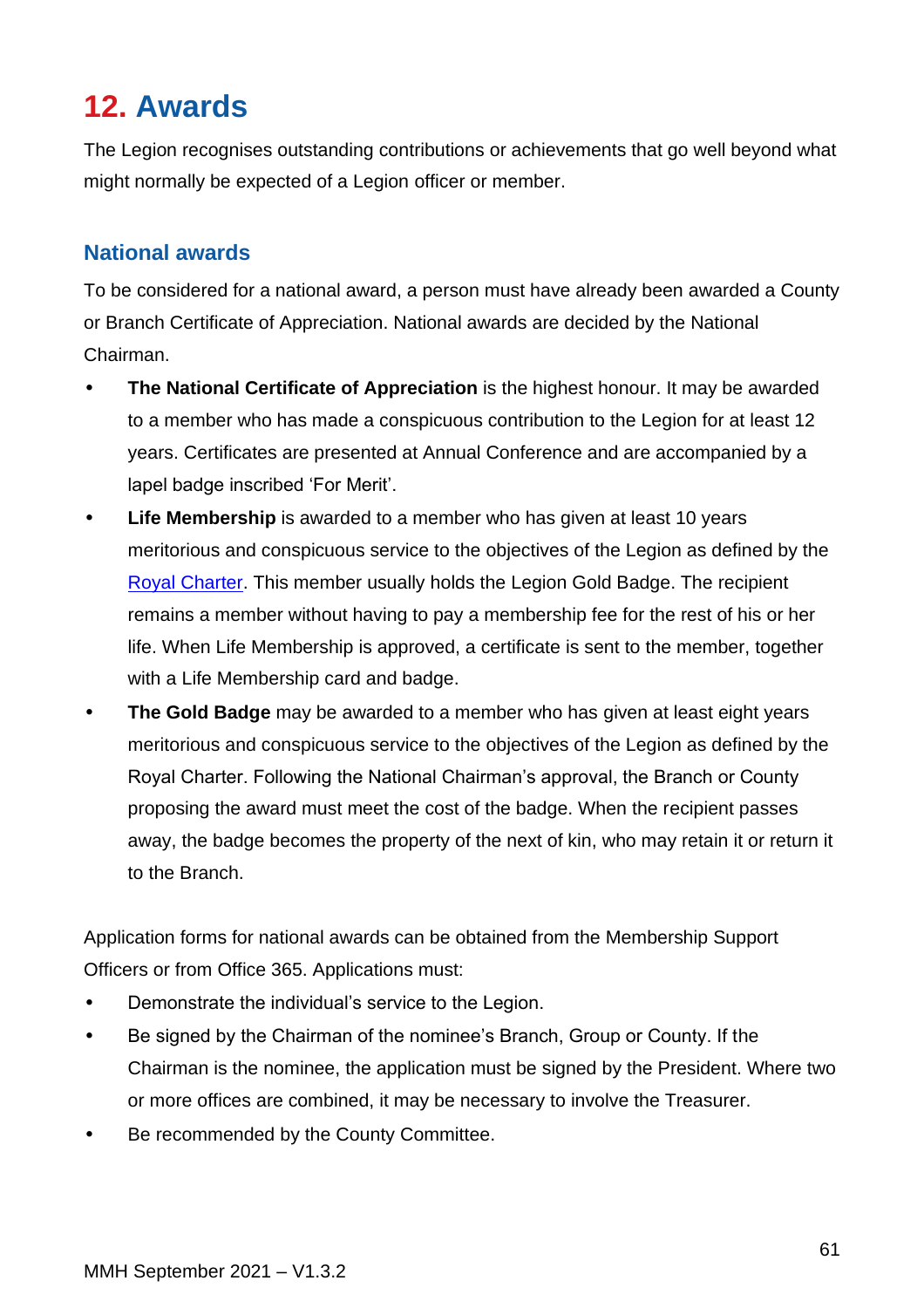It is advisable not to tell the nominee about recommendations to avoid disappointment if the application isn't successful.

### **County award**

A County Certificate of Appreciation may be awarded to a member who has made a conspicuous contribution to the County.

### **Branch award**

A Branch Certificate of Appreciation may be awarded to a member who has made a conspicuous contribution to the Branch or Legion in general.

## **Queen's Birthday and New Year Honours**

Legion members may be recommended for inclusion in the Queen's Birthday and New Year Honour List. Recommendations are normally for the Order of the British Empire – Officer of the Order (OBE), Member of the Order (MBE) or British Empire Medal (BEM). The Legion has its own Honours Group who oversee the nominations process; the Honours Group is chaired by the National President.

The member being nominated should have given exceptional and outstanding service to the Legion. Citations must be submitted on the dedicated Cabinet Office Citation form which contains a record of offices/roles held and date and demonstrates the distinctive nature of the nominee's work. References should be made to service in HM Forces and any voluntary work with other organisations and in the local community.

The Legion has guidance on the Honour process, which along with the form can be requested via your Membership Support Officer (MSO) or the Director General's Office. Please note only the Cabinet Office citation form will be considered, no additional information such as supporting letters will be reviewed as part of the citation. All citations should have the 'nominated by' completed in case any queries arise.

The timetable for nominations is set by the Cabinet Office and therefore subject to change. The Director General's Office will e-mail County Chairs and MSOs with the timetable with an expected return date of end of January for New Year Honours and end of August for the Queen's Birthday Honours. Please send these to: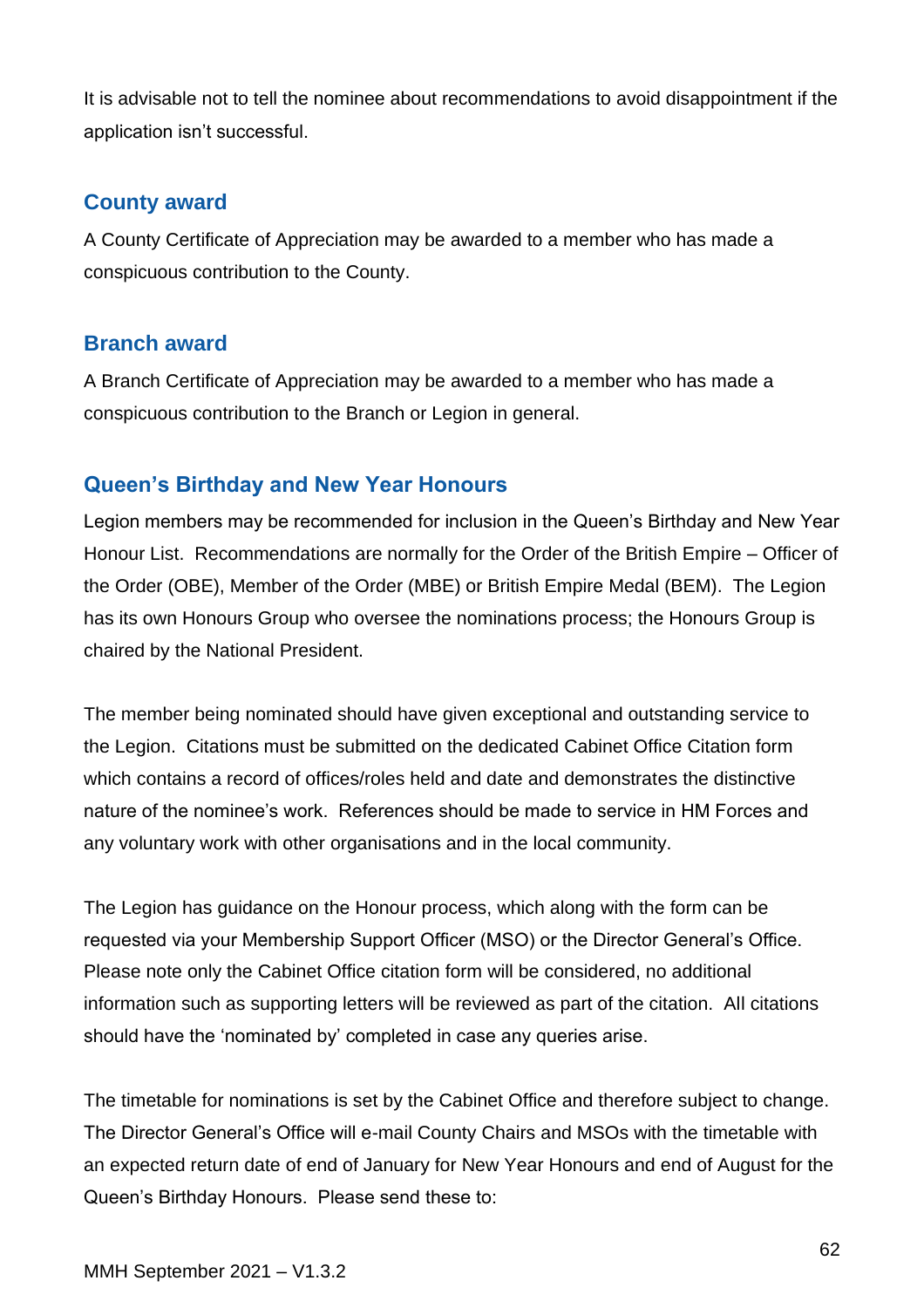EA to the Director General,

The Royal British Legion, 199 Borough High Street, London SE1 1AA or e-mail your County Chairman or MSO for forwarding to the DG's office

Due to the complicated process around Honours it is better to avoid telling the nominee that they have been nominated to avoid disappointment if the recommendation is not successful.

## **Legion cups and trophies**

These awards are all presented at Annual Conference.

- **Haig Cup** is awarded to a Branch with more than 50 members which during the year has made the most progress as is of a high standard of efficiency Winners receive a scroll of award and a star to add to their Branch Standard.
- **Lister Cup** is awarded to a Branch with up to and including 50 members which during the year has made the most progress as is of a high standard of efficiency. Winners receive a star for the Standard.
- **Maurice Challenge Cup** is awarded to the County/ District/ Section which has made the most progress during the year and is of a high standard of efficiency. Winners receive a scroll.

How to apply: County Committees put forward Branches; Membership Council representatives put forward Counties. Membership Support Officers should send applications to the membership department by 31 January. All application forms are available on MAP.

- **Jellicoe Cup** is awarded to a Branch in recognition of their sterling efforts, enthusiasm and determination to further the aims of the Royal British Legion by increasing the visibility of the services and actively supporting our Beneficiaries under the Branch Community Support scheme. Branches should be nominated by their County.
- **Churchill Shield** is awarded to a National Branch which during the year has made the most progress and is of a high standard of efficiency Branch is nominated by National District.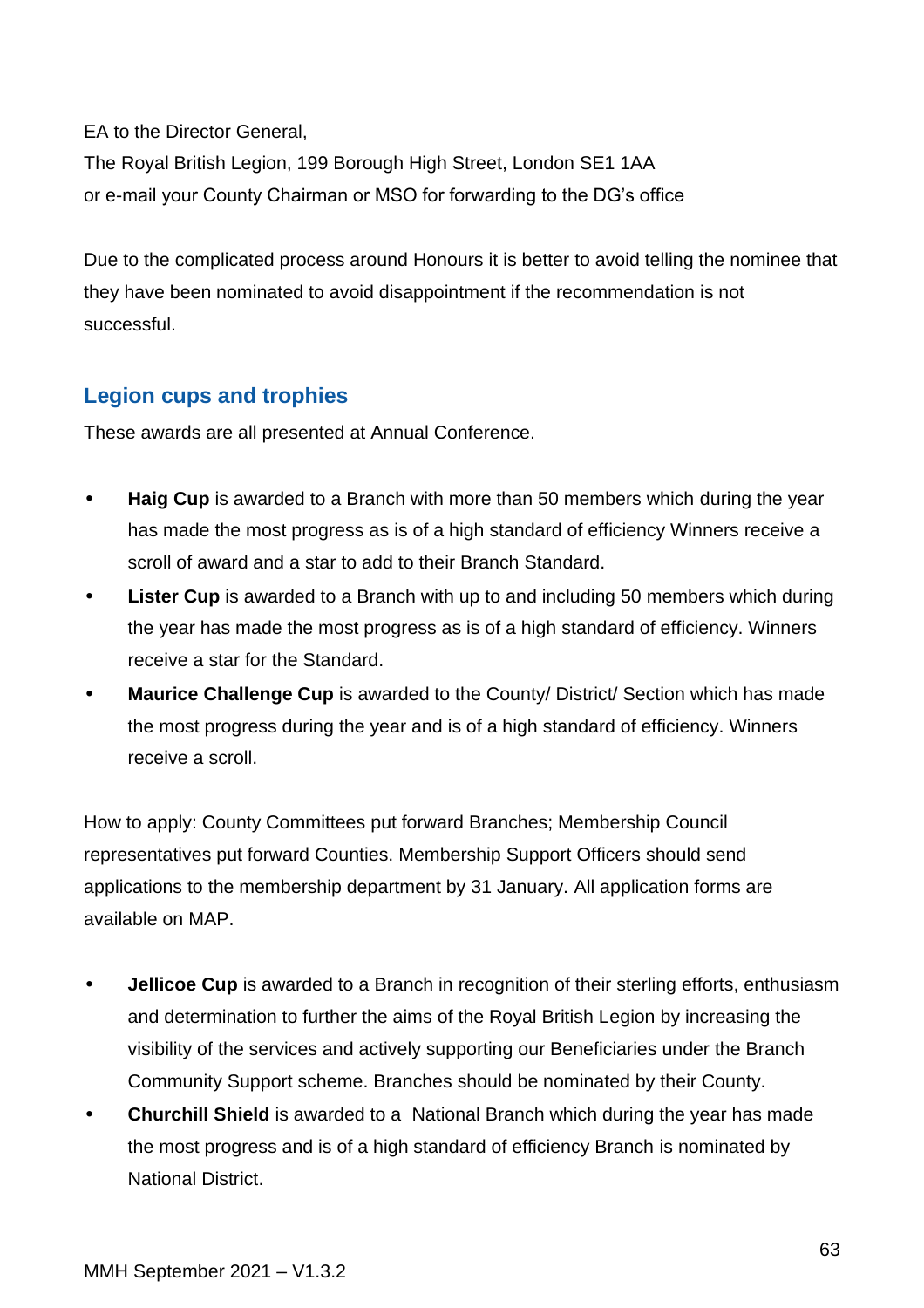• **McCrae Shield** is awarded to an Overseas branch which during the year has made the most progress and is of a high standard of efficiency. Branch is nominated by the relevant District or MC Rep for Overseas or MSO.

All Branches must be at least three years old. For the Jellicoe Cup and Shield, winners receive a scroll to add to their Branch Standard. All nomination forms can be found on Office365 (MAP).

- **Knox Shield** is awarded to an organisation or group for their commitment and willingness to work collaboratively with our local Membership, either County Community Support Committee (or Rep) or Branch Community Support Committee (or Rep) greatly increasing awareness of our Services provided under BCS. Nominations should be sent from Branch or County/ District/ Section.
- **Downing Shield** is awarded to an individual member who is recognised to have played an important part in the delivery of BCS, with a view to greatly improve the Legions support provided to our Beneficiaries. Nominations should be sent from Branch or County/ District.
- **Noel Rogers Trophy** awarded to Overseas Branches for raising the greatest sum per member for the Poppy Appeal
- **Bucher Trophy for Clubs** awarded to a Club licensed by the Legion for raising the greatest sum per member for the Poppy Appeal.

How to apply: Entry forms are available from the Poppy Appeal department and must be completed by 30 March.

**Poppy Appeal Trophy** for County Poppy Appeal Results (Counties) for the highest per capita figure for the Poppy Appeal based on the latest population census:

No application required.

• **Hughes Trophy** (Counties) for the best percentage increase per capita for the Poppy Appeal collection based on the latest population census.

No application required.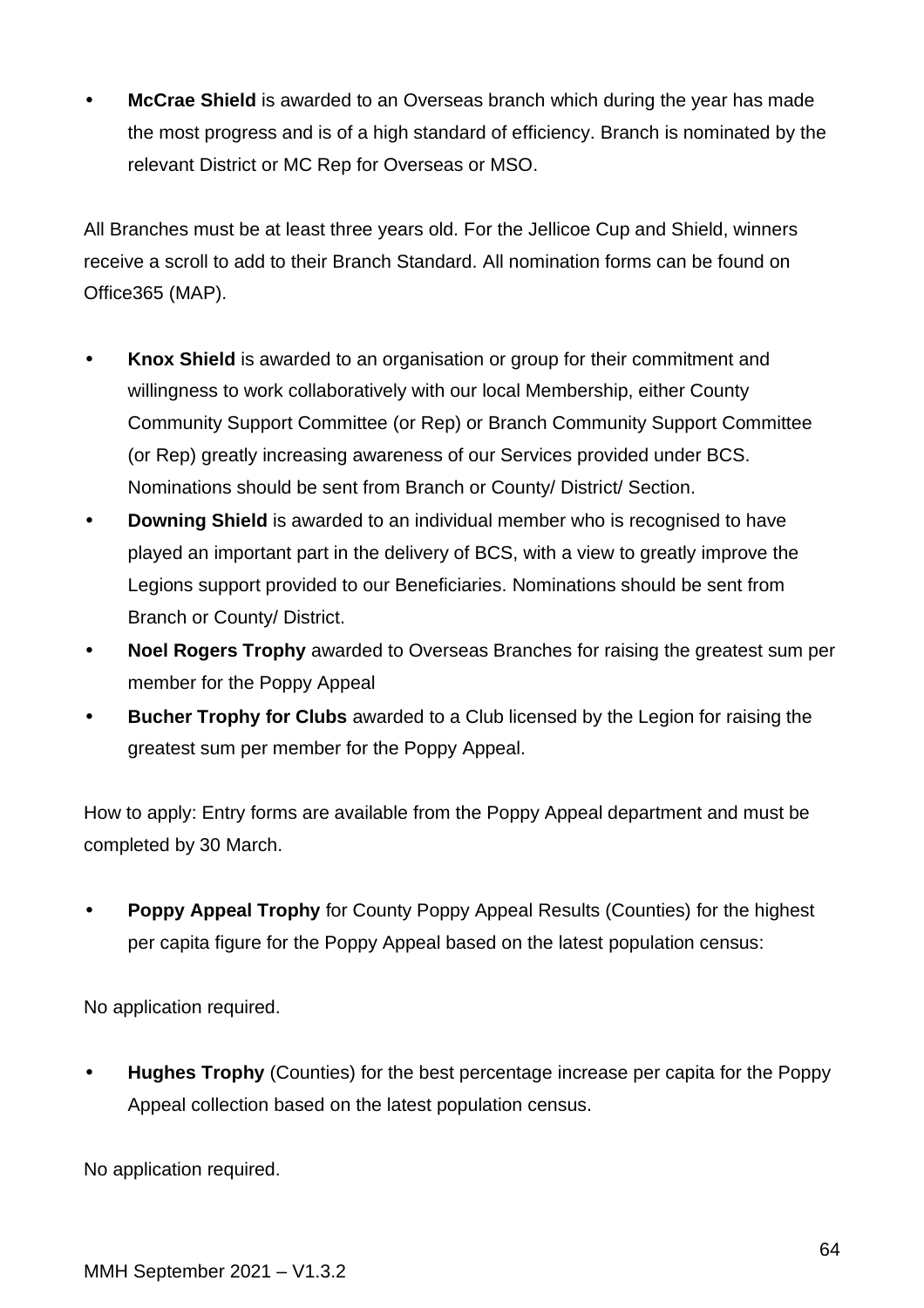• **Ian Hamilton Cup** is awarded to a Club for making significant efforts in furthering the charitable objectives of the Legion, showing good and effective general management and or significantly developing the Club. Please note, only Clubs that have a full license can be nominated. Clubs are to be put forward by their County/ District, who can nominate more than one Club per County. Membership Support Officers should send applications to the membership department by 31 January.

Certificates of Merit: these may be awarded to runners-up.

**Lewis Shield** is awarded to a Legion Member with a disability who by leadership and guidance has provided substantial inspiration for other Legion members. Individuals are to be put forward by their Branch, with the County/ District/ Section also providing a citation in support of the application.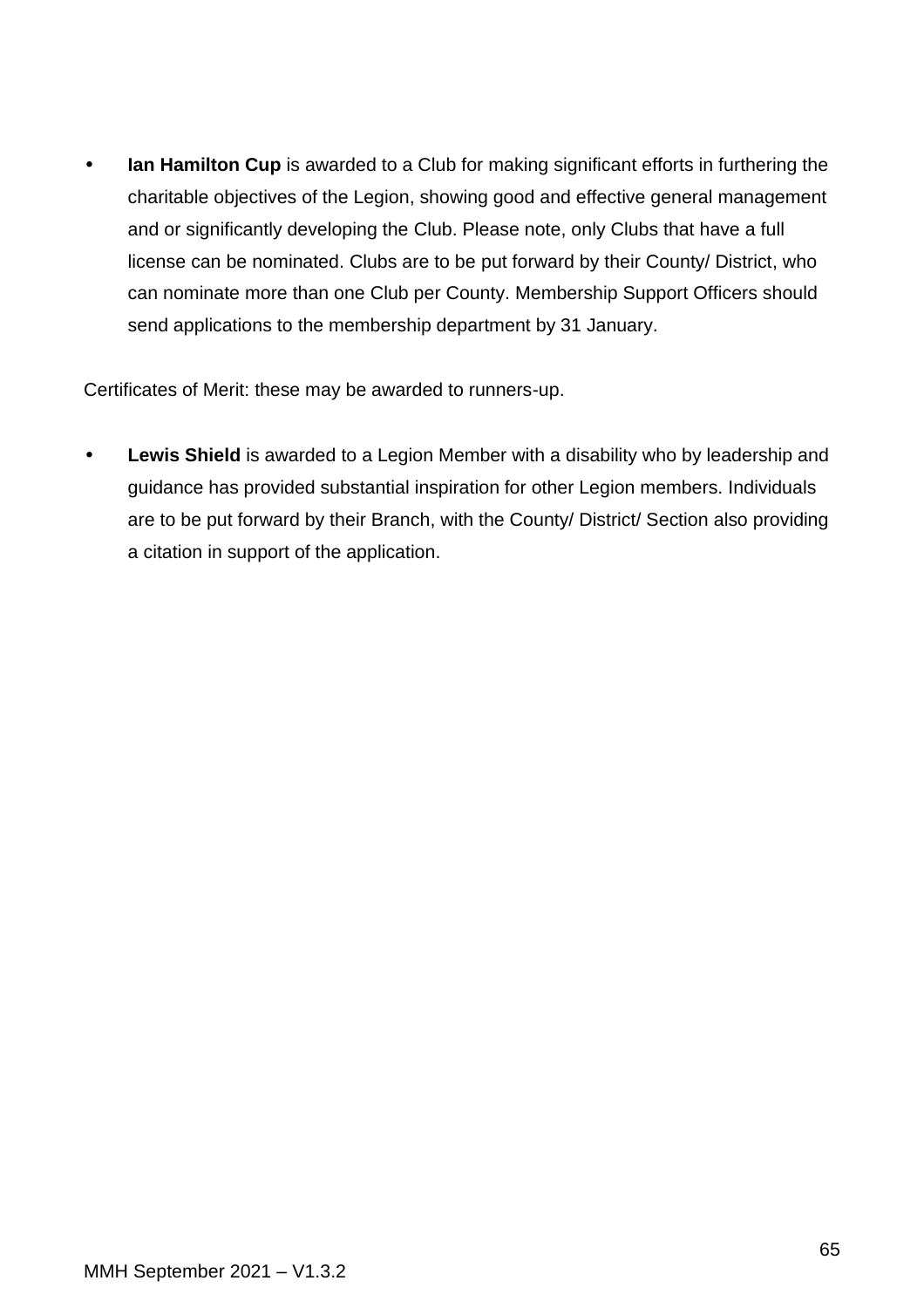# **13. Youth members**

The Legion is committed to helping young people understand the issues of Remembrance, conflict and the importance of peace.

County Youth Officers are appointed to develop relationships with young people, schools and cadets in the County.

Branches may affiliate with any local youth organisation, such as St John Ambulance, The Scout Association, Girlguiding, The Boys' Brigade or youth clubs. The purpose is to promote mutual support and encouragement to each other's aims and objectives in the local community.

In addition, the Legion welcomes members from the age of 12 up to the age of 18. Young people can join as [Youth Members](https://www.britishlegion.org.uk/get-involved/things-to-do/membership/become-a-member/youth-membership) free of charge. All they have to do is fill out an application form.

You can read our safeguarding policy on Office 365 or request it from your Membership Support Officer.

# **14. Legion-licensed bands**

Music is a fundamental part of Legion life and its bands offer unique opportunities to musicians.

Legion-licensed bands are allowed to use the Legion's name and logo. Find out more [here.](https://www.britishlegion.org.uk/get-involved/things-to-do/membership/branches/bands)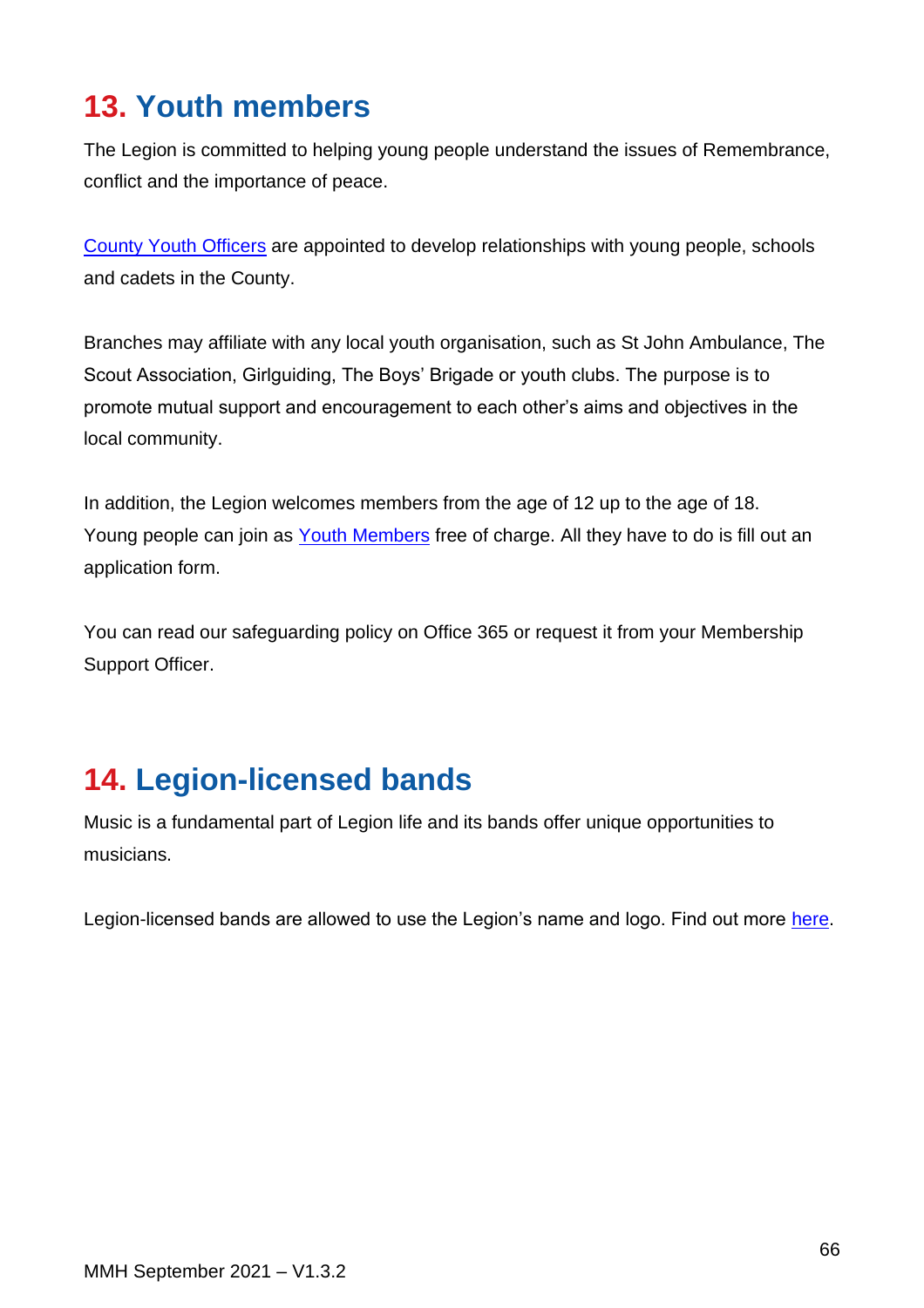# **Branch Role Descriptions**

#### **Branch President**

The Branch President is an optional non-elected role, usually occupied by someone of important standing in the community.

The President is appointed by the Branch Committee for a tenure of up to 3 years, which can be repeated. They may advise the Committee but do not have a vote. Their role is only representative and advisory.

#### **Terms of References**

- 1. The President may attend and speak at the meetings of the Branch Committee but may not propose, second or vote.
- 2. Has both a representational and encouraging role and be able to counsel the Chairman and Officers as and when necessary, in the execution of their duties.
- 3. When offering advice/feedback to the Branch Committee, the President should be clear, constructive, and encouraging.
- 4. Attend meetings and assist the Branch Committee at Branch events as required.
- 5. Represent the Legion in the local community and as such must be conversant with the services the organisation offers.
- 6. Preside at the opening of the Branch AGM and give the presidential address.
- 7. Present Branch awards.
- 8. Develop a good working relationship with the County President.
- 9. The President cannot attend County Conference as a delegate.
- 10.If required by the Branch Committee, discuss suitable successors for the role of Branch President with them and having arrived at a consensus, negotiate discreetly and confidentially with the chosen person, to establish a willingness to serve and accept the role and the duties it involves.

#### **Branch Chairman**

To be eligible for the role of Branch Chairman an individual must be aged 18 or above, be a member or Life Member of the Branch. They must not have an unspent conviction, have been disqualified as a company director or a trustee, or be undischarged bankrupt.

The Branch Chairman is the most senior elected Officer on the Branch Committee. They are expected to show strong leadership, management, and diplomacy skills to ensure that a close bond and good relationship is maintained between the Branch Committee, the Branch members, and the County.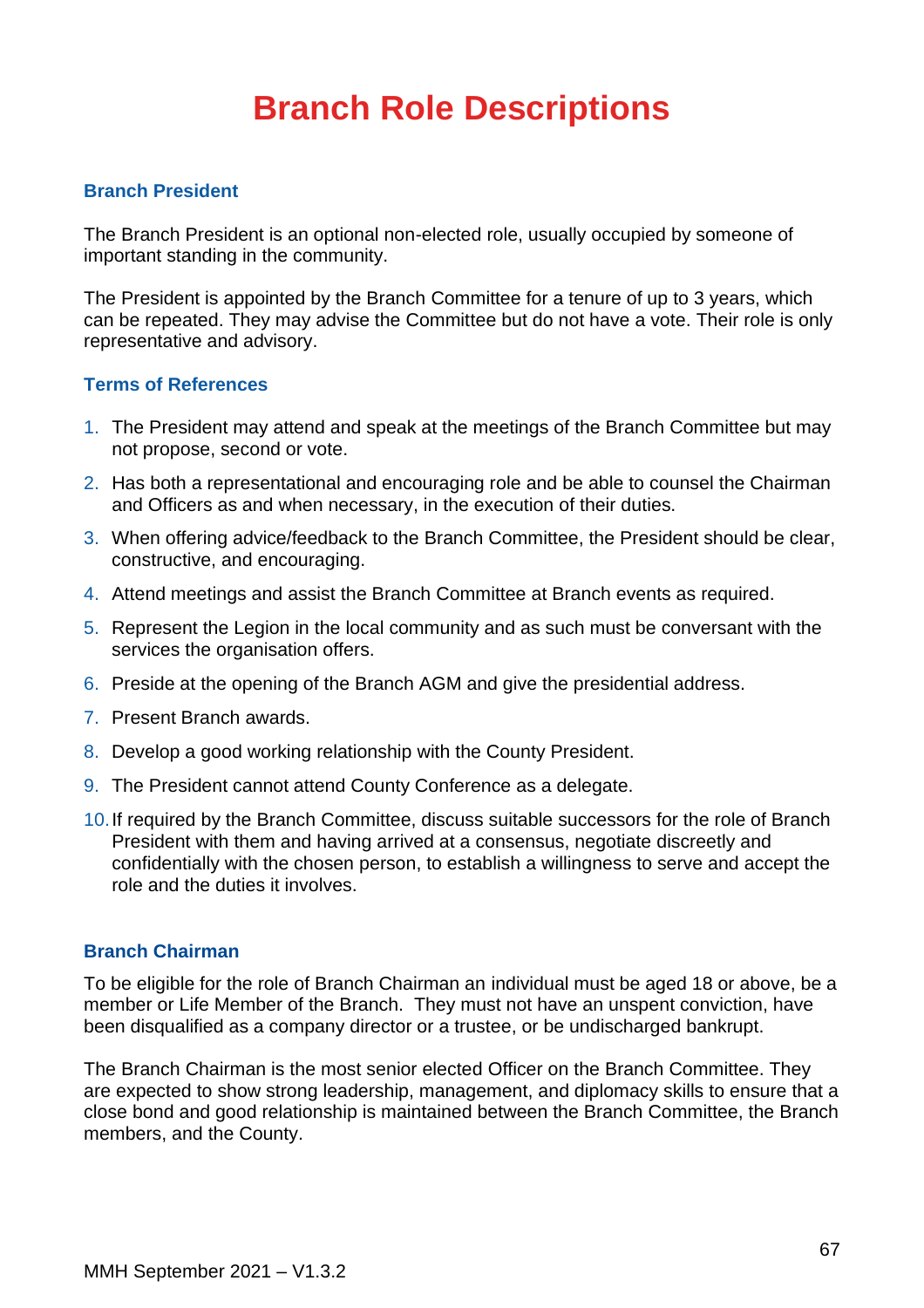#### **Terms of References**

- 1. The Branch Chairman is accountable for all Branch activities and must delegate activities in a manner that will ensure duties are performed effectively and in accordance with Legion policies and procedures.
- 2. As the senior Branch Officer, the Chairman should have good basic I.T. skills and be able to access the Membership Administration Portal on MS 365, use email and be familiar with social media platforms that the Branch and County use.
- 3. Chair and manage meetings effectively ensuring that they are planned accordingly with an agenda and run to time, avoiding the imposition of personal ideas on the meeting but encouraging participation from members.
- 4. The Chairman should be an effective leader, able to drive and implement decisions taken by the Committee, assist in the resolution of issues between members and direct activities to support the aims of the Legion.
- 5. The Chairman is usually elected for a 3-year term and their tenure can be repeated. Should the Chairman step down for any reason and there is no Vice Chairman, a suitable candidate from the Branch can be co-opted to become the Chairman until the next Annual General Meeting, when a fresh election for the role is held.
- 6. The Chairman is accountable to the Membership Council and ultimately the Board of Trustees, through the County Committee for the smooth daily running of the Branch. However, they must be prepared to represent the views and concerns of the Branch through the County Chairman and Committee. To this end, Chairman must have extensive knowledge of all issues affecting the Branch.
- 7. The Chairman must be conversant and compliant with the current Royal Charter, the Membership Management Handbook, policies, and procedures, which are all located in the resource area on 0365 and must be prepared to advise the Branch Committee accordingly.
- 8. The Chairman must ensure that proper handovers take place between newly elected Branch Officers, elected Committee Members, and their predecessors. This includes access to 0365 (through the MSO) and that all minute books, correspondence, Legion publications, Branch papers and keys are handed over.
- 9. The Chairman must ensure the Treasurer has a correct audit/examination undertaken, that it is agreed by both the outgoing and incoming Officers and that both are satisfied with the security of cash and cheque books. In addition, and along with the Treasurer, the Chairman must reconcile the Branch accounts with the Branch bank statement at least quarterly. This action must be noted in the Minutes at the earliest opportunity.
- 10.The Chairman must set an example as an active member of the Legion and be available for advising both the Committee and Branch members when necessary.
- 11.The Chairman must ensure that sub-Committees, individual Officers, and members for specialist functions are appointed where necessary. Those individuals concerned must be made aware of the policies and procedure linked to the role such as data protection and safeguarding adults and children.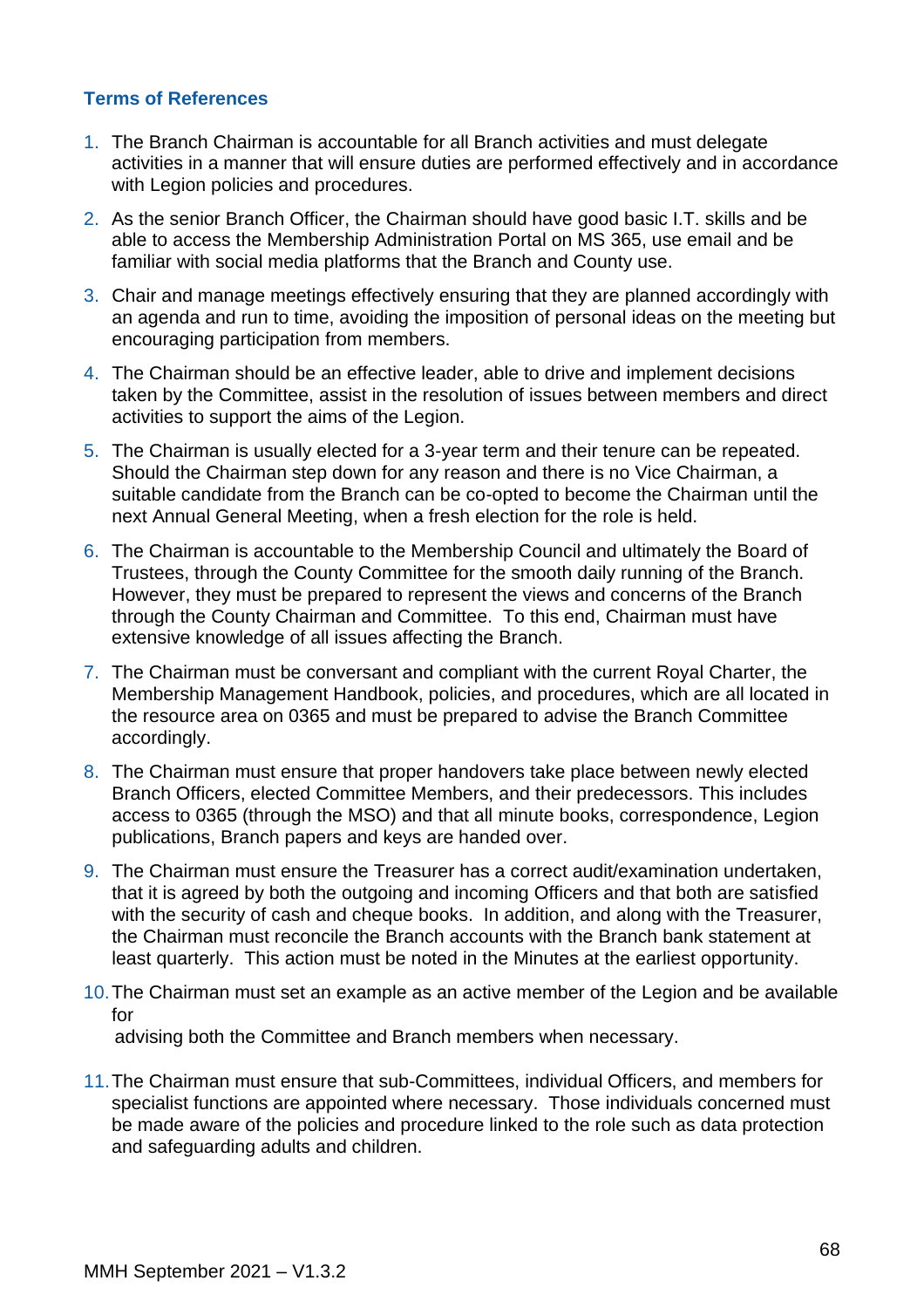- 12.The Chairman must ensure that all Branch Committee members and Branch members are aware of and adhere to the Legion Vision, values, and code of behaviour for working together.
- 13.The Chairman has a responsibility to ensure that any training/development need or organistional training requirement is discussed with the County Training Officer and that individuals are able to access the required training. In the absence of a County **Training**

Officer, the Membership Support officer is to be consulted.

14.The Chairman is responsible for ensuring that all new Branch members are welcomed and

 receive an induction to the Legion and maintain regular communications with their Branch membership.

15.The Chairman has a responsibility to maintain a good working relationship with the Membership Support Officer and should always seek their advice when necessary.

#### **Branch Committee Member**

To be elected to the Branch Committee, those Members standing for election must be Members of Voting Branches and must be aged 18 or above. They must not have an unspent conviction, have been disqualified as a company director or a trustee, or be undischarged bankrupt.

A Branch Committee Member occupies a key place in the management of the Branch, They must follow in every respect the duties and responsibilities as required by the Board of Trustees and Charity Law.

As an elected member of the Branch Committee, they must be ever vigilant that they serve the interests of the Charity at all times.

#### **Terms of Reference**

- 1. Should possess good basic I.T. skills and be able to access the Membership Administration Portal (MAP) in Office 365, use email and be familiar with social media platforms that the Legion, County and Branch may use.
- 2. Must be conversant and compliant with the current Royal Charter, the Membership Management Handbook and policies and procedures, which are all located in the Membership Administration Portal on Office 365.
- 3. Aid the Branch Committee, County Committee, Membership Council and Board of Trustees to carry out the work of the Legion and in particular actively promote the aims and objects at local level.
- 4. Must adhere to and actively promote the Legion Vision, values, and code of behaviour for working together.
- 5. Attend Branch Committee meetings, General meetings and the Branch Annual General meeting.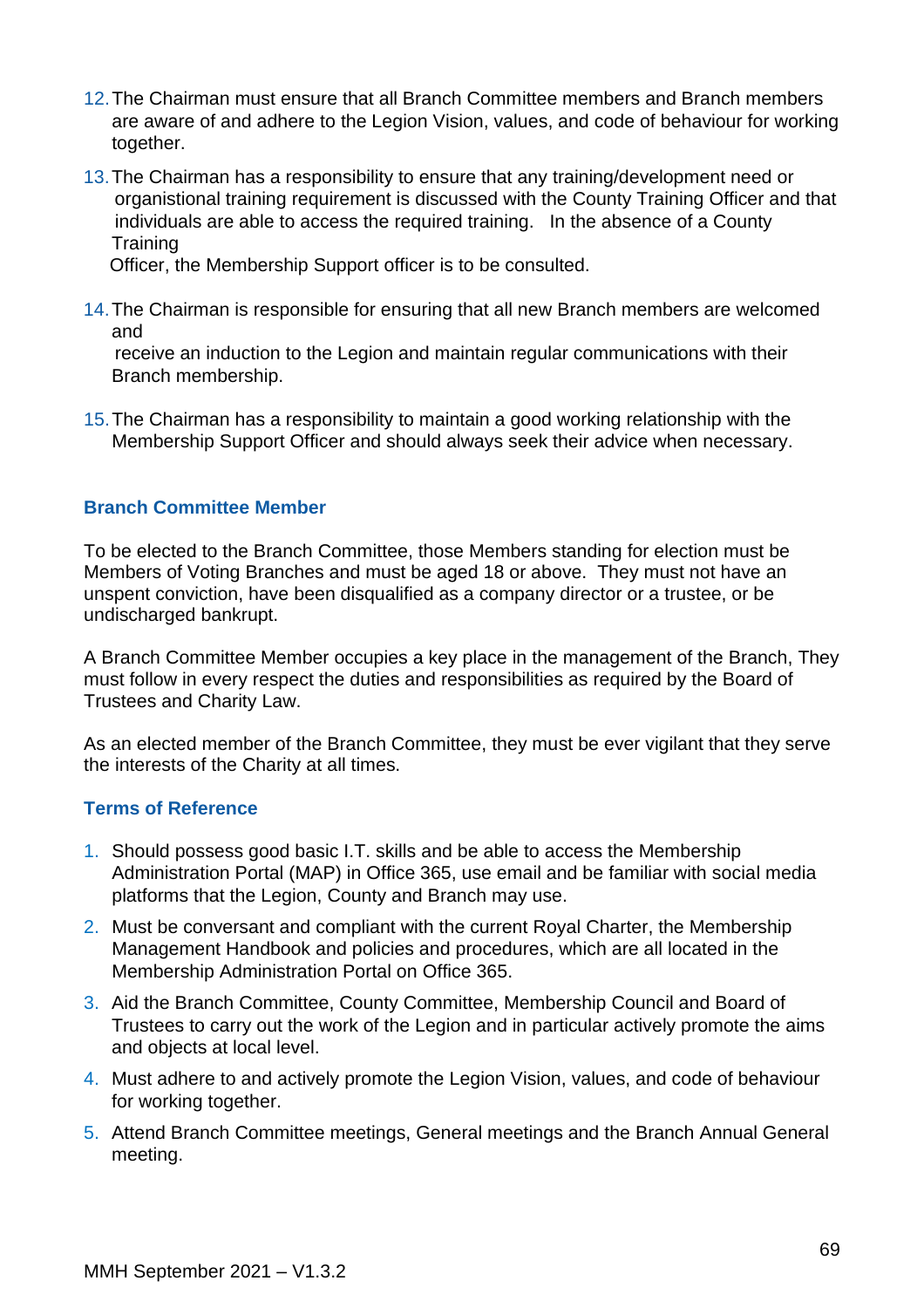- 6. Attend any training required as directed by the Branch Chairman or identified through organisational need in accordance with Legion policy.
- 7. Assist with the Poppy Appeal and other benevolent fundraising activities within the Branch.
- 8. Provide the County Committee, the Membership Council or the Board of Trustees with any information they may require in the interests of the Legion.
- 9. Assist the Branch Chairman in appointing any necessary sub-committees.
- 10.Assist with the formation, and implementation of the three year Branch Plan and associated fiscal arrangements.

#### **Branch Membership Secretary**

The Branch Membership Secretary is a post held by an appointed member of the Branch Committee. The Branch Membership Secretary is accountable to the Branch Chairman and Committee for the daily administration of the Branch membership.

This role may be combined as a complimentary role with for example, Branch Secretary or Branch Treasurer.

#### **Terms of References**

- 1. Encourage all potential new members to join electronically or by telephone. However, as a last resort, paper application forms can be completed. Once checked, the completed form is to be kept securely under cover, so it cannot be seen by others, all monies are to be passed to the Branch Treasurer and the form and Branch cheque are to be posted, by recorded delivery, to the RBL Membership Payments and Application Team in Northampton.
- 2. Where an annual Branch subscription fee is agreed that the Branch Rates Letter is completed and returned in accordance with Legion procedures.
- 3. Ensure that when handling, processing, or storing personal information GDPR requirements are strictly adhered to. This is achieved by following the Legion's Data Protection policy and procedures as laid down in Membership Management Handbook, para 7b. This information must be given to those Branch members involved in recruiting.
- 4. Attend training as directed by the Branch Chairman and/or stated in Legion policies and procedures.

#### **Branch Secretary**

The Branch Secretary, assisted by access to MS 365 and the Membership Administration Portal (MAP), acts as a focal point for Branch administration, including the distribution of correspondence (ideally electronically), agendas and meeting minutes. They also safeguard vital Branch documents such as legal deeds.

In the absence of a Branch Membership Secretary, The Branch Secretary should additionally carry out the duties pertaining to this role as outlined in the relevant Terms of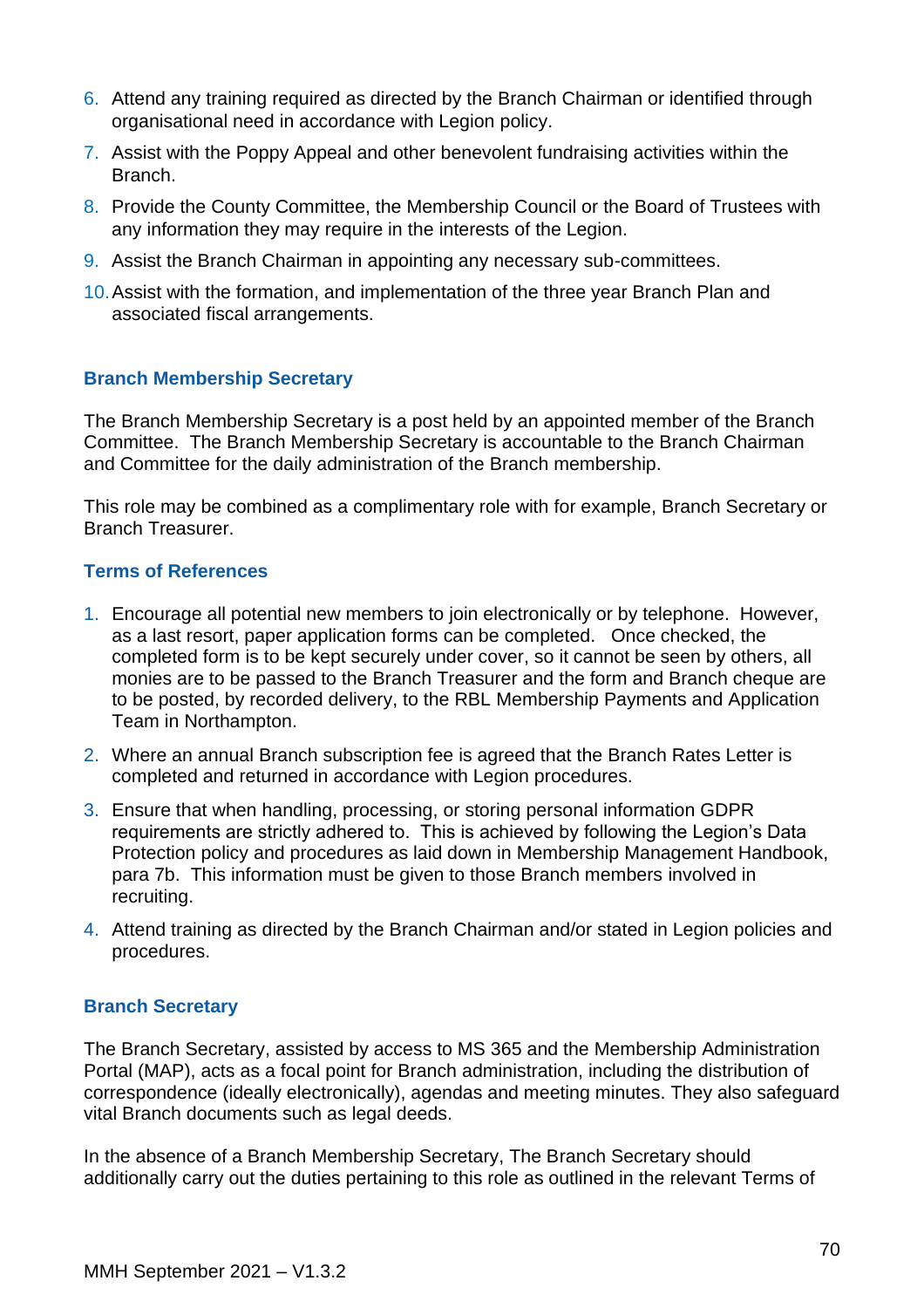Reference. If the Branch Secretary is carrying out both roles, their responsibility also includes being the first point of contact for any data protection queries before escalation to the Membership Support Officer.

#### **Terms of References**

- 1. The Branch Secretary is responsible to the Branch Chairman and Committee for the efficient management of the Branch administration.
- 2. Organise and set up Branch General and Committee meetings to take place on a regular basis.
- 3. Regularly liaise with the County Committee to provide updates on information such as replacement Officers.
- 4. Act as point of contact for receipt of correspondence issued by the County Committee, staff, the Membership Council and Board of Trustees, and to ensure all correspondence received is communicated to the Branch Committee for appropriate action without delay.
- 5. Handle all vital documents pertaining to the Branch and, in the absence of a Membership Secretary, control all aspects of Membership.
- 6. Liaise with the Branch Chairman in the preparation of the agendas for all Branch meetings, ensuring that all the Branch Committee members are provided with the relevant details within a reasonable timescale in advance of these meetings.
- 7. Attend and record minutes of all General and Committee Meetings and safeguard all papers and documents under lock and key.
- 8. Use MS 365 to access all published handbooks, publications and guides for reference.
- 9. Register the Branch for Branch Community Support (BCS) as required by the Branch Committee.
- 10.Ensure all returns are fully completed, signed, dated and submitted within the determined timescale.
- 11.Attend training as directed by the Branch Chairman and/or Legion policies and Procedures.

#### **Branch Recruiting Advisor**

The Branch Recruiting Advisor plays a key role in both Branch and County recruitment. At Branch level, they actively seek opportunities to promote the Legion and recruit new members. At County level, they provide support to the County Recruiting Officer at County events and work with other Branches who may be experiencing difficulty with recruitment and could be under a threat of closure.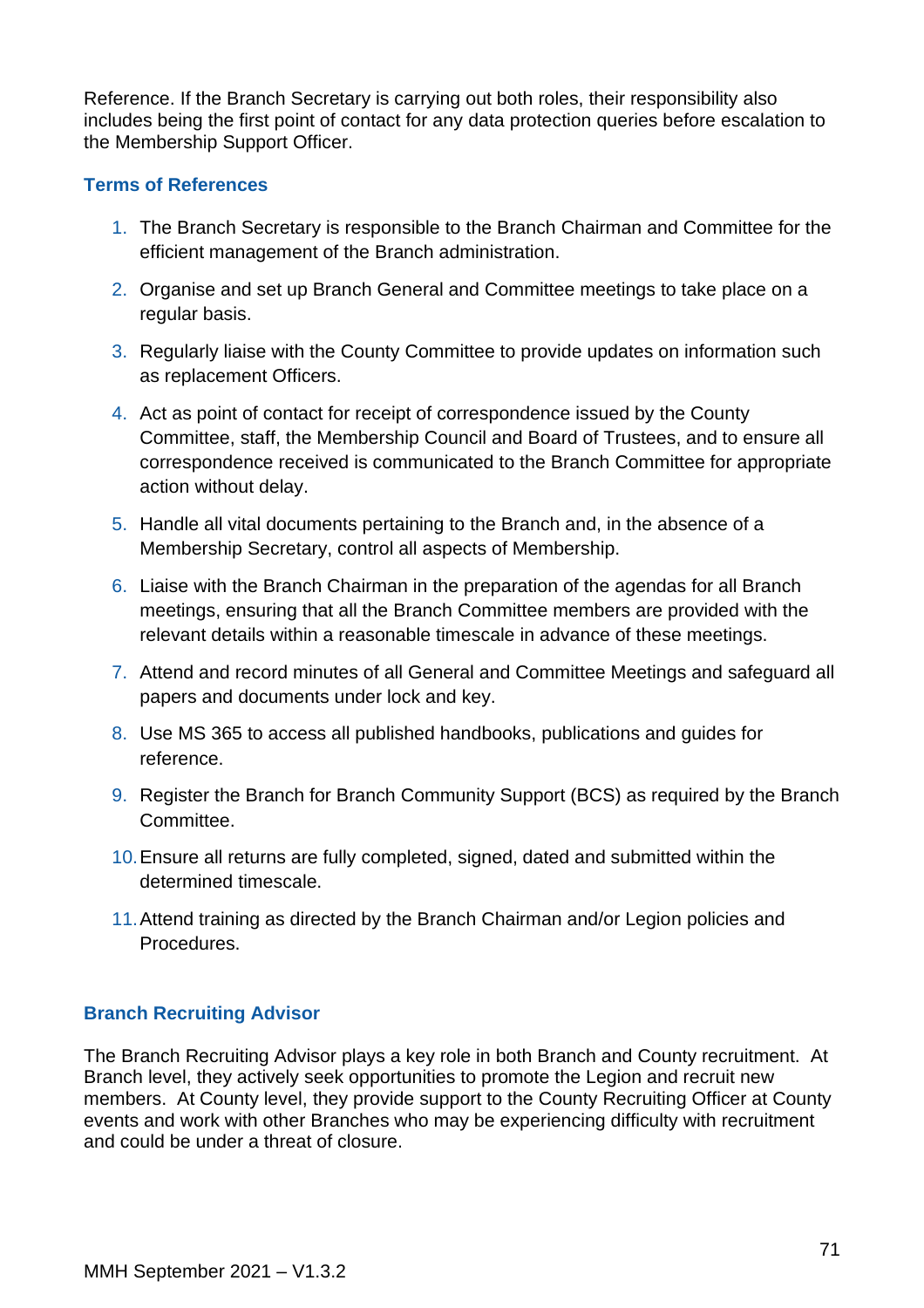This role is Ideally suited to Branch Members with a background in sales, marketing and/or recruitment who enjoy meeting new people.

#### **Terms of References**

- 1. Branch Recruiting Advisors must be aware of and actively promote the Legion's vision, values and code of behaviour for working together.
- 2. Must attend a Recruiting Advisor course to provide them with the skills and knowledge for their role.
- 3. Must possess good basic I.T. skills and be able to assist potential members to join the legion online.
- 4. Must be conversant and compliant with the current Royal Charter, the Membership Management Handbook and policies and procedures which are all located in the Membership Administration Portal (MAP) on MS 365. If MS 365 cannot be accessed, electronic copies of the relevant documents can be obtained from the Branch Secretary or Membership Support Officer (MSO).

#### **Branch Treasurer**

The role of a Branch Treasurer is to administer the financial management of the Branch, ensuring that the Chairman and Committee are always aware of the financial state of the Branch.

The Treasurer is a Branch officer and is appointed to the role by the Branch Committee. They are responsible for running income and expenditure accounts. At Branch level, the use of the Legion On-line Membership Accounting System (LOMAS) is optional but recommended. There is also LOMAS training available for Branch Treasurers.

Branch Treasurers look after all financial matters and must submit audited annual accounts by 30 September following the end of the field financial year on 30 June.

- 1. The Branch Treasurer must be conversant with the relevant provisions pertaining to all financial matters as prescribed in the Royal Charter, the Membership Management Handbook and other relevant policies and procedures, and must be prepared to advise the Branch Committee, accordingly, seeking advice from the County Treasurer, as required.
- 2. The Branch Treasurer must always bring to the attention of the Chairman and Committee the financial implications of any decision they are considering.
- 3. The Branch Treasurer must report the Branch income, expenditure, and cash balances to the Branch Committee at least quarterly. The report must be accompanied by a quarterly bank reconciliation, which reconciles the cash book balance with the amount on the bank statement. they should present the accounts in a clear and intelligible way at meetings including at the AGM, bearing in mind that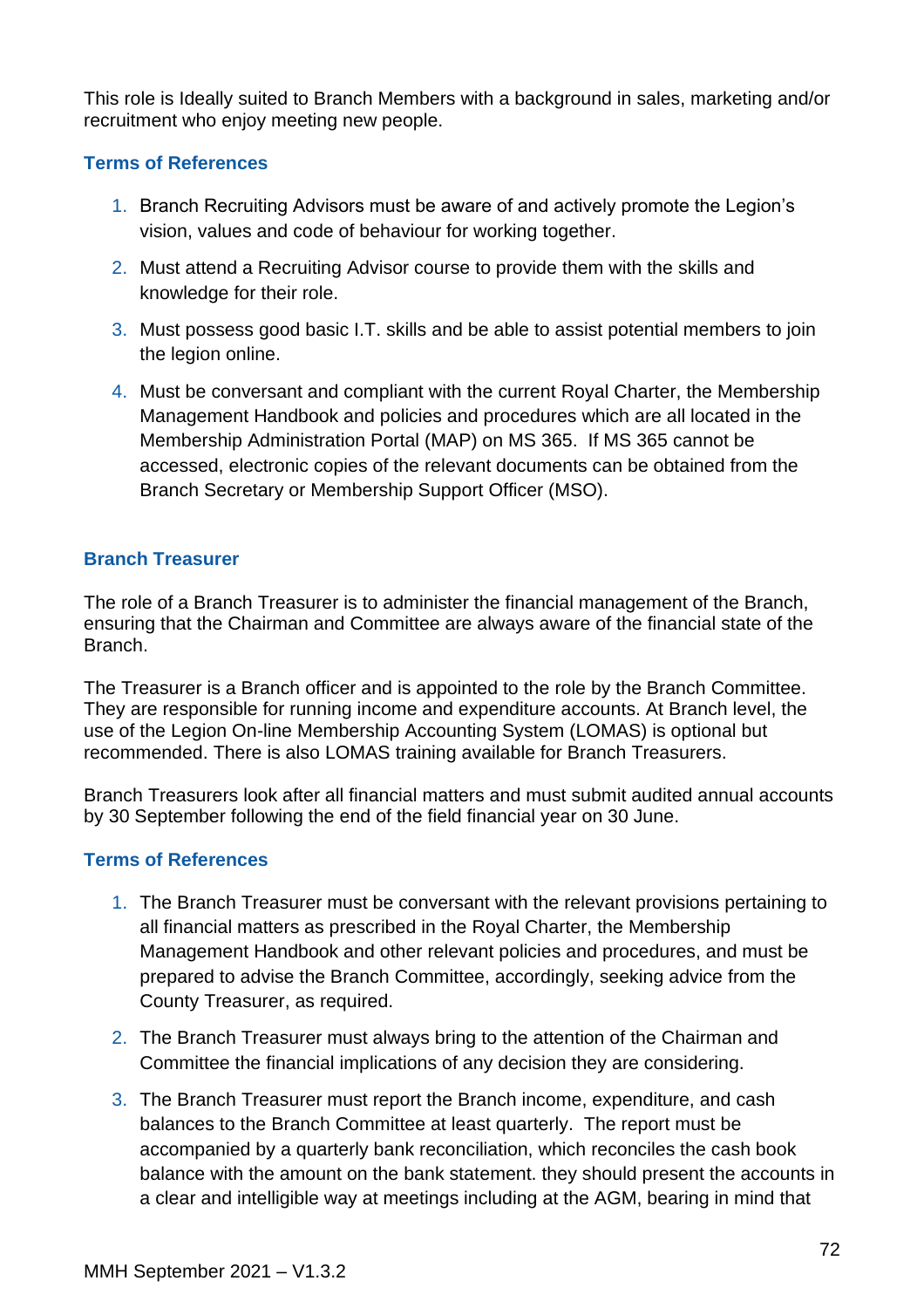many members may not be familiar with accounting procedures and should answer any questions in an open manner and in a way that will be understood by a lay person.

- 4. Undertake or attend the Legion Branch Treasurers' training and/or LOMAS training within timescales stated in the training guidance, and any refresher training in accordance with Legion policy.
- 5. Be responsible to the Branch Chairman and Committee for all the financial affairs of the Branch, including the annual accounts and the Branch bank account.
- 6. Control all monetary transactions, ensuring that they meet with guidelines contained within the 'Use of Funds Policy' and record these in the Branch receipt and payment ledger. All receipts and supporting documents are to be held by the Treasurer on behalf of the Branch Committee. See below for further advice on storing information.
- 7. The Branch Treasurer is also responsible for maintaining records of Branch transactions, either electronically (in Excel or LOMAS) or hard copy (in a ledger book or similar). These transactions should be summarised by income and expenditure type in order to produce a quarterly report for the Branch Committee. The report should explain any large or unusual transactions or instances where income or expenditure differ significantly from what was planned. The report must be accompanied by a quarterly bank reconciliation, which reconciles the cash book balance with the amount on the bank statement.
- 8. When keeping records electronically, Branch Treasurers are advised to keep regular backups, using the MS 365 auto-save function, to ensure that records are not lost. In addition, the Branch Treasurer is responsible for safeguarding the Branch cheque book, paying-in book and bank statements, as per the Membership Management Handbook.
- 9. The Treasurer is to ensure that the Branch accounts are examined/audited within the required time scale and are required to submit the Branch account return with supporting documentation to the MSO. Branch Treasurers should always refer to the 'Guide to completing the year end Branch Return' issued annually by the Finance Department before completing their return. They should contact their Membership Support Officer if they have any queries.
- 10.The Treasurer is to ensure that all cheques for payment are made out correctly and clearly show the registered Charity number and Branch title. All cheques must be signed by at least two (2) of the authorised signatories, one of whom is to be the Treasurer, that they are clearly endorsed 'A/C Payee only'. No signatory is to sign a blank cheque. Authorised signatories should not be family members or cohabitees.
- 11.The Treasurer can request the Branch Committee to authorise the limit the Treasurer may expend on a single item without prior reference to the Committee. This authority should be reviewed annually. The request and action taken must appear in the minutes of the meeting at each review.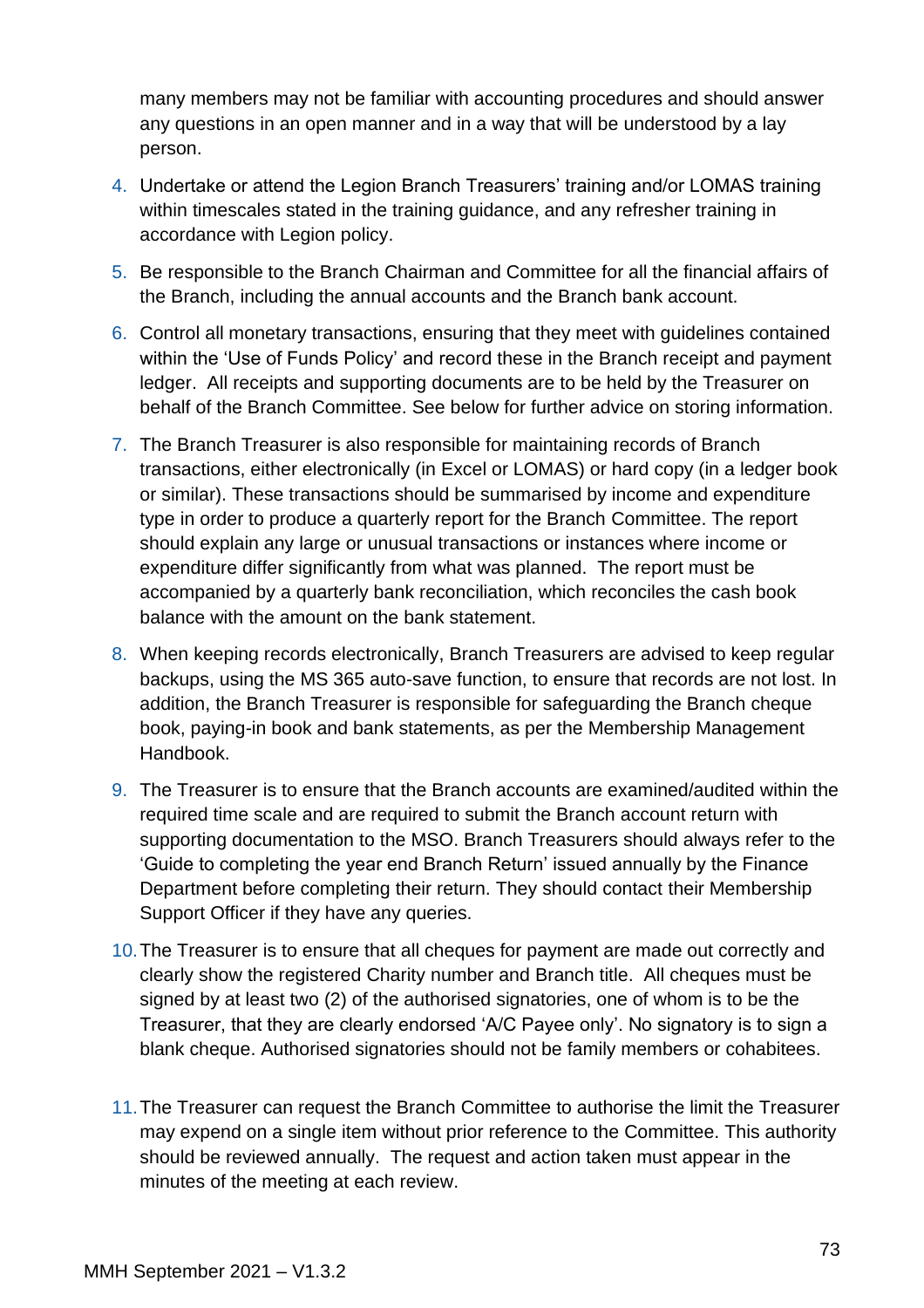- 12.The Treasurer is to ensure that all expenditure, other than petty cash, is by cheque. However, if the Legion's Finance Department has approved electronic banking by Lloyds bank appropriate procedures are to be observed.
- 13.The Treasurer is to report the details of all proposed expenditure to the Branch Committee at their regular meetings for their approval. All such reports are to be shown in the minutes of the meeting.
- 14.The use of petty cash must be Authorised by the Branch Committee and operated as an impress system. The petty cash book is to be checked monthly by the Treasurer and at least one other Branch Officer and must be countersigned by these individuals as being correct. The petty cash limit should be no more than £50.

#### **Branch Parade Marshal**

A qualified Branch Parade Marshal should be actively involved in the planning and organisation of all Branch ceremonial events.

They are to be fully conversant with the Legion's Ceremonial Handbook, bearing in mind that when appearing before the public that the prestige of the Legion is in their keeping. Those involved in all ceremonial procedures must always strive to ensure continuity and uniformity in that their dress, turnout and bearing are of the highest order.

A qualified Branch Parade Marshal is subject to the Legion's screening programme detailed within the Legion's Safeguarding Policy. All screening and mandatory online training must be completed prior to commencing duties.

- 1. A Branch Parade Marshal must be aware of and actively promote the Legion vision, values and code of behaviour for working together.
- 2. Must have attended and passed the Parade Marshal course and where appropriate subsequent requalification courses every 3 years.
- 3. To be fully acquainted with the Ceremonial Handbook, and to give appropriate guidance on ceremonial matters to the Branch Committee.
- 4. To assist the County Parade Marshal at ceremonial events or training when requested.
- 5. To assist the National Parade Marshal when requested.
- 6. To liaise with the County Ceremonial and Parade Marshals in neighbouring Counties and to share best practice.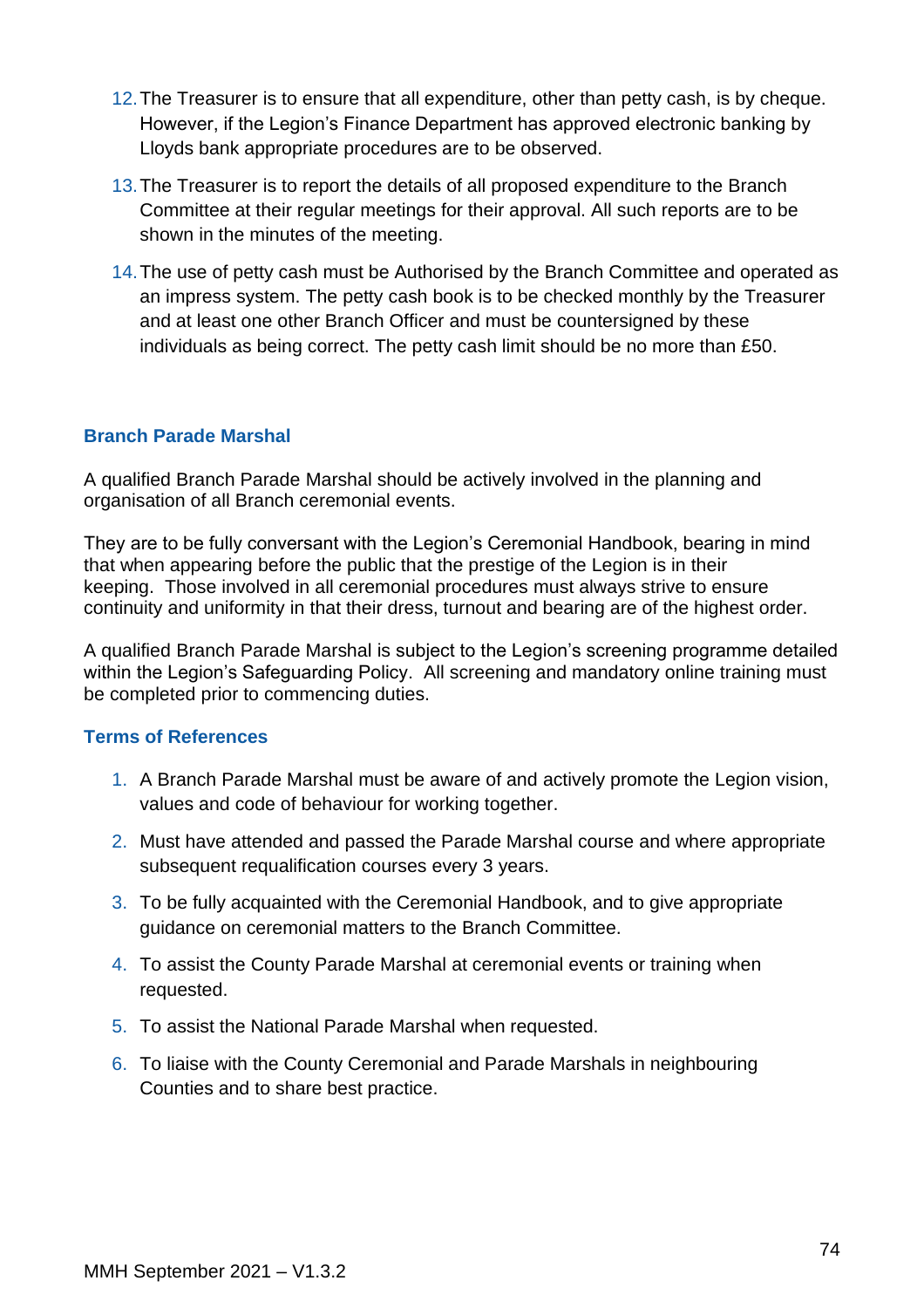# **County Role Descriptions**

#### **County President**

The County President is an appointment of the County Committee who serves in three years terms for an unlimited amount of time as decided by the Committee. The County President although an Officer, is not a member of the County Committee.

The County President has both a representational and advisory function. The President should have the ability to open doors, establish useful contacts and bring influence to bear in the local community. They should always promote the Legion's charitable aims, vision and values. Therefore, they should be a distinguished person in public life, the local community, or the Legion and be able to counsel the Chairman and Officers as necessary in the execution of their duties.

The President has a non-executive role, without a vote, as he is not a member of the County Committee, but he may attend and speak at meetings of the County Conference and Committee.

#### **Terms of References**

- 1. The President must give clear, constructive and comprehensive advice/guidance to the County Committee when required.
- 2. Chair the meetings of the County Conference during the election of Officers and give an address at meetings of the County Conference.
- 3. Be responsible for ensuring that any action taken against the County Chairman is in accordance with the Legion Complaints Procedures, where appropriate,
- 4. Take part in consultations on all recommendations to the National President for National Honours.
- 5. Assist the County Committee with hosting County dignitaries at County events.
- 6. Act as County representative, if required to present County and or Branch awards.

#### **County Chairman**

The County Chairman is the most senior elected Officer of the County Committee and is elected by postal ballot to chair the County Committee for a tenure of three years.

The County Chairman is expected to show strong leadership, management, and diplomatic skills by ensuring that a close bond and liaison is maintained between the Branch membership and County Committee along with building and maintaining a good working relationship with Legion staff. They should abide by decisions made by the Membership Council and Board of Trustees but also be prepared to voice the views and concerns of the Membership within their County through the Membership Council Representative.

The County Chairman plays a key role in the public relations of the Legion and, as such they should be capable of representing the Legion at all levels within the County.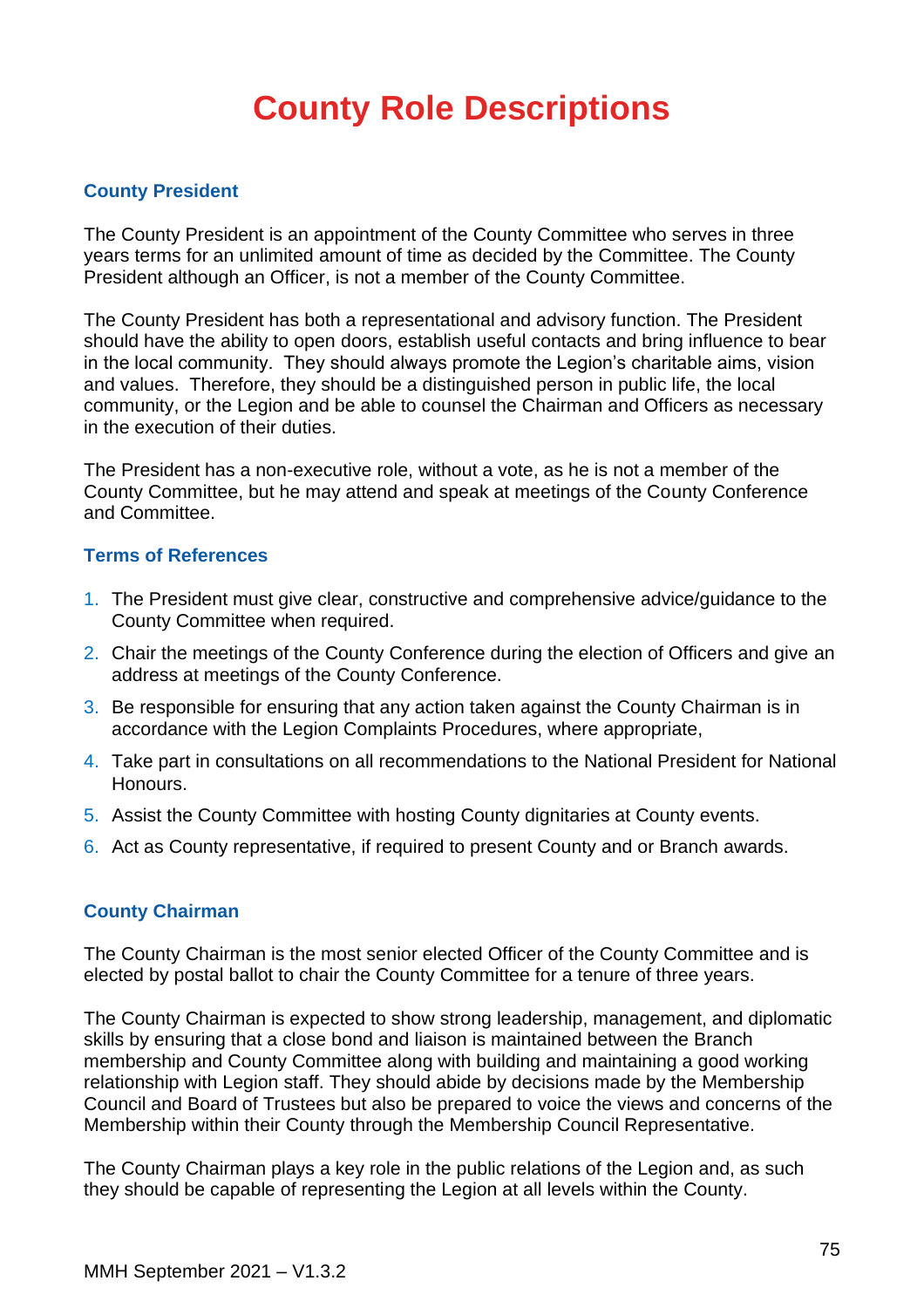- 1. The County Chairman is responsible for directing all County activities.
- 2. The County Chairman must ensure that all County Committee members and Branches are aware of, and adhere to the Legion vision, values and code of behaviour for working together.
- 3. The County Chairman should possess good basic I.T. skills and be able to access the Membership Administration Portal (MAP) in Office 365, use email and be familiar with social media platforms that the Legion, County and Branches may use.
- 4. The County Chairman must be conversant and compliant with the current Royal Charter, the Membership Management Handbook and policies and procedures, which are all located in the Membership Administration Portal, on Office 365.
- 5. Ensure that all positions on County Committee are filled and Role Descriptions and Terms of Reference (TORs) are issued. Any training requirement is to be discussed and arranged through the County Training Officer and/or the Membership Support Officer.
- 6. Ensure that all members of the County Committee are aware of their responsibilities as outlined within the current Royal Charter, the Membership Management Handbook and all other relevant policies and procedures.
- 7. Ensure that those who hold specialist appointments that are subject to the Legion's screening programme detailed within the Legion's Safeguarding Policy are aware of the tasks that must be undertaken prior to taking up their duties.
- 8. The County Chairman must build and maintain a strong relationship with the Membership Support Officer, to ensure effective administration of the County.
- 9. With the assistance of the County Committee, develop and implement the County three year plan.
- 10.Work closely with the County Treasurer ensuring that the budget is in place to implement all planned activities
- 11.Brief Committee members on on-going issues at County and National level and ensure that Branches are kept informed where appropriate.
- 12. Be responsible for chairing the Annual Meeting of the County Conference, where they must exercise their authority and leadership on Conference matters. The County Chairman must be strict in their interpretation of the Royal Charter and County Bye-Laws whilst taking into account the views of the delegates.
- 13.In order to establish good communication links with the membership, visit all formations within the County, for example as a guest speaker, to settle disputes or as a social visit to maintain contact.
- 14.Work closely with the Membership Support Officer, the Area staff and the Membership Council representative, giving them their full support, whilst ensuring their actions have the support of the County Committee.
- 15.Support or reject applications for Legion Awards for Meritorious Service.
- 16.Consult with the County President concerning all recommendations to the National President for National Honours.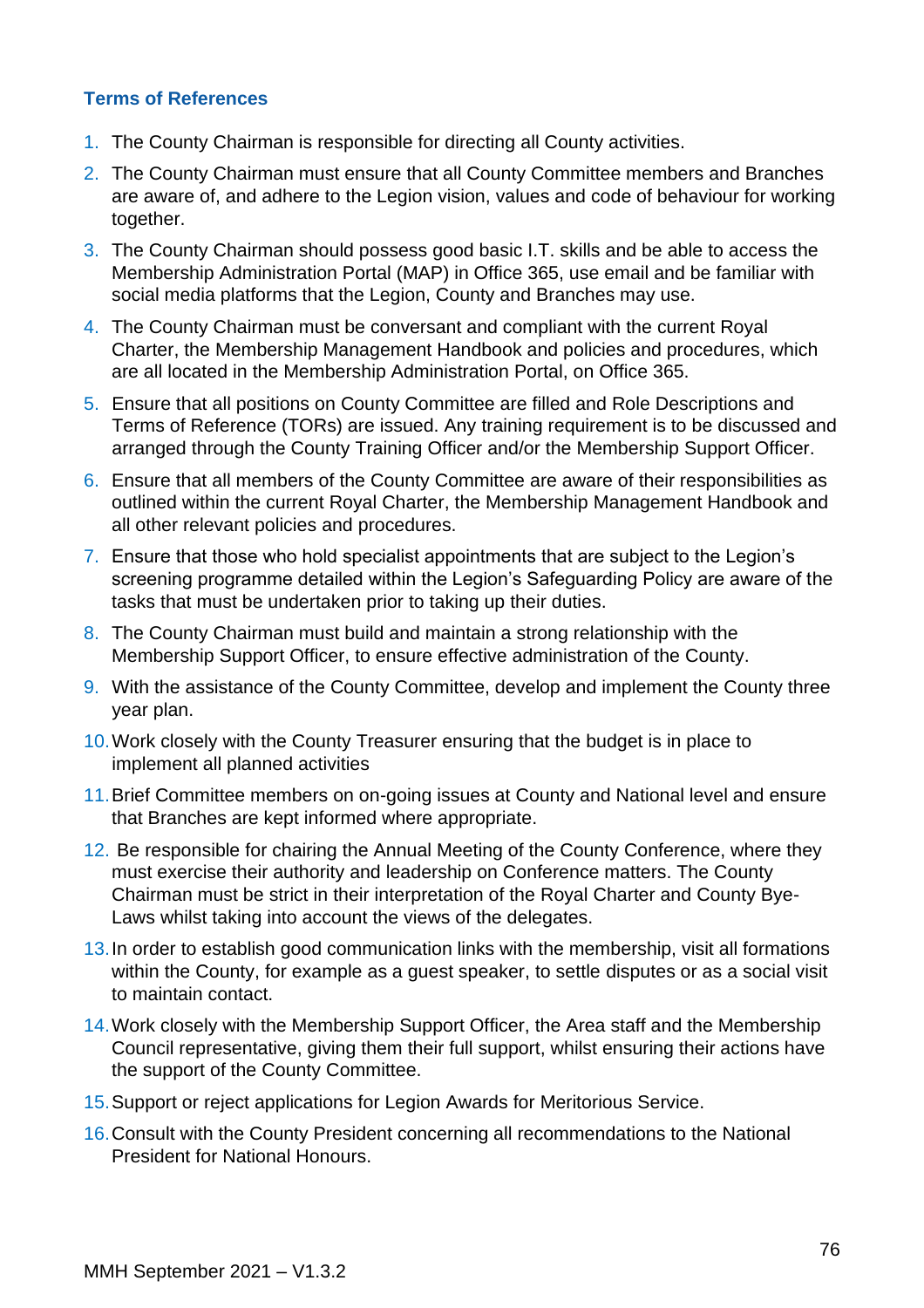- 17.Make recommendations for Legion Club licence issue or withdrawal or issue of a conditional licence following consultation with the Regional Clubs Relationship Manager and County Committee.
- 18.With the support of the County Committee recommend additions to Bye-Laws for the governance of the County in accordance with the terms of the current Royal Charter and Membership Management Handbook
- 19. Appoint and sit on any necessary sub-Committees.
- 20.Encourage the membership to be active in the Poppy Appeal, assist with benevolent work and develop an engaged Membership.

#### **County Vice-Chairman**

The County Vice-Chairman is elected by postal ballot for a tenure of three years. The role of a County Vice-Chairman is to aid the County Chairman in managing the County.

The County Vice-Chairman is expected to show strong leadership, management and diplomatic skills especially when deputising for the County Chairman. The County Vice-Chairman must be prepared to advise the County Committee, accordingly, as directed by the County Chairman.

- 1. The County Vice Chairman is to deputise for the County Chairman in their absence at all County meetings.
- 2. The County Vice Chairman should possess good basic I.T. skills and be able to access the Membership Administration Portal (MAP) in MS 365, use email and be familiar with social media platforms that the Legion, County and Branches may use.
- 3. The County Vice Chairman must be conversant and compliant with the current Royal Charter, the Membership Management Handbook and policies and procedures, which are all located in the Membership Administration Portal on MS 365.
- 4. Attend all County meetings so that they can be conversant with on-going issues and changes taking place within the Legion, in particular at County level.
- 5. The County Vice Chairman must assist the County Chairman with ensuring that all County Committee members and Branches are aware of and adhere to the Legion vision, values and code of behaviour for working together.
- 6. Fully support the work of the Membership Support Officer, the Area staff and the Membership Council representative.
- 7. Participate in discussions with the County Chairman on important issues, give their opinion honestly, but having given it, defer to the Chairman's judgement. Abide by the Chairman's decisions.
- 8. Expect to be given specific tasks by the Chairman, such as the organisation of a County event or chairing of a sub-Committee.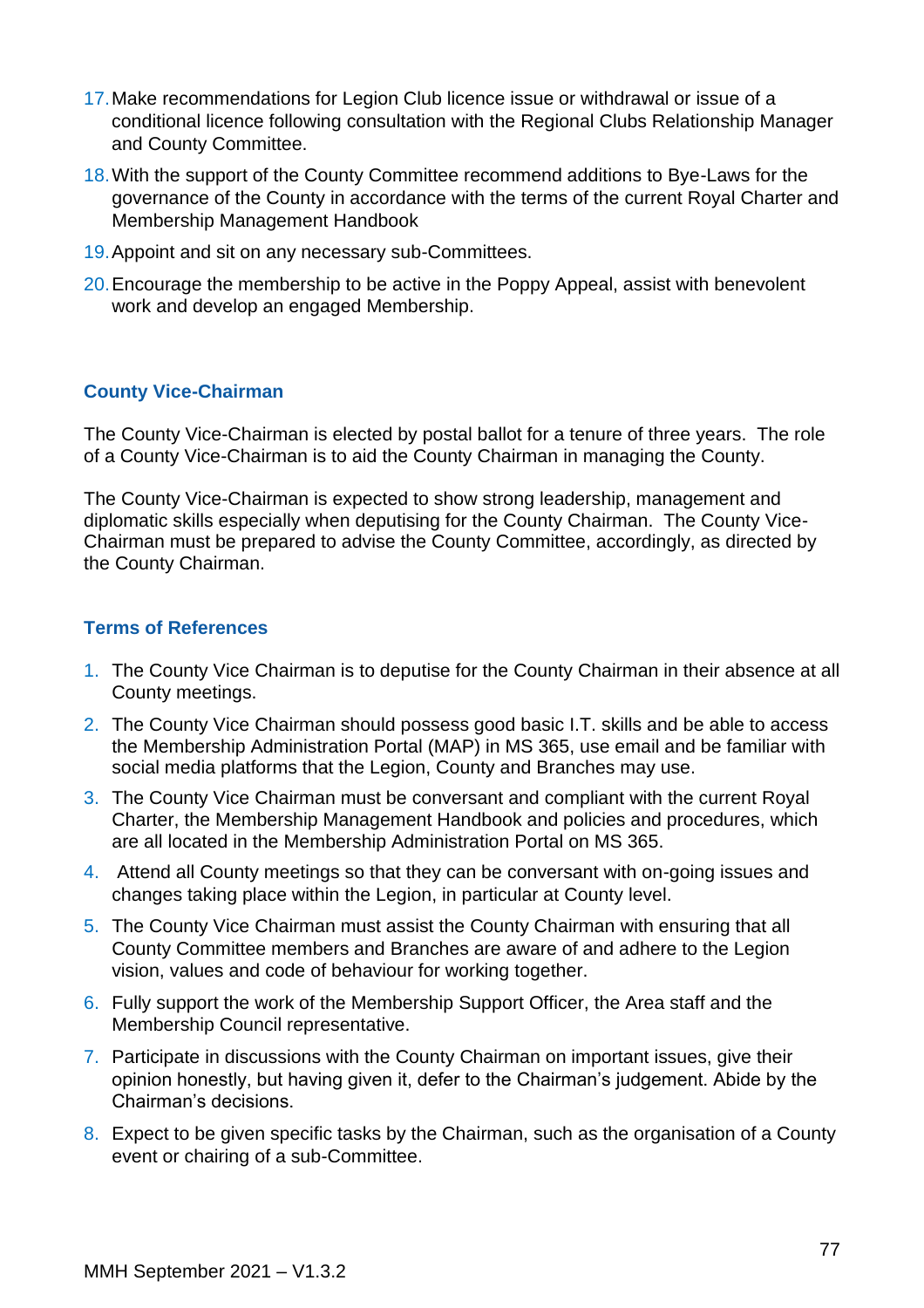- 9. Any training requirement is to be discussed with the County Chairman and arranged through the County Training Officer and/or the Membership Support Officer.
- 10.The County Training Officer must possess good basic I.T. skills and be able to access the Membership Administration Portal in MS 365, use email and be familiar with social media platforms that the Legion, County and Branches use.

#### **County Committee Member**

To be elected to the County Committee, those Members standing for election must be Members of Voting Branches and must be aged 18 or above. They must not have an unspent conviction, have been disqualified as a company director or a trustee, or be undischarged bankrupt.

Each County Committee Member occupies a key place in the management of the County, this is in addition to any specialist role they may hold. In conjunction with all other Members of the Committee, they have a collective responsibility to the Legion for the smooth running of the County.

A Committee Member should assist in the supervision of the Branches within the County which are responsible for giving active support to the organisation, the Poppy Appeal and Community Support.

- 1. Should possess good basic I.T. skills and be able to access the Membership Administration Portal (MAP) in Office 365, use email and be familiar with social media platforms that the Legion, County and Branches may use.
- 2. Must be conversant and compliant with the current Royal Charter, the Membership Management Handbook and policies and procedures, which are all located in the Membership Administration Portal on Office 365.
- 3. Aid the County Committee, Membership Council and Board of Trustees to carry out the work of the Legion and actively promote the aims and objects at local level.
- 4. Must adhere to and actively promote the Legion Vision, values, and code of behaviour for working together.
- 5. Attend all County Committee meetings and the Annual Meeting of County Conference.
- 6. Attend any training required as directed by the County Chairman or identified through organisational need in accordance with Legion policy.
- 7. Assist with the Poppy Appeal and other legitimate fundraising activities within the County.
- 8. Assist the County Chairman with defining and allocating the geographical area for which each of its Branches is responsible and ensuring that the whole area of the County is covered.
- 9. Assist the Membership Support Officer in all aspects of their work.
- 10.Assist with the formation, submission and implementation of the three year County Plan and associated fiscal arrangements.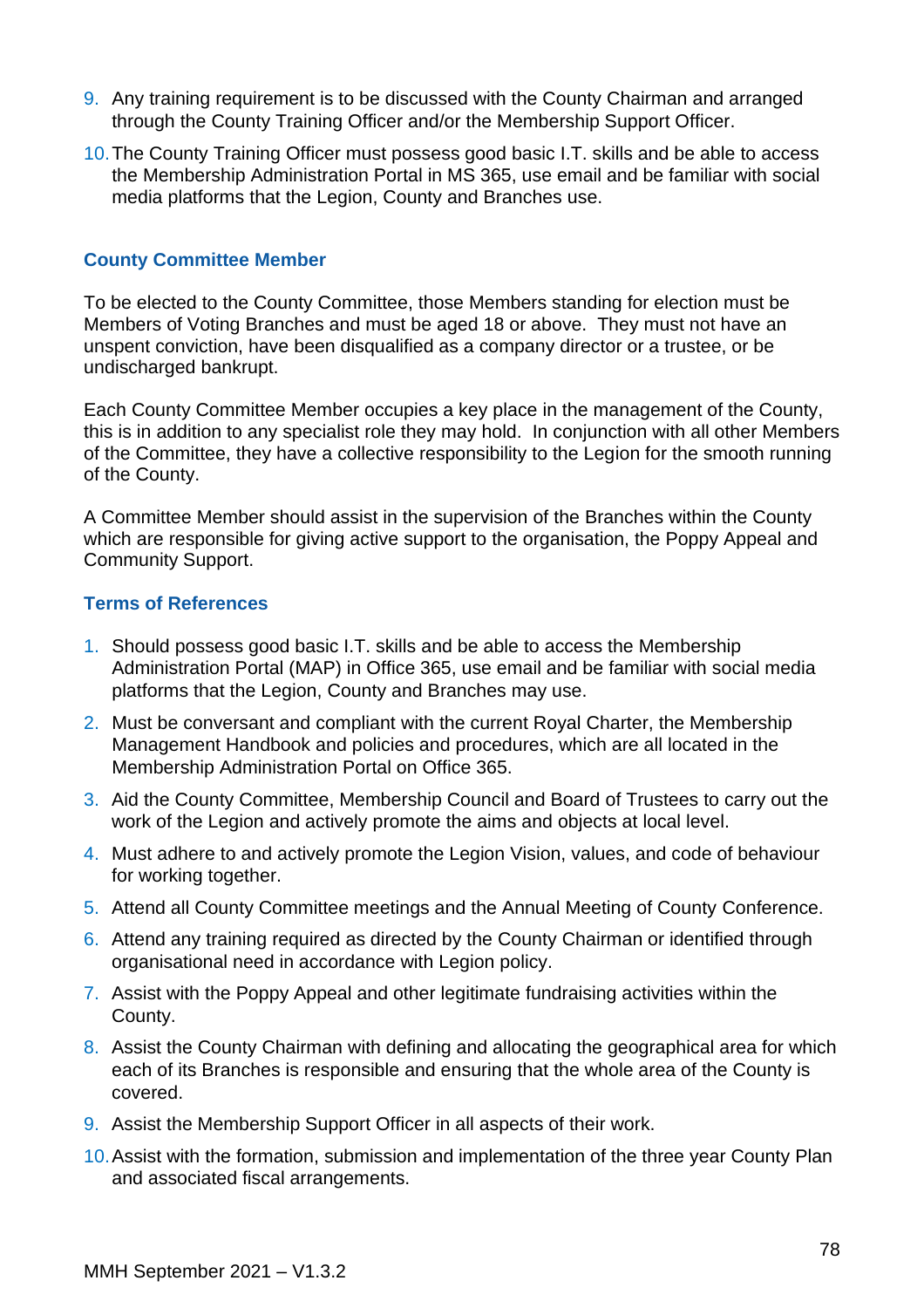- 11.Provide the Membership Council and Board of Trustees with any information they may require in the interests of the Legion.
- 12. Provide input and support to the County Chairman concerning specialist appointments and the appointment of sub-committees were appropriate.

#### **Volunteer County Secretary**

Where permission has been granted to appoint a Volunteer County Secretary, the appointment is to be made by the County Committee at the first Committee meeting following the Annual Meeting of County Conference for a tenure of one year.

The Volunteer County Secretary assists the Membership Support Officer in the administration of the County.

- 1. The Volunteer County Secretary must assist, support and co-operate with the Operations team in the discharge of their duties. Any information required by Head Office, must be sent on or before the due date.
- 2. The Volunteer County Secretary must possess good basic I.T. skills and be able to access the Membership Administration Portal (MAP) in Microsoft (MS) 365, use email and be familiar with social media platforms that the Legion, County and Branches may use.
- 3. The Volunteer County Secretary must be conversant and compliant with the current Royal Charter, the Membership Management Handbook and policies and procedures, which are all located in the Membership Administration Portal on MS 365. Any documentation must be kept safely and securely.
- 4. The Volunteer County Secretary must assist the Membership Support Officer in maintaining accurate computerised Membership records and related information for each Branch within the County. Signed MS1 forms, should be checked and made available to the Membership Support Officer in order to be entered in the appropriate database.
- 5. The Volunteer County Secretary must liaise with the County Chairman regarding the preparation and distribution of the agenda for all County meetings. This should be sent out in good time before any meetings. They must attend, take and distribute the minutes of all County meetings within agreed timescales.
- 6. The Volunteer County Secretary must be aware of and support the Legion vision, values and code of behaviour for working together
- 7. The Volunteer County Secretary must ensure that matters of administration are handled efficiently; that records are properly maintained and correspondence answered appropriately. They must attend to all necessary administration regarding the County Conference, parades, ceremonial events, social functions and other events. They must deal with all correspondence in a timely manner and copies of all correspondence must be forwarded to the MSO to be filed.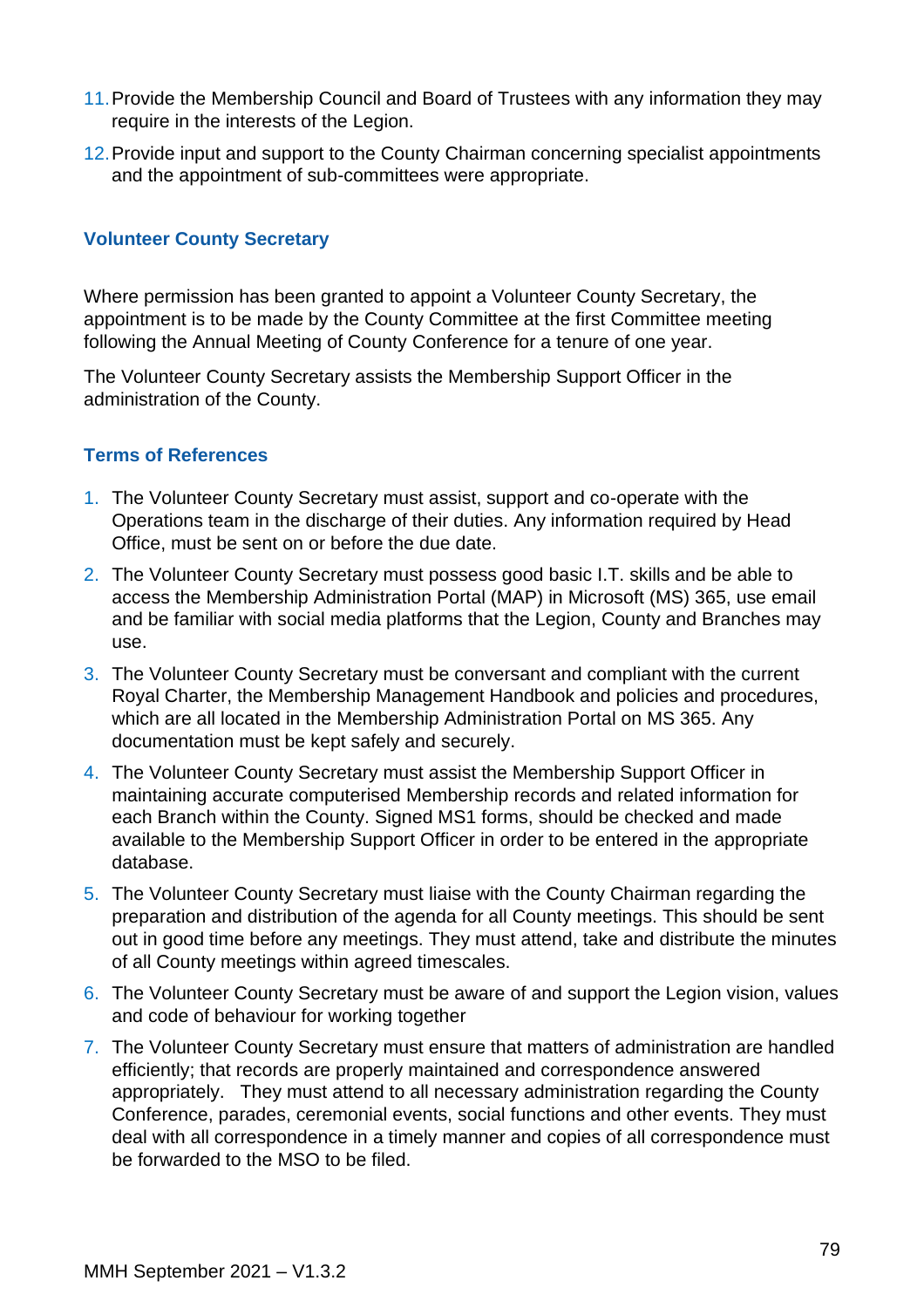- 8. Any training requirement is to be discussed and arranged through the County Training Officer and/or the Membership Support Officer. The Volunteer County Secretary is expected to undertake any mandatory training such as Data Protection and Safeguarding.
- 9. The Volunteer County Secretary, in conjunction with the Membership Support Officer and County Treasurer, should receive copies of all audited/independently examined Branch accounts and deal with them in accordance with Legion policy.
- 10.The Volunteer County Secretary must pay attention to the well-being of Branches and advise the Chairman of any problems or potential issues as soon as they arise.
- 11.The Volunteer County Secretary must ensure that every complaint is handled strictly in accordance with the current Royal Charter and the Legion's Complaints Procedures

#### **County Recruiting Officer**

The County Recruiting Officer is the main point of contact for advice on and the delivery of Recruitment and Retention campaigns at the County level, ideally suited to someone with a background in recruitment, sales and/or marketing.

The County Recruiting Officer is to advise the County Committee on the recruiting structure in the County, planned recruiting activities and the results of such activities. Where there is, more than one County Recruiting Office in the County, the most experienced becomes the Principal County Recruiting officer, this role can be rotated amongst the Recruiting Officers.

- 1. The County Recruiting Officer must possess good basic I.T. skills and be able to access the Membership Administration Portal in MS 365, use email and be familiar with social media platforms that the Legion, County and Branches may use.
- 2. The County Recruiting officer must be conversant and compliant with the current Royal Charter, the Membership Management Handbook and policies and procedures, which are all located in the Membership Administration Portal (Resource Area), on MS 365.
- 3. The County Recruiting Officer must be aware of and actively promote the Legion vision, values and code of behaviour for working together.
- 4. Successfully complete the County Recruiting Officer course and any other training and development required to meet organisational needs.
- 5. Provide input to the County Plan regarding membership recruitment and retention targets in line with County objectives.
- 6. Prepare an annual recruiting and events budget for approval by the County committee.
- 7. Identify best practice used by Branches within the County and submit recommendations to the Membership Development Team.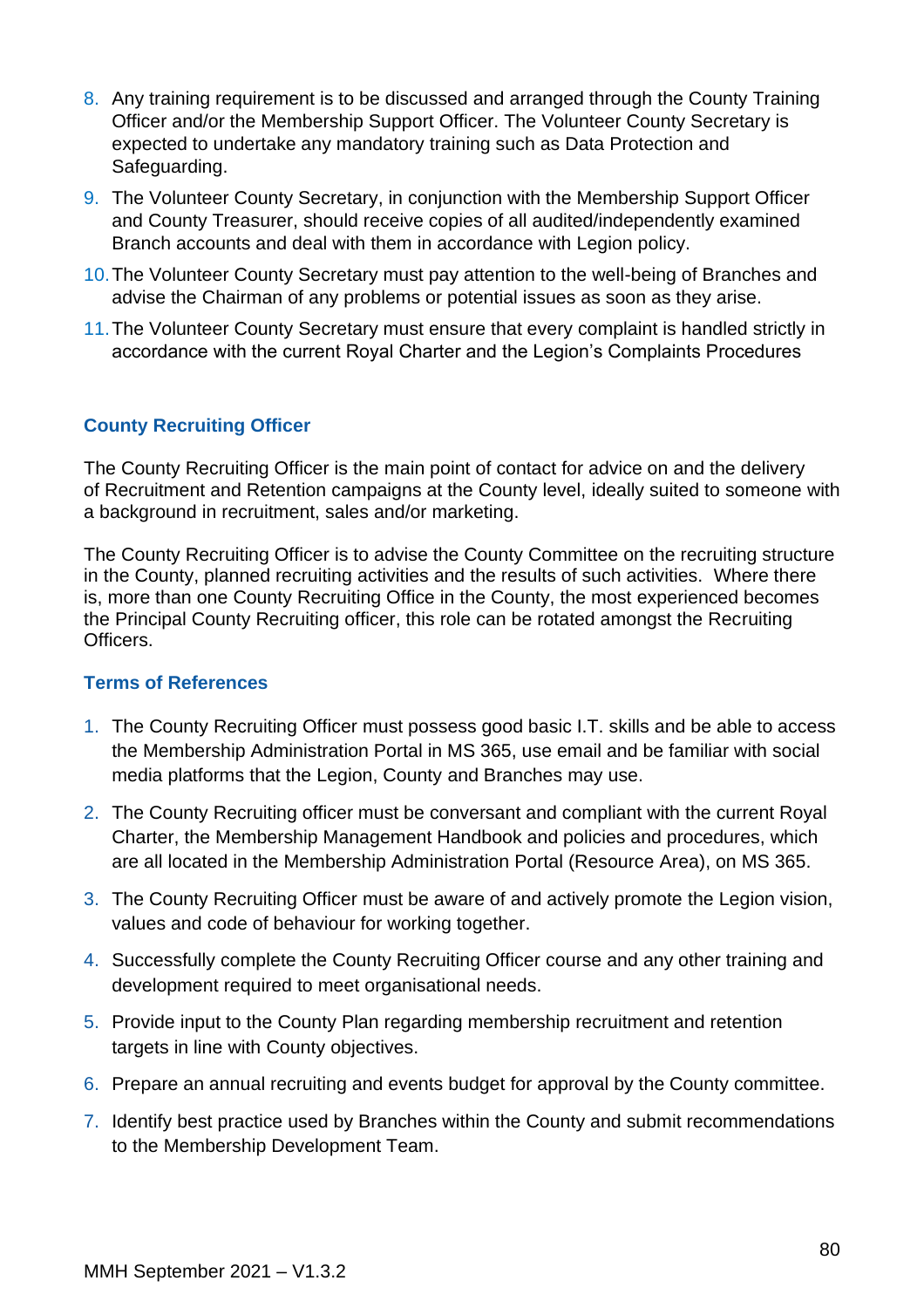- 8. Identify individuals from Branches within the County who have the potential to become Recruiting Advisors.
- 9. Organise and deliver Recruiting Advisor training within the County with supporting training resources from the Membership Training Team and County Training Officer.
- 10.Ensure that appropriately trained Recruiting Advisors are available to assist at County and local Recruiting events.
- 11.Identify Branches at risk of closure due to low membership and make recommendations for the continuation of the Branch.
- 12.Monitor trends in County recruitment and retention in collaboration with the Membership Support Officer and make recommendations to rectify negative trends.
- 13.Provide recommendations to Branches on methods to improve their retention and induction practices.
- 14.Advise Branches on what publicity material is available and how it may be obtained.

#### **County Treasurer**

The County Committee must appoint a County Treasurer. The appointment takes place at the first Committee meeting following the Annual Meeting of County Conference with a tenure of one year.

County Treasurers must be financially aware and have attended a Branch Treasurer's course or received similar formal financial training within the timescale set by the Legion. They are non-elected members and have no vote on the County Committee.

The role of a County Treasurer is to administer the financial management of the County and any agreed County Supported Branches.

- 1. The County Treasurer must be I.T. literate to enable them to use the Legion Online Membership Accounting System (LOMAS) to administer the County accounts and ensure that all expenditure is properly authorised.
- 2. The Treasurer must and without delay receive and bank all monies received on behalf of the County Committee or Conference.
- 3. The County Treasurer is to attend all County meetings to report on the activities and status of the County accounts including any County Supported Branches. They are to prepare and present a written financial report and be available to answer questions.
- 4. The County Treasurer must be aware and support the Legion vision, values, and code of behaviour for working together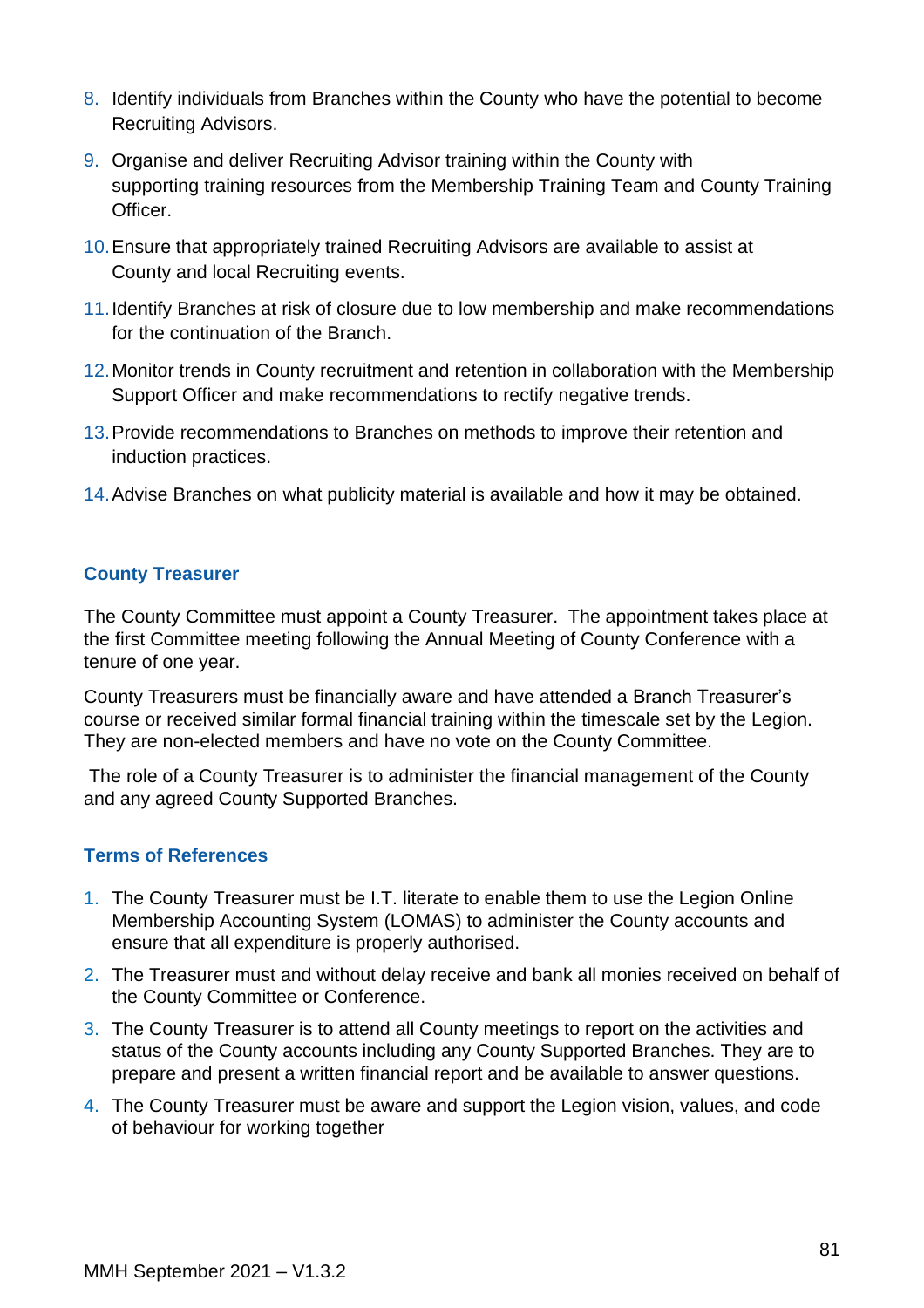- 5. Prepare the accounts of the County and any County Supported Branches for audit or independent examination, ensuring that a copy is forwarded to Head Office within three months of the close of the Field Financial Year.
- 6. Present the accounts to the Annual Meeting of the County Conference
- 7. With the assistance of the County Chairman, and budget holders, prepare the County budget. In doing so the Treasurer must ensure that they anticipate all expenditure needs in a realistic manner. The Treasurer must be aware of all planned activities and their financial implications.
- 8. The County Treasurer shall prepare all cheques drawn on the County accounts. All cheques must bear the required number of signatures as authorised by the County Committee. The Treasurer must be one of the signatories to the bank account. No signatory is to sign a blank cheque.
- 9. The County Treasurer must attend training courses, as required, to ensure that any training/development needs or organisational requirements are met to ensure they remain aware of changes being made to Legion policy and procedures.
- 10.Act as an advisor to all Branch Treasurers and check Branch accounts in conjunction with the MSO.
- 11.In liaison with the County Training Officer, assist with any local Branch Treasurers' training as required.

#### **County Parade Marshal**

The County Parade Marshal/Ceremonial Officer is appointed by the County Chairman and Committee to be actively involved in the planning and organisation of all County Events which include a ceremonial element.

They are to be fully conversant with the Legion's Ceremonial Handbook, bearing in mind that when appearing before the public the prestige of the Legion is in their keeping. Those involved in all ceremonial procedures must always strive to ensure continuity and uniformity in that their dress, turnout and bearing are of the highest order.

The role of County Parade Marshal is subject to the Legion's screening programme detailed within the Legion's Safeguarding Policy. All screenings and mandatory online training must be completed prior to commencing duties. The County Parade Marshal is an appointment that is reviewed annually.

- 1. The County Parade Marshal/Ceremonial Officer must be aware of and actively promote the Legion vision, values and code of behaviour for working together.
- 2. The County Parade Marshal must attend and pass a Parade Marshal course.
- 3. To be fully acquainted with the Ceremonial Handbook, and to give appropriate guidance on ceremonial matters where necessary to Branches.
- 4. To be actively involved in the planning, Organising and attending all County Events which include ceremonial duties.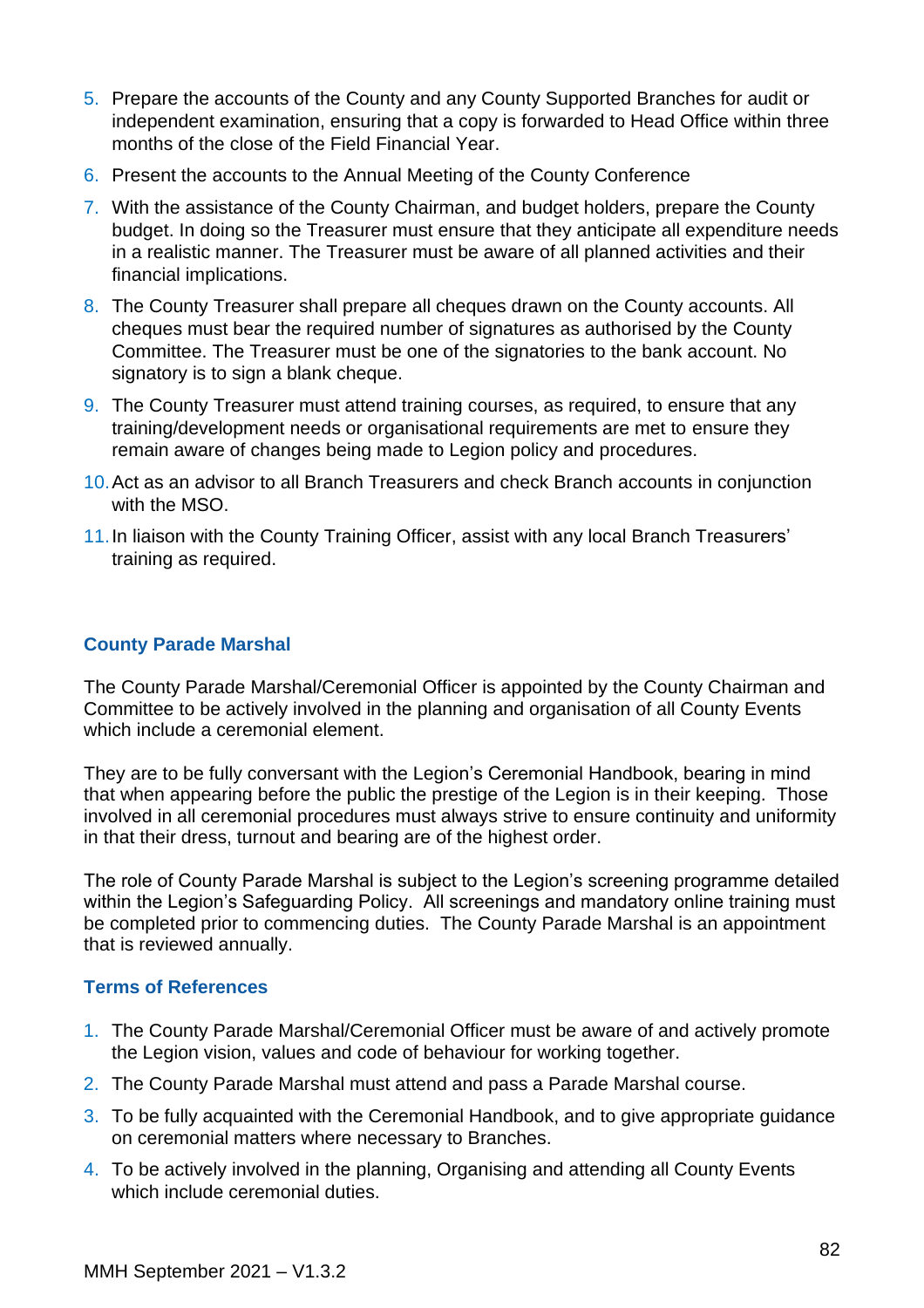- 5. To encourage within the County, interest in learning, practicing and upgrading Standard Bearing Drills and Ceremonial Procedures.
- 6. To Organise training courses for novices and experienced Standard Bearers/Marshals.
- 7. To prepare and submit a Ceremonial budget which includes costs for training to the County Committee for approval and to monitor the budget throughout the year.
- 8. To organise specialist training courses for Judges in Standard Bearers Competitions.
- 9. To contribute to the planning and organisation of the County Standard Bearers Competition.
- 10.To encourage all Branches and their County to follow the procedures outlined in the Ceremonial Handbook for the induction of newly elected officers.
- 11.To prepare periodic progress reports as necessary for the County Committee.
- 12.To assist the National Parade Marshal, as requested, in all matters affecting Ceremonial, Parades, Services and Competitions.
- 13.To liaise with the County Ceremonial and Parade Marshals in neighbouring Counties and to share best practice.

### **County Training Officer**

The County Training Officer is usually appointed from within the elected members of the County Committee. However, where there is no suitable candidate, the County Committee can appoint a County Training Officer from within the membership.

The role tends to fall to someone who has experience in training delivery or has a genuine interest in learning and development and is prepared to deliver a local training schedule and collate registration for Nationally led training courses.

- 1. The County Training Officer must possess good basic I.T. skills and be able to access the Membership Administration Portal in Office 365, use email and be familiar with social media platforms that the Legion, County and Branches use.
- 2. Deliver local virtual and classroom-based training to Branches within the County.
- 3. The County Training Officer must be conversant and compliant with the current Royal Charter, the Membership Management Handbook and policies and procedures, which are all located in the Membership Administration Portal (Resource Area), on Office 365.
- 4. The County Training Officer must be aware and actively support the Legion vision, values, and code of behaviour for working together.
- 5. Attend training courses, as required, to ensure that any training/development needs, or organisational requirements are met.
- 6. Identify the training needs of members and evaluate the level of training required, escalating to the National Membership Training team where appropriate and to liaise with the Membership Support Officer to identify, from the MS1, new Committee members who will require training for their role.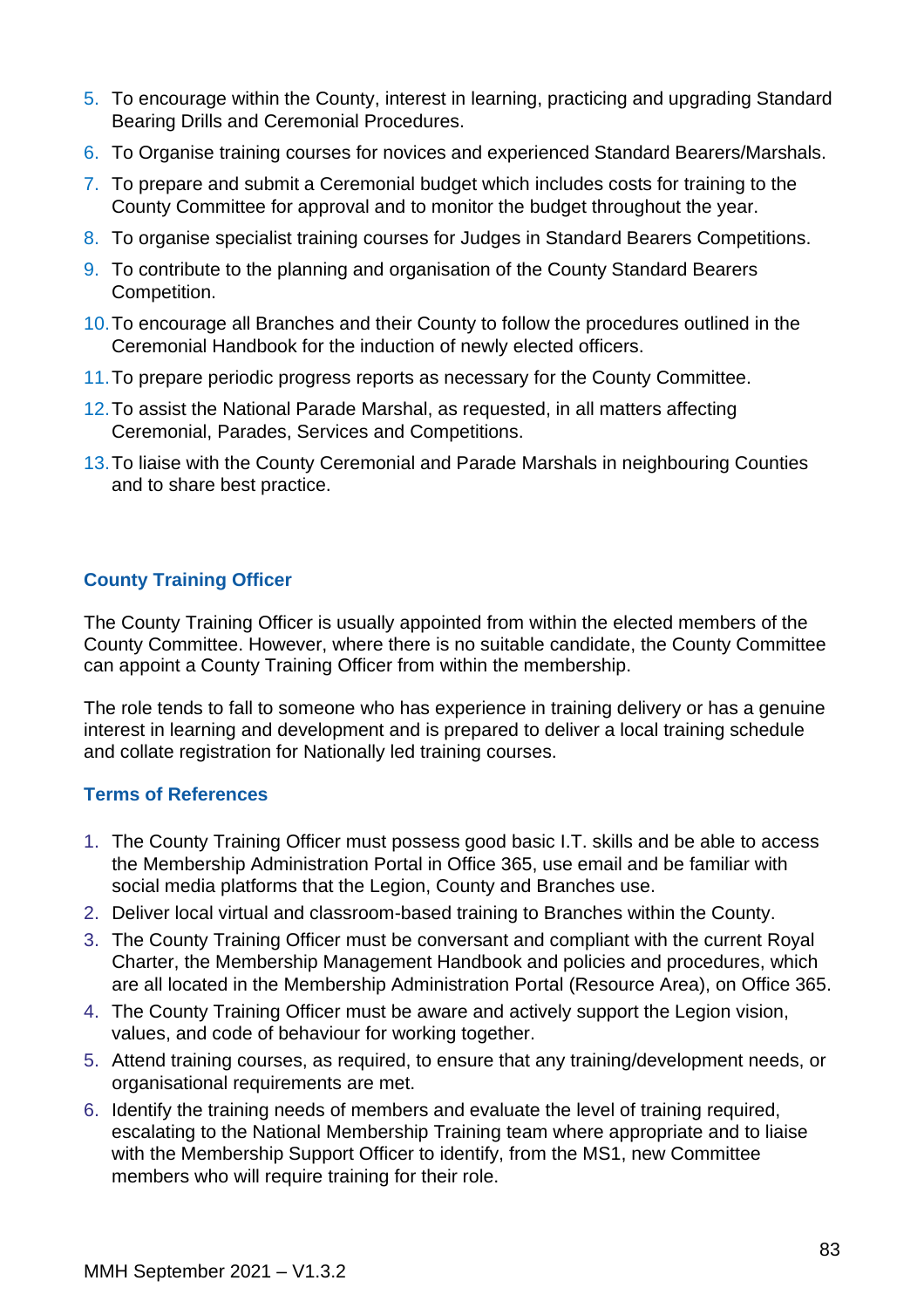- 7. To recruit and supervise a team of Assistant County Trainers involved in the delivery of short courses and workshops across the County.
- 8. To prepare and monitor an annual training budget for approval by the County Chairman and Committee, liaising with the County Treasurer to ensure it is incorporated into the annual County budget.
- 9. To prepare a County training and development plan for approval to the County Chairman and Committee.
- 10.To maintain accurate records of County course attendance and report course titles and attendance figures to Membership Training.
- 11.To maintain the County training resources.
- 12.To collate requests for training and submit formal training bids to Membership Training where appropriate.
- 13.To collaborate with specialist post holders concerning any training assistance required.
- 14.Identify and maintain a register of suitable training venues within the County.

#### **County Youth Officer**

The County Youth Officer is appointed from within the members of the County Committee. Where there is no suitable candidate, the County Committee can appoint a County Youth Officer from within the Membership. The role suits someone who has experience of working with young people.

The role is subject to the Legion's screening programme detailed within the Legion's Safeguarding Policy. All screening and mandatory online training must be completed prior to commencing duties.

- 1. The County Youth officer must have IT skills and be able to access the Membership Administration Portal on Office 365, use email and be familiar with the use of social media platforms.
- 2. They must be familiar with the current Royal Charter, the Membership Management Handbook and policies and procedures concerning Youth and Safeguarding. These documents are all located in the Membership Administration Portal (Resource Area) on Office 365.
- 3. They must be aware and actively support the Legion vision, values and principles for working together.
- 4. They will be responsible for development of a County Youth Plan which, with approval, will become part of the County plan. County Youth Officer must provide a written report for County Committee meetings on the progress of the plan and related youth engagement activities.
- 5. Other duties of the CYO
	- Create/maintain a communications plan for internal and external stakeholders including direct and indirect affiliations within the County, working in conjunction with the Membership Governance Co-ordinator to ensure good news stories can be escalated and effectively distributed.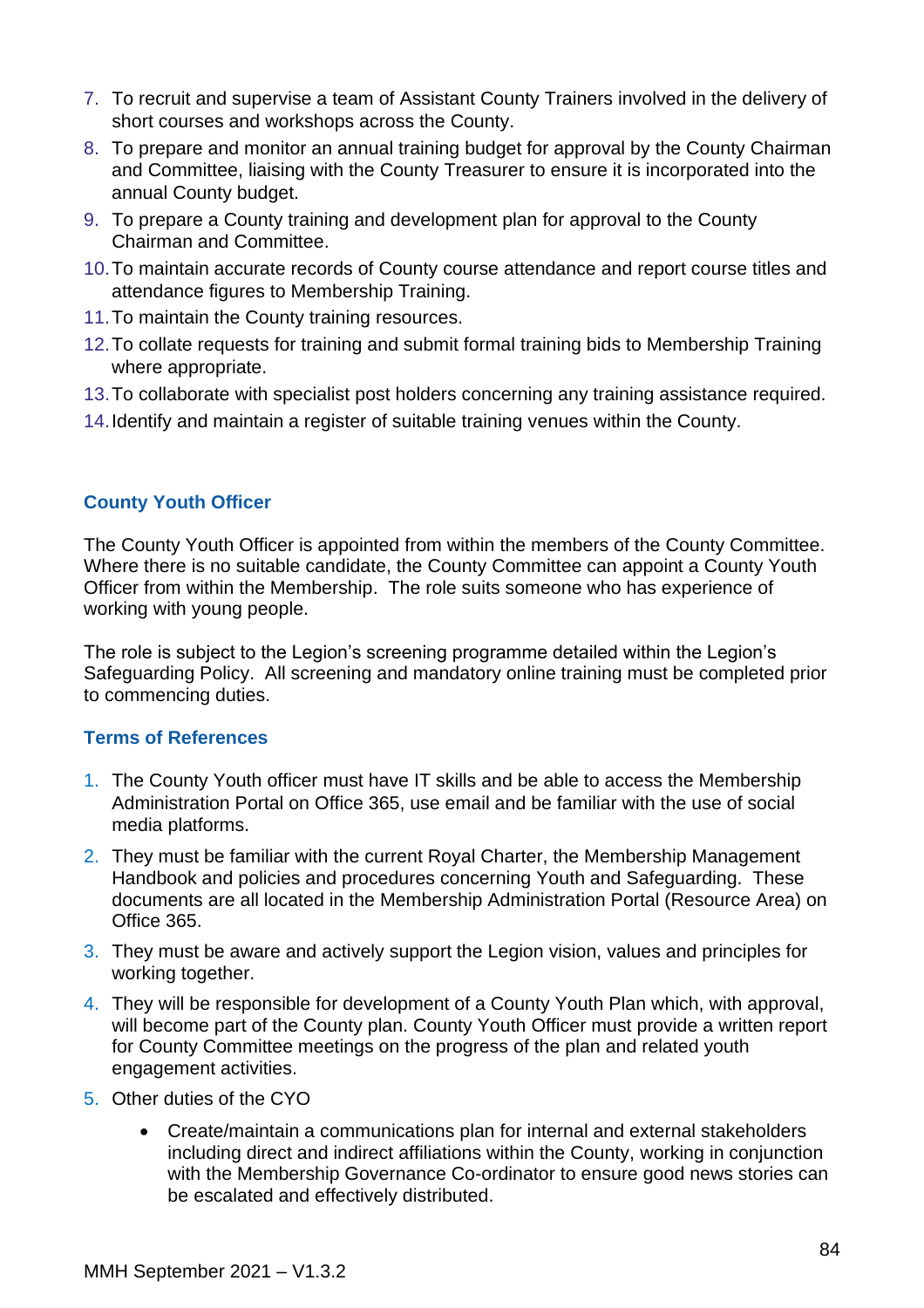- Create/maintain a register of all affiliated schools, youth organisations and band formations within the County.
- Encourage Branches to affiliate with youth groups and schools within the county and to assist in planning activities for a meaningful affiliation. Those activities may include fundraising or awareness events, joint Remembrance and the promotion of standard bearing skills.
- Support and advise Branches that have Affiliated Youth Groups and assist with planned Branch events/activities with affiliated youth group(s).
- Provide quarterly updates concerning the County Youth Affiliation register and Youth Group engagement to the Membership Governance Co-ordinator.
- Where there is a Youth band in the County, the County Youth Officer should maintain regular contact with the Band Master, offering support/assistance as required.
- Provide support to the Membership Support Officer in solving queries concerning individual Youth Membership and the difference between that membership and the Affiliation Scheme.
- Assist the County Committee with the organisation of a Youth Standard Bearer Competition.
- Contact and network with youth organisations where appropriate (including Local Authority Youth Services) to encourage affiliations with local Branches or direct affiliation to the County.
- Invite (with agreement from the County Committee) Youth Leaders to committee meetings, especially when discussing holding joint activities or to maintain good working relationships.

#### **County Poppy Appeal Co-Ordinator**

The County Poppy Appeal Co-Ordinator is usually appointed from the elected members of the County Committee. Where there is no suitable candidate, the appointment can be filled by a member from one of the County's Voting Branches.

- 1. The Poppy Appear Co-Ordinator must be aware of and actively promote the Legion vision, values and code of behaviour for working together.
- 2. Under the guidance of the Community Fundraiser, assist with the training of Poppy Appeal Organisers within the County as required.
- 3. Assist the Poppy Appeal Organisers within the County to ensure the annual Poppy appeal achieves the maximum income possible.
- 4. In liaison with the Community Fundraiser, the County Chairman and Committee, encourage and assist in promoting and implementing all year round fundraising opportunities for the Poppy Appeal.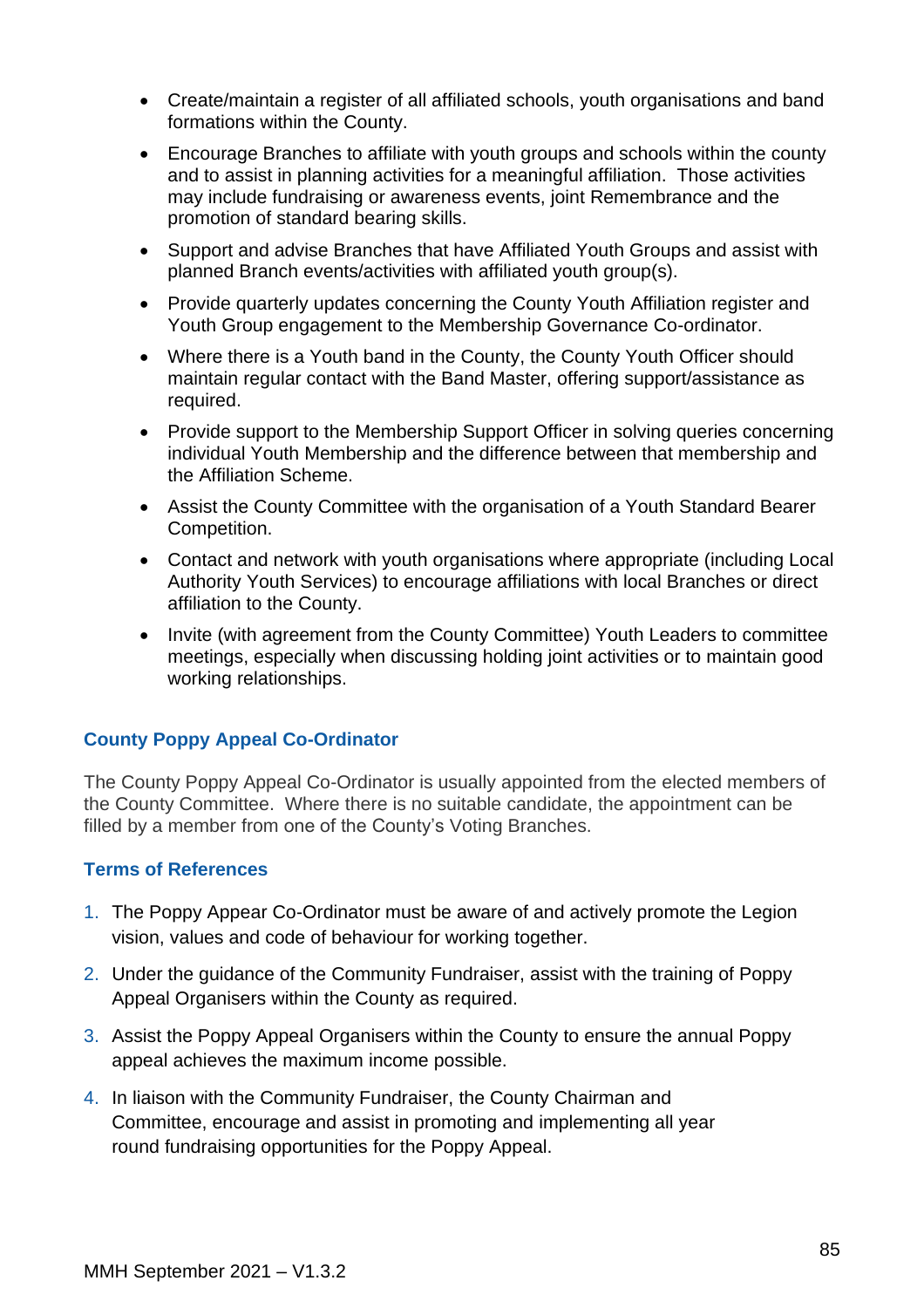5. The Treasurer is to report the details of all proposed expenditure to the Branch Committee at their regular meetings for their approval. All such reports are to be shown in the minutes of the meeting.

#### **County Standard Bearer**

The County Standard Bearer is normally the winner of the county standard bearer completions and is appointed to the position for the year.

Whilst undertaking Standard Bearer duties and taking part in competitions, the Royal British Legion makes every effort to ensure participants safety. As with any physical activity, all Standard Bearers are required to acknowledge that there may be a risk to one's health and that a minimum level of fitness is required.

Should there be any changes to their physical health which would impact their ability to carry out their role safely, the Standard Bearer should make this known to the County Parade Marshal as soon as possible.

The County Standard Bearer must be fully conversant with the Legion's Ceremonial Handbook, bearing in mind that when appearing before the public that the prestige of the Legion is in their keeping. Those involved in all ceremonial procedures must always strive to ensure continuity and uniformity in that their dress, turnout and bearing are of the highest order.

#### **Terms of Reference**

- 1. The County Standard Bearer must be aware of and actively promote the Legion vision, values and code of behaviour for working together.
- 2. Must complete MS1B.
- 3. Must be given authority by the County Committee to parade the County Standard. This authority must be recorded in the County Committee meeting minutes and a County officer must be present when the County/District Standard is paraded. In cases of emergency or at short notice, the County Chairman alone may grant permission, but that delegated authority must be reflected in the minutes at the next Committee Meeting.
- 4. Must always liaise with the County Parade Marshal concerning ceremonial duties and obligations.
- 5. Provide assistance to the County Parade Marshal as required.

#### **Independent Examiner (IE)**

The role of the Independent Examiner is to independently examine the Branch's books, records, and annual accounts maintained by the Branch or County/District Officers and express an opinion on them annually. The Independent Examiner is more commonly referred to as an IE.

The Branch or County is to approve the appointment of an Independent Examiner annually.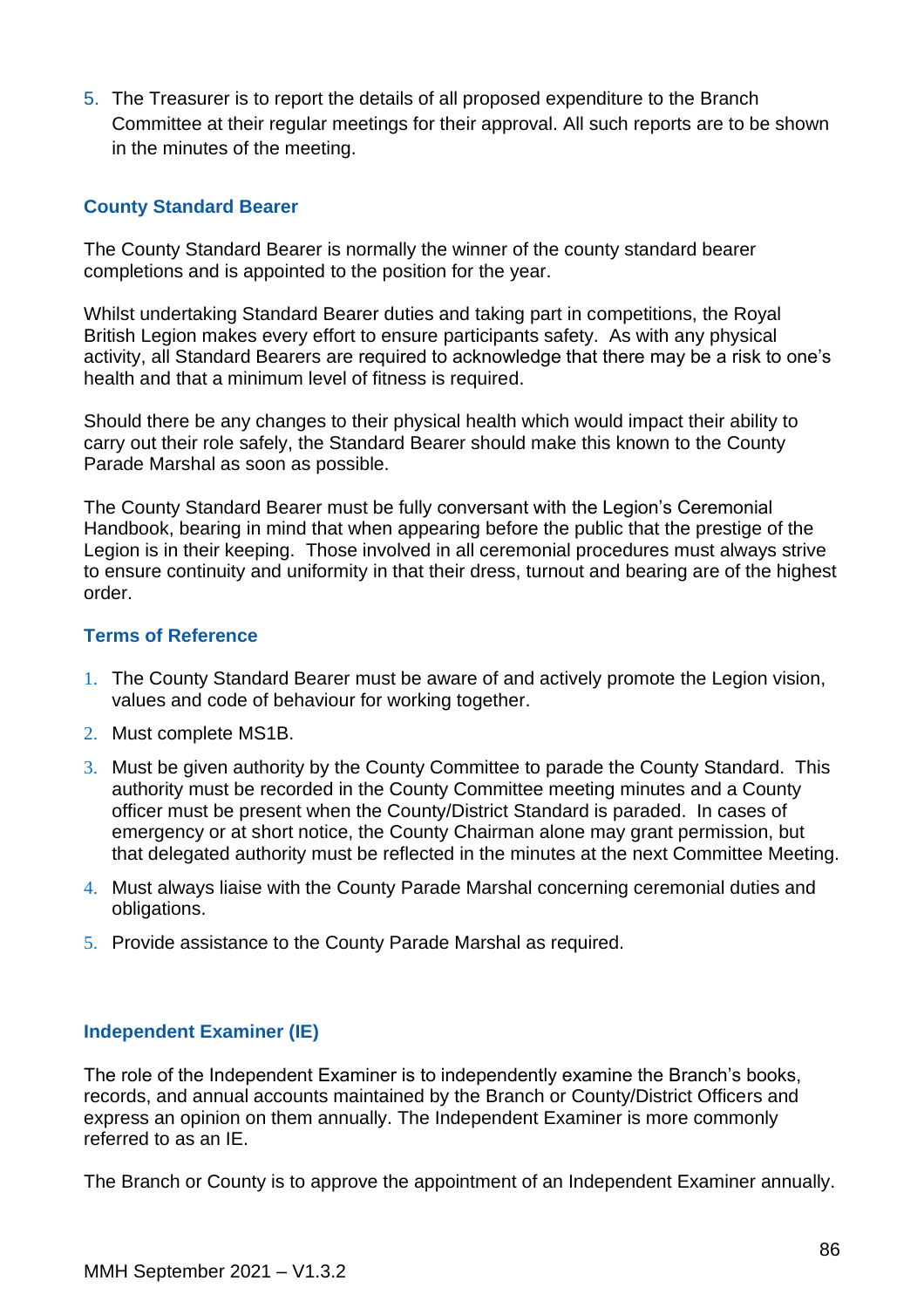An Independent Examiner, who is not a qualified accountant, must attend Legion training and successfully pass the examination. Only then will the Independent Examiner be declared qualified by the Legion. The qualification will be valid for a period of 3 years, after which requalification training must be attended, and examination passed.

Where the Independent Examiner is not a CCAB qualified accountant, they are limited to examining branches with gross income of up to £30,000 only.

#### **Terms of References**

- 1. A related party cannot be appointed as an IE. The definition of a related party is:
	- a. A major donor to or beneficiary of the Branch or County/District; or

b. The child, parent, grandchild, grandparent, sibling, spouse, civil partner, business partner or

 employee or a Branch Officer or Committee member or of someone who is a major donor to

or beneficiary of the Branch.

- 2. The IE should obtain an understanding of the Legion's constitution, Branch organisation, Branch accounting systems, the size and complexity of the Branch and the nature of its income, expenditure, assets and liabilities. The IE should review the accounting records and be satisfied that they are adequate for the size and complexity of the Branch. Detailed checks should then be conducted. Upon completion of the examination, the IE will sign their report and note any matters to be brought to the attention of the Board of Trustees.
- 3. The IE must keep a record of the work undertaken with schedules of any relevant information extracted and explanations obtained from the Branch Officers which have been used to support the IE's opinion of the accounts. The IE should retain one copy of the final accounts after signature.
- 4. IE must refer to the 'Guide for Auditors and Independent Examiners' issued annually by the Finance Department before completing their examination.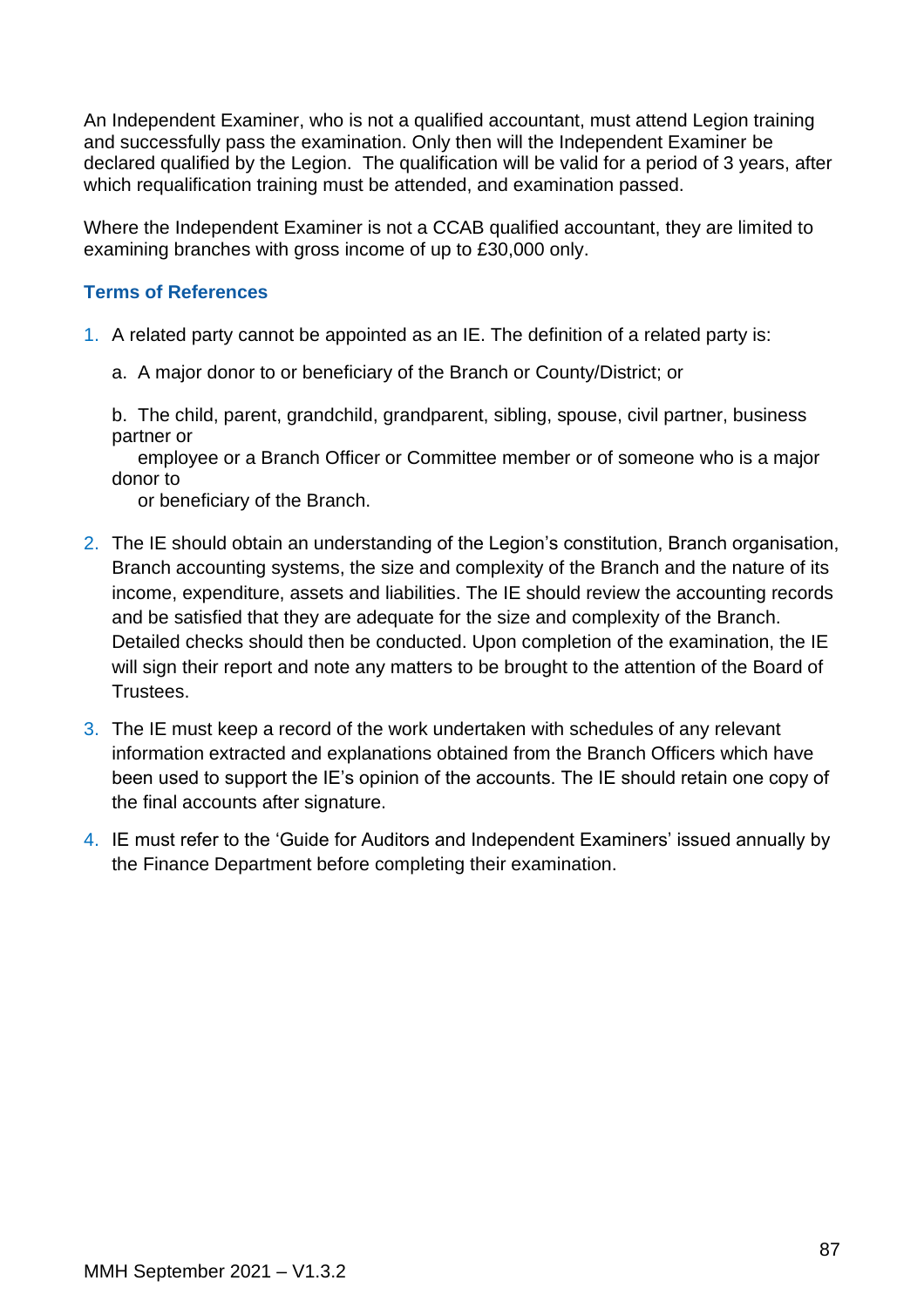# **Glossary**

**Almonisation** A process through which the Legion seeks to share the cost of a grant made to support a beneficiary. Counties are encouraged to contribute their funds to the cost of community support interventions in their area. Legion also almonises from regimental associations and other charities and organisations able to give a financial grant.

**Branch event** An event held by Branches in their area with the aim of recruiting new members, raising funds for the Branch or for the purpose of Remembrance.

**Compliant Branch** A Compliant Branch is one that submitted its annual accounts before 30 September for the financial year that ended on 30 June of that year, and submitted its MS1 form before 31 December of that year. (County-supported Branches do not submit accounts and are therefore compliant if they submitted the MS1 form by 31 December.)

**County Supported Branch** a branch operating under a specific set of amended governance and finance structures.

**Delegated authority limit** The amount that a Treasurer can spend without the specific approval of the committee. Only the committee can authorise proposed spending above this limit.

**Formation** A Legion Branch, County, District or Section.

A Branch is a group of members that can form locally or based on shared interest.

A County (which is the same as District or Section) is a group of Branches that can encompass a geographical area (for example, Kent County or Northern Ireland District) or shared interests such as Women's Section or National Branches District.

**LOMAS** Legion Online Membership Administration System, where Treasurers manage a formation's finance.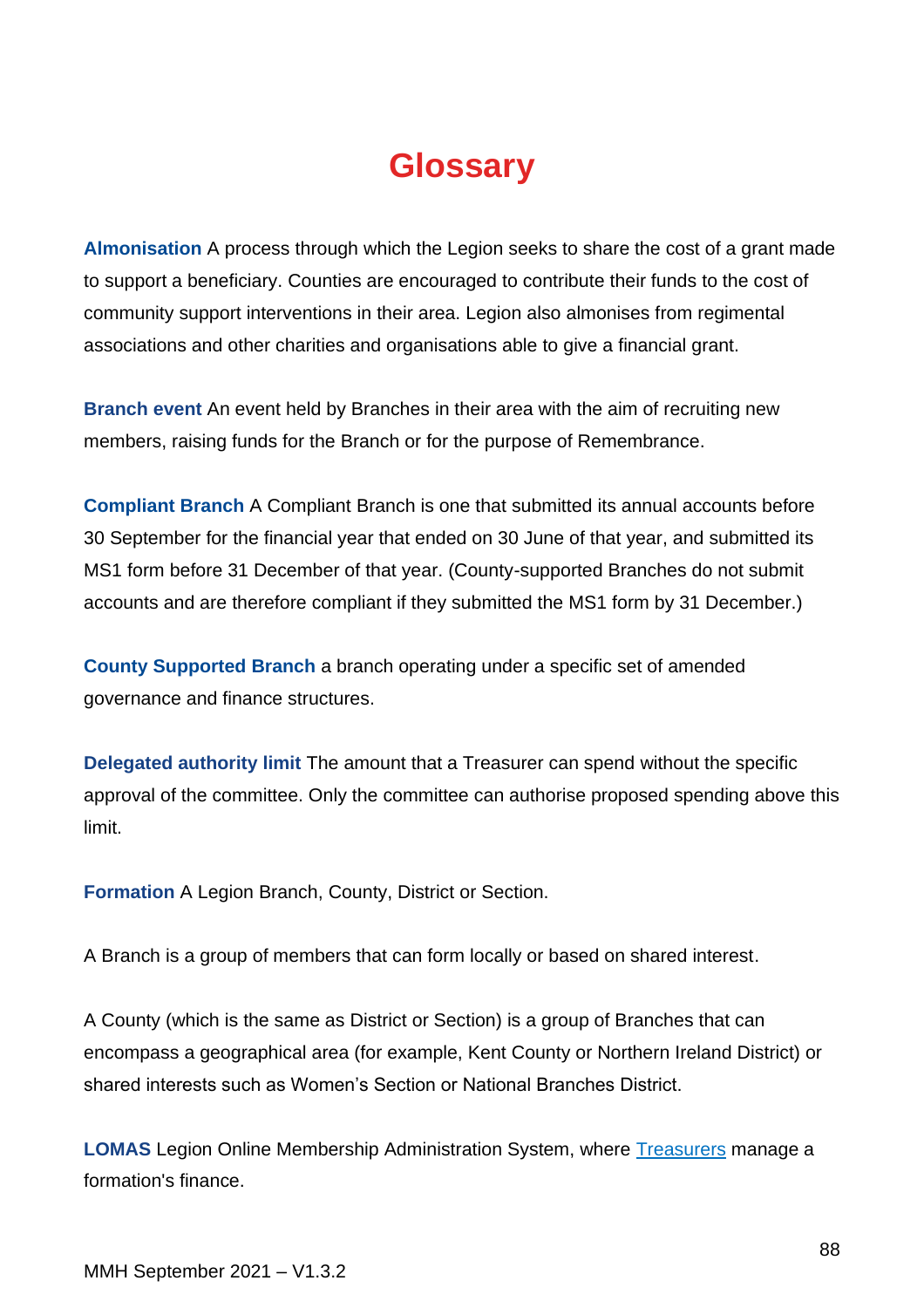**Membership Council** a committee established by and account able to the Board of Trustees with such responsibility for the management and administration of members and membership issues as the Board of Trustees may from time to time determine.

**Negative voting** Voting 'against' a candidate by any annotation other than the one required by ballot paper sign to vote for a chosen candidate.

**Quorate** Having the necessary number of people present for decisions to be allowed to be made.

**Quorum** The number of people needed at a meeting so that decisions can be made.

**Remembrancetide** The period between 14 October and 14 November when Poppy Appeal and Remembrance activities take place to commemorate those who serve and raise funds for those who need support.

**Ringfenced Fund** is a fund designated for a specific purpose.

**Spoilt ballot paper** A spoilt ballot paper is one that cannot be counted because there is no vote for a candidate, a vote against a candidate or a required signature is missing.

**Women's Section is** a group of Branches that welcome women only. It used to run as a sister charity to the Legion until 2015. Its proud history and legacy is safeguarded by Women's Section Central Committee, which also oversees specific funding schemes for which the Women's Section fundraise.

**Br** Branch **BFI Branch Funds Initiative BPT** Branch Property Trust **RBL** Royal British Legion **WS** Women's Section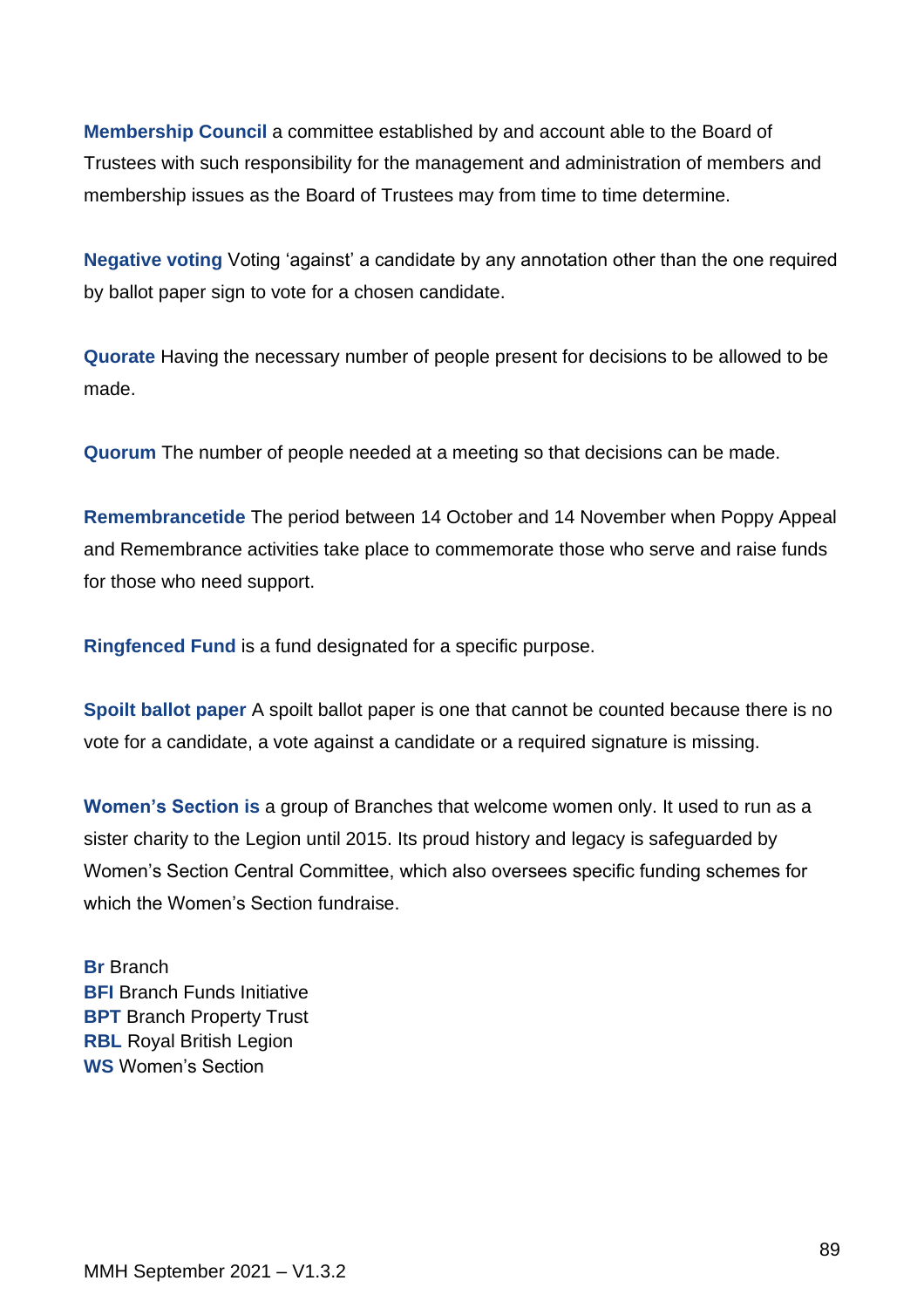# **Forms and Documents**

The following forms and documents are contained in this Handbook. For any other forms, check Office 365 or request them from your Membership Support Officer.

**[MS1 Branch Information](#page-90-0)**

**[MS1 for County Supported Branche](#page-90-0)s**

**[MS1A County Information](#page-98-0)**

**[MS1B Standard Bearer Disclaimer](#page-101-0)**

**MS5A Branch Closure**

**[MS5B Change of Branch Status](#page-105-0)**

**[MS5C Branch Amalgamation](#page-106-0)**

**[MS5D Change of Branch Name](#page-108-0)**

**[MS9 Branch Formation](#page-109-0)**

**[Ballot Paper Template](#page-109-1)**

**[Volunteer Expense Claim Form](#page-111-0)**

**[Model Bye-Laws](#page-113-0)**

**[Overseas District Model Bye-Laws](#page-114-0)**

**County Plan template** 

**[SOP163 Appendix A –Request a payment from a Branch Legacy Trust](#page-114-1)**

<span id="page-90-0"></span>**SOP163 Appendix B – [Appeal a Legacy Trust](#page-117-0) Account Decision**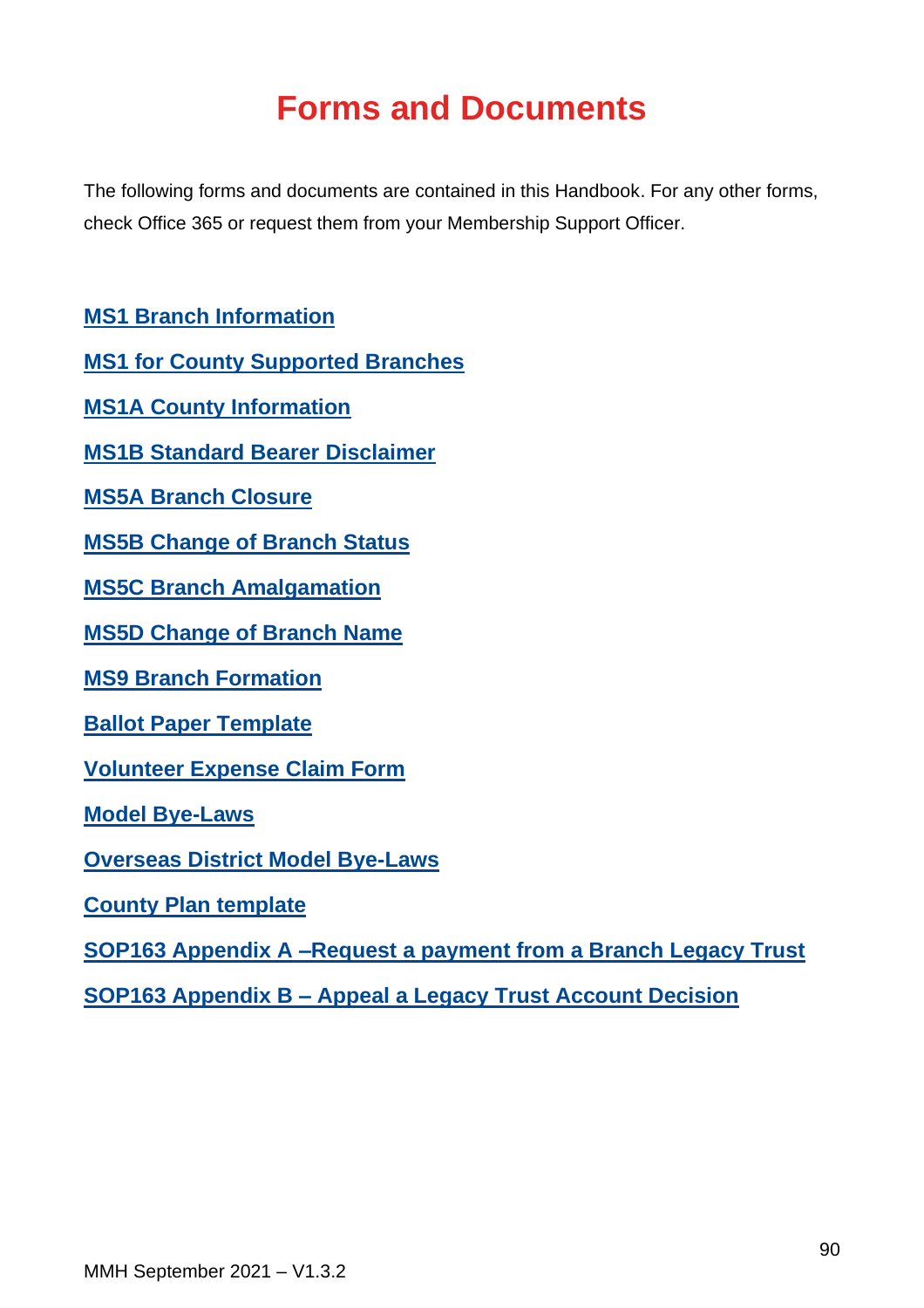# **MS1 FOR THE YEAR COMMENCING 1st OCTOBER 20…..**

All sections of this form must be completed in capitals at or after the Branch Annual General Meeting. Completed forms must be sent to the Membership Support Officer by 31 December (hard copy by post – recorded delivery, or scanned copy by email). One copy must be retained by the Branch for their records.

|                                                                                                         | <b>SECTION 1 - BRANCH INFORMATION</b> |                    |     |
|---------------------------------------------------------------------------------------------------------|---------------------------------------|--------------------|-----|
| <b>BRANCH NAME:</b>                                                                                     |                                       | <b>BR</b><br>CODE: | BR. |
| <b>WEBSITE ADDRESS:</b>                                                                                 |                                       |                    |     |
| <b>BRANCH MEETING DETAILS:</b><br>E.g. First Wednesday of each<br>month at 19:30 starting from<br>DD/MM |                                       |                    |     |
| <b>MEETING PLACE:</b>                                                                                   |                                       | Postcode:          |     |
| This Branch wishes<br>to deliver BCS<br>activities                                                      | YesL<br>$N_0$                         |                    |     |
| If no, please provide a<br>reason                                                                       |                                       |                    |     |
| <b>Branch email contact</b>                                                                             |                                       |                    |     |

#### **SECTION 2** - **BRANCH COMMITTEE OFFICERS**

Please note that all positions must be fulfilled (except for a Vice-Chairman who is not a compulsory Officer to elect) and one person cannot hold more than one of the Branch Officer positions. Close family members must not hold positions in which they approve each other's expenses or oversee and check on the work of another.

| <b>CHAIRMAN</b>             | Name:           |
|-----------------------------|-----------------|
| <b>MEMBERSHIP NUMBER:</b>   | <b>Address:</b> |
|                             | Telephone:      |
|                             | Email:          |
| <b>VICE-CHAIRMAN</b>        | Name:           |
| (Optional)                  | <b>Address:</b> |
| <b>MEMBERSHIP NUMBER:</b>   |                 |
|                             | Telephone:      |
|                             | Email:          |
| <b>SECRETARY</b>            | Name:           |
| <b>MEMBERSHIP NUMBER:</b>   | <b>Address:</b> |
|                             | Telephone:      |
|                             | Email:          |
| <b>TREASURER</b>            | Name:           |
| (Appointed, not<br>Elected) | <b>Address:</b> |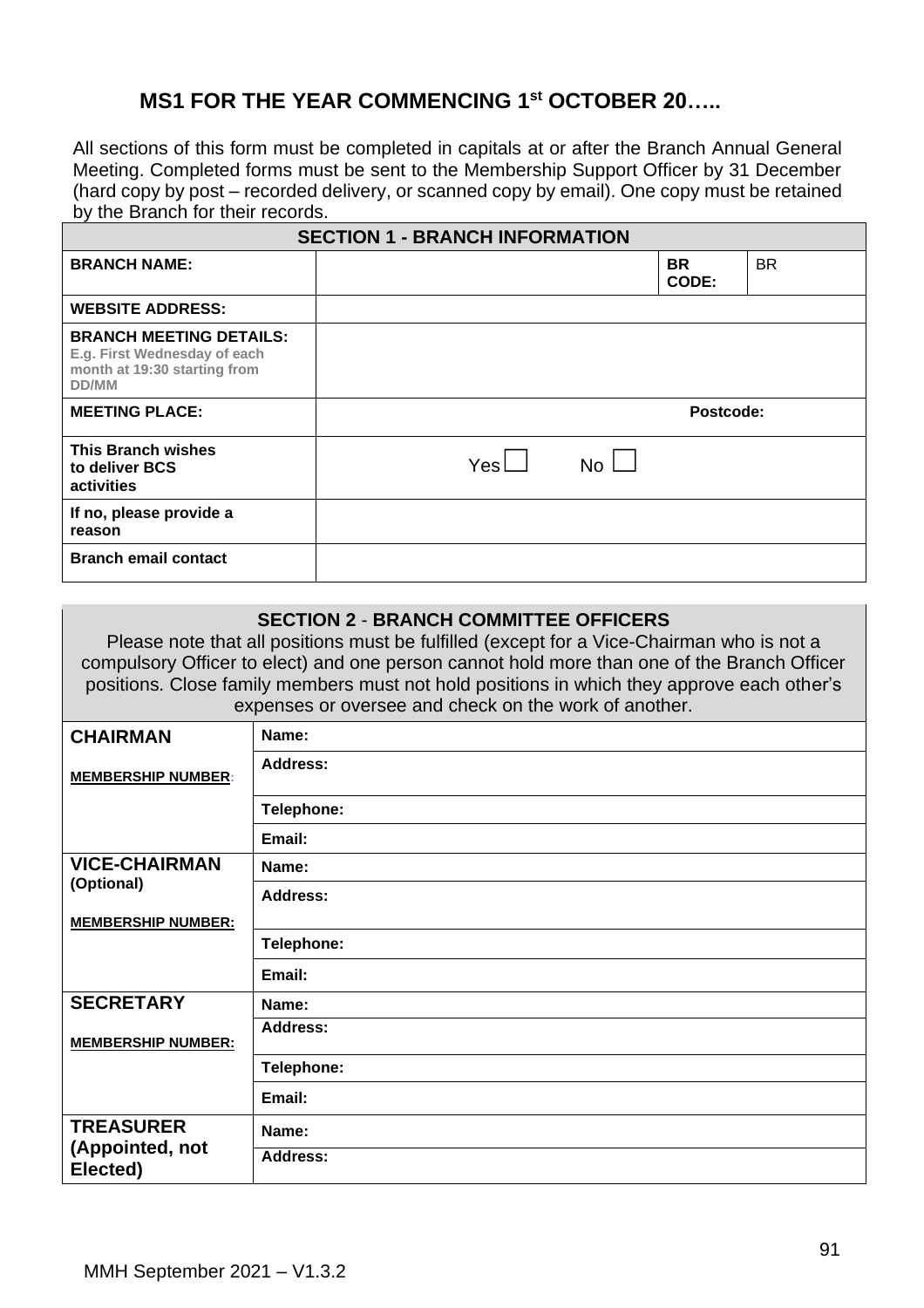|                                                                            | Telephone:                                       |  |  |  |  |  |  |
|----------------------------------------------------------------------------|--------------------------------------------------|--|--|--|--|--|--|
| <b>MEMBERSHIP NUMBER:</b>                                                  | Email:                                           |  |  |  |  |  |  |
|                                                                            | <b>SECTION 3 - BRANCH COMMITTEE APPOINTMENTS</b> |  |  |  |  |  |  |
| <b>BRANCH PRESIDENT</b><br>(Optional)                                      | Name:                                            |  |  |  |  |  |  |
| <b>MEMBERSHIP NUMBER:</b>                                                  | <b>Address:</b>                                  |  |  |  |  |  |  |
|                                                                            |                                                  |  |  |  |  |  |  |
|                                                                            | Telephone:                                       |  |  |  |  |  |  |
|                                                                            | Email:                                           |  |  |  |  |  |  |
| <b>MEMBERSHIP SECRETARY</b><br>(Optional)                                  | Name:                                            |  |  |  |  |  |  |
|                                                                            | <b>Address:</b>                                  |  |  |  |  |  |  |
| <b>MEMBERSHIP NUMBER:</b>                                                  |                                                  |  |  |  |  |  |  |
|                                                                            | Telephone:                                       |  |  |  |  |  |  |
|                                                                            | Email:                                           |  |  |  |  |  |  |
| <b>STANDARD BEARER</b>                                                     | Name:                                            |  |  |  |  |  |  |
| <b>MEMBERSHIP NUMBER:</b>                                                  | <b>Address:</b>                                  |  |  |  |  |  |  |
| <b>Please note that Standard</b>                                           |                                                  |  |  |  |  |  |  |
| <b>Bearers must also sign</b><br><b>Section 5 of this form</b>             | Telephone:                                       |  |  |  |  |  |  |
|                                                                            | Email:                                           |  |  |  |  |  |  |
| <b>POPPY APPEAL</b><br><b>ORGANISER:</b>                                   | Name:                                            |  |  |  |  |  |  |
| (OPTIONAL APPOINTMENT -<br><b>MUST BE APPROVED BY</b><br>THE POPPY APPEAL) | <b>Address:</b>                                  |  |  |  |  |  |  |
| <b>MEMBERSHIP NUMBER:</b>                                                  | Telephone:                                       |  |  |  |  |  |  |
|                                                                            | Email:                                           |  |  |  |  |  |  |
| <b>BRANCH COMMUNITY</b><br><b>SUPPORT (BCS)</b>                            | Name:                                            |  |  |  |  |  |  |
| <b>REPRESENTATIVE (If Branch</b><br>delivers the community<br>support)     | <b>Address:</b>                                  |  |  |  |  |  |  |
| <b>MEMBERSHIP NUMBER:</b>                                                  | Telephone:                                       |  |  |  |  |  |  |
|                                                                            | Email:                                           |  |  |  |  |  |  |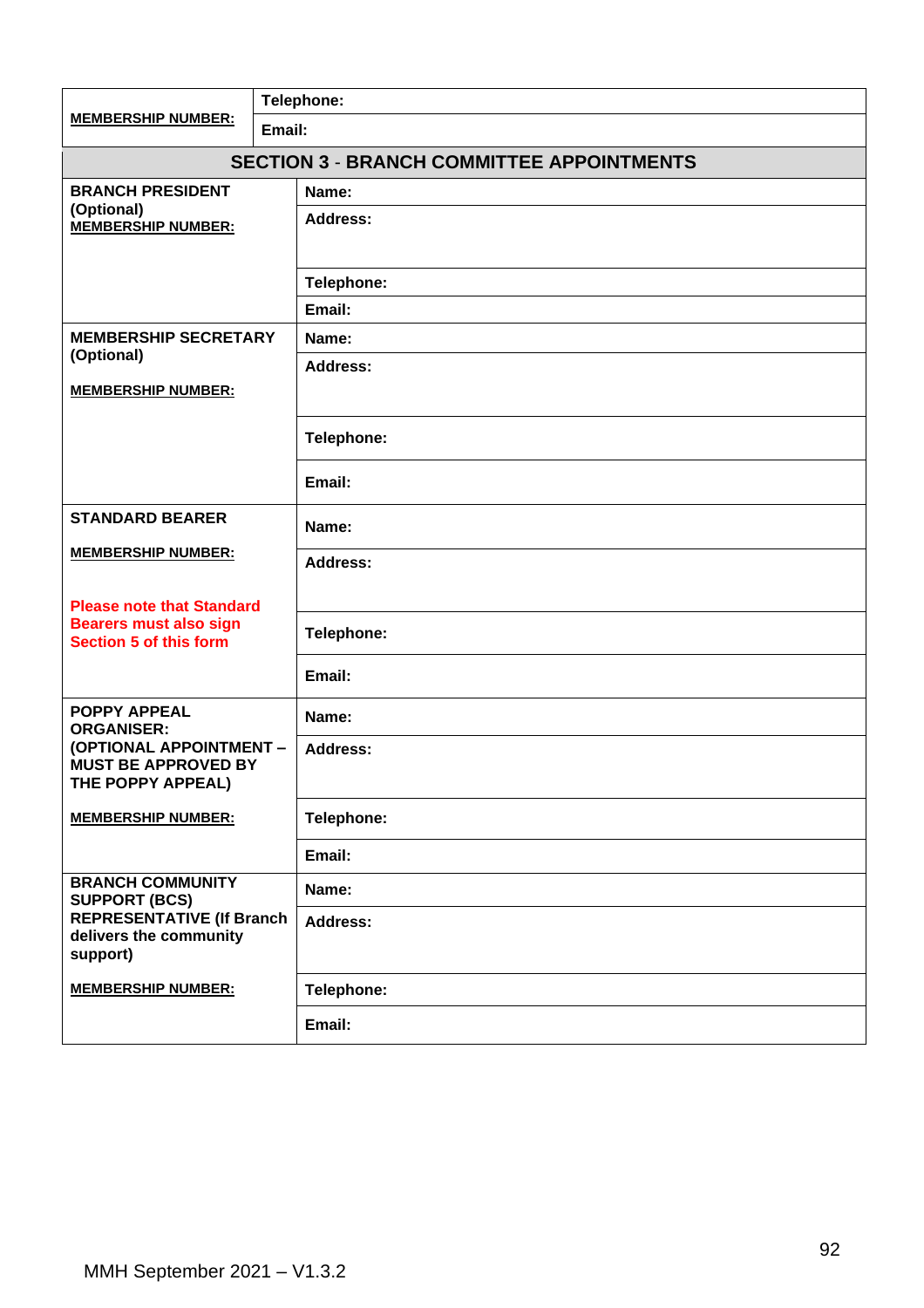# **SECTION 4** - **DECLARATION OF ACKNOWLEDGEMENT OF RESPONSIBILITIES**

#### **This section must be fully completed and signed by all Branch Officers / Committee Members / Appointments. The minimum number of Committee members is 3, and the maximum – 7.**

Where an Officer/Committee Member/Appointment is elected/appointed during the year the declaration must be read and agreed by them. This action must be minuted at their first meeting.

I confirm that I am eligible for election to the Branch Committee and I have been duly elected. I acknowledge my responsibility as Branch Officer/Committee Member and agree to follow in every respect the duties and responsibilities as contained in the Royal Charter and the Membership Handbook and as required by the Board of Trustees, and the Membership Council. I will be vigilant to serve the interests of the Royal British Legion at all times. I will adhere to the data protection rules outlined in GDPR.

The contact details you have provided on the form will be used for communications between Branch Officer/Committee Members, and for communications from TRBL staff relevant to your role. These contact details may be shared with individuals within TRBL who need to contact you in relation to branch matters. We would like to ensure that your contact details are accurate and up to date and would ask that you inform your Membership Support Officer if there are any changes.

| <b>ROLE</b>                                    | <b>NAME (PRINT)</b> | <b>SIGNATURE</b> | <b>DATE</b> | Tick this box if you do<br>not want your details<br>published in the<br>County<br>Handbook/website |
|------------------------------------------------|---------------------|------------------|-------------|----------------------------------------------------------------------------------------------------|
| <b>PRESIDENT</b>                               |                     |                  |             |                                                                                                    |
| <b>CHAIRMAN</b>                                |                     |                  |             |                                                                                                    |
| <b>VICE-CHAIRMAN</b>                           |                     |                  |             |                                                                                                    |
| <b>SECRETARY</b>                               |                     |                  |             |                                                                                                    |
| <b>TREASURER</b>                               |                     |                  |             |                                                                                                    |
| <b>BCS REP OR BCS</b><br><b>COMM. CHAIRMAN</b> |                     |                  |             |                                                                                                    |
| <b>COMMITTEE MEMBER</b><br>Membership no:      |                     |                  |             |                                                                                                    |
| <b>COMMITTEE MEMBER</b><br>Membership no:      |                     |                  |             |                                                                                                    |
| <b>COMMITTEE MEMBER</b><br>Membership no:      |                     |                  |             |                                                                                                    |
| <b>COMMITTEE MEMBER</b><br>Membership no:      |                     |                  |             |                                                                                                    |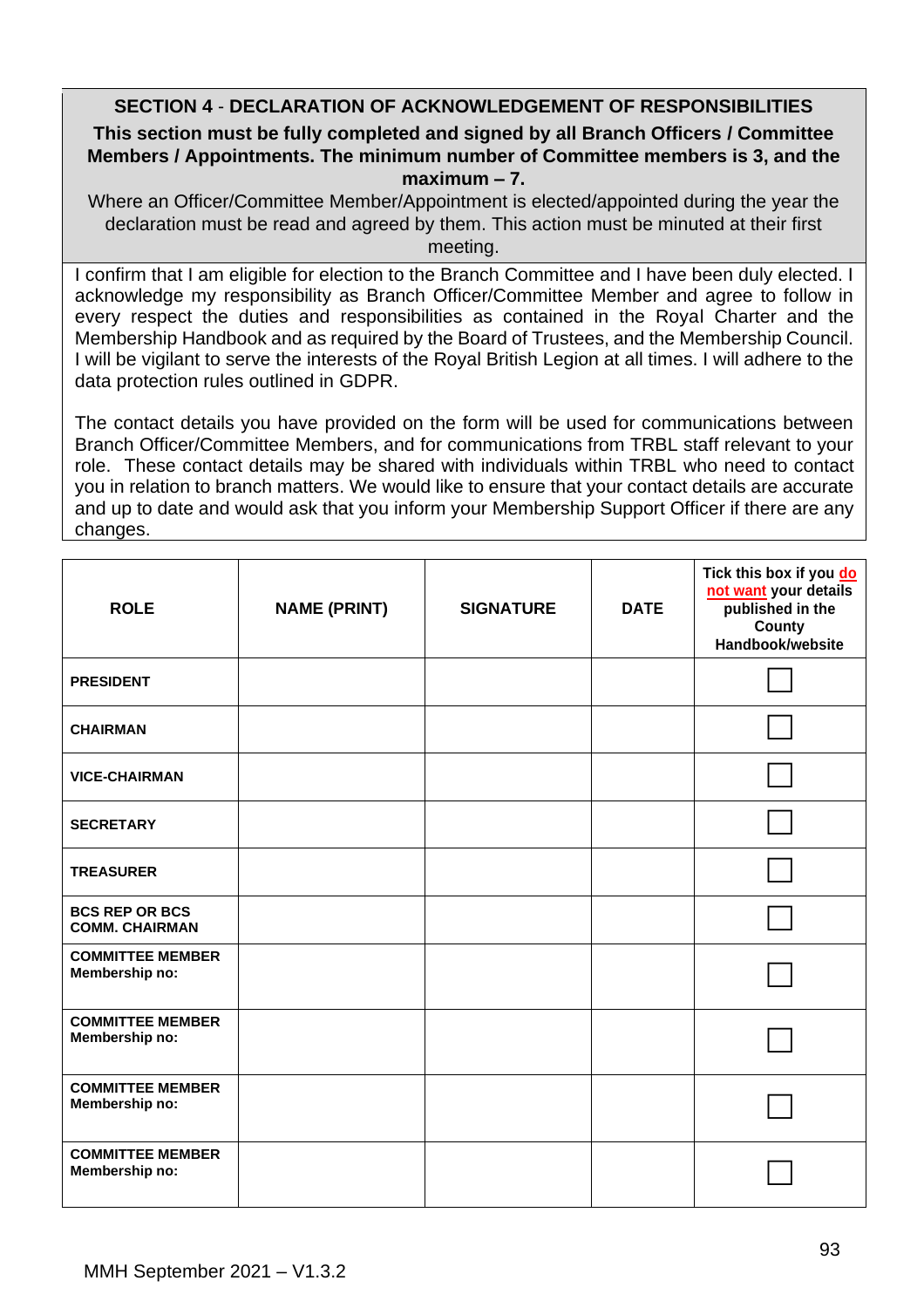#### *PLEASE CONTINUE ON A SEPARATE SHEET IF REQUIRED.*

### **SECTION 5** - **STANDARD BEARER AND STANDARD BEARER JUDGE PHYSICAL FITNESS CONFIRMATION**

**This section must be signed by the appointed Standard Bearer and anyone who will act as a Judge at the Standard Bearer competitions. During competitions and remembrance events the Royal British Legion will make every effort to ensure their safety, however, as with any physical activity, there are health risks and a minimum level of physical fitness is required.** 

I confirm that:

- 1. In accordance with Chapter 6 of the Ceremonial Handbook, I have read and understood the responsibilities and risks associated with Standard Bearing and Judging, including but not limited to:
	- Standard bearing/judging is a physical activity and so I must ensure I am both physically fit and strong enough to carry a Standard in all reasonable weather conditions.
	- As a Standard Bearer I will be expected to be able to carry a Standard which is 8ft long and up to 3.5kg in weight (in wet or windy weather conditions Standards may become heavier and difficult to hold upright);
	- Some actions such as Dips may put a strain on the back and shoulders;
	- A Standard Bearer Judge I may be required to remain on my feet for periods of up to 3 hours.
	- Competitions and remembrance events may prove demanding and stressful for some.
- 2. If I am in receipt of any disability related allowance or benefit, I will inform the appropriate authorities of my intention to undertake the role of Standard Bearer and/or Judge as this may affect my eligibility status.
- 3. To my knowledge, I have no physical conditions or disability that could potentially put me or others at harm whilst performing my duties as a Standard Bearer/Standard Bearer Judge. If I have, or suspect I have, a health problem which means I may not be able to fulfil all duties required of the role safely, I undertake to inform the appropriate Ceremonial Officer in charge of the competition/remembrance event.

| <b>ROLE</b>                            | <b>NAME (PRINT)</b> | <b>SIGNATURE</b> | <b>DATE</b> |
|----------------------------------------|---------------------|------------------|-------------|
| <b>STANDARD BEARER</b>                 |                     |                  |             |
| <b>STANDARD BEARER</b><br><b>JUDGE</b> |                     |                  |             |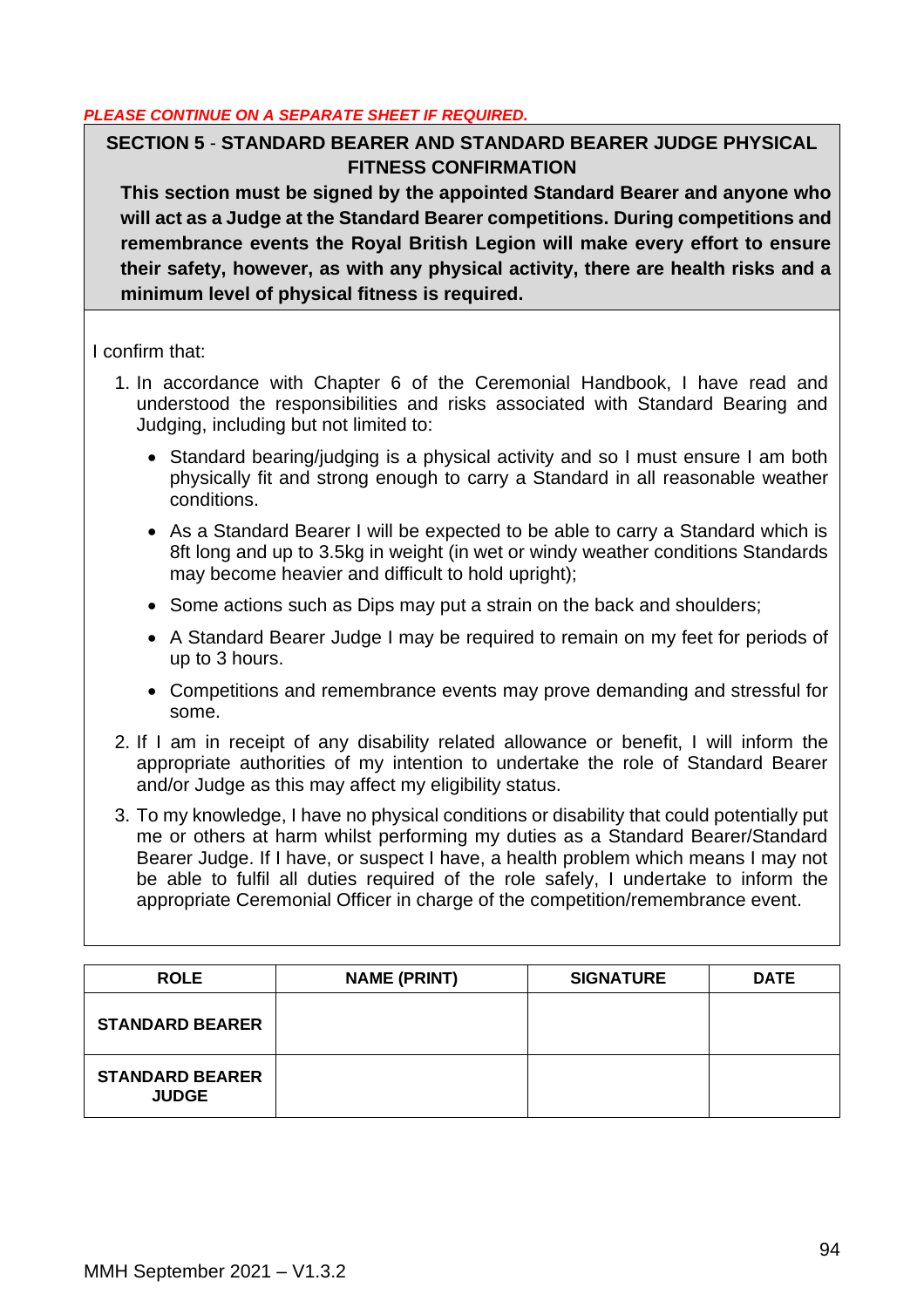### **MS1 FOR COUNTY SUPPORTED BRANCH FOR THE YEAR COMMENCING 1st OCTOBER 20…..**

All sections of this form must be completed in capitals at or after the Branch Annual General Meeting. Completed forms must be sent to the Membership Support Officer by 31 December (hard copy by post – recorded delivery, or scanned copy by email). One copy must be retained by the Branch for their records.

| <b>SECTION 1 - BRANCH INFORMATION</b>                                                                             |            |                 |  |  |                    |           |  |  |
|-------------------------------------------------------------------------------------------------------------------|------------|-----------------|--|--|--------------------|-----------|--|--|
| <b>BRANCH NAME:</b>                                                                                               |            |                 |  |  | <b>BR</b><br>CODE: | <b>BR</b> |  |  |
| <b>WEBSITE ADDRESS:</b>                                                                                           |            |                 |  |  |                    |           |  |  |
| <b>BRANCH MEETING</b><br><b>DETAILS:</b><br>E.g. First Wednesday of each<br>month at 19:30 starting from<br>DD/MM |            |                 |  |  |                    |           |  |  |
| <b>MEETING PLACE:</b>                                                                                             |            |                 |  |  | Postcode:          |           |  |  |
| <b>This Branch</b><br>wishes to deliver<br><b>BCS activities</b>                                                  |            | YesL            |  |  | $No$ $\Box$        |           |  |  |
| If no, please<br>provide a reason                                                                                 |            |                 |  |  |                    |           |  |  |
| <b>Branch email</b><br>contact                                                                                    |            |                 |  |  |                    |           |  |  |
| <b>SECTION 2 - BRANCH POINTS OF CONTACT</b>                                                                       |            |                 |  |  |                    |           |  |  |
| 1 <sup>st</sup> POINT OF                                                                                          | Name:      |                 |  |  |                    |           |  |  |
| <b>CONTACT</b><br><b>MEMBERSHIP</b><br><b>NUMBER:</b>                                                             | Address:   |                 |  |  |                    |           |  |  |
|                                                                                                                   | Telephone: |                 |  |  |                    |           |  |  |
|                                                                                                                   | Email:     |                 |  |  |                    |           |  |  |
| 2 <sup>nd</sup> POINT OF                                                                                          | Name:      |                 |  |  |                    |           |  |  |
| <b>CONTACT</b><br><b>MEMBERSHIP</b><br><b>NUMBER:</b>                                                             |            | <b>Address:</b> |  |  |                    |           |  |  |
|                                                                                                                   | Telephone: |                 |  |  |                    |           |  |  |
|                                                                                                                   | Email:     |                 |  |  |                    |           |  |  |

#### **OPTIONAL APPOINTMENTS**

| <b>STANDARD BEARER</b>    | Name:           |  |  |  |
|---------------------------|-----------------|--|--|--|
| <b>MEMBERSHIP NUMBER:</b> | <b>Address:</b> |  |  |  |
|                           | Telephone:      |  |  |  |
|                           |                 |  |  |  |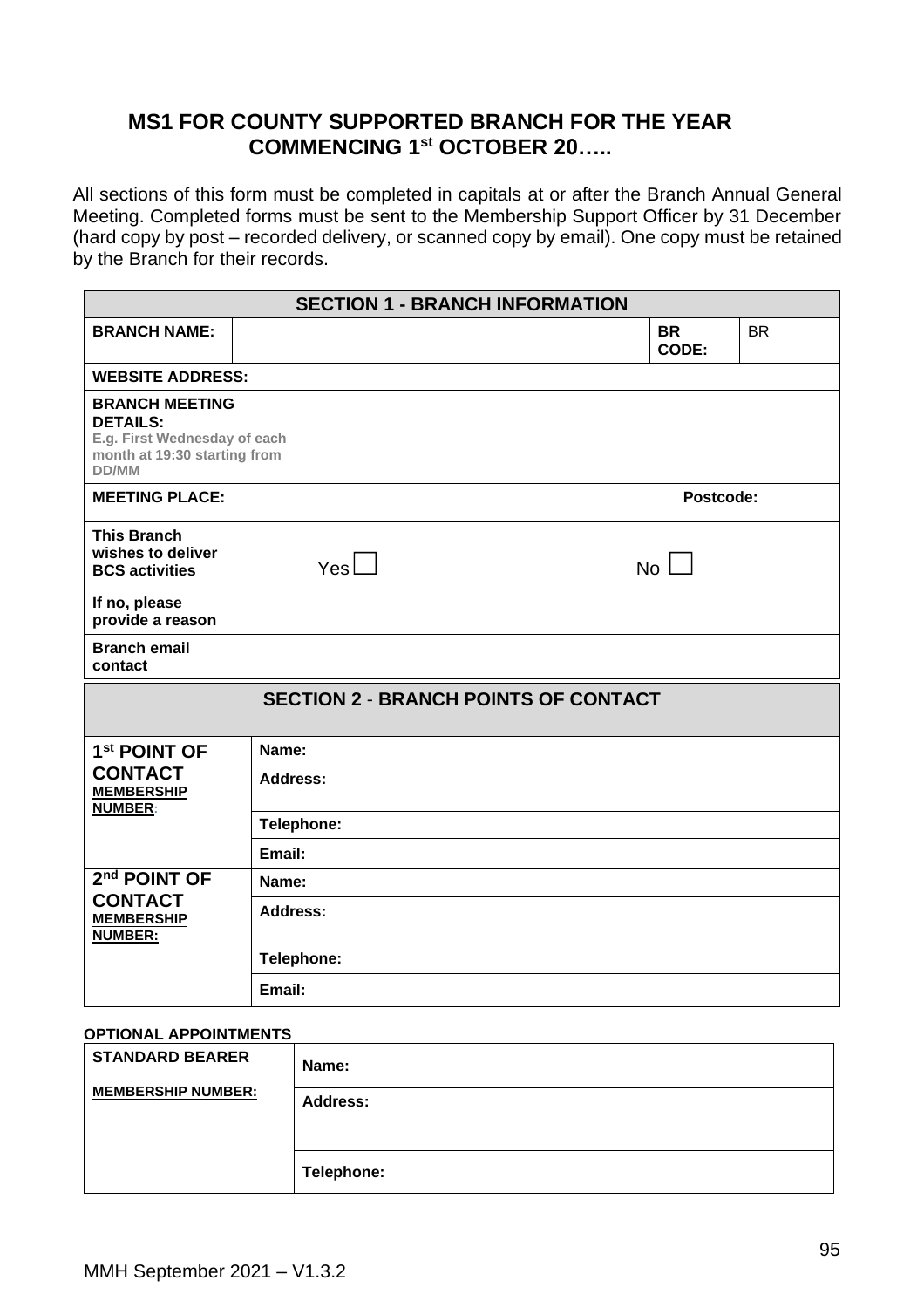| <b>Please note that Standard</b><br><b>Bearers must also sign</b><br><b>Section 5 of this form</b>                                | Email:     |
|-----------------------------------------------------------------------------------------------------------------------------------|------------|
| <b>POPPY APPEAL</b><br><b>ORGANISER:</b>                                                                                          | Name:      |
| (OPTIONAL<br><b>APPOINTMENT - MUST</b><br><b>BE APPROVED BY THE</b><br><b>POPPY APPEAL)</b><br><b>MEMBERSHIP NUMBER:</b>          | Address:   |
|                                                                                                                                   | Telephone: |
|                                                                                                                                   | Email:     |
| <b>BRANCH COMMUNITY</b><br><b>SUPPORT (BCS)</b><br><b>REPRESENTATIVE OR</b><br><b>BCS COMMITTEE</b><br><b>CHAIRMAN (OPTIONAL)</b> | Name:      |
|                                                                                                                                   | Address:   |
| <b>MEMBERSHIP NUMBER:</b>                                                                                                         | Telephone: |
|                                                                                                                                   | Email:     |

### **SECTION 4** - **DECLARATION OF ACKNOWLEDGEMENT OF RESPONSIBILITIES**

**This section must be fully completed and signed by both Point of Contact.** Where Point Of Contact (POC) is elected/appointed during the year the declaration must be read and agreed by them. This action must be minuted at their first meeting.

I confirm that I have been duly elected. I acknowledge my responsibility as Branch Point of Contact and agree to follow in every respect the duties and responsibilities as contained in the Royal Charter and the Membership Handbook and as required by the Board of Trustees, and the Membership Council. I will be vigilant to serve the interests of the Royal British Legion at all times. I will adhere to the data protection rules outlined in Part 1, chapter 1.1.6 of the Membership Handbook.

(The contact details you have provided on the form will be used for communications between Branch Points of Contact, and for communications from TRBL staff relevant to your role. These contact details may be shared with individuals within TRBL who need to contact you in relation to branch matters. We would like to ensure that your contact details are accurate and up to date and would ask that you inform your Membership Support Officer if there are any changes.)

| <b>ROLE</b>         | <b>NAME (PRINT)</b> | <b>SIGNATURE</b> | <b>DATE</b> | Tick this box if<br>you do not want<br>your details<br>published in the<br>County<br>Handbook/website |
|---------------------|---------------------|------------------|-------------|-------------------------------------------------------------------------------------------------------|
| 1 <sup>st</sup> POC |                     |                  |             |                                                                                                       |
| $2nd$ POC           |                     |                  |             |                                                                                                       |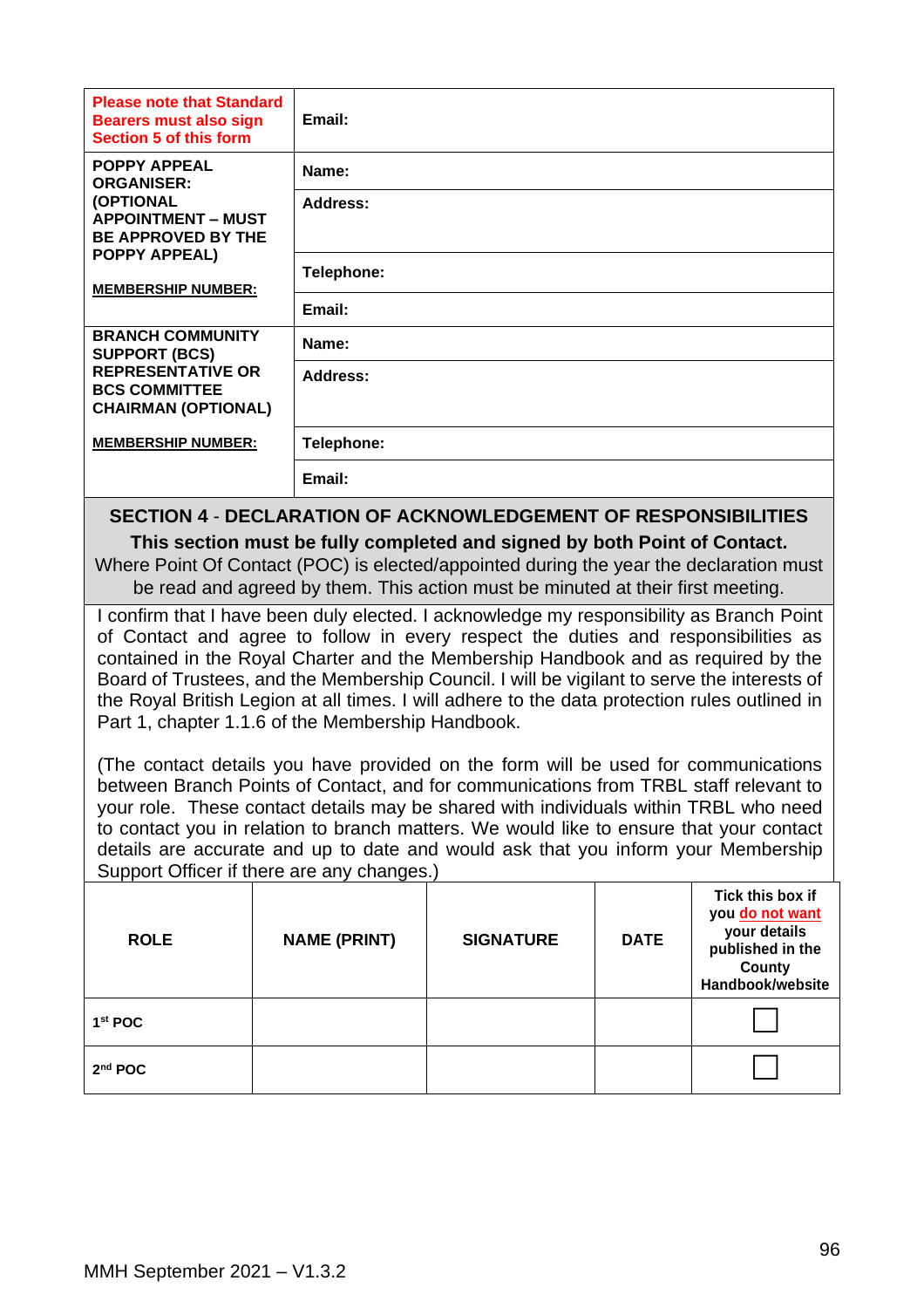## **SECTION 5** - **STANDARD BEARER AND STANDARD BEARER JUDGE PHYSICAL FITNESS CONFIRMATION**

**This section must signed by the appointed Standard Bearer and anyone who will act as a Judge at the Standard Bearer competitions. During competitions and remembrance events the Royal British Legion will make every effort to ensure their safety, however, as with any physical activity, there are health risks and a minimum level of physical fitness is required.** 

I confirm that:

- 4. In accordance with Chapter 6 of the Ceremonial Handbook, I have read and understood the responsibilities and risks associated with Standard Bearing and Judging, including but not limited to:
	- Standard bearing/judging is a physical activity and so I must ensure I am both physically fit and strong enough to carry a Standard in all reasonable weather conditions;
	- As a Standard Bearer I will be expected to be able to carry a Standard which is 8ft long and up to 3.5kg in weight (in wet or windy weather conditions Standards may become heavier and difficult to hold upright);
	- Some actions such as Dips may put a strain on the my back and shoulders;
	- A Standard Bearer Judge I may be required to remain on my feet for periods of up to 3 hours;
	- Competitions and remembrance events may prove demanding and stressful for some.
- 5. If I am in receipt of any disability related allowance or benefit I will inform the appropriate authorities of my intention to undertake the role of Standard Bearer and/or Judge as this may affect my eligibility status.
- 6. To my knowledge, I have no physical conditions or disability that could potentially put me or others at harm whilst performing my duties as a Standard Bearer/Standard Bearer Judge. If I have, or suspect I have, a health problem which means I may not be able to fulfil all duties required of the role safely, I undertake to inform the appropriate Ceremonial Officer in charge of the competition/remembrance event.

| <b>ROLE</b>                            | <b>NAME (PRINT)</b> | <b>SIGNATURE</b> | <b>DATE</b> |
|----------------------------------------|---------------------|------------------|-------------|
| <b>STANDARD BEARER</b>                 |                     |                  |             |
| <b>STANDARD BEARER</b><br><b>JUDGE</b> |                     |                  |             |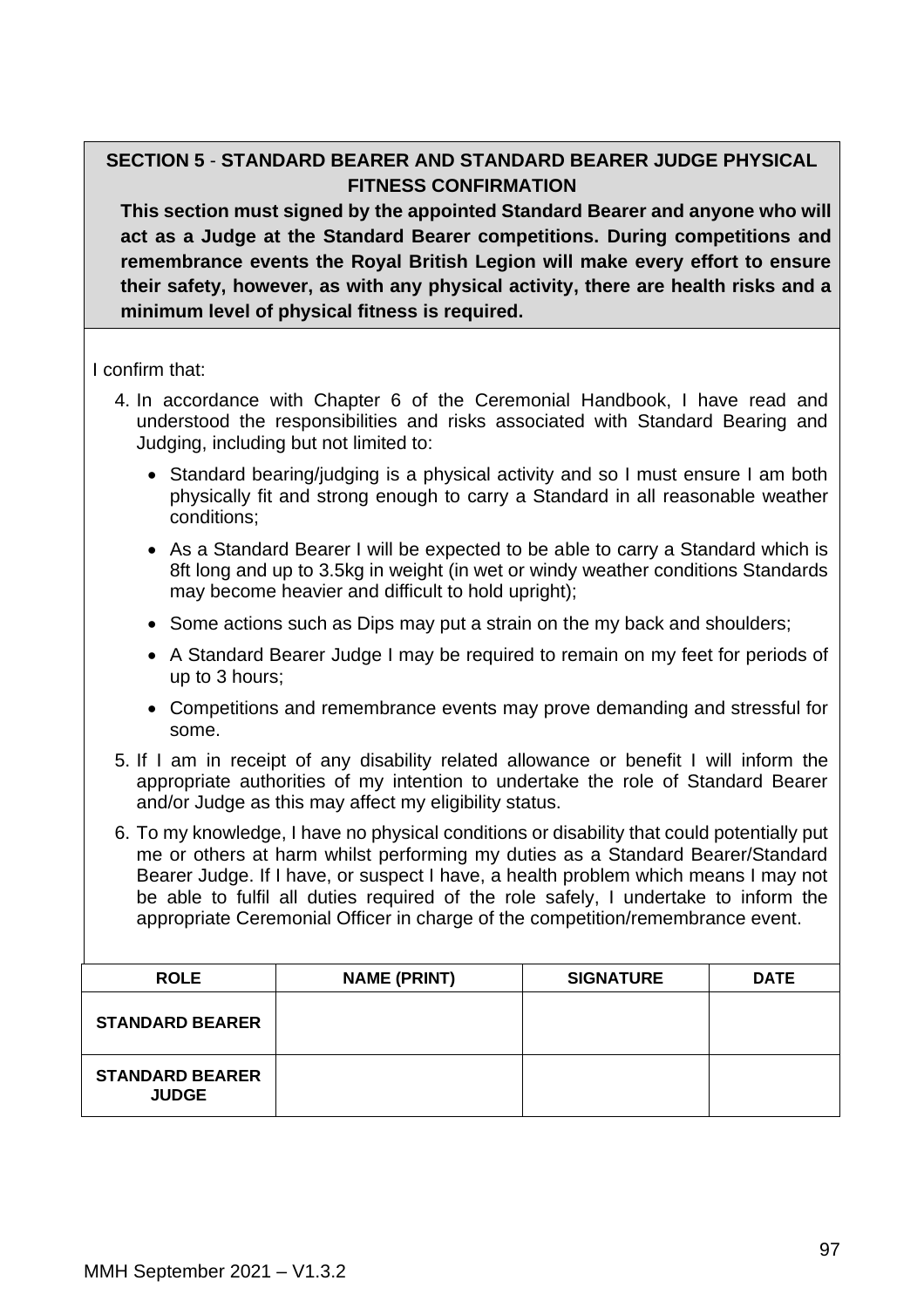#### **THE ROYAL BRITISH LEGION – FORM MS1A – COUNTY INFORMATION**

<span id="page-98-0"></span>All sections of this form must be completed. Section 1 of this form must be completed by the County Secretary after the Annual Meeting of County Conference. The County Welfare Committee Secretary must complete Section 2. Please complete this form **in capitals** and return to the staff Membership Support Officer.

| <b>COUNTY:</b>                                                                                                        |                   |                              |            |                   |               |  |  |
|-----------------------------------------------------------------------------------------------------------------------|-------------------|------------------------------|------------|-------------------|---------------|--|--|
| <b>COUNTY CODE: CN</b>                                                                                                |                   |                              |            |                   |               |  |  |
| <b>CORRESPONDENCE ADDRESS:</b>                                                                                        |                   |                              |            |                   |               |  |  |
| <b>EMAIL:</b>                                                                                                         |                   |                              |            | <b>WEBSITE:</b>   |               |  |  |
| <b>COUNTY MEETINGS:</b><br>Monthly/Quarterly/Other<br>If other, specify:                                              | <b>DAY</b>        |                              |            | TIME:             | <b>VENUE:</b> |  |  |
| <b>SECTION 1</b><br><b>COUNTY/DISTRICT COMMITTEE OFFICERS AND APPOINTMENTS</b><br>for the year ending 30 September 20 |                   |                              |            |                   |               |  |  |
| <b>PRESIDENT</b>                                                                                                      | <b>Membership</b> |                              | Name:      |                   |               |  |  |
|                                                                                                                       |                   | number:                      |            | <b>Telephone:</b> |               |  |  |
|                                                                                                                       |                   |                              | Email:     |                   |               |  |  |
| <b>CHAIRMAN</b>                                                                                                       |                   | <b>Membership</b><br>number: |            | Name:             |               |  |  |
|                                                                                                                       |                   |                              |            | Telephone:        |               |  |  |
|                                                                                                                       |                   |                              | Email:     |                   |               |  |  |
| <b>VICE CHAIRMAN</b>                                                                                                  | <b>Membership</b> |                              | Name:      |                   |               |  |  |
|                                                                                                                       |                   | number:                      | Telephone: |                   |               |  |  |
|                                                                                                                       |                   |                              |            | Email:            |               |  |  |
| <b>MEMBERSHIP</b>                                                                                                     | <b>Membership</b> |                              | Name:      |                   |               |  |  |
| <b>SUPPORT OFFICER</b>                                                                                                | number:           |                              | Telephone: |                   |               |  |  |
|                                                                                                                       |                   |                              | Email:     |                   |               |  |  |
| <b>TREASURER</b>                                                                                                      | <b>Membership</b> |                              | Name:      |                   |               |  |  |
|                                                                                                                       |                   | number:                      |            | Telephone:        |               |  |  |
|                                                                                                                       |                   |                              | Email:     |                   |               |  |  |
| <b>POPPY APPEAL</b>                                                                                                   | <b>Membership</b> |                              | Name:      |                   |               |  |  |
| <b>COORDINATOR</b>                                                                                                    | number:           |                              | Telephone: |                   |               |  |  |
|                                                                                                                       |                   |                              | Email:     |                   |               |  |  |
|                                                                                                                       |                   |                              | Name:      |                   |               |  |  |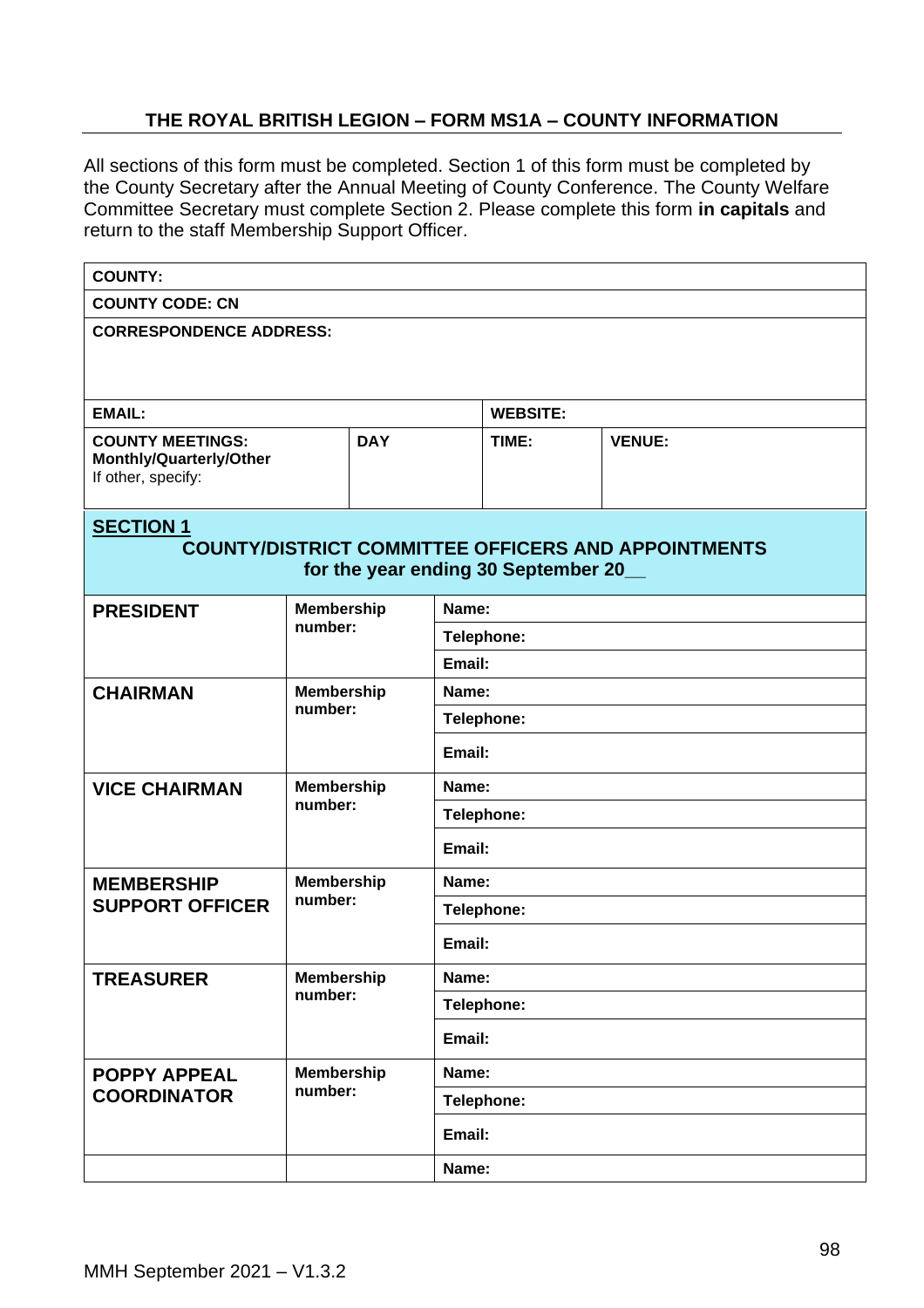| <b>STANDARD</b><br><b>BEARER</b>        | <b>Membership</b><br>number: |                   |                   |                              |            | Telephone:                                                                                 |  |  |
|-----------------------------------------|------------------------------|-------------------|-------------------|------------------------------|------------|--------------------------------------------------------------------------------------------|--|--|
|                                         |                              |                   |                   |                              | Email:     |                                                                                            |  |  |
| <b>COUNTY PARADE</b><br><b>MARSHAL</b>  | number:                      |                   | <b>Membership</b> |                              | Name:      |                                                                                            |  |  |
|                                         |                              |                   |                   |                              | Telephone: |                                                                                            |  |  |
|                                         |                              |                   |                   |                              |            | Email:                                                                                     |  |  |
| <b>SECTION 2</b>                        |                              |                   |                   |                              |            |                                                                                            |  |  |
|                                         |                              |                   |                   |                              |            | <b>COUNTY COMMUNITY SUPPORT COMMITTEE OFFICERS</b><br>for the year ending 30 September 20_ |  |  |
| <b>CHAIRMAN</b>                         | number:                      | <b>Membership</b> |                   | Name:                        |            |                                                                                            |  |  |
|                                         |                              |                   |                   | Telephone:                   |            |                                                                                            |  |  |
|                                         |                              |                   |                   | Email:                       |            |                                                                                            |  |  |
| <b>VICE</b>                             | <b>Membership</b>            |                   |                   | Name:                        |            |                                                                                            |  |  |
| number:<br><b>CHAIRMAN</b>              |                              |                   |                   |                              | Telephone: |                                                                                            |  |  |
|                                         |                              |                   | Email:            |                              |            |                                                                                            |  |  |
| <b>SECRETARY</b>                        | <b>Membership</b><br>number: |                   |                   | Name:                        |            |                                                                                            |  |  |
|                                         |                              |                   |                   | Telephone:                   |            |                                                                                            |  |  |
|                                         |                              |                   |                   | Email:                       |            |                                                                                            |  |  |
| <b>TREASURER</b>                        | number:                      | <b>Membership</b> |                   | Name:                        |            |                                                                                            |  |  |
|                                         |                              |                   |                   | Telephone:                   |            |                                                                                            |  |  |
|                                         |                              |                   |                   | Email:                       |            |                                                                                            |  |  |
| <b>SECTION 3</b>                        |                              |                   |                   |                              |            |                                                                                            |  |  |
| <b>ANNUAL CONFERENCE REPRESENTATIVE</b> |                              |                   |                   |                              |            |                                                                                            |  |  |
| <b>NAME</b>                             |                              |                   |                   | <b>Membership</b><br>number: |            | <b>Address:</b>                                                                            |  |  |
|                                         |                              |                   |                   |                              |            | Telephone:                                                                                 |  |  |
|                                         |                              |                   |                   |                              |            | Email:                                                                                     |  |  |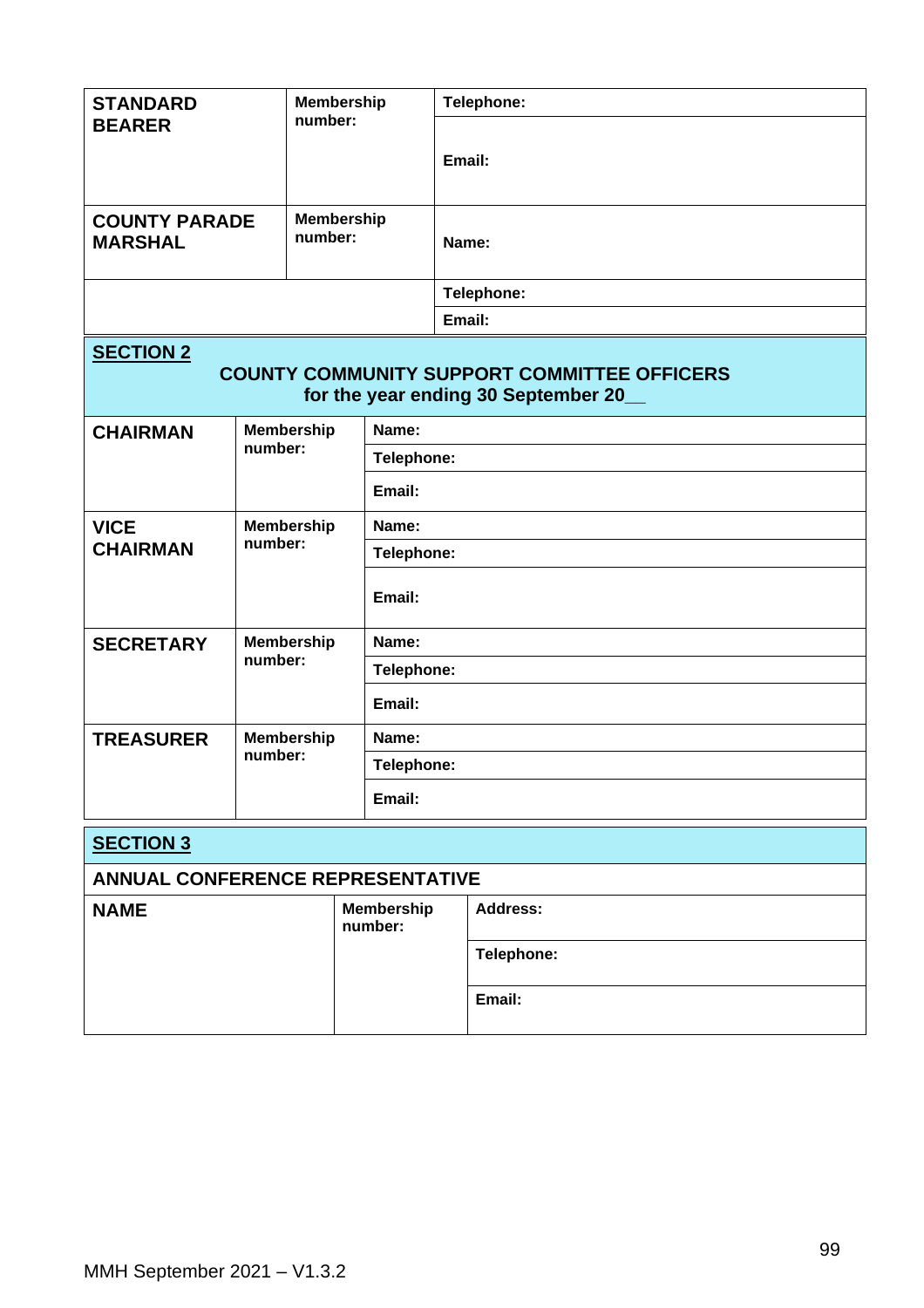#### **Data Protection**

At The Royal British Legion we take your privacy seriously and we will only use the information you have provided on this form to record the contact information of the County Committee members.

We will not share your data and promise to keep your personal information safe and secure. We will hold your personal data for five years or until you step down from your position. For more information about how The Royal British Legion processes personal information and about your rights under the data protection law, please see our Privacy Policy: [www.rbl.org.uk/privacy](http://www.rbl.org.uk/privacy)

#### **SECTION 4**

**The individuals named on this form as Officers/Members of the County Committee and County Community Support Committee were duly elected/appointed.**

| <b>NAME</b>                                         | <b>SIGNATURE:</b> | DATE: |  |  |
|-----------------------------------------------------|-------------------|-------|--|--|
| <b>County Community Support Committee Secretary</b> |                   |       |  |  |
| <b>NAME:</b>                                        | <b>SIGNATURE:</b> | DATE: |  |  |

#### **SECTION 5**

#### **ACKNOWLEDGEMENT OF RESPONSIBILITY OF APPOINTED COUNTY OFFICERS AND COMMITTEE MEMBERS**

Where a County Officer or Committee Member is appointed during the Legion year the agreement as under section 6 of this MS1 must be read, agreed and minuted at the first meeting of the new appointee: "I acknowledge my responsibility as County Officer/Committee Member and agree to follow in every respect the duties and responsibilities as contained in the Royal Charter and the Membership Handbook and as required by the Board of Trustees, the Membership Council and the Charity Act. I also agree to my contact details being published in the County Directory or Handbook (hard copy and digitally). I will be vigilant to serve the interests of The Royal British Legion at all times."

#### **SECTION 6 CERTIFICATE OF ACKNOWLEDGEMENT OF RESPONSIBILITY (To be signed by all County Officers and Committee Members)**

I acknowledge my responsibility as County Officer/Committee Member and agree to follow in every respect the duties and responsibilities as contained in the Royal Charter and the Membership Handbook and as required by the Board of Trustees, the Membership Council and the Charity Act. I also agree to my contact details being published in the County Directory or Handbook (hard copy and digitally). I will be vigilant to serve the interests of The Royal British Legion at all times.

| <b>NAME (PRINT)</b> | <b>SIGNATURE</b> | <b>DATE</b> |
|---------------------|------------------|-------------|
|                     |                  |             |
|                     |                  |             |
|                     |                  |             |
|                     |                  |             |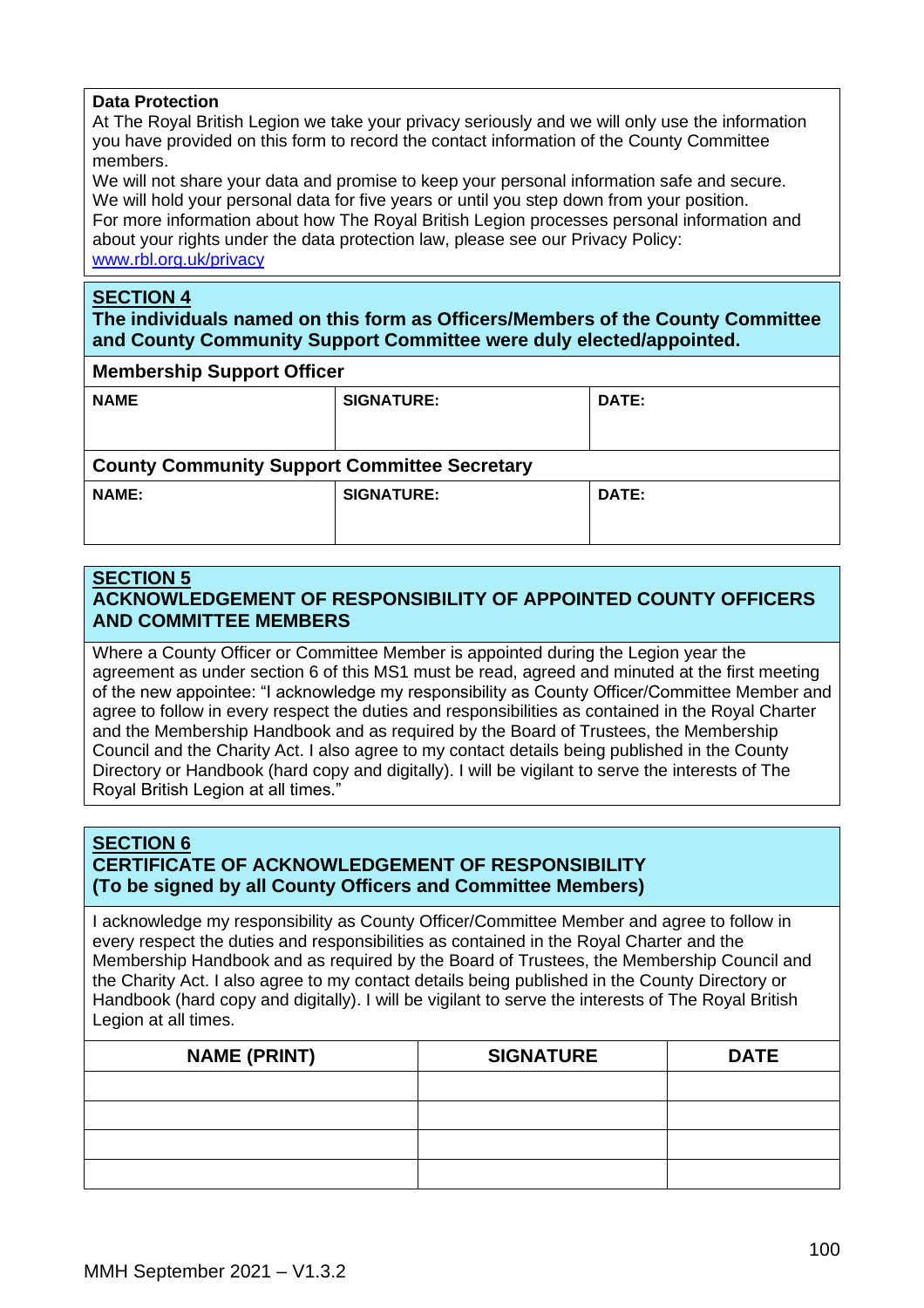### <span id="page-101-0"></span>**THE ROYAL BRITISH LEGION – FORM MS1B – STANDARD BEARER DISCLAIMER**

# **THE ROYAL BRITISH LEGION STANDARD BEARER AND STANDARD BEARER JUDGES PHYSICAL FITNESS CONFIRMATION**

#### **SECTION A – STANDARD BEARER/STANDARD BEARER JUDGE**

Full Name: \_\_\_\_\_\_\_\_\_\_\_\_\_\_\_\_\_\_\_\_\_\_\_\_\_\_\_\_\_\_\_\_\_\_\_\_\_\_\_\_\_\_\_\_\_\_\_\_\_\_\_\_\_\_\_\_\_\_\_

I acknowledge that:

- 1. During Competitions and Parades, The Royal British Legion will make every effort to ensure my safety. However, as with any physical activity, I acknowledge that there are health risks and a minimum level of physical fitness required.
- 2. Chapter 6 of the Ceremonial Handbook stipulates that a Standard Bearer should be "physically fit and well able to handle the Standard under all conditions". In signing this form I am confirming that, in accordance with Chapter 6 of the Ceremonial handbook, I have read and understood the responsibilities and risks associated with Standard Bearing and Judging, including but not limited to:
	- Standard Bearing/Judging is a physical activity and so I must ensure I am both physically fit and strong enough to carry a Standard in all reasonable weather conditions.
	- As a Standard Bearer, I will be expected to be able to carry a Standard which is eight feet long and up to 3.5kg in weight (in wet or windy weather conditions Standards may become heavier and/or difficult to hold upright).
	- Some actions such as dips may put a strain on the carrier's back and shoulders.
	- A Standard Bearer Judge may be required to remain on their feet for periods of up to three hours.
	- Competitions and Parades may prove demanding and stressful for some.
- 3. If I am in receipt of any disability-related allowance or benefit I must inform the appropriate authorities of my intention to undertake the role of Standard Bearer and/or Judge, as this may affect my eligibility status.

In signing this form I confirm that, to my knowledge, I have no physical conditions or disability that could potentially put myself or others at harm whilst performing my duties as a Standard Bearer/Standard Bearer Judge. If I have, or suspect I have, a health problem which means I may not be able to fulfil all duties required of the role safely, I undertake to inform the appropriate Ceremonial Officer in charge of the Competition/Parade.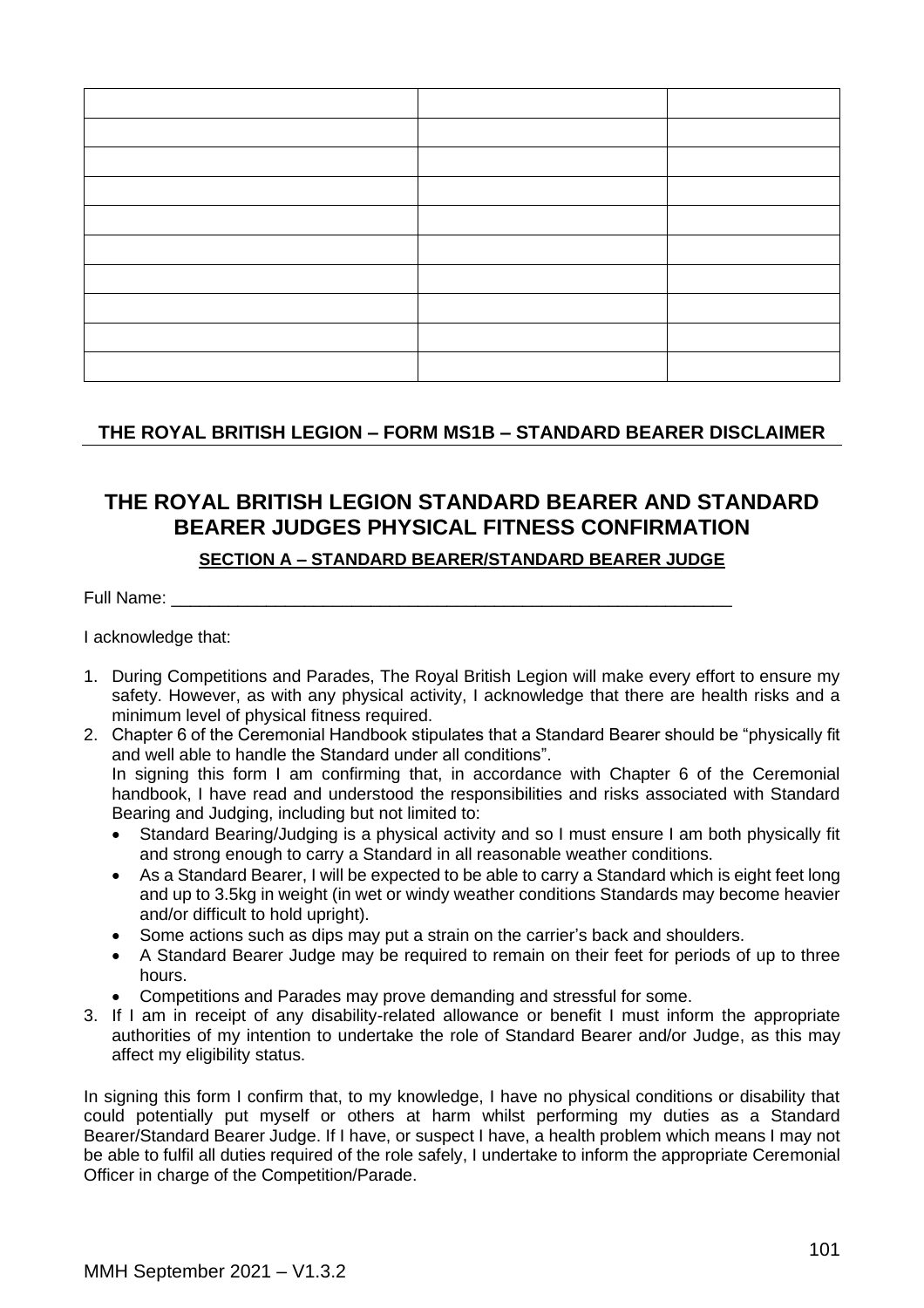# Standard Bearer/Judge Signature: \_\_\_\_\_\_\_\_\_\_\_\_\_\_\_\_\_\_\_\_\_\_\_\_\_\_\_\_\_\_\_\_\_\_\_\_\_\_\_\_\_\_\_\_\_\_\_

| <b>Print Name:</b> |  |
|--------------------|--|
|--------------------|--|

| Date: |  |  |  |
|-------|--|--|--|
|-------|--|--|--|

# **MS5A - BRANCH CLOSURE**

#### **To: The Membership Council via the Membership Governance Coordinator**

|    |                                                                          | <b>County/District/Section:</b>            |                                                                                              |                     | Date: |  |  |
|----|--------------------------------------------------------------------------|--------------------------------------------|----------------------------------------------------------------------------------------------|---------------------|-------|--|--|
| 1. |                                                                          | BR (Branch Code)                           |                                                                                              |                     |       |  |  |
| 2. |                                                                          | branch at its present status.              | The County Committee has explored other options but there is no prospect of maintaining this |                     |       |  |  |
|    | a.                                                                       | explored the option of CSB                 |                                                                                              |                     |       |  |  |
|    | b.                                                                       |                                            | explored the option of AMALGAMATION                                                          |                     |       |  |  |
| 3. |                                                                          |                                            | The County Recruiting Officer (CRO) attempted to revive the branch                           |                     |       |  |  |
| 4. |                                                                          |                                            | The Branch Minutes are attached to confirm the Branch's wish to proceed with closure         |                     |       |  |  |
| 5. |                                                                          | The reasons for closure are:               |                                                                                              |                     |       |  |  |
|    |                                                                          |                                            |                                                                                              |                     |       |  |  |
| 6. |                                                                          |                                            |                                                                                              |                     |       |  |  |
| 7. | Arrangements have been made for remaining branch members to transfer to: |                                            |                                                                                              |                     |       |  |  |
|    |                                                                          |                                            |                                                                                              |                     |       |  |  |
| 8. |                                                                          | The Branch has a Legion Club relationship. |                                                                                              |                     |       |  |  |
|    |                                                                          | Code) for administration purposes          |                                                                                              |                     |       |  |  |
| 9. |                                                                          |                                            | For Beneficiary Support the branch area has been added to that covered by                    |                     |       |  |  |
|    |                                                                          |                                            | ……………………………………………Branch, BR………… (Branch Code) or has been divided                            |                     |       |  |  |
|    |                                                                          | among the following:                       |                                                                                              |                     |       |  |  |
|    |                                                                          | Branches:                                  |                                                                                              | <b>Branch Code:</b> |       |  |  |
|    |                                                                          |                                            |                                                                                              | <b>BR</b>           |       |  |  |
|    |                                                                          |                                            |                                                                                              | <b>BR</b>           |       |  |  |
|    | 10. Branch is not subject to any investigation                           |                                            |                                                                                              |                     |       |  |  |
|    |                                                                          |                                            |                                                                                              |                     |       |  |  |
|    |                                                                          |                                            | 11. Following confirmation of Branch closure by the MC, the Branch Standard should be:       |                     |       |  |  |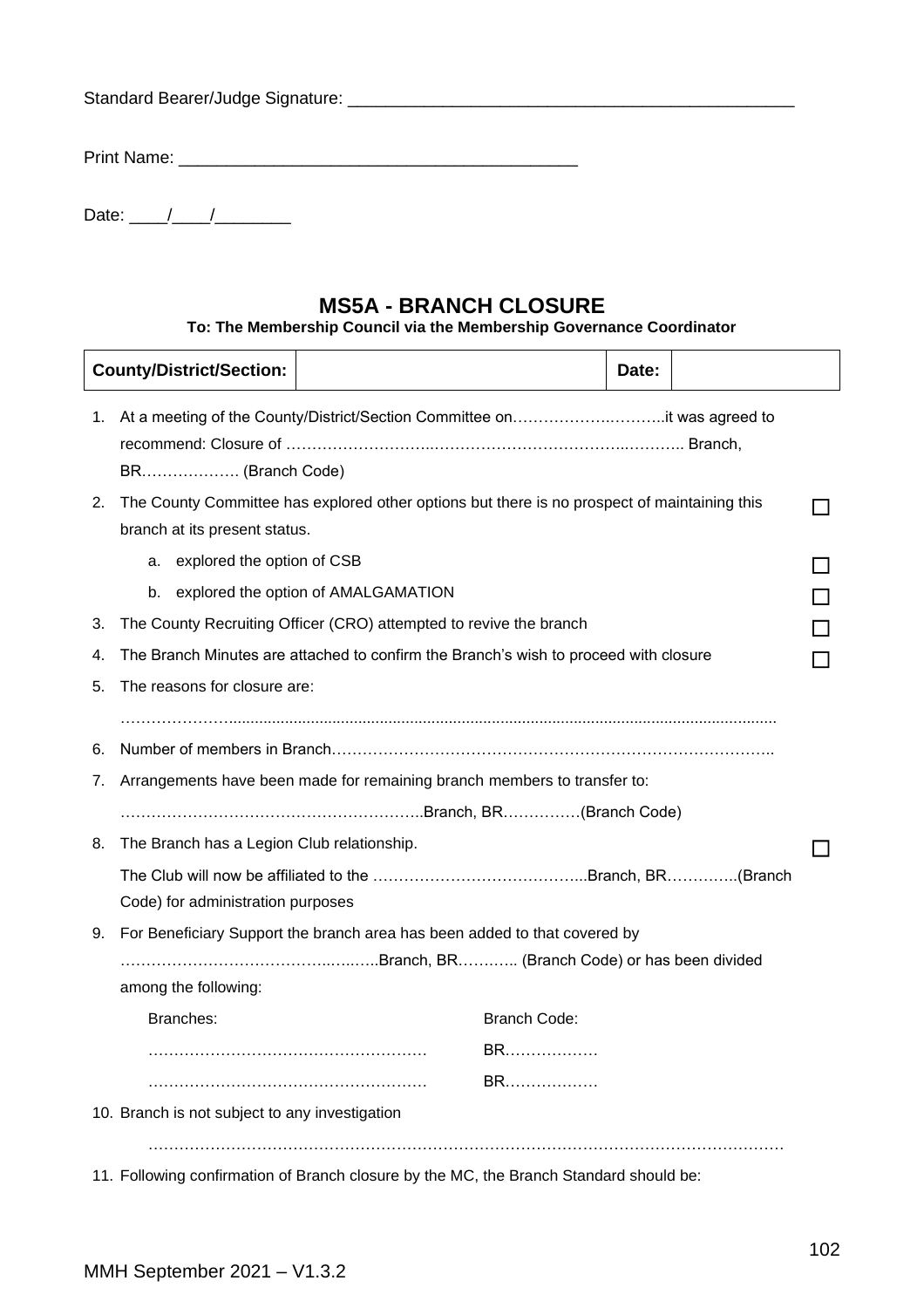| а.<br>or                                             |                          |                                          |                                                            | Laid up in accordance with current procedure in the Ceremonial Handbook |                                                                                                  |  |
|------------------------------------------------------|--------------------------|------------------------------------------|------------------------------------------------------------|-------------------------------------------------------------------------|--------------------------------------------------------------------------------------------------|--|
| b.                                                   | for training             |                                          |                                                            |                                                                         | Passed to the County/ District Committee for use by the County/ District Parade Marshall         |  |
|                                                      |                          |                                          |                                                            |                                                                         | 12. The following arrangements have been made for the continuation of the Poppy Appeal:          |  |
|                                                      |                          |                                          |                                                            |                                                                         |                                                                                                  |  |
| 13. Finance                                          |                          |                                          |                                                            |                                                                         |                                                                                                  |  |
| <b>Asset</b>                                         |                          |                                          |                                                            |                                                                         |                                                                                                  |  |
|                                                      |                          | Assets have been transferred to:         |                                                            |                                                                         |                                                                                                  |  |
|                                                      | $\Box$ Head Office       |                                          | County                                                     |                                                                         | Poppy Appeal                                                                                     |  |
|                                                      |                          | evidence of chasing the remaining funds) |                                                            |                                                                         | Not Transferred/Other (please provide reason and last known location as well as any              |  |
|                                                      |                          |                                          |                                                            |                                                                         |                                                                                                  |  |
|                                                      |                          |                                          | Restricted/Ring-fenced Funds (Please detail below)         |                                                                         |                                                                                                  |  |
|                                                      |                          |                                          |                                                            |                                                                         |                                                                                                  |  |
|                                                      |                          | Is there a Branch Property Trust?        |                                                            |                                                                         |                                                                                                  |  |
|                                                      |                          | <b>Bank Statements Attached</b>          |                                                            |                                                                         |                                                                                                  |  |
|                                                      |                          |                                          | Point of contact relating to Finance during closure (only) |                                                                         |                                                                                                  |  |
|                                                      |                          |                                          |                                                            |                                                                         |                                                                                                  |  |
|                                                      | 14. Additional Comments: |                                          |                                                            |                                                                         |                                                                                                  |  |
|                                                      |                          |                                          |                                                            |                                                                         | (please note: this section should be used for any narrative to add to the previous page such as: |  |
|                                                      |                          | letters sent to officers and banks)      |                                                            |                                                                         | why CSB or AMALGAMATION option wasn't suitable, if funds are still remaining, were all the       |  |
|                                                      |                          |                                          |                                                            |                                                                         |                                                                                                  |  |
|                                                      |                          |                                          |                                                            |                                                                         |                                                                                                  |  |
|                                                      |                          |                                          |                                                            |                                                                         |                                                                                                  |  |
|                                                      |                          |                                          |                                                            |                                                                         |                                                                                                  |  |
| a.                                                   |                          |                                          | MSO Notified audit team of closure                         |                                                                         |                                                                                                  |  |
| signature:                                           | <b>County Chairman</b>   |                                          |                                                            | <b>Membership</b><br><b>Support Officer</b><br>signature:               |                                                                                                  |  |
| <b>Print Name:</b>                                   |                          |                                          |                                                            | <b>Print Name:</b>                                                      |                                                                                                  |  |
| <b>Membership</b><br><b>Council Rep</b><br>signature |                          |                                          |                                                            |                                                                         |                                                                                                  |  |
| <b>Print Name:</b>                                   |                          |                                          |                                                            |                                                                         |                                                                                                  |  |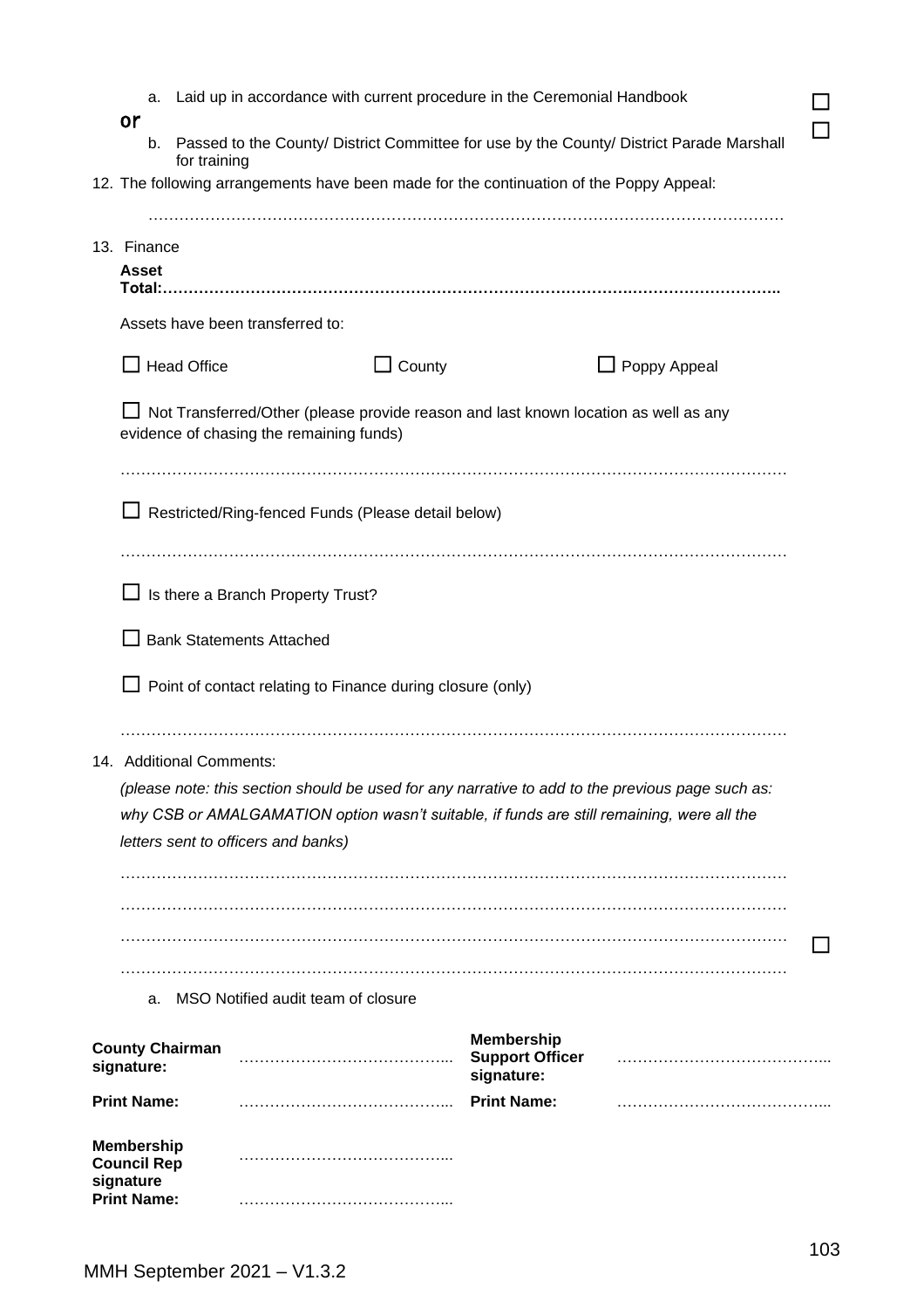*County Chairman – signed:…………………..…………... Print name:………….……….…………….*

*Membership Support Officer – signed:………………..…………... Print name:……………….……..…………*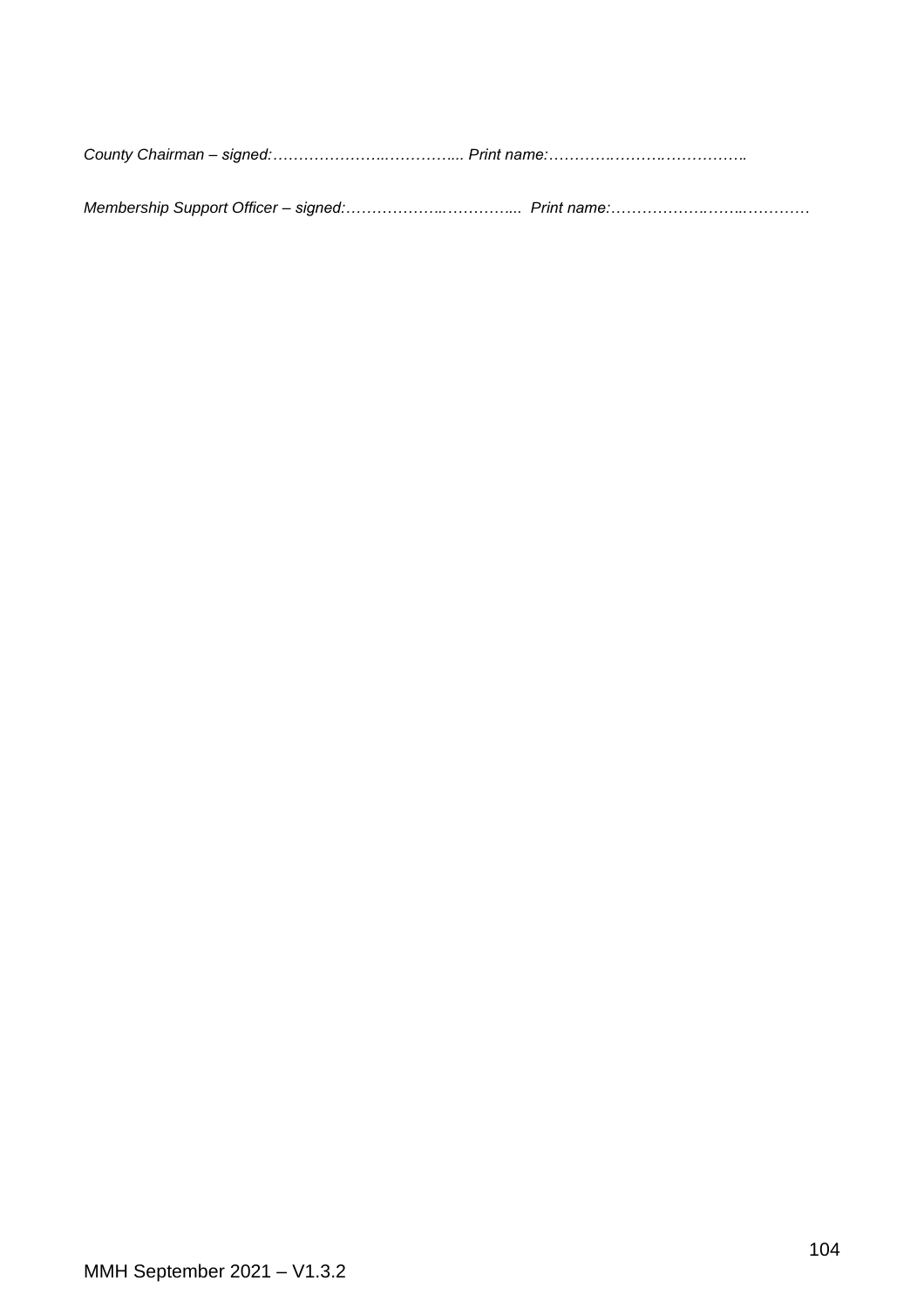#### <span id="page-105-0"></span>**THE ROYAL BRITISH LEGION – FORM MS5B – CHANGE OF BRANCH STATUS FROM SUB BRANCH**

……………...…………………………………………....**County**

**To: The Membership Council Secretary <b>Date: Date:**……………………………………………………………………………

#### **RETURN TO FULL BRANCH STATUS or BECOMING A CSB from a SUB-BRANCH**

**1.** At a meeting of the County Committee on………………………..it was agreed to recommend that (delete as applicable):

- ………………………………………….………. branch, ……………. (Branch Code), a sub-branch of ………………………………….……………. branch, ………………… (Branch Code), return to full branch status.
- …………………………………………….…..…. branch, ……………………… (Branch Code) form a sub-Branch of ………………………….………..…. branch, becomes a County Supported Branch.

**2.** The County Committee has examined the circumstances of ……………………………..branch and has decided that:

- the Branch is capable of taking on the responsibilities of a Full or County Supported Branch
- **3.** Branch Admin Fee : ……………………

**4.** The Branch strength is …………..…. members/Life members. If the Branch has less than 15 members, please state the current viability of the Branch:

……………………………………………………………………………………………………………....

**5.** Responsibility for service and welfare work will be with:

………………………………….……….……....... ………………….....

- **6.** Responsibility for Poppy Appeal will be with:
- …………………………………….………..……..... …………………....
- **8.** Finance

| <b>Asset Total:</b>                                                          | Restricted/Ring-fenced Funds (please detail<br>below) |  |
|------------------------------------------------------------------------------|-------------------------------------------------------|--|
| Assets have been transferred to:                                             |                                                       |  |
| Parent Branch                                                                | <b>Bank Statements Attached</b>                       |  |
| New Bank account (if returning to full status)                               | <b>Branch Property Trust</b>                          |  |
| Not Transferred/Other:<br>(please provide reason and last known<br>location) |                                                       |  |

*County Chairman – signed:…………..………….…...... print name:…………….………………*

*Membership Support Officer – signed:…………..…………...... print name:………….…….……………*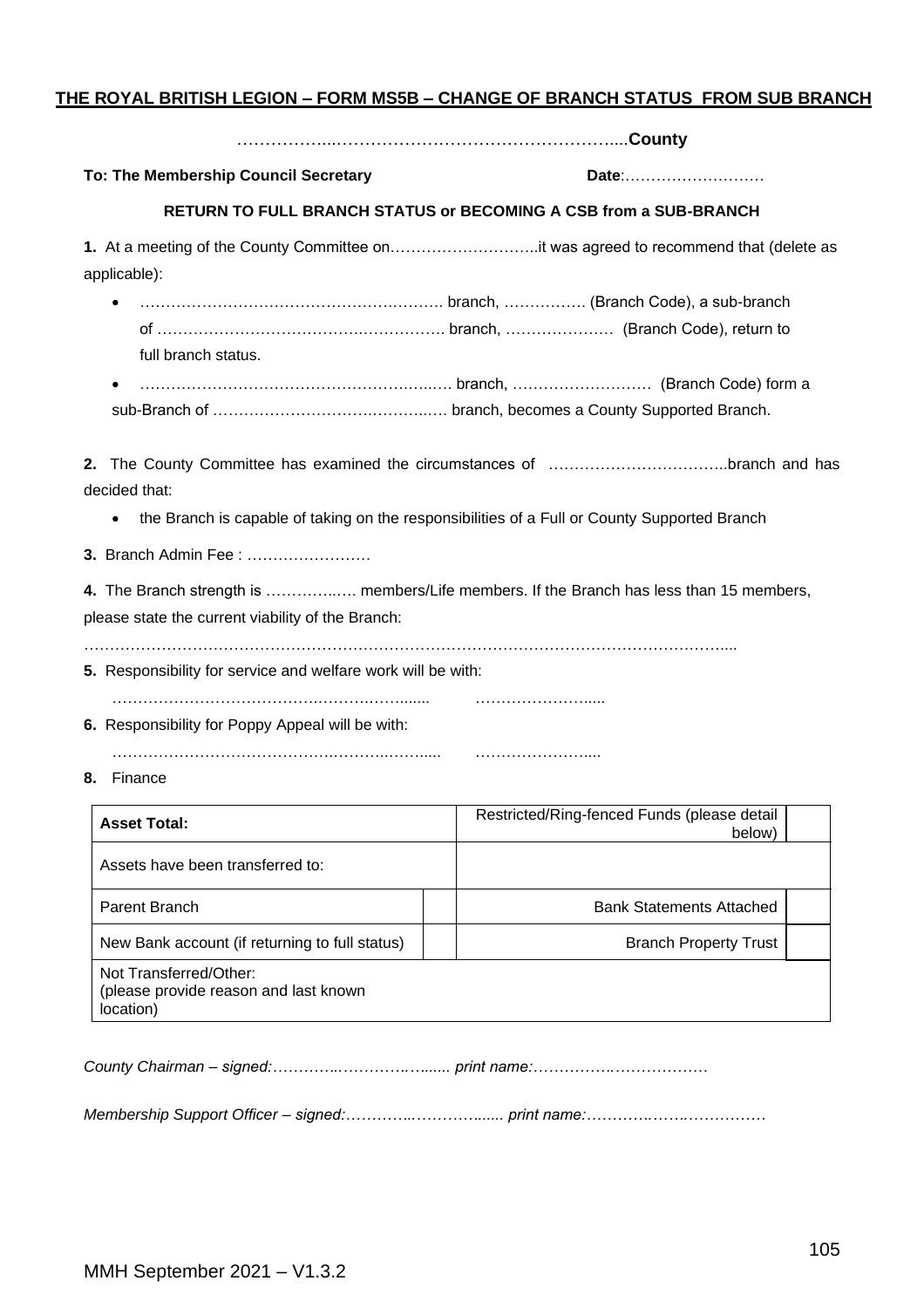#### <span id="page-106-0"></span>**THE ROYAL BRITISH LEGION – FORM MS5C – BRANCH AMALGAMATION**

**……………………………………….…………....County**

#### **To: The Membership Council Secretary**

**Date:**……………………

#### **AMALGAMATION**

|    | 2. The County Committee has explored other options but there is no prospect of maintaining this<br>branch at its present status. |  |
|----|----------------------------------------------------------------------------------------------------------------------------------|--|
|    | 3. The County Recruiting Officer (CRO) attempted to revive the branch.                                                           |  |
| 4. | The branch minutes are attached to confirm the Branch(es) wish to proceed.                                                       |  |
|    | 5. The County has received a request for the name change of the Amalgamated Branch                                               |  |
|    |                                                                                                                                  |  |
| 6. | The reasons for amalgamation is:                                                                                                 |  |
| 7. | The branch strength is nowmembers/Life members.                                                                                  |  |
| 8. | The Branch has a Legion Club relationship.                                                                                       |  |
|    |                                                                                                                                  |  |
| 9. | For welfare work the branch area has been added to that covered by                                                               |  |
|    |                                                                                                                                  |  |
|    | Branches:<br><b>Branch Code:</b>                                                                                                 |  |
|    |                                                                                                                                  |  |
|    |                                                                                                                                  |  |
|    |                                                                                                                                  |  |
|    | 11. The following arrangements have been made for the continuation of the Poppy Appeal:                                          |  |
|    |                                                                                                                                  |  |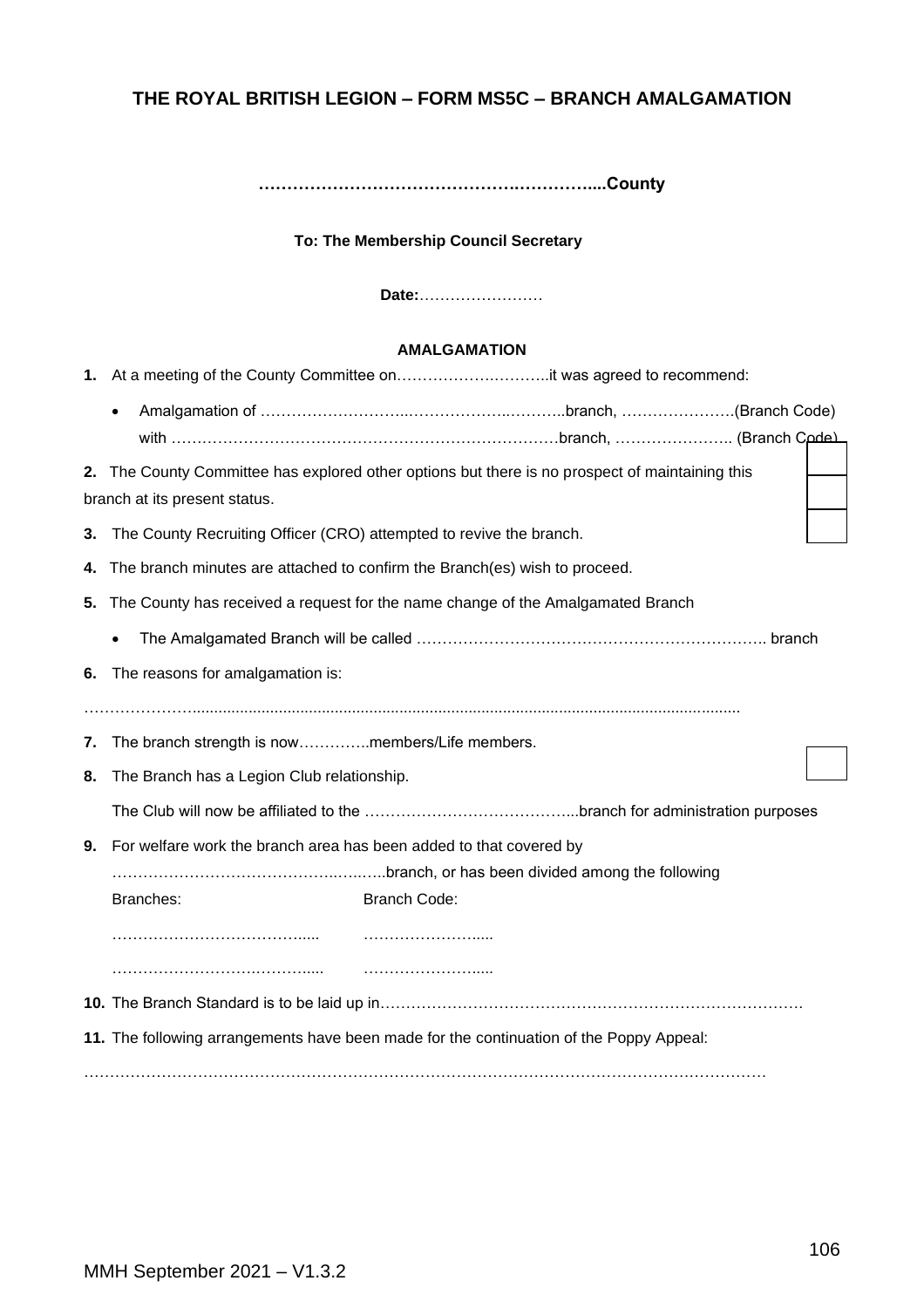#### **12.** Finance

| <b>Asset Total:</b>                                                         | Restricted/Ring-fenced Funds (please detail below) |  |
|-----------------------------------------------------------------------------|----------------------------------------------------|--|
| Assets have been transferred to:                                            |                                                    |  |
| <b>Head Office</b>                                                          |                                                    |  |
| Amalgamated Branch                                                          | <b>Bank Statements Attached</b>                    |  |
| Poppy Appeal                                                                | <b>Branch Property Trust</b>                       |  |
| Not Transferred/Other<br>(please provide reason and last<br>known location) |                                                    |  |

#### **13.** Additional Comments:

………………………………………………………………………………………………….

*County Chairman – signed:…………………..…………... print name:………….……….…………….*

*Membership Support Officer– signed:………………..…………... print name:……………….……..………*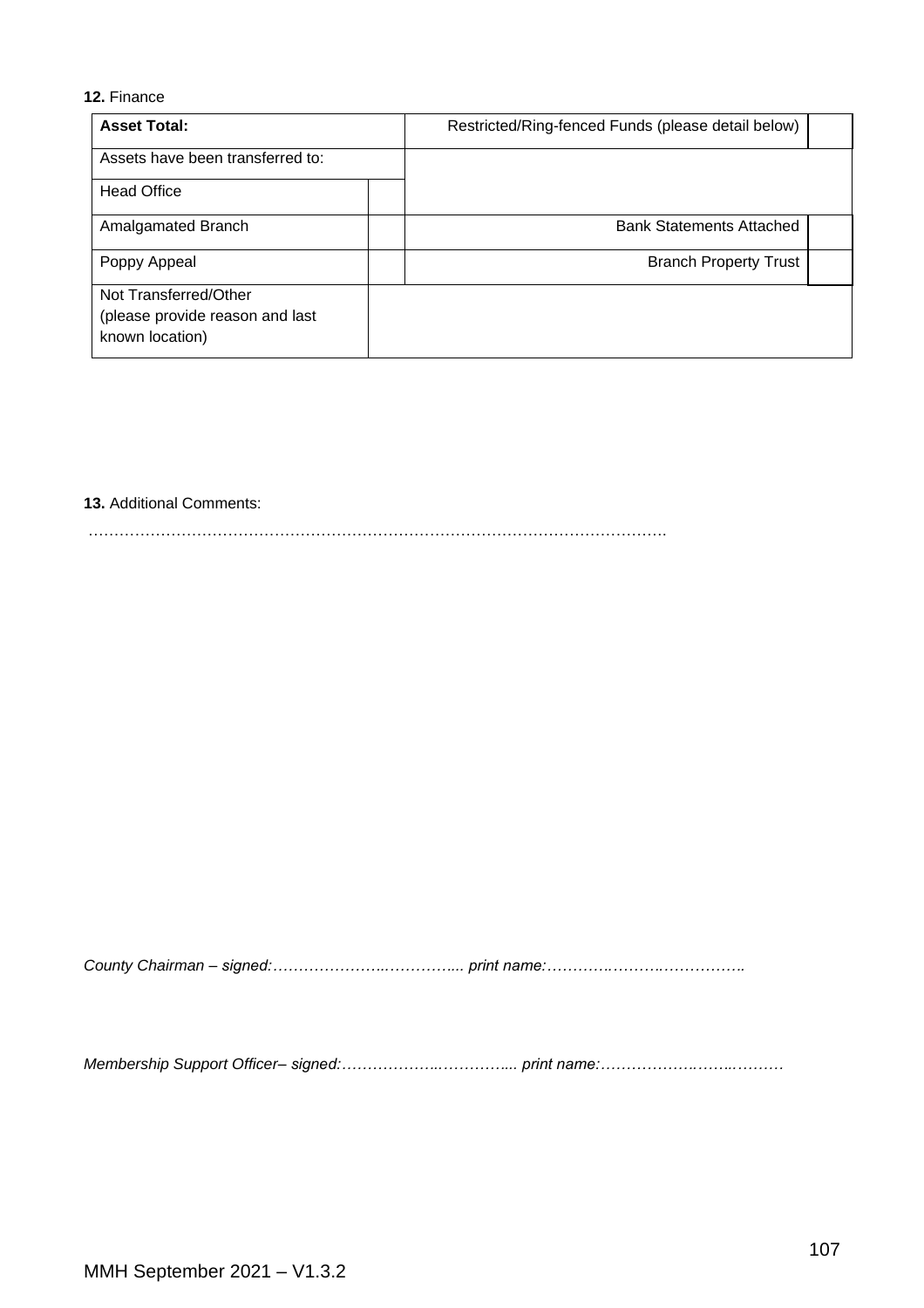### **THE ROYAL BRITISH LEGION – FORM MS5D – CHANGE OF BRANCH NAME**

**……………………………………….…………....County**

**To: The Membership Council Secretary** 

**Date:**……………………

#### **BRANCH NAME CHANGE**

- **1.** At a meeting of the County Committee on……………….………..it was agreed to recommend:
	- The ……………………………………………. Branch, ……………………………..(Branch Code), is renamed to the …………………………………………… Branch.

**2**. The Branch Minutes are attached to confirm the Branch wishes to proceed

**13.** Additional Comments:

*County Chairman – signed:…………………..…………... print name:………….……….…………….*

*Membership Support Officer– signed:………………..…………... print name:……………….……..…………*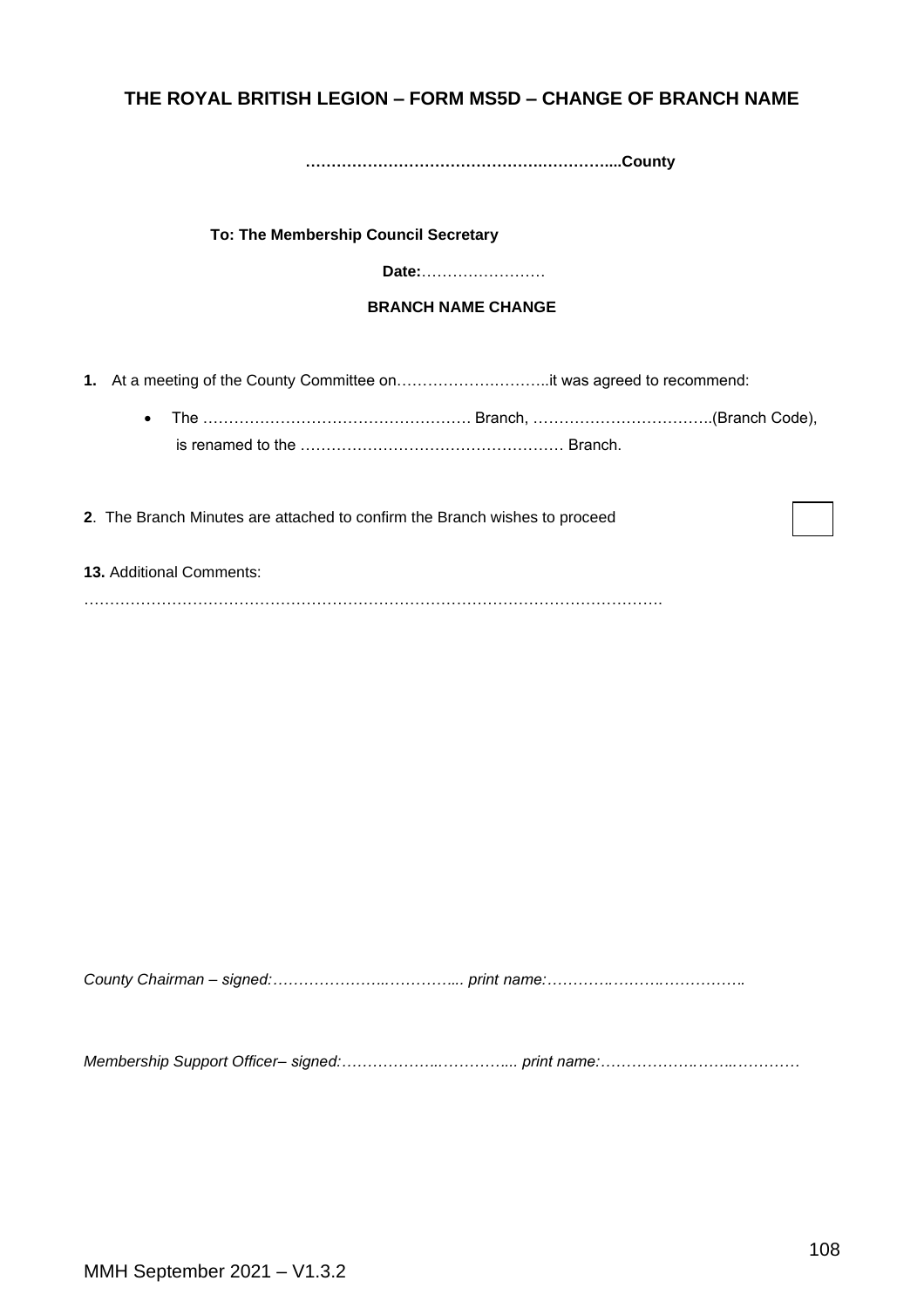### **THE ROYAL BRITISH LEGION – FORM MS9 – BRANCH FORMATION**

#### **THE ROYAL BRITISH LEGION FORMATION OF A BRANCH**

We request that the following branch be registered with The Royal British Legion.

**.............................................................................................................................branch**

**Branch Code..............................** (to be allocated by Head Office)

At a meeting of members of The Royal British Legion held

at................................................................................

on the ...............day of...................................20.....

the following resolution was adopted:

### **RESOLVED**

*"That this meeting hereby accepts the Objects of the Royal Charter of The Royal British Legion and formally establishes a branch. The branch will adhere to the Royal Charter, the Membership Handbook and all policies and procedures relevant to the formation."*

**Minutes of the Meeting are attached**

| <b>Branch Officers were elected as follows:</b> |
|-------------------------------------------------|
|                                                 |
|                                                 |
|                                                 |
|                                                 |
|                                                 |
|                                                 |
|                                                 |
|                                                 |
|                                                 |
|                                                 |
| (Print Name and Sign)                           |

**Note:** The completed form should be sent to the Membership Support Officer. **THE ROYAL BRITISH LEGION, BALLOT PAPER FOR THE ELECTION OF THE COUNTY CHAIRMAN**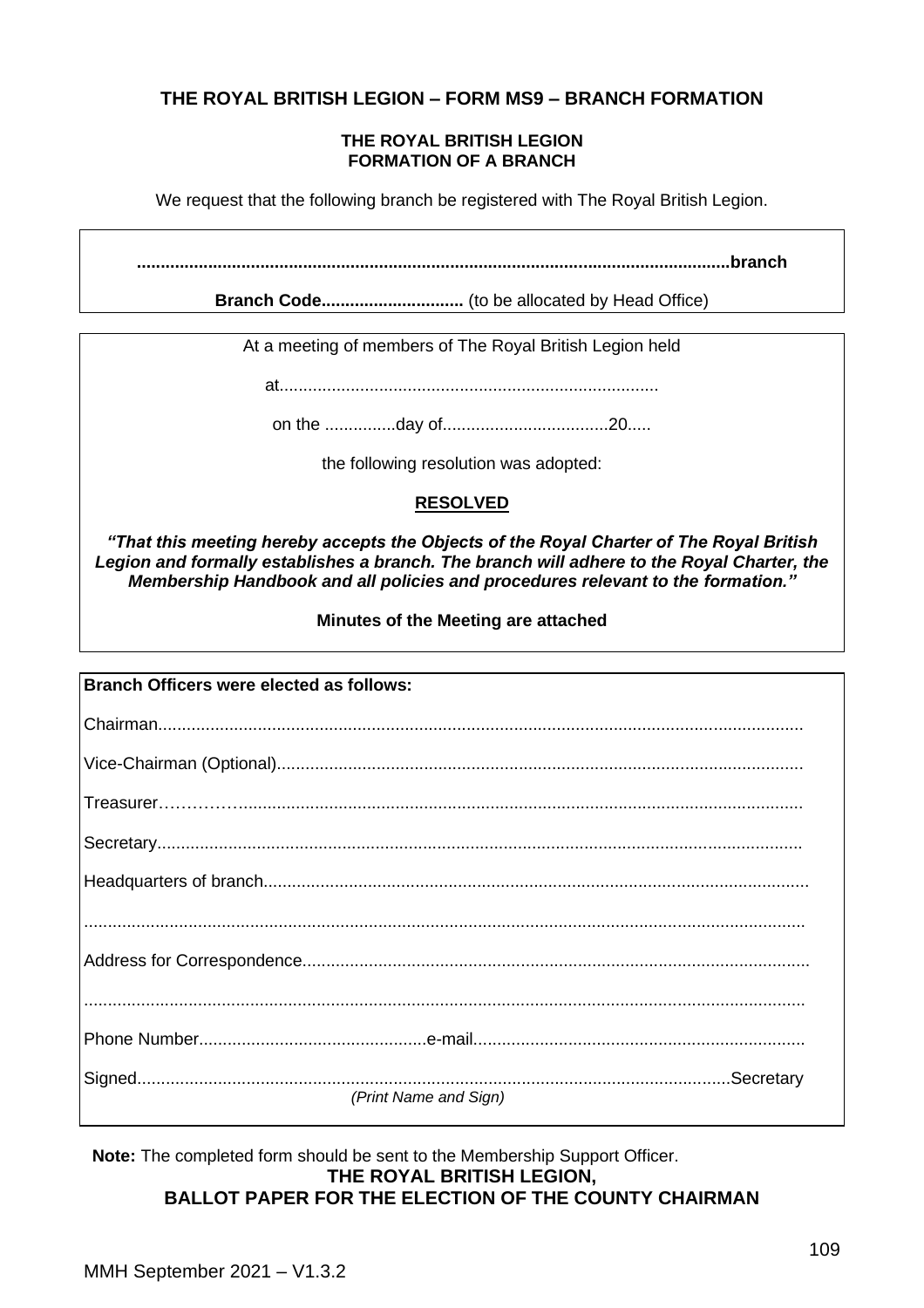Candidates are listed in alphabetical order.

Please mark a cross against the name of your branch's preferred candidate.

Should more than one candidate have a mark against their name, the ballot paper will not be included in the ballot and will be considered a spoilt paper.

| <b>Candidate's Name</b> | Preference (X) |
|-------------------------|----------------|
|                         |                |
|                         |                |
|                         |                |
|                         |                |

Branch name: …………………………………………………………………………………….

Chairman Signature\*: ………………………………………………………………Date: …………………………………………

\*Where the Branch's Chairman is standing, the Vice Chairman or in their absence, a Committee member will sign.

The Completed Ballot Paper must reach…………….

### **INSTRUCTIONS FOR ELECTIONS BY THE BRANCHES FOR CHAIRMAN OF THE COUNTY COMMITTEE.**

*Within the timescale, the Branch Secretary must place the ballot paper and candidates CVs before the meeting of the branch.*

*The branch meeting will decide on its preference and mark the ballot paper with a cross against the name of the preferred candidate. Should more than one candidate have a mark against their name, the ballot paper will not be included in the ballot but will be considered a spoilt paper.*

*The Branch Secretary will record the decisions in the minutes of the meeting.*

*The Branch Chairman will sign the completed ballot paper and place and seal it in the appropriate envelope provided. The sealed flap of the envelope is to be signed by two branch officers.*

*The envelope is then to be placed in the pre-addressed envelope provided by Head Office.*

*The Branch Secretary is to ensure that the completed ballot paper, enveloped as required above, reaches Head Office by 5 p.m. on Monday 11th December 2017.*

*The Area Manager will appoint two disinterested individuals to act as Scrutineers for the vote count.*

*To be elected as the new County Chairman candidate must have received a simple majority of the votes cast.*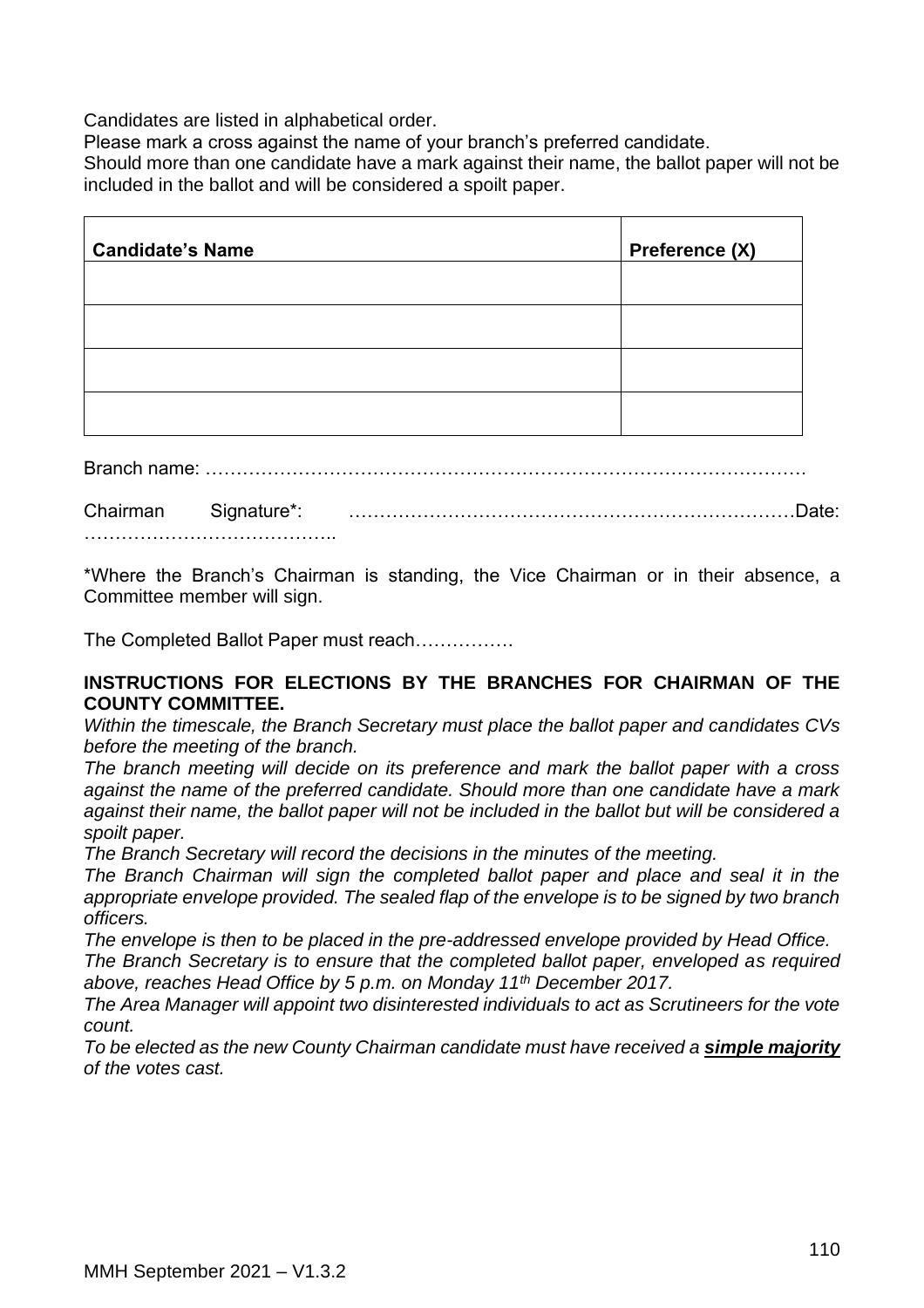### **Volunteer expense claim form**

Please complete all sections fully, legibly and accurately, attaching receipts where relevant**.** See overleaf for explanatory notes. We aim to pay your expense claim within 4-6 weeks of receipt; payment may be delayed if there is missing or incomplete information. **You do not need to provide bank details if already on our system.**

| <b>Name &amp; Volunteer Role</b>                                                                                                                                                                                                                                                                                                                                                                                                                                                                                     |                  | PAO Ref. / Volunteer No.<br>(if applicable) |                    |  |
|----------------------------------------------------------------------------------------------------------------------------------------------------------------------------------------------------------------------------------------------------------------------------------------------------------------------------------------------------------------------------------------------------------------------------------------------------------------------------------------------------------------------|------------------|---------------------------------------------|--------------------|--|
| Address (incl. postcode)                                                                                                                                                                                                                                                                                                                                                                                                                                                                                             |                  |                                             |                    |  |
| Email (for remittance advice)                                                                                                                                                                                                                                                                                                                                                                                                                                                                                        |                  | Phone                                       |                    |  |
| <b>Bank Account Name</b>                                                                                                                                                                                                                                                                                                                                                                                                                                                                                             | <b>Sort Code</b> |                                             | <b>Account No.</b> |  |
| Course attended (title, date & location)                                                                                                                                                                                                                                                                                                                                                                                                                                                                             |                  |                                             |                    |  |
| Details of Expenditure (See examples overleaf. Include CMS Case ref no. Amount<br><b>Date</b><br>where relevant but do not include beneficiary personal details)                                                                                                                                                                                                                                                                                                                                                     |                  |                                             |                    |  |
|                                                                                                                                                                                                                                                                                                                                                                                                                                                                                                                      |                  |                                             |                    |  |
|                                                                                                                                                                                                                                                                                                                                                                                                                                                                                                                      |                  |                                             |                    |  |
|                                                                                                                                                                                                                                                                                                                                                                                                                                                                                                                      |                  |                                             |                    |  |
|                                                                                                                                                                                                                                                                                                                                                                                                                                                                                                                      |                  |                                             |                    |  |
|                                                                                                                                                                                                                                                                                                                                                                                                                                                                                                                      |                  |                                             |                    |  |
|                                                                                                                                                                                                                                                                                                                                                                                                                                                                                                                      |                  |                                             |                    |  |
|                                                                                                                                                                                                                                                                                                                                                                                                                                                                                                                      |                  |                                             |                    |  |
|                                                                                                                                                                                                                                                                                                                                                                                                                                                                                                                      |                  | <b>Total</b>                                |                    |  |
| Note: for additional claims please attach a separate sheet                                                                                                                                                                                                                                                                                                                                                                                                                                                           |                  |                                             |                    |  |
| I understand that the information I have provided will be used only for the purpose of reimbursing out-of-pocket<br>expenses, in accordance with Legion policy and procedures.<br>I certify that the above details are true and accurate and that I incurred the expenses wholly, necessarily<br>and exclusively whilst engaged on official Legion business. Where claiming mileage for use of my vehicle, I<br>confirm that I have a valid driver's licence, road tax, MOT and insurance which covers business use. |                  |                                             |                    |  |
|                                                                                                                                                                                                                                                                                                                                                                                                                                                                                                                      |                  |                                             |                    |  |
| Membership Dept Use: I confirm that I have checked this claim for accuracy in accordance with the Legion<br>expenses policy and that all relevant receipts are attached.                                                                                                                                                                                                                                                                                                                                             |                  |                                             |                    |  |
|                                                                                                                                                                                                                                                                                                                                                                                                                                                                                                                      |                  |                                             |                    |  |
| Print Name & Position: Membership Administration Manager<br>Unit Code 4271-D010-<br>Activity Code 422000 - Volunteer Expenses                                                                                                                                                                                                                                                                                                                                                                                        |                  |                                             |                    |  |
| Please return to:                                                                                                                                                                                                                                                                                                                                                                                                                                                                                                    |                  |                                             |                    |  |

**Membership Training, The Royal British Legion, Haig House, 199 Borough High Street, London, SE1 1AA**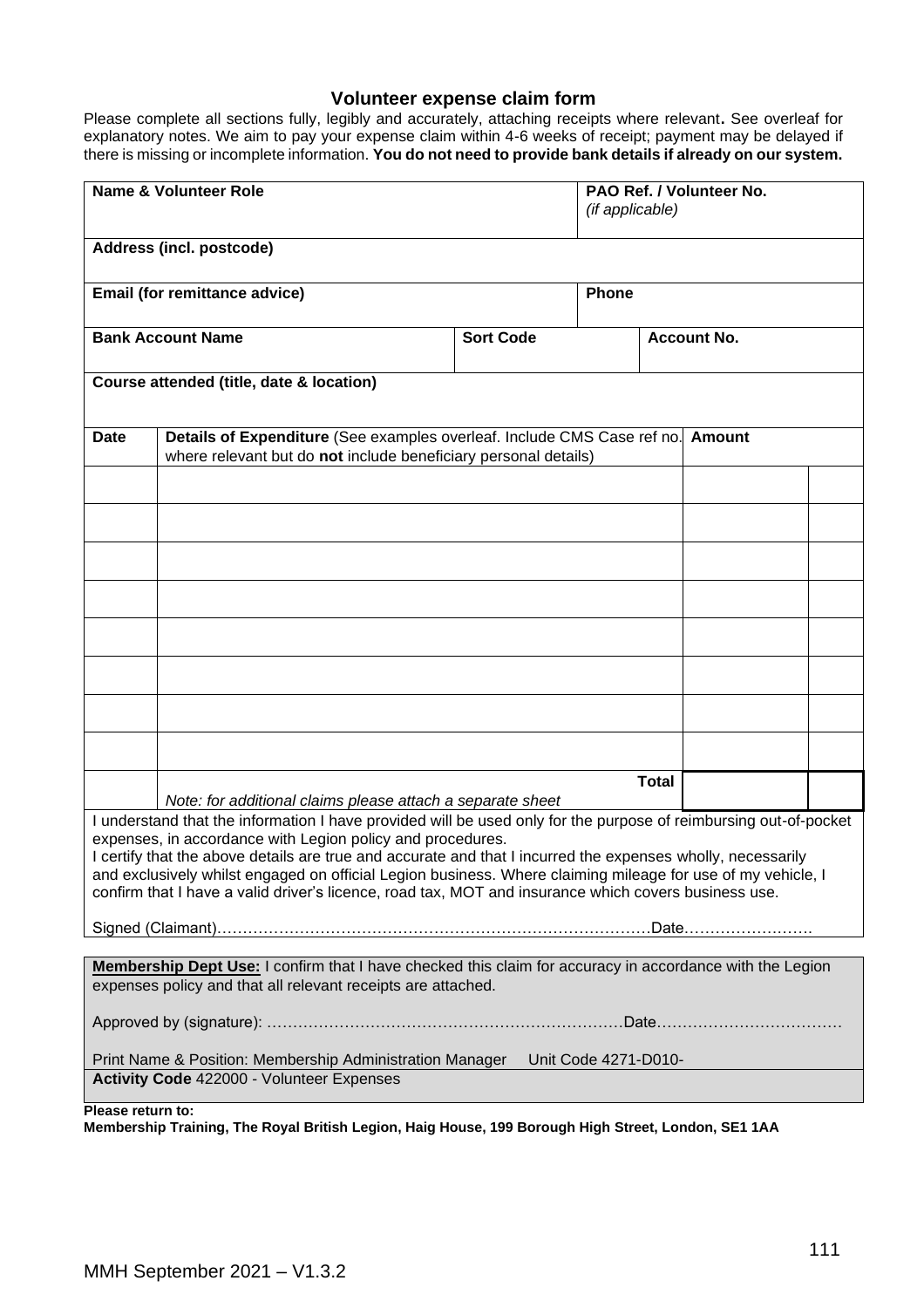#### **Eligible expenses**

This form applies to all unpaid volunteers, including members carrying out activities on the Legion's behalf. Please see the table below for guidance on what can be claimed. Expenses will only be reimbursed if they comply with the principles and procedure set out below.

| <b>Travel - Public</b>     | We will only reimburse 2 <sup>nd</sup> class rail travel                                                                                                                                                                                                                                                                                                                                                                                                                       |                     |  |
|----------------------------|--------------------------------------------------------------------------------------------------------------------------------------------------------------------------------------------------------------------------------------------------------------------------------------------------------------------------------------------------------------------------------------------------------------------------------------------------------------------------------|---------------------|--|
| <b>Transport</b>           | Taxis are only reimbursed in certain circumstances (for reasons of personal                                                                                                                                                                                                                                                                                                                                                                                                    |                     |  |
|                            | safety, needing to carry heavy items, where public transport is more expensive                                                                                                                                                                                                                                                                                                                                                                                                 |                     |  |
|                            | or not available or where you have a registered disability)                                                                                                                                                                                                                                                                                                                                                                                                                    |                     |  |
| <b>Travel - Driving</b>    | Cars                                                                                                                                                                                                                                                                                                                                                                                                                                                                           | 45p per mile for    |  |
| Please specify number of   |                                                                                                                                                                                                                                                                                                                                                                                                                                                                                | first 10,000 miles, |  |
| miles in Details of        |                                                                                                                                                                                                                                                                                                                                                                                                                                                                                | 25p thereafter      |  |
| Expenditure                | Motorcycle                                                                                                                                                                                                                                                                                                                                                                                                                                                                     | 24p per mile        |  |
|                            | <b>Bicycle</b>                                                                                                                                                                                                                                                                                                                                                                                                                                                                 | 20p per mile        |  |
|                            | Car parking fees/tolls                                                                                                                                                                                                                                                                                                                                                                                                                                                         | As charged          |  |
| Accommodation              | Hotel Accommodation is booked centrally. Your course joining instructions<br>include information about accommodation if the course is residential and<br>provide a contact for booking requests if you feel overnight accommodation is<br>required. Please give as much notice as possible, but even on the day of<br>requirement a booking is possible, should an emergency occur. Accordingly<br>accommodation costs will not repaid if incurred outside these instructions. |                     |  |
| <b>Subsistence (meals)</b> | Breakfast (if leaving before 6.30am or not provided by<br>hotel)                                                                                                                                                                                                                                                                                                                                                                                                               | Up to £8            |  |
|                            | Lunch                                                                                                                                                                                                                                                                                                                                                                                                                                                                          | Up to £10           |  |
|                            | Evening meal (when working after 8pm)                                                                                                                                                                                                                                                                                                                                                                                                                                          | Up to £18           |  |
|                            | Evening meal (when taken in hotel and not included in<br>accommodation price)                                                                                                                                                                                                                                                                                                                                                                                                  | Up to £28           |  |

| <b>Example claims:</b> | <b>Details of Expenditure</b>                                                                     | Amount  |
|------------------------|---------------------------------------------------------------------------------------------------|---------|
| 12/04/2016             | Own vehicle mileage - drive to & from Wolverhampton stn.<br>for conference, 28 miles @ 45p / mile | £ 12.60 |
| 12/04/2016             | Car park fee                                                                                      | £ 15.00 |
| 12/04/2016             | National rail fare - Wolverhampton to London                                                      | £ 55.20 |
| 12/04/2016             | Dinner                                                                                            | £ 17.50 |
|                        | Total                                                                                             | £100.30 |

#### **Notes**

- 1. Attach all **original** itemised receipts. Where this isn't possible, please provide an explanation.
- 2. Expense claims must be submitted within 3 months from the date when the expenditure was incurred, unless there are exceptional circumstances, e.g. illness.
- 3. There is the option to waive your claim or claim less than the maximum rates above. This would be appreciated.
- 4. Both the claimant and authoriser must ensure that claims comply with the Legion's policy, SOP42 'Staff, Volunteers and Trustees' Expenses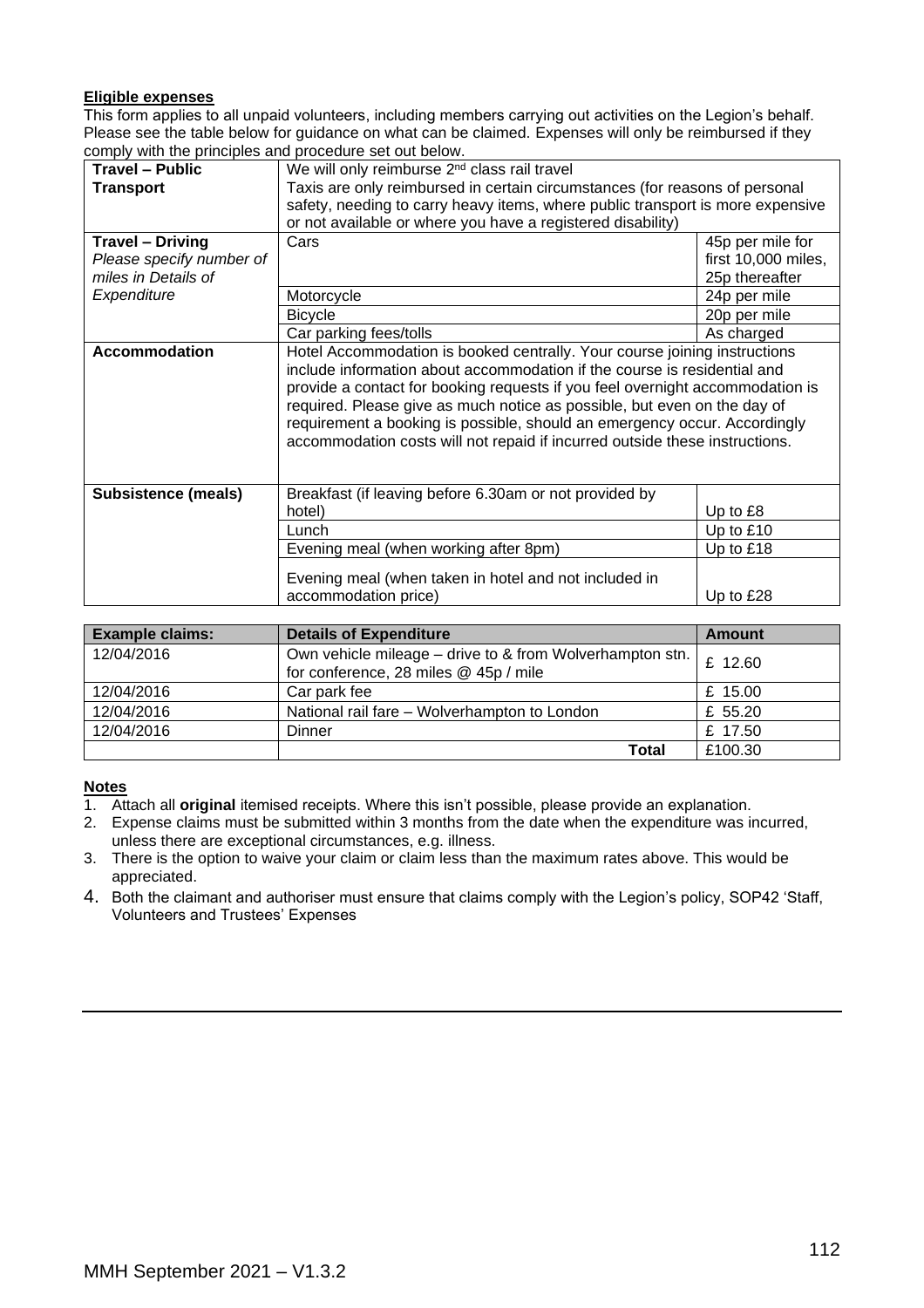### **COUNTY MODEL BYE-LAWS** MEMBERSHIP HANDBOOK

……………………………………………… COUNTY BYE-LAWS As authorised by the Membership Council APPROVED Chairman of the Membership Council ………………………………………...…… (Signature) Date: ………………………………………. The following County Bye-Laws are supplementary to The Royal Charter of Incorporation and Schedules of The Royal British Legion hereafter known as "the Royal Charter" and procedures as laid-down in the Membership Handbook. They shall be binding on all Groups and branches within the Legion County of ............................................................................................... After being passed by a two-thirds majority of those delegates present and qualified to vote on the appropriate motion at the previous Annual Meeting of the County Conference, all alterations and amendments to these Bye-Laws shall be submitted to, and approved by the Membership Council on behalf of the Board of Trustees, before they may be implemented. 1. County name and number …………………………………………………………………………………… 2. County meeting place, frequency and timings of meetings ..………………………………………………………………………………… 3. County Committee appointments ……………………………………………………………………………………… 4. County sub-Committees and their Terms of Reference ……………………………………………………………………………..….. 5. Groups within the County (Only to be included by Counties which have a Group structure): To assist the County Committee in the management of the County, and in compliance with the Royal Charter, Branches are placed into the following Groups for administrative purposes: ……………………………… Group List branches: ………………………...……………… ………………………………. Group List branches: ………………………...…………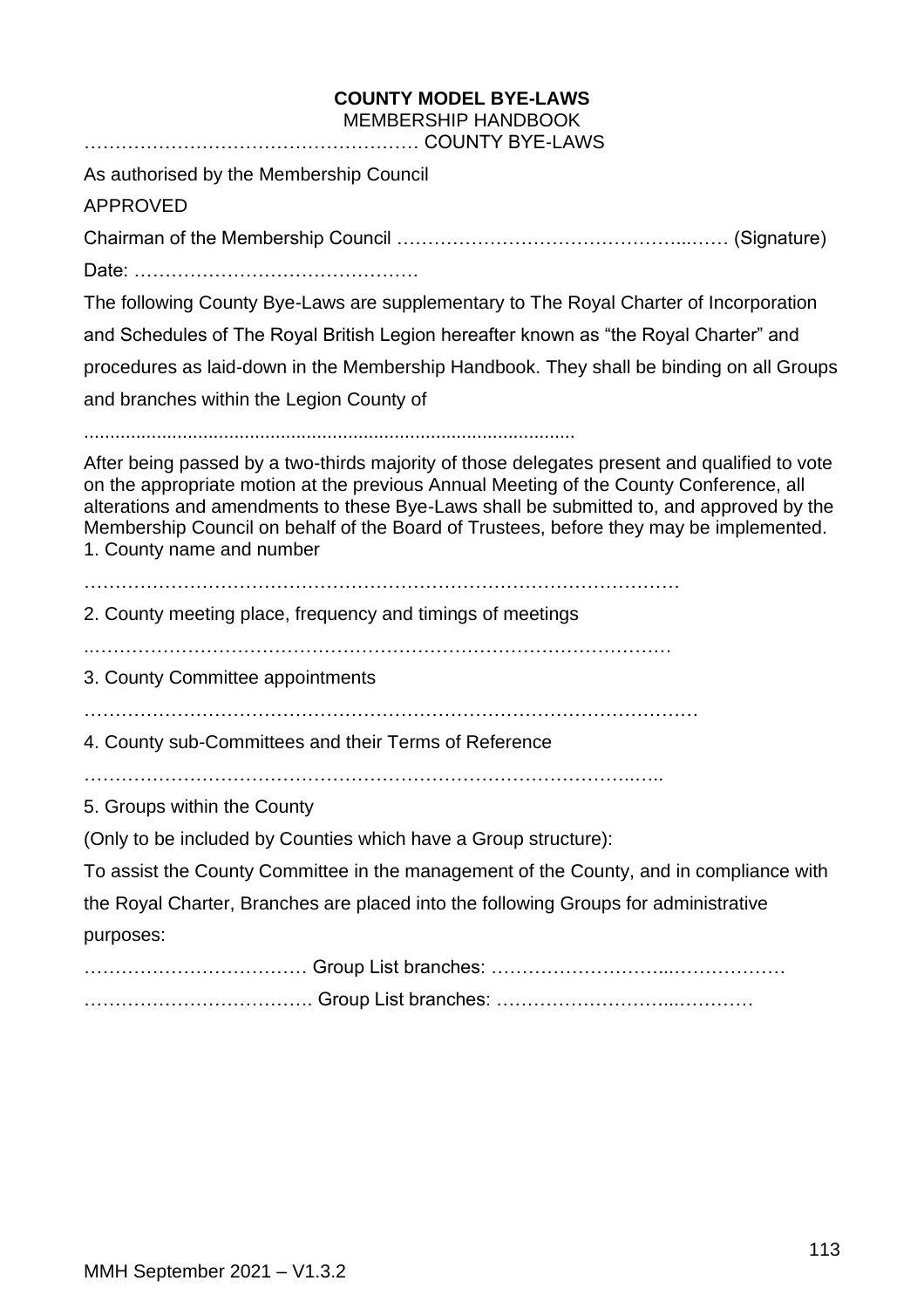### **OVERSEAS DISTRICT MODEL BYE-LAWS MEMBERSHIP HANDBOOK**

| As authorised by the Membership Council                                                                                                                                                                                                                                                                                                                                                                                  |
|--------------------------------------------------------------------------------------------------------------------------------------------------------------------------------------------------------------------------------------------------------------------------------------------------------------------------------------------------------------------------------------------------------------------------|
| <b>APPROVED</b>                                                                                                                                                                                                                                                                                                                                                                                                          |
|                                                                                                                                                                                                                                                                                                                                                                                                                          |
| (Signature)                                                                                                                                                                                                                                                                                                                                                                                                              |
| Date:                                                                                                                                                                                                                                                                                                                                                                                                                    |
| The following Overseas District Bye-Laws are supplementary to The Royal Charter of                                                                                                                                                                                                                                                                                                                                       |
| Incorporation and Schedules of The Royal British Legion hereafter known as "the Royal                                                                                                                                                                                                                                                                                                                                    |
| Charter" and procedures as laid-down in the Membership Handbook. They shall be binding                                                                                                                                                                                                                                                                                                                                   |
| on all Groups and branches within the Legion Overseas District of                                                                                                                                                                                                                                                                                                                                                        |
| After being passed by a two-thirds majority of those delegates present and qualified to vote<br>on the appropriate motion at the previous Annual Meeting of the Overseas District<br>Conference, all alterations and amendments to these Bye-Laws shall be submitted to, and<br>approved by the Membership Council on behalf of the Board of Trustees, before they may<br>be implemented.<br>1. District name and number |
| 2. District meeting place, frequency and timings of meetings                                                                                                                                                                                                                                                                                                                                                             |
| 3. District Committee by function and appointments                                                                                                                                                                                                                                                                                                                                                                       |
| 4. District sub-Committees and their Terms of Reference                                                                                                                                                                                                                                                                                                                                                                  |
| 5. Groups within the District (Only to be included by Overseas Districts which have a Group<br>structure):                                                                                                                                                                                                                                                                                                               |
| To assist the District Committee in the management of the District, and in compliance with                                                                                                                                                                                                                                                                                                                               |
| the Royal Charter, Branches are placed into the following Groups for administrative<br>purposes:                                                                                                                                                                                                                                                                                                                         |
|                                                                                                                                                                                                                                                                                                                                                                                                                          |
|                                                                                                                                                                                                                                                                                                                                                                                                                          |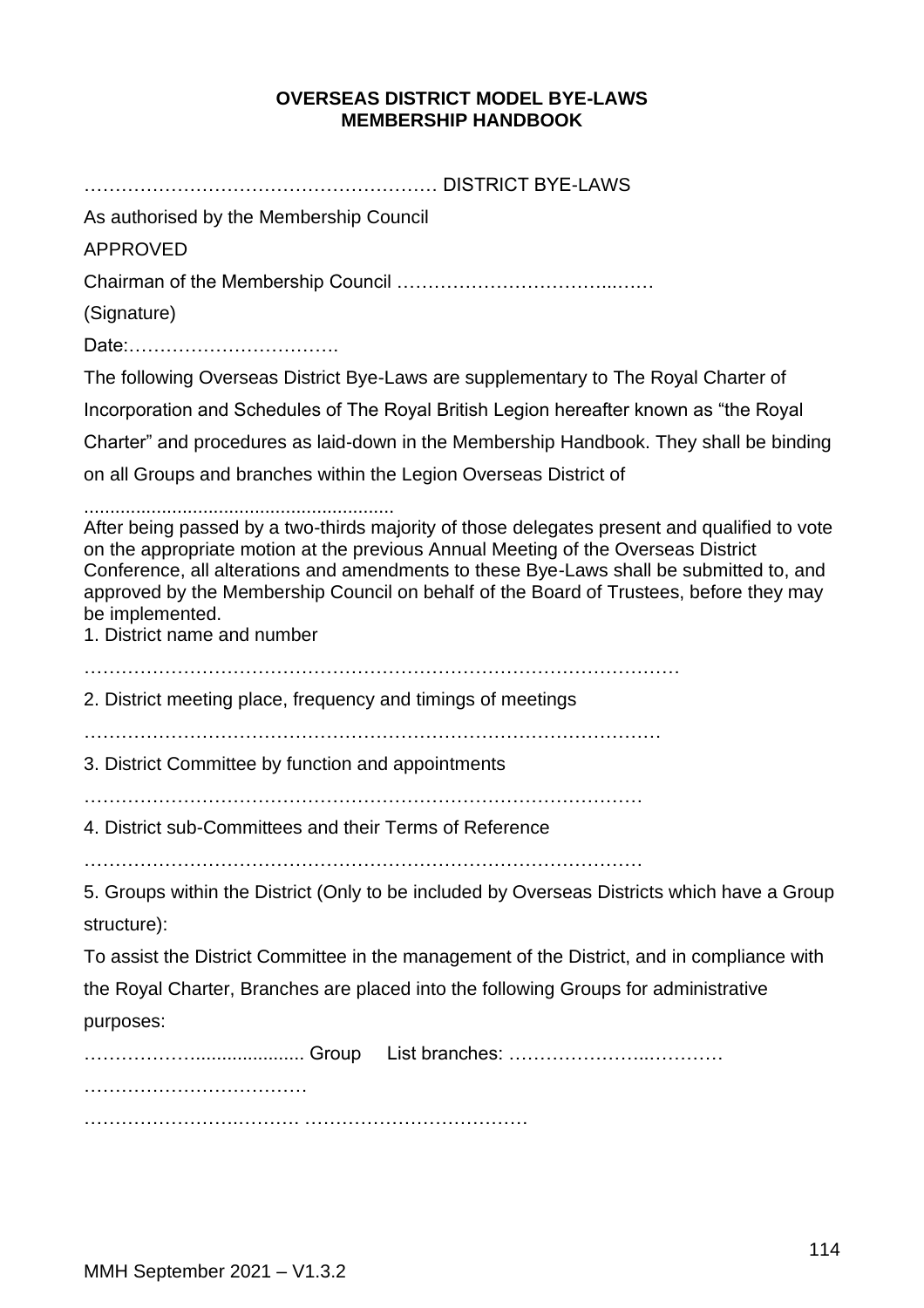#### **SOP 163 Appendix A Application Form: Request a payment from a Branch Legacy Trust**

#### **Trust Details**

| TIUSL D <del>e</del> lans |                                                                                        |                                               |  |
|---------------------------|----------------------------------------------------------------------------------------|-----------------------------------------------|--|
|                           | 1. Name of Trust                                                                       |                                               |  |
|                           | 2. Trust Code (if known i.e.<br>LXXX)                                                  |                                               |  |
|                           | 3. Branch/County/District<br>Details (include BR code if<br>applicable)                |                                               |  |
|                           | 4. Amount requested                                                                    | £                                             |  |
| 5.                        | Purpose of request                                                                     |                                               |  |
| 6.                        | Charitable Object to be met<br>and why this is an effective<br>use of charitable funds |                                               |  |
| 7.                        | Confirmation of who will<br>benefit (Beneficiaries/<br>Members/Public or other)        |                                               |  |
|                           | <b>Payment Details</b><br>8. Where should funds be paid<br>to (please tick)            |                                               |  |
|                           |                                                                                        | <b>Branch BFI</b>                             |  |
|                           |                                                                                        | <b>Branch Bank Account</b>                    |  |
|                           |                                                                                        | <b>County/District Bank</b><br><b>Account</b> |  |
|                           |                                                                                        | <b>Account Name</b>                           |  |
|                           |                                                                                        | <b>Account Number</b>                         |  |
|                           |                                                                                        | Sort Code                                     |  |
|                           |                                                                                        | <b>Other Internal Transfer</b>                |  |
|                           |                                                                                        | Details of transfer (E.g.<br>Poppy Appeal)    |  |
|                           |                                                                                        |                                               |  |

**Application Details** 9. Application Completed by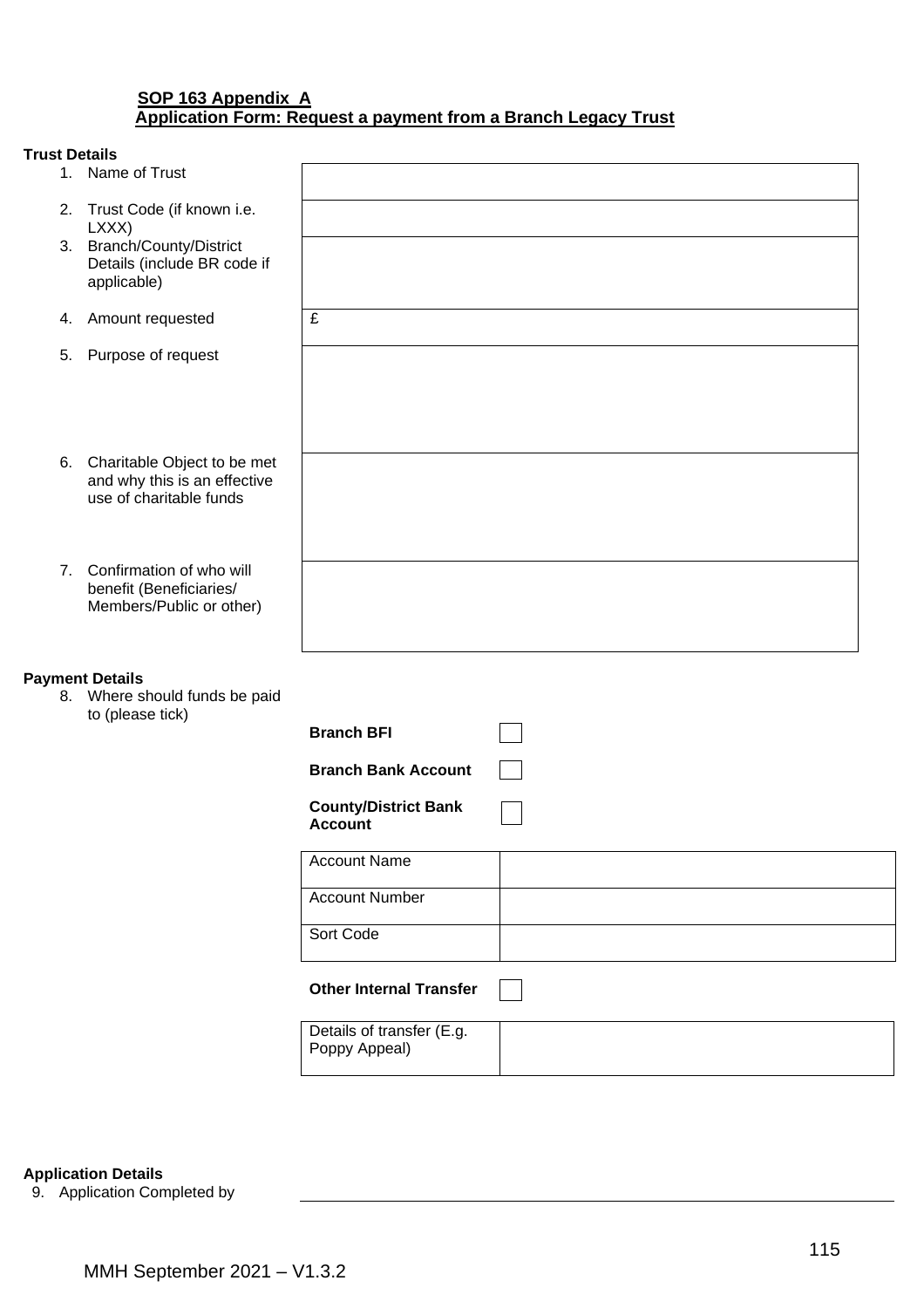| Name                                                  |  |
|-------------------------------------------------------|--|
| Position                                              |  |
| Signature                                             |  |
| Date                                                  |  |
| 10. County Chair confirmation<br>Name of County Chair |  |

Comments on application

**Signature** 

Date

#### **Head Office Processing**

| 11. Confirmation Objective will be met |  |
|----------------------------------------|--|
| Decision                               |  |
| Name of deciding officer               |  |
| Position                               |  |
| Signature                              |  |
| Date                                   |  |

Following Approval the Branch Account team will process payment which will be approved by the Chief Finance Officer or Director of Finance in line with SOP 146: Financial Delegations of Authority.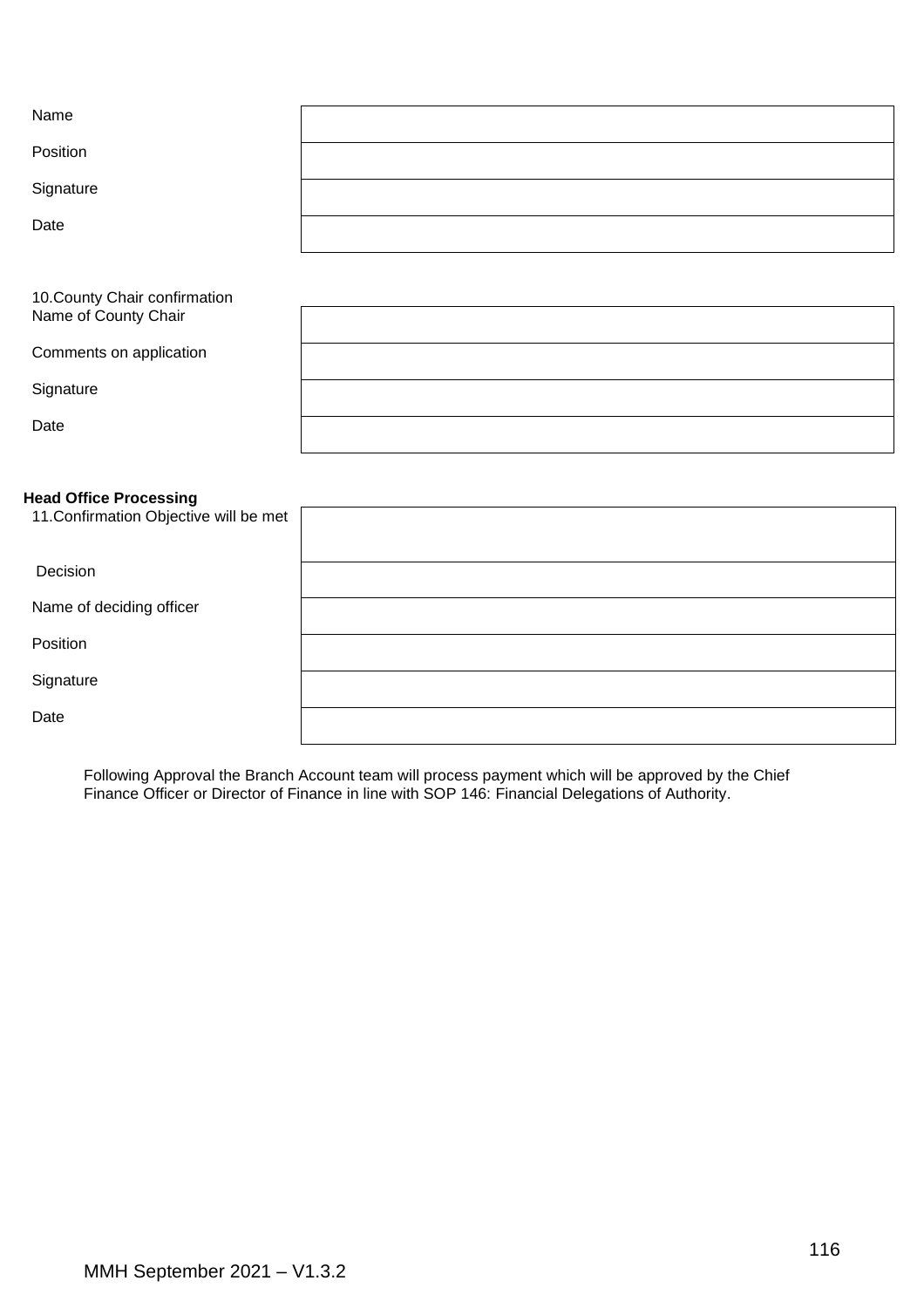#### **SOP 163 Appendix B Application Form: Appeal a Legacy Trust Account decision**

#### **Original Request Details**

- 1. Name of Trust (include Trust Code)
- 2. Branch Details (inclue code)
- 3. Amount requested
- 4. Purpose of original re

| de BR  |   |
|--------|---|
|        |   |
|        |   |
|        |   |
|        | £ |
|        |   |
| equest |   |
|        |   |
|        |   |
|        |   |
|        |   |
|        |   |
| est    |   |
|        |   |

5. Date of original reque submission

### **Appeal Details**

6. App orig

| Delalis                                   |  |  |
|-------------------------------------------|--|--|
| peal Reason/Response to<br>ginal decision |  |  |
|                                           |  |  |
|                                           |  |  |
|                                           |  |  |
|                                           |  |  |
|                                           |  |  |
|                                           |  |  |

### 7. Appeal Completed by

Name

Position

**Signature** 

Date

#### **Head Office Processing**

8. Appeal Decision Decision by Director

**Signature** 

Name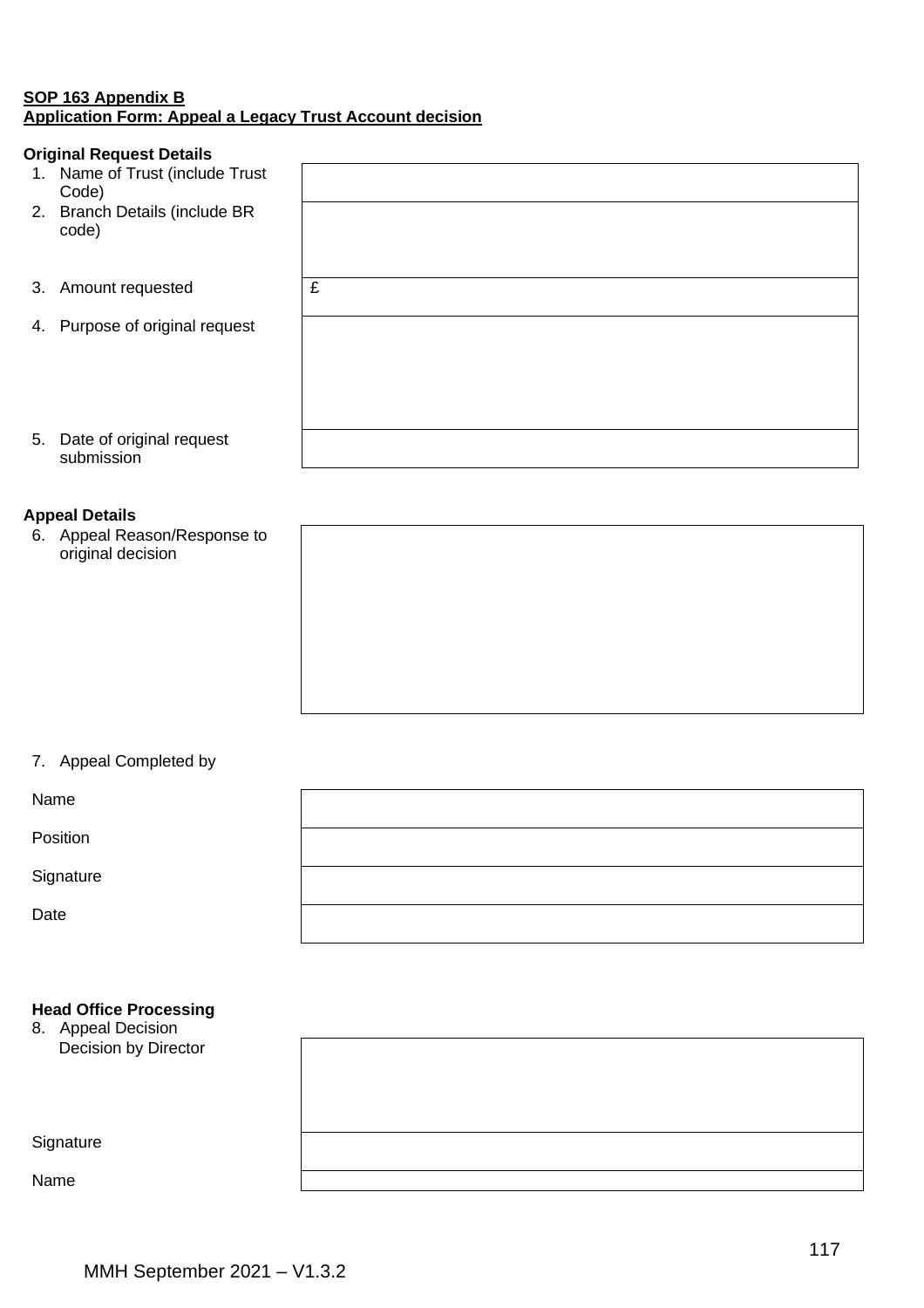Position

Date

Following Approval the Branch Account team will process payment which will be approved by the Chief Finance Officer or Director of Finance in line with SOP 146: Financial Delegations of Authority.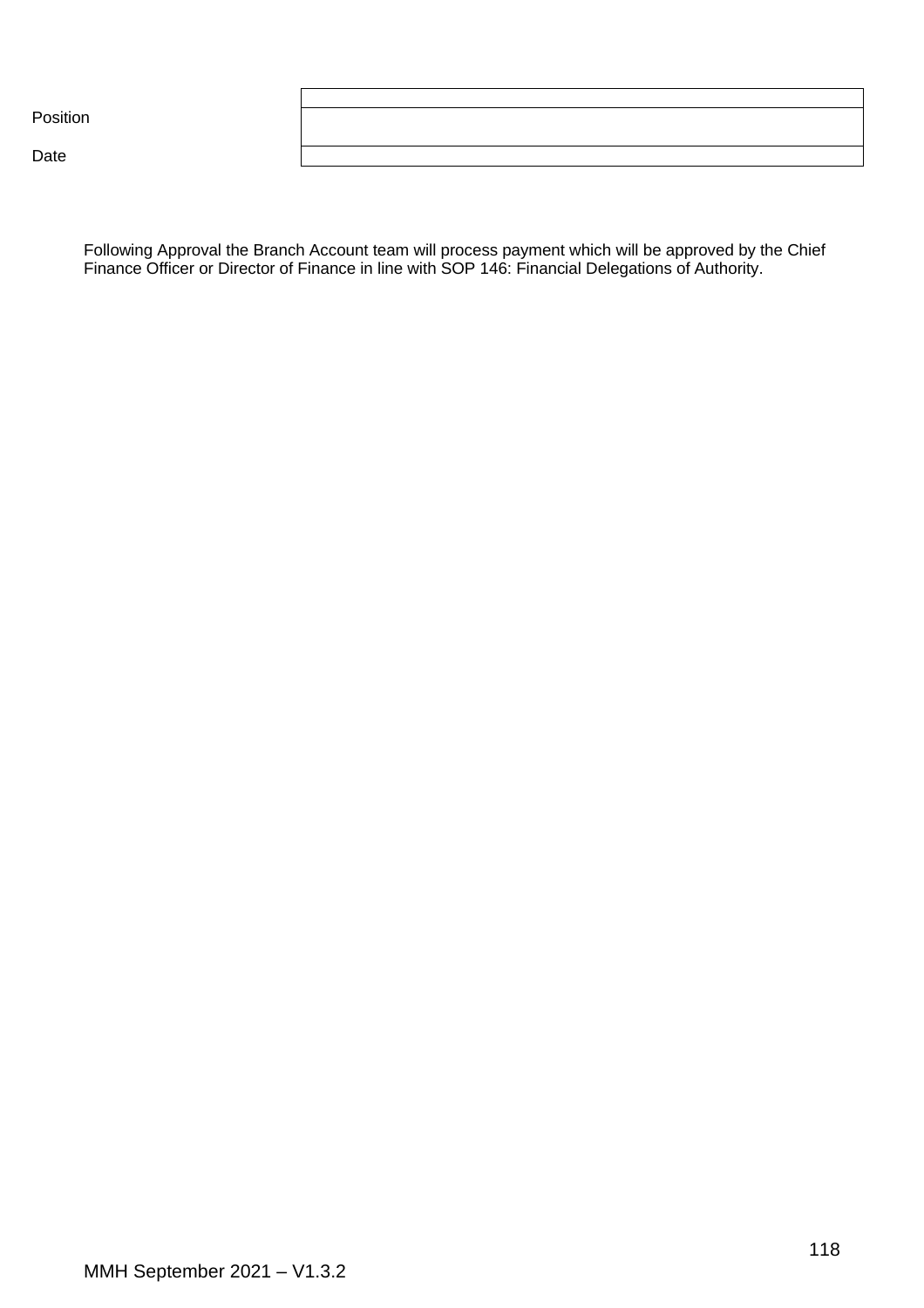# ROYAL BRITISH LEGION

### **\_\_\_\_\_\_\_\_\_\_\_\_\_ COUNTY PLAN (YYYY – YYYY)**

## 1. INTRODUCTION AND BACKGROUND

*In this box describe what the County has achieved in the past year and how you now need to amend the Plan to take your County forward whilst fitting in with the policies and procedures and the general direction of the Legion. Describe any major changes that took place and how they have impacted on your delivery.*

### 2. OBJECTIVES

- i. Welfare.
- ii. Fundraising.
- iii. Remembrance and Ceremonial.
- iv. Membership, Recruiting and Events.
- v. Training.
- vi. Administration and Finance.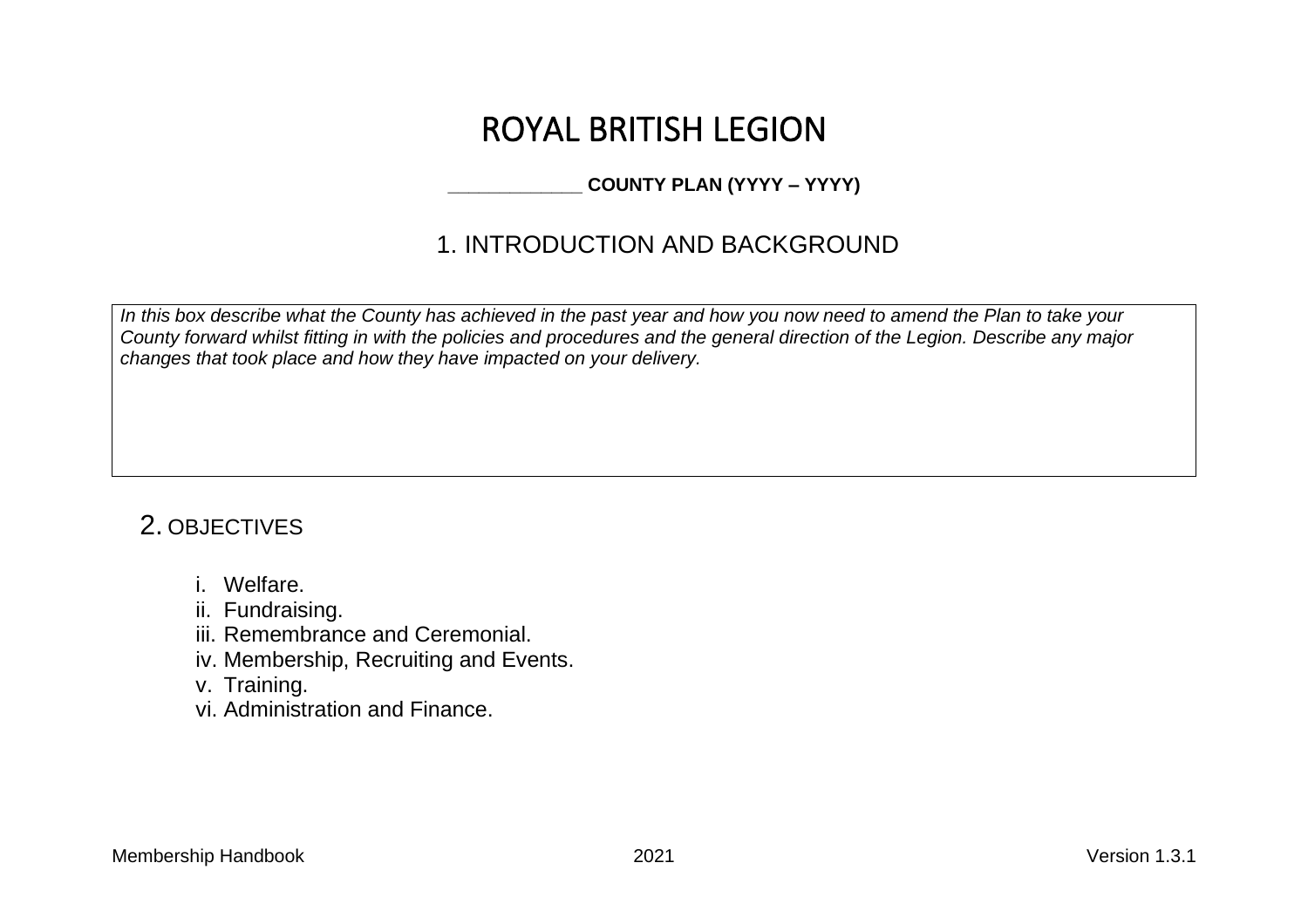### 2.i WELFARE

*In this box describe how your County will deliver welfare in the next three years and how this fits in with national initiatives.*

| Objective                    | <b>Target</b><br>date                         | <b>Responsibility</b>            | <b>Key Performance Indicator(s)</b>                              | <b>Budget estimate</b>                                                                 |
|------------------------------|-----------------------------------------------|----------------------------------|------------------------------------------------------------------|----------------------------------------------------------------------------------------|
| What do you want to achieve? | When<br>do you<br>want to<br>achieve<br>this? | Who is going to<br>achieve this? | How will you measure whether you<br>have achieved the objective? | How much will it cost you<br>to achieve this?<br>Cost impact: positive or<br>negative? |
|                              |                                               |                                  |                                                                  |                                                                                        |
|                              |                                               |                                  |                                                                  |                                                                                        |
|                              |                                               |                                  |                                                                  |                                                                                        |
|                              |                                               |                                  |                                                                  |                                                                                        |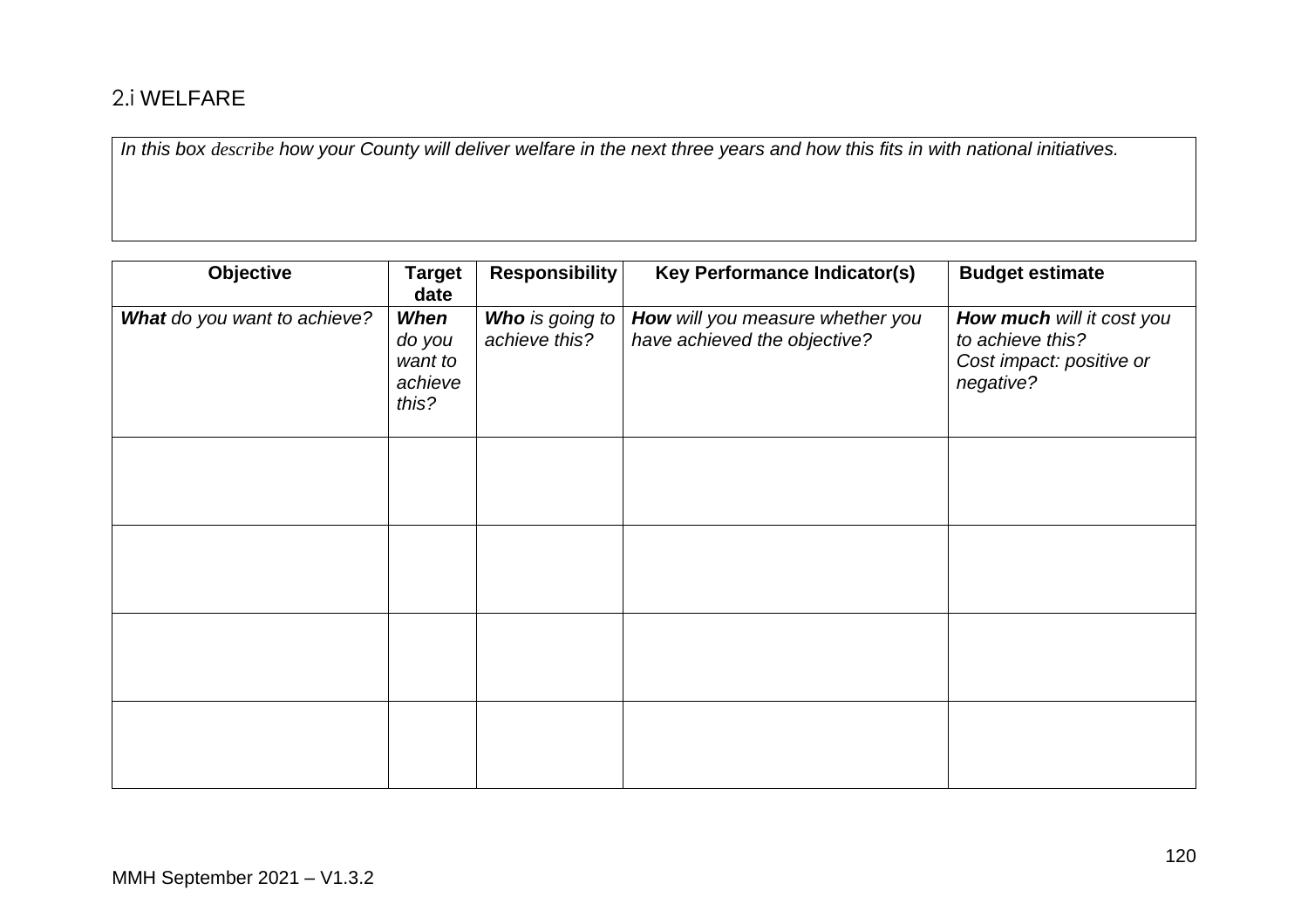### 2.ii FUNDRAISING

*In this box describe the work that your County undertakes to increase fundraising support and income.* 

| Objective                    | <b>Target</b><br>date                                | <b>Responsibility</b>            | <b>Key Performance Indicator(s)</b>                              | <b>Budget estimate</b>                                                                 |
|------------------------------|------------------------------------------------------|----------------------------------|------------------------------------------------------------------|----------------------------------------------------------------------------------------|
| What do you want to achieve? | <b>When</b><br>do you<br>want to<br>achieve<br>this? | Who is going to<br>achieve this? | How will you measure whether you<br>have achieved the objective? | How much will it cost you<br>to achieve this?<br>Cost impact: positive or<br>negative? |
|                              |                                                      |                                  |                                                                  |                                                                                        |
|                              |                                                      |                                  |                                                                  |                                                                                        |
|                              |                                                      |                                  |                                                                  |                                                                                        |
|                              |                                                      |                                  |                                                                  |                                                                                        |

### 2.iii REMEMBRANCE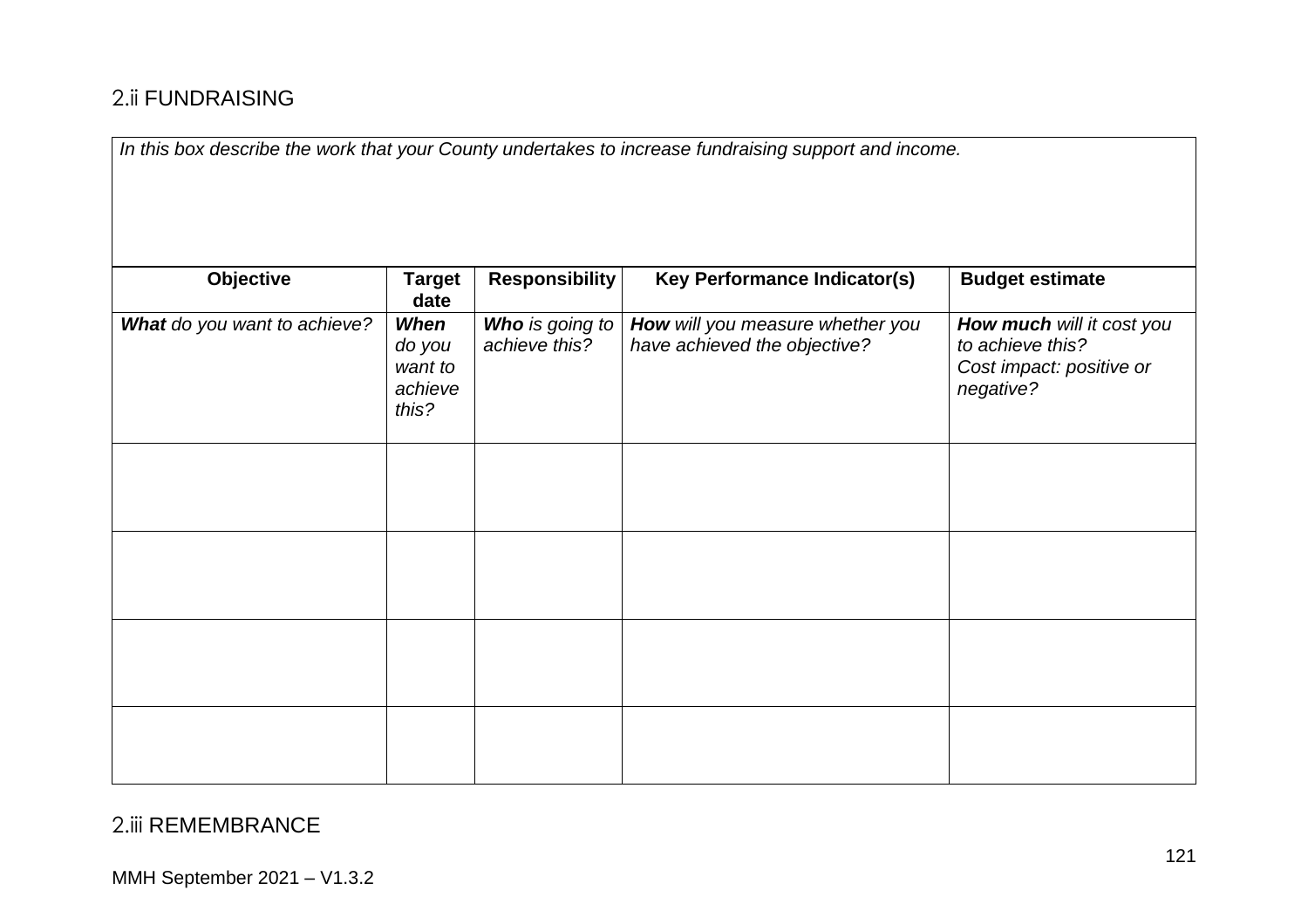*In this box describe which Remembrance and Ceremonial events you organise throughout the year and what you hope to achieve with this.*

| Objective                    | <b>Target</b><br>date                         | <b>Responsibility</b>            | <b>Key Performance Indicator(s)</b>                              | <b>Budget estimate</b>                                                                 |
|------------------------------|-----------------------------------------------|----------------------------------|------------------------------------------------------------------|----------------------------------------------------------------------------------------|
| What do you want to achieve? | When<br>do you<br>want to<br>achieve<br>this? | Who is going to<br>achieve this? | How will you measure whether you<br>have achieved the objective? | How much will it cost you<br>to achieve this?<br>Cost impact: positive or<br>negative? |
|                              |                                               |                                  |                                                                  |                                                                                        |
|                              |                                               |                                  |                                                                  |                                                                                        |
|                              |                                               |                                  |                                                                  |                                                                                        |
|                              |                                               |                                  |                                                                  |                                                                                        |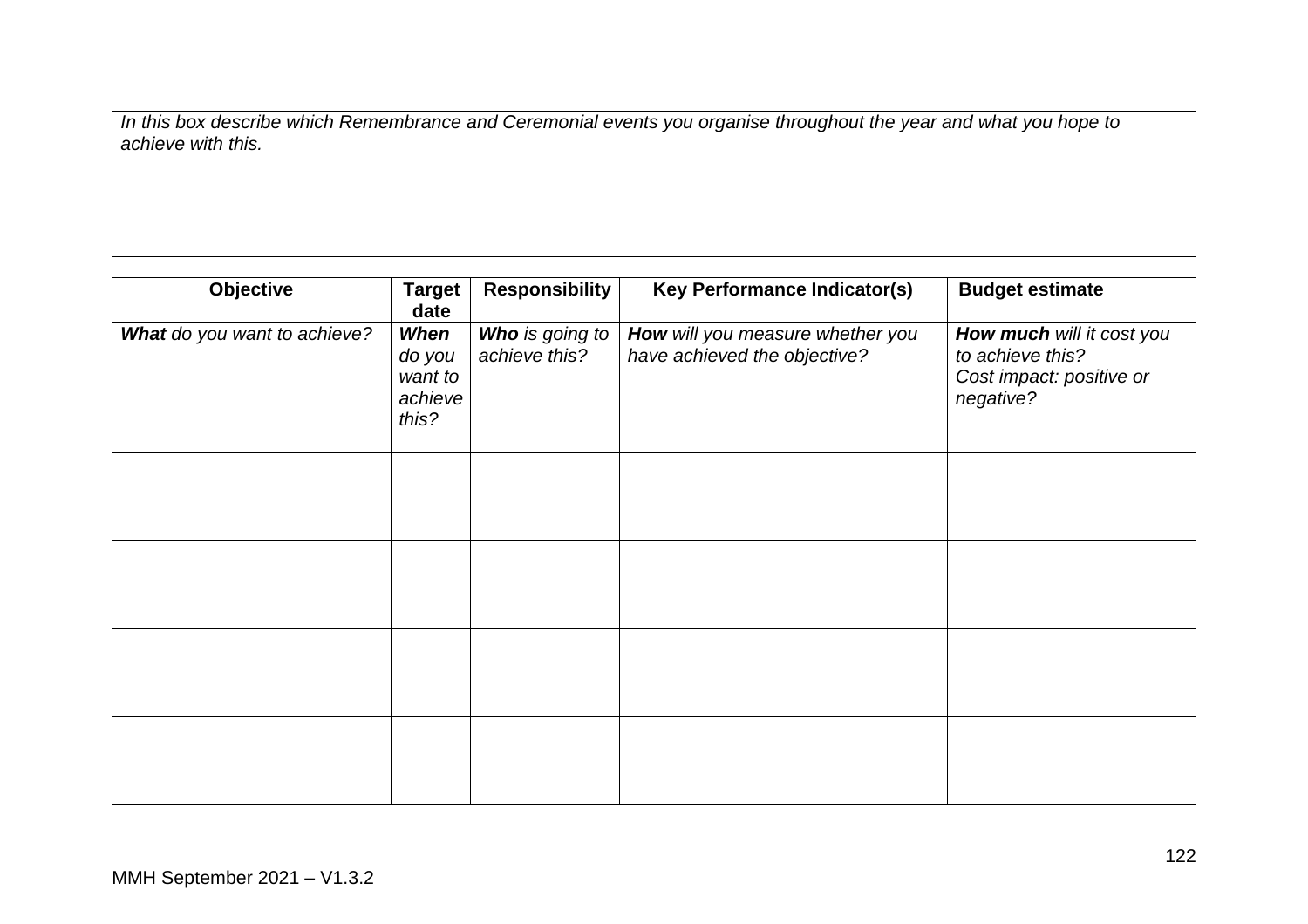### 2.iv MEMBERSHIP, RECRUITMENT AND EVENTS

*In this box describe how you want to develop membership in your County and what events you will need to organise to achieve this. Keep in mind national policies on Direct Debit subscriptions, Gift Aid, etc.*

| <b>Objective</b>                                                   | <b>Target</b><br>date                      | <b>Responsibility</b>                   | <b>Key Performance Indicator(s)</b>                                 | <b>Budget estimate</b>                                                                 |
|--------------------------------------------------------------------|--------------------------------------------|-----------------------------------------|---------------------------------------------------------------------|----------------------------------------------------------------------------------------|
| <b>What</b> do you want to achieve?                                | When do<br>you want to<br>achieve<br>this? | <b>Who</b> is going to<br>achieve this? | How will you measure whether<br>you have achieved the<br>objective? | How much will it cost you<br>to achieve this? Cost<br>impact: positive or<br>negative? |
|                                                                    |                                            |                                         |                                                                     |                                                                                        |
|                                                                    |                                            |                                         |                                                                     |                                                                                        |
| SCHEDULED YOUTH ACTIVITIES AND ENGAGEMENT WITH YOUTH ORGANISATIONS |                                            |                                         |                                                                     |                                                                                        |
| <b>What</b> do you want to achieve?                                | When do<br>you want to<br>achieve<br>this? | Who is going to<br>achieve this?        | How will you measure whether<br>you have achieved the<br>objective? | How much will it cost you<br>to achieve this? Cost<br>impact: positive or<br>negative? |
|                                                                    |                                            |                                         |                                                                     |                                                                                        |
|                                                                    |                                            |                                         |                                                                     |                                                                                        |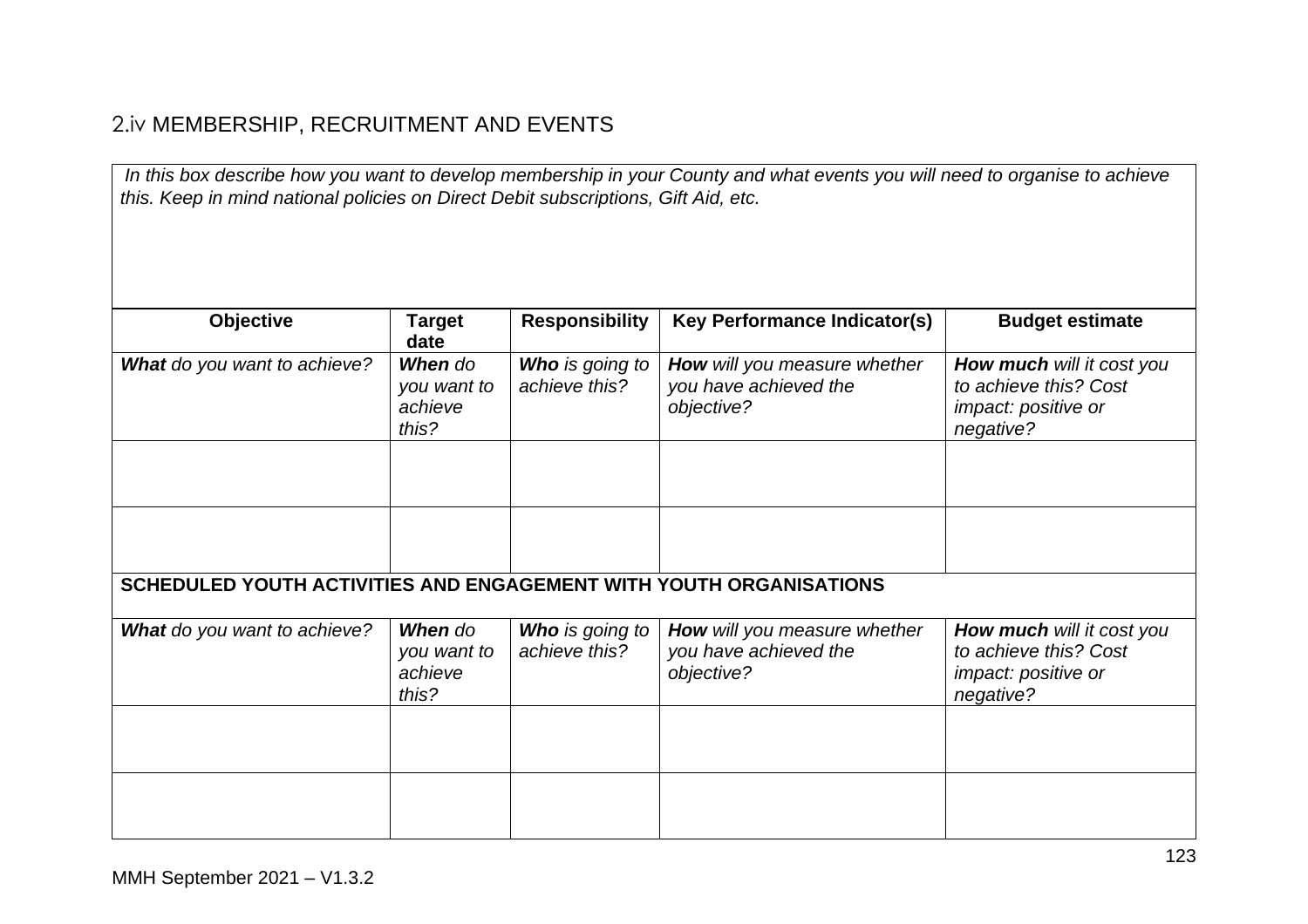### 2.v TRAINING

*In this box describe what training you want to organise for your County and Branch Officers, Committee members and branch members.*

| <b>Objective</b>                    | <b>Target</b><br>date                         | <b>Responsibility</b>                   | <b>Key Performance Indicator(s)</b>                              | <b>Budget estimate</b>                                                                        |
|-------------------------------------|-----------------------------------------------|-----------------------------------------|------------------------------------------------------------------|-----------------------------------------------------------------------------------------------|
| <b>What</b> do you want to achieve? | When<br>do you<br>want to<br>achieve<br>this? | <b>Who</b> is going to<br>achieve this? | How will you measure whether you<br>have achieved the objective? | <b>How much will it cost you</b><br>to achieve this?<br>Cost impact: positive or<br>negative? |
|                                     |                                               |                                         |                                                                  |                                                                                               |
|                                     |                                               |                                         |                                                                  |                                                                                               |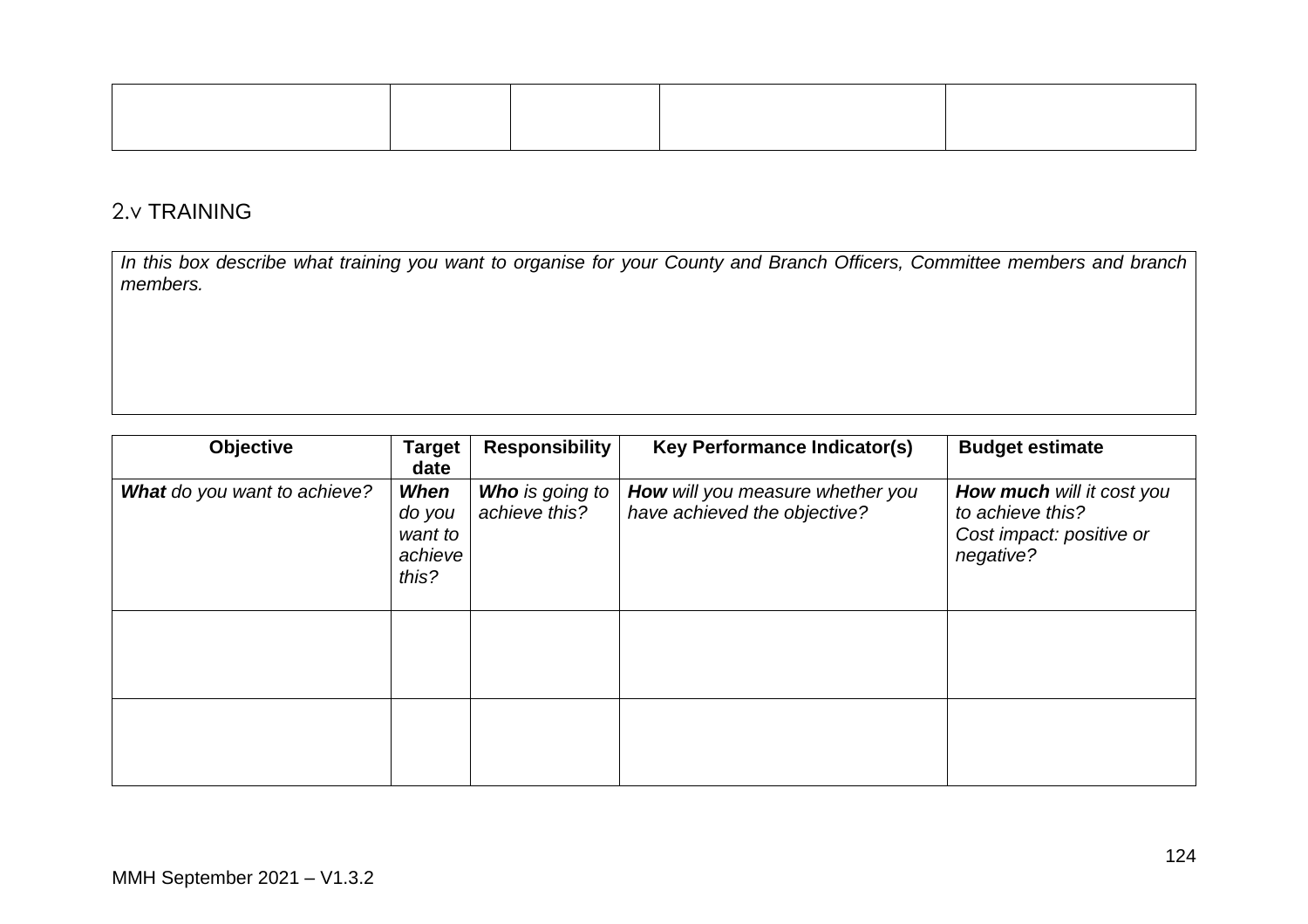### 2.vi ADMINISTRATION AND FINANCE

*In this box, describe which administrative changes you wish to make, in addition to maintaining established key returns and reports. Keep in mind national initiatives like the Branch Funds Initiative.*

| <b>Objective</b>                    | <b>Target</b><br>date                         | <b>Responsibility</b>                   | <b>Key Performance Indicator(s)</b>                              | <b>Budget estimate</b>                                                                        |
|-------------------------------------|-----------------------------------------------|-----------------------------------------|------------------------------------------------------------------|-----------------------------------------------------------------------------------------------|
| <b>What</b> do you want to achieve? | When<br>do you<br>want to<br>achieve<br>this? | <b>Who</b> is going to<br>achieve this? | How will you measure whether you<br>have achieved the objective? | <b>How much will it cost you</b><br>to achieve this?<br>Cost impact: positive or<br>negative? |
|                                     |                                               |                                         |                                                                  |                                                                                               |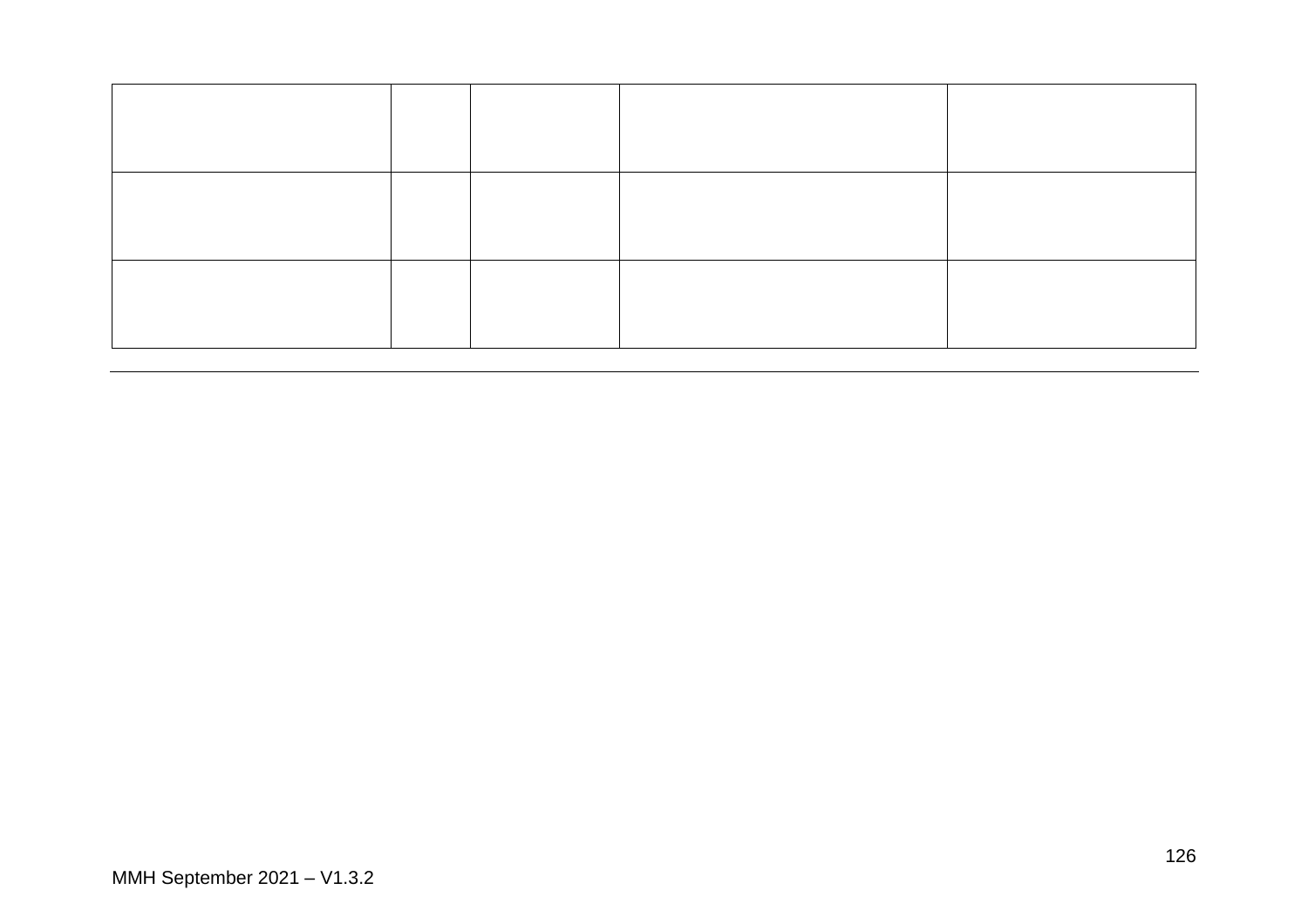# **Groups**

Counties can use a Group system if they wish. All Counties need an efficient method of two-way communication with their branches. The Group system, used correctly, can be a valuable, vital, administrative and management tool for any County Committee. Group meetings, held at regular intervals, provide a local point of contact and advice, mutual support and assistance. County officers can make good use of Group meetings to discuss policy matters and plan forthcoming events where Group/Branch support would be advantageous.

### **Optimum Group Size**

Counties wishing to adopt, and use, the Group system should look carefully at the size and shape of the County area when it is deciding the Group areas and in which Group to place a Branch. Equally, it is important to determine the optimum Group size to provide an efficient and effective structure. Too large a Group can be cumbersome to organise, too small a Group can have little effect to which there is no advantage. The ideal size is therefore thought to be between 7-10 branches for a large, widely dispersed County and between 5-7 for a smaller County.

### **Group Naming**

Groups are to be named to identify them. It can be by known and accepted regional terms, by town name, by district name or by reference to the area through points of the compass.

### **Model Group Rules**

The Membership Management Handbook (MMHB) provides guidance for the management, responsibilities and work of the Group. The County Committee is charged with defining their responsibilities. Counties should provide a set of model rules for Groups which are to be endorsed by the County Committee. Where the model rules are to be modified for local use, again, they are to be endorsed by the County Committee before they are taken into use.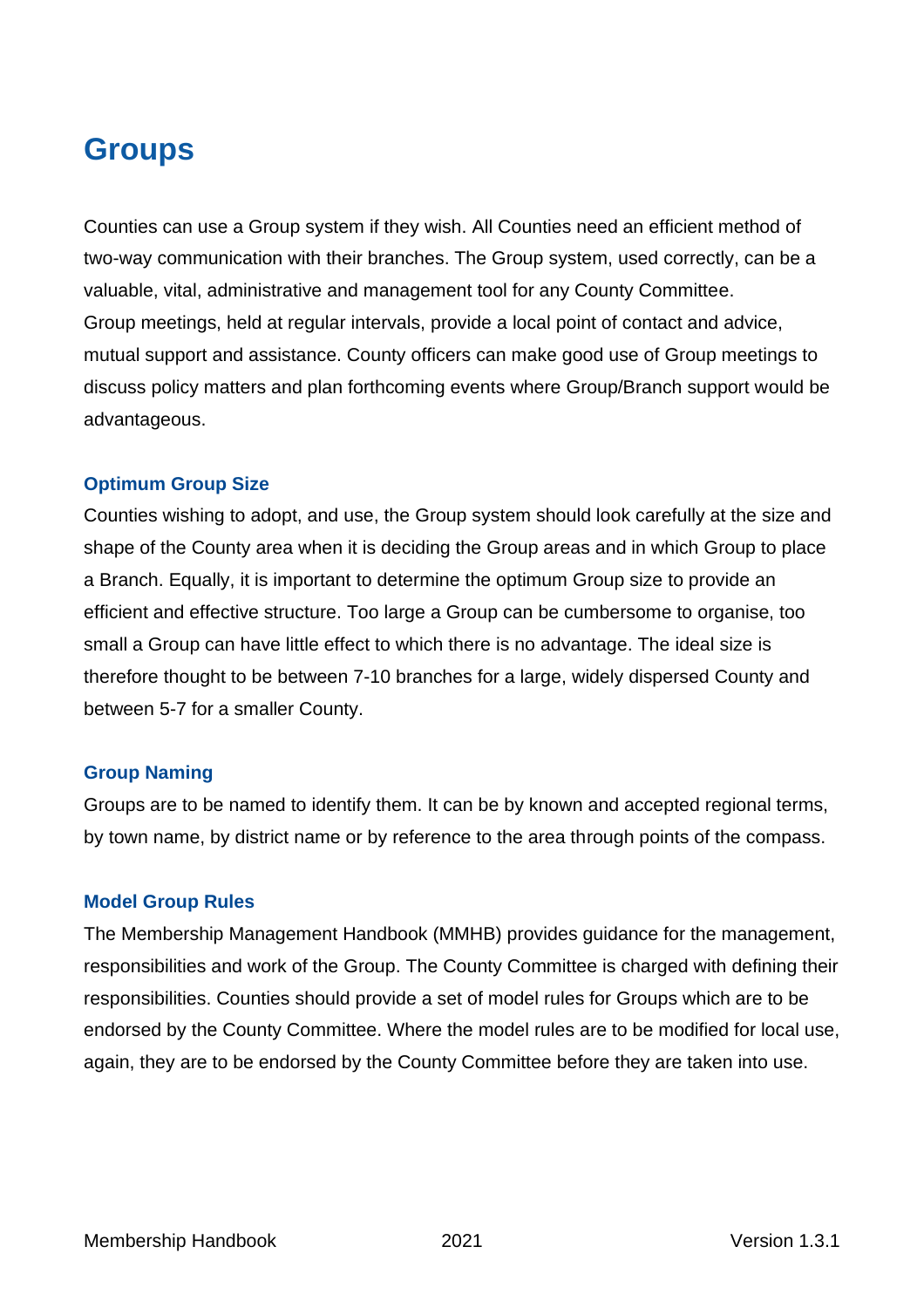### **Group Members on the County Committee**

The workload of County Committee members can be demanding. These members must be individuals who are able and willing to give their time freely throughout the year. A heavy and demanding workload can lead to a paucity of committee members, which may require some committees to co-opt individuals to vacancies. Having to co-opt individuals can have an adverse effect on the committee, reducing the number of elected committee members and therefore can affect the numbers required for a quorum. This in turn can restrict the committee from carrying out its business on behalf of the County membership.

County Committees should consider using one or two members from each Group to populate their County Committee. This spreads the County committee members across the entire County area giving representation to all branches and ensures that the County remains quorate.

### **Communication between County, Group and Branches.**

Communication is the key to County, Group and Branch harmony. The County, its Groups and Branches must embrace technology and remain current.

Counties, Groups and Branches should use a calendar for planning events/activities. This requires effective and consistent co-ordination with the full co-operation of all concerned. This will reduce conflicts with shared dates for some smaller events and may ensure that larger County events can be supported by the Groups and Branches.

### **Compliance:**

Group officers will be elected by the Branches they represent at the Group Annual General Meeting. See County Model Rules for Group Officers.

### **Group finances and Accounts:**

There is no requirement for a Group to hold a Branch Funds Initiative (BFI) Account and this fund, if held, should be closed immediately and the income disposed of within the current rules.

If a Group needs to hold a Group R&P Account a justification case should be put forward to the County Committee and the Group must comply with the guidance given. The Group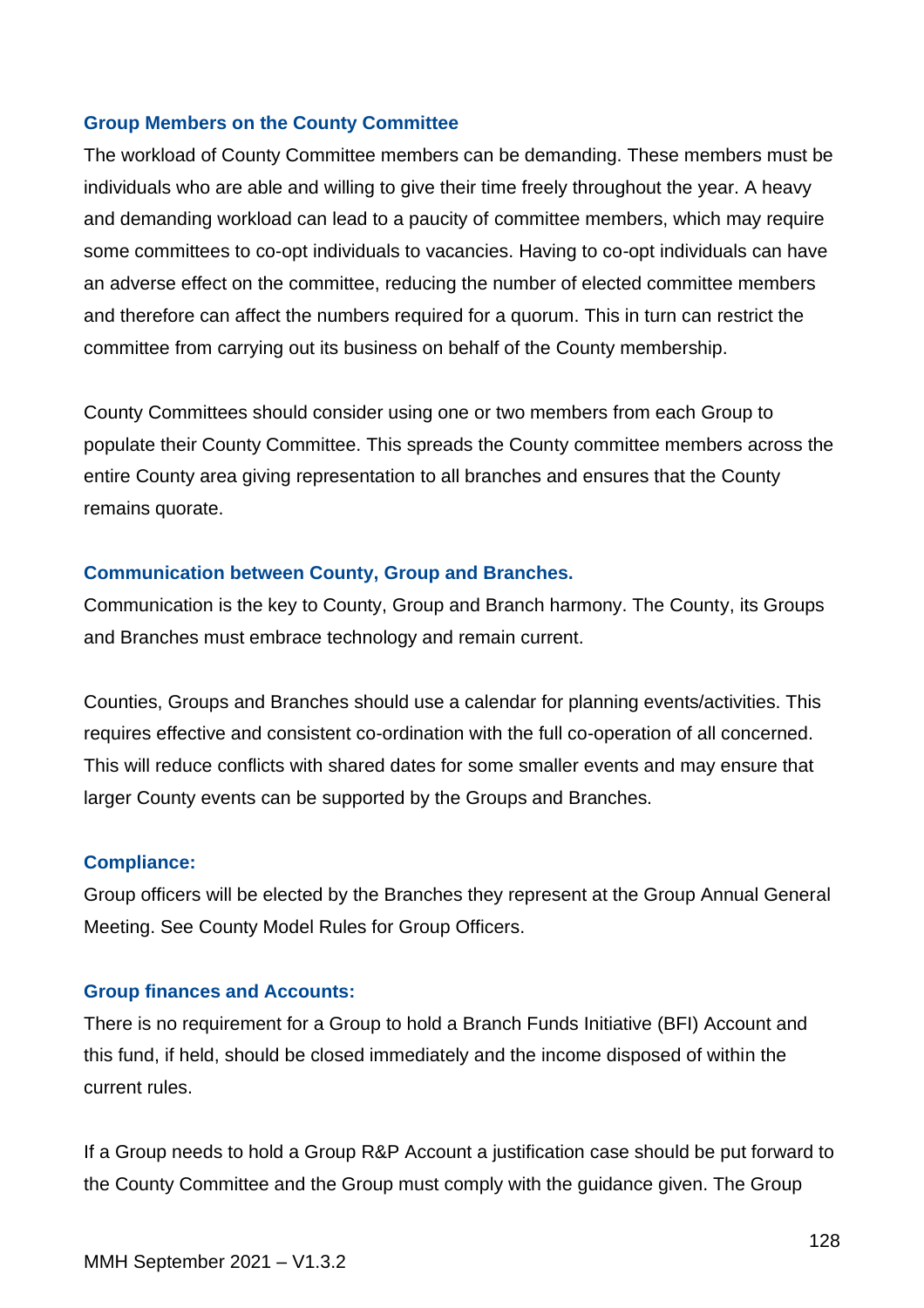R&P Account must not exceed £250, unless authorisation is given by the County Committee, and the Group must submit its account for audit annually within the given timeframes. A failure to comply may result in the County withdrawing its permission for the Group to hold an account and the account will be closed.

The principal expenditure will be on travel expenses of Committee members (those named on the Group MS1) and on administrative expenses incurred by the Group Secretary. It may also be necessary to provide for the hire of a hall for meetings (if branches within the Group are unable to provide premises). On this basis there is no need to build up a reserve for financial contingencies.

A Group Committee does not qualify for financial support from membership fees and there can be no official Legion source of funding for Groups. All Group funding must be raised from within the Group. Groups may raise subscriptions from their Branches and hold Group fundraising activities to provide funds to finance their activities. Branch subscriptions to the Group should be at a fixed rate per Branch to be decided at the Group Annual General Meeting (AGM) and made annually. The money obtained constitutes charitable funds and must be treated as such.

### **Formation of Groups:**

Each County Committee may divide its area into geographical divisions to be known as Groups (a number of Branches that the Committee thinks appropriate for administrative purposes). As communication is the main priority, Group task the Group structure should be based on the geographical proximity of Branches. Groups are to conduct their business using the same policies and procedures as those for Branches contained within the Membership Management Handbook (MMHB), with the following exceptions:

### **Groups can operate in one of two ways:**

*A Group of Branches operating with Group Officers*. They hold meetings with Branch Representatives at regular intervals. A Group Representative is appointed to represent the Group and its Branches at County Committee meetings where they are appointed to the County Committee.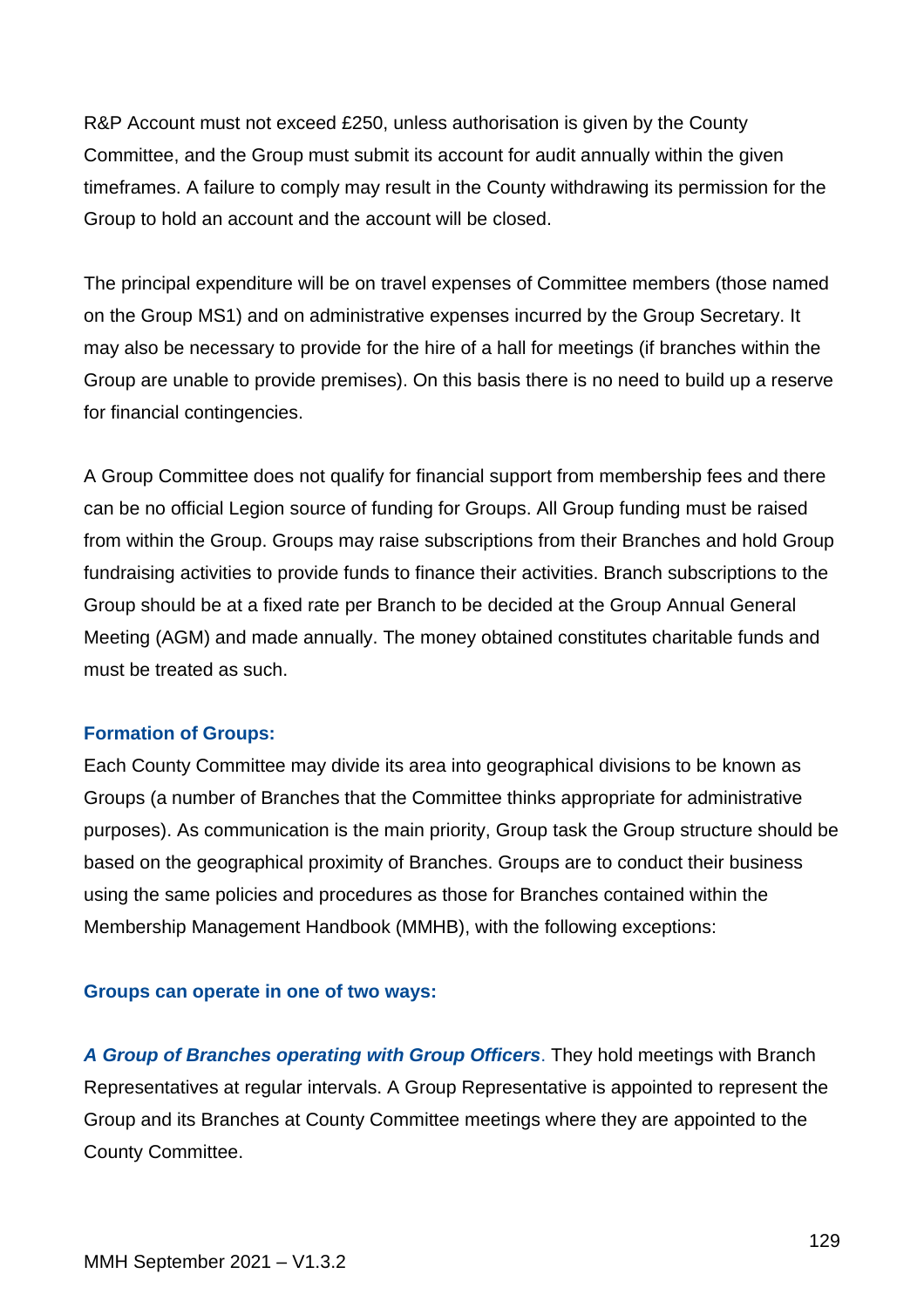*A Group of Branches operating without Group Officers.* They do not hold meetings. Each Branch is contacted as required by a County Committee member who is nominated by the County Committee to look after each Group of Branches.

If a County operates either Group system, every branch within the County must be allocated to a Group, without exception, the Group name should easily identify the Group and its area.

Groups operating with Group Officers are to submit a MS1 containing the contact details of the Chairman, Secretary and if applicable the Group Treasurer, Standard Bearer and Group Representative.

Each Branch within the Group may send a representative to Group Meetings to discuss and vote on issues and whilst any Branch member can attend Group Meetings only one representative from each Branch can vote.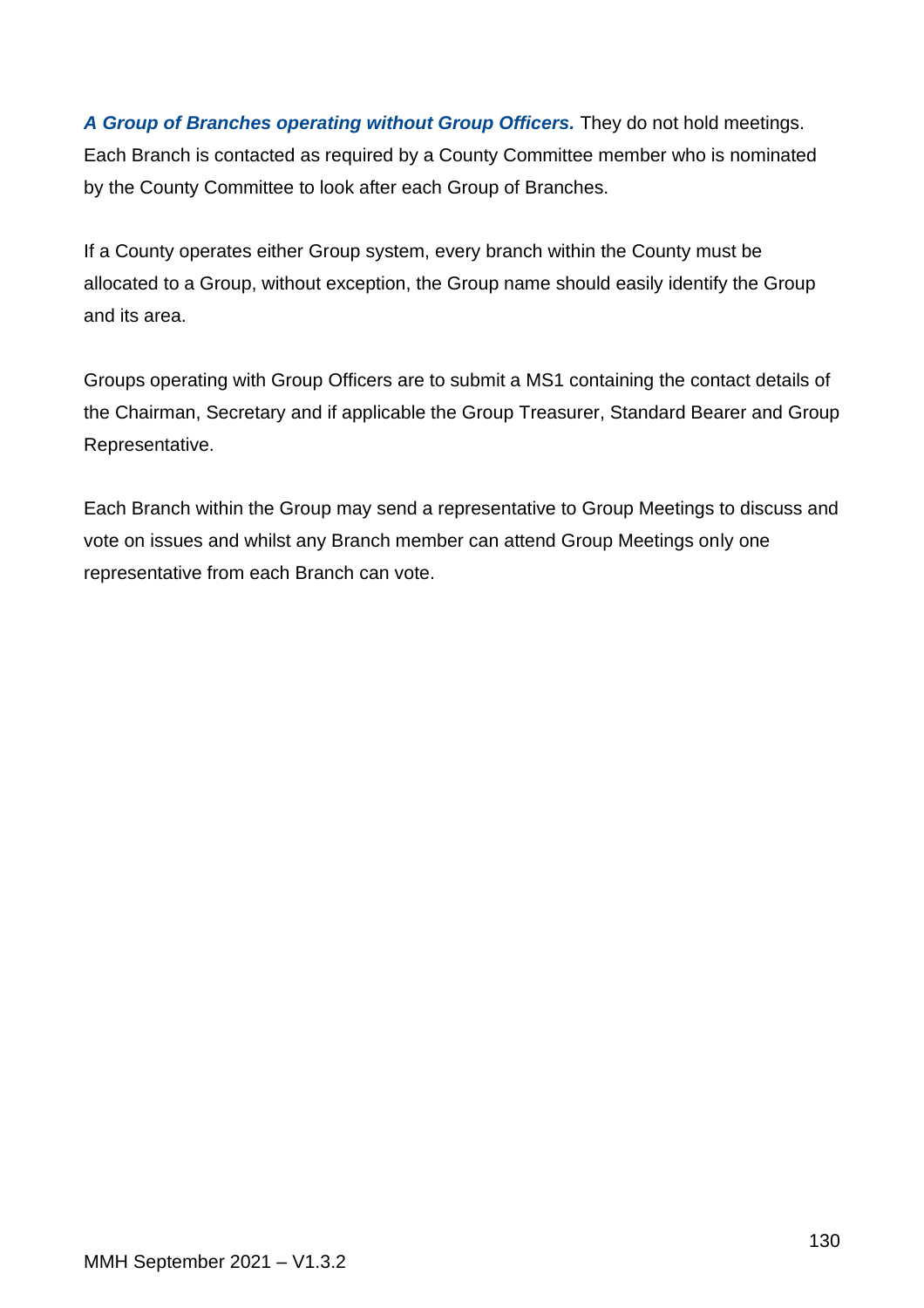### **Draft County Model Rules for Group Officers, Representatives and Members**

Each branch in the Group (List branches by Name) is entitled to send as many members as they wish to Group meetings.

Each Branch is to provide an official Branch Representative, authorised to take appropriate decisions, within the remit of the Group, on behalf of the Branch; otherwise the representative is to refer to their own Branch Committee all matters requiring consultation. The Branch Representative elected to the Group Committee is to provide information and reports required by the Group.

It is for each Branch to determine how their representative is provided (by election/voting, nomination by Branch committee) and to determine who is eligible to be nominated (Branch Officer, Branch Committee member or Branch member).

Only the nominated Branch Representatives are authorised to vote at Group meetings, irrespective of the number or standing of any other Branch member(s) present at the time. Only one voting member per branch is permitted. Normally a Branch Representative is brought onto the Group Committee at the Group AGM. It is recognised that Branches need continuity of representation and change may be necessary outside the normal routine. The Branch is to notify the Group Chairman when there is a change to the nominated representative.

There are to be 2 Group Officers, the Chairman, and the Secretary. If the Group is to hold a R&P Account then a Treasurer must be appointed. If the Group has a Standard then a Group Standard Bearer is required. The Group is entitled to appoint and send Group Representative(s) to the County Committee in accordance with the County direction in force at the time. The Group Representative(s) will be nominated and named at the Annual Meeting of County Conference and considered elected to the County Committee. Should it be necessary to change Group Representatives between the Annual Meetings of County Conference, the Group will inform the County Chair/MSO of the change. The new Group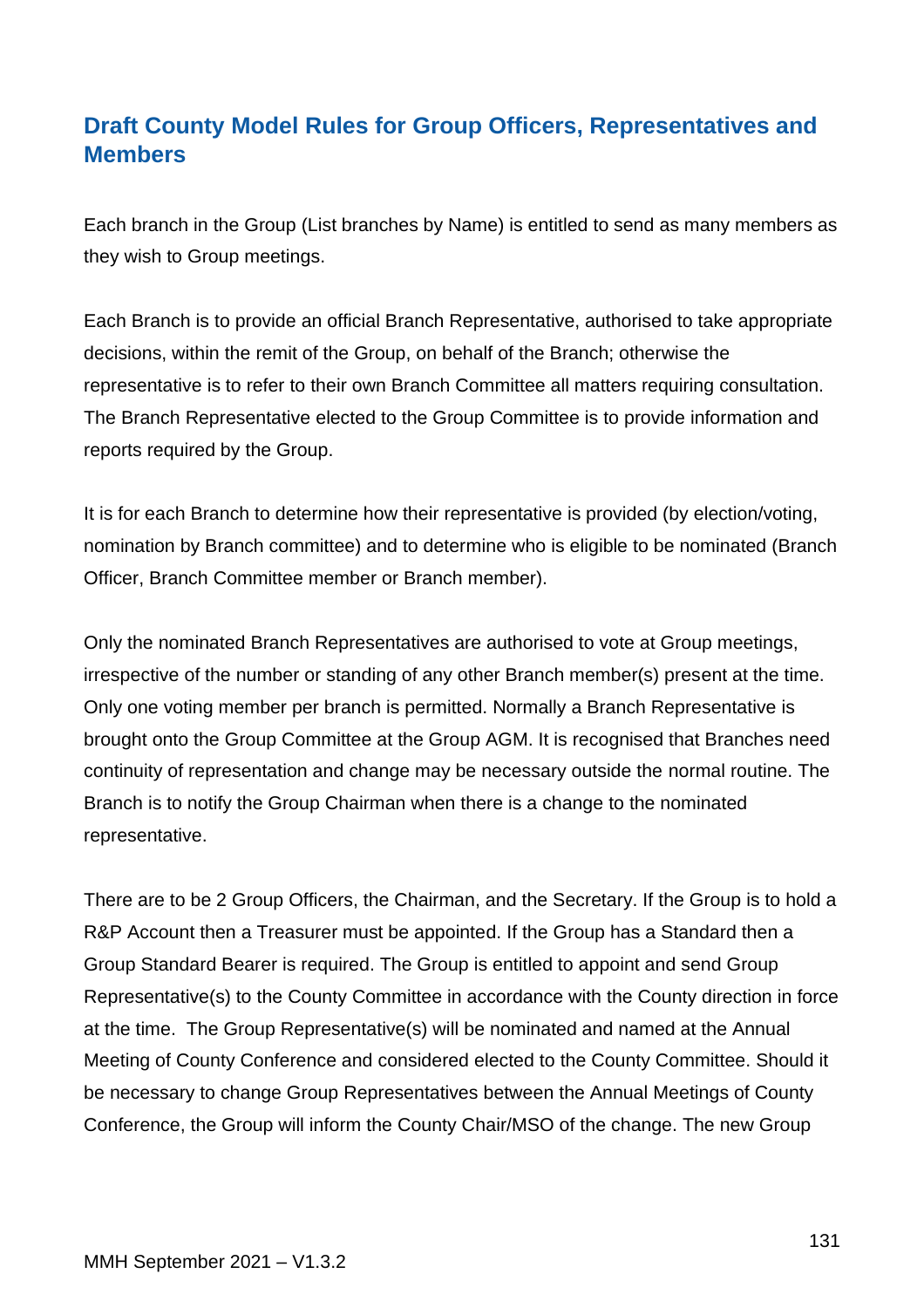Representative will be formally co-opted at the next available County Committee meeting and have voting rights from that point forward.

The Group Chairman is to run all Group meetings. The Group will elect its Group Representative to take their place on the County Committee. The Representative can be any branch member from within the Group. The Group Representative must be willing to take full part in County Committee business; to positively participate in discussion and activity; and to be a member of County sub committees as appointed. If the County rules in force at the time allow more than one Group representative, the additional Representative(s) is/are to be elected by the Group at its AGM. If a Group is permitted more than one Representative under the County rules in force at the time and cannot, or does not wish to, provide more than one Group representative to the County Committee then that Group will so inform the County Chairman/MSO prior to the Annual Meeting of County Conference. The Group Representative position released by a Group will be filled at the Annual Meeting of County Conference by electing, from the floor at the conference, an individual member who is formally proposed and seconded to the vacant position. Anyone so elected is not required to represent the Group whose position they fill. Once elected, the individual will hold the position for the period of election, after which the Group may choose to fill it themselves or continue to release the position.

If it is necessary for the Group Committee to vote on any proposal then this will follow the voting rules laid down within the Membership Management Handbook (MMHB). As there are no specific rules for Group voting, the Group will follow the rules for Branch voting as the Group is made up of elected Branch members.

The Group Representative(s) to the County Committee is/are to provide a written record of action or major information points to Branch Representatives of the Group following the County Committee meeting. This is to be concise, distributed as soon as possible after the meeting but not more than fourteen calendar days, and is not to be seen to replicate or replace the County's official record of the meeting. It is for Branch Representatives to distribute the notes within their Branches according to their Branch Committee requirements.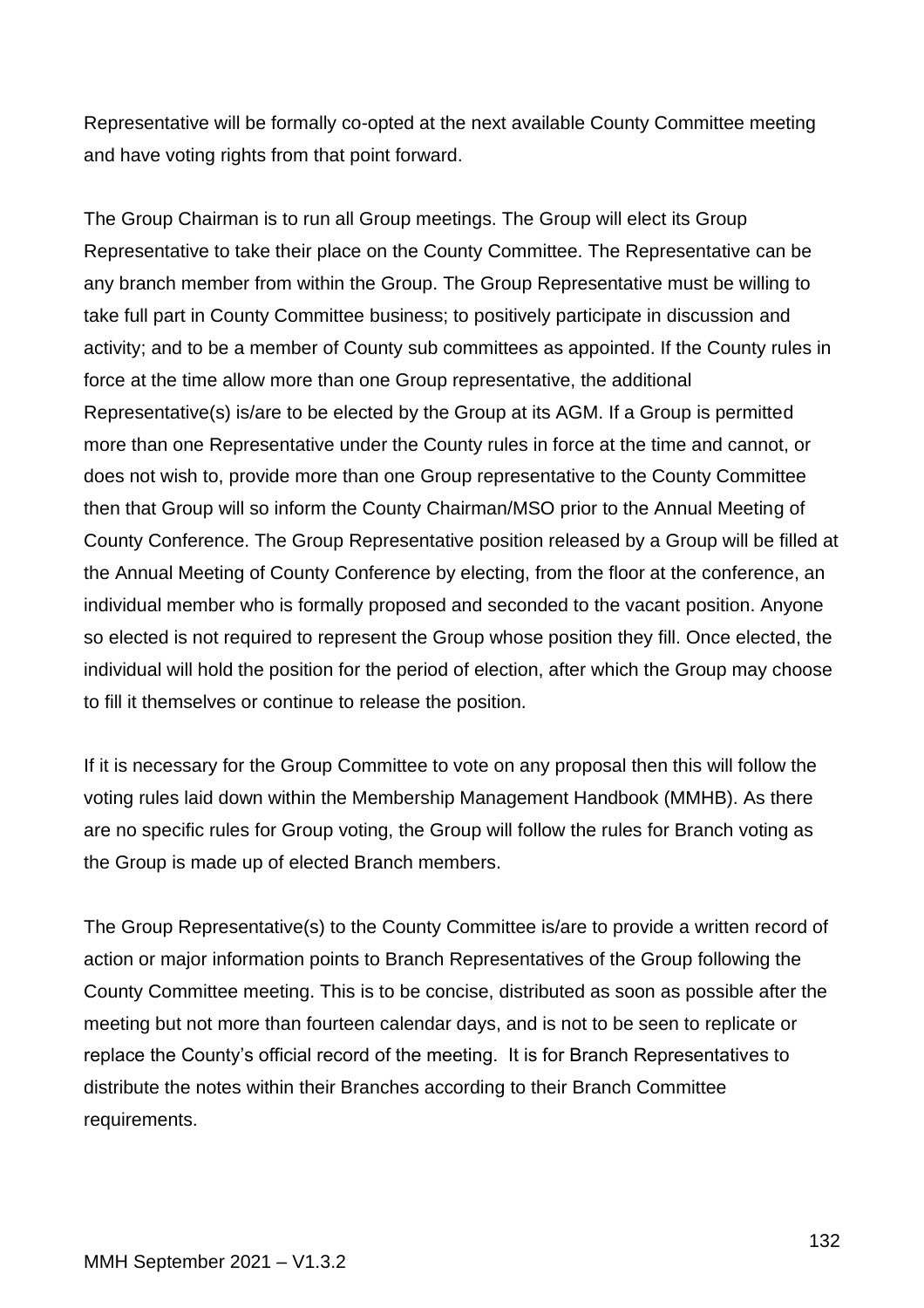The responsibilities of the Group Officers are to be found in the MMHB. There is no County requirement for a Group to have a Group President. The role of the Group is communication.

Management of Group Finances is covered in the MMHB. There is no requirement for a Group to hold a Branch Funds initiative (BFI) Account but some Groups may need to hold an R&P Account, to cover administration costs, which is limited to £250 and they will be required to submit an annual account for audit. The County Committee are responsible for authorising a Group to hold an R&P Account. The expenditure is limited to those items allowed under the current RBL regulations. Income can be raised in the form of Branch subscriptions. Groups should consider raising Branch subscriptions that enable the Group to conduct its business.

This should meet the requirements the MMHB by ensuring the Group raises it funds at a fixed rate and manages its business without generating any excessive funds. A Group may fundraise for a specific purpose and accept donations.

It is for Branches to correctly record their subscriptions to the Group in their financial records These are normally in the form of expenses only.

The Secretary is to record and distribute action points made at Group meetings.

Branches are to provide concise written notes on points that they wish raised at the next County Committee meeting to ensure accuracy of the Branches intent. The Group Representative(s) will then have all points to take forward to the next County meeting.

The Group Secretary is to issue an agenda no less than seven calendar days prior to a previously arranged Group meeting. Any Branch wishing to add an agenda point must do so through their elected representative to the Group Secretary prior to the issue of the agenda.

The Group meeting agenda will follow a set format, as will the Group AGM.

A quorum will consist of (group to insert number) Branch Representatives.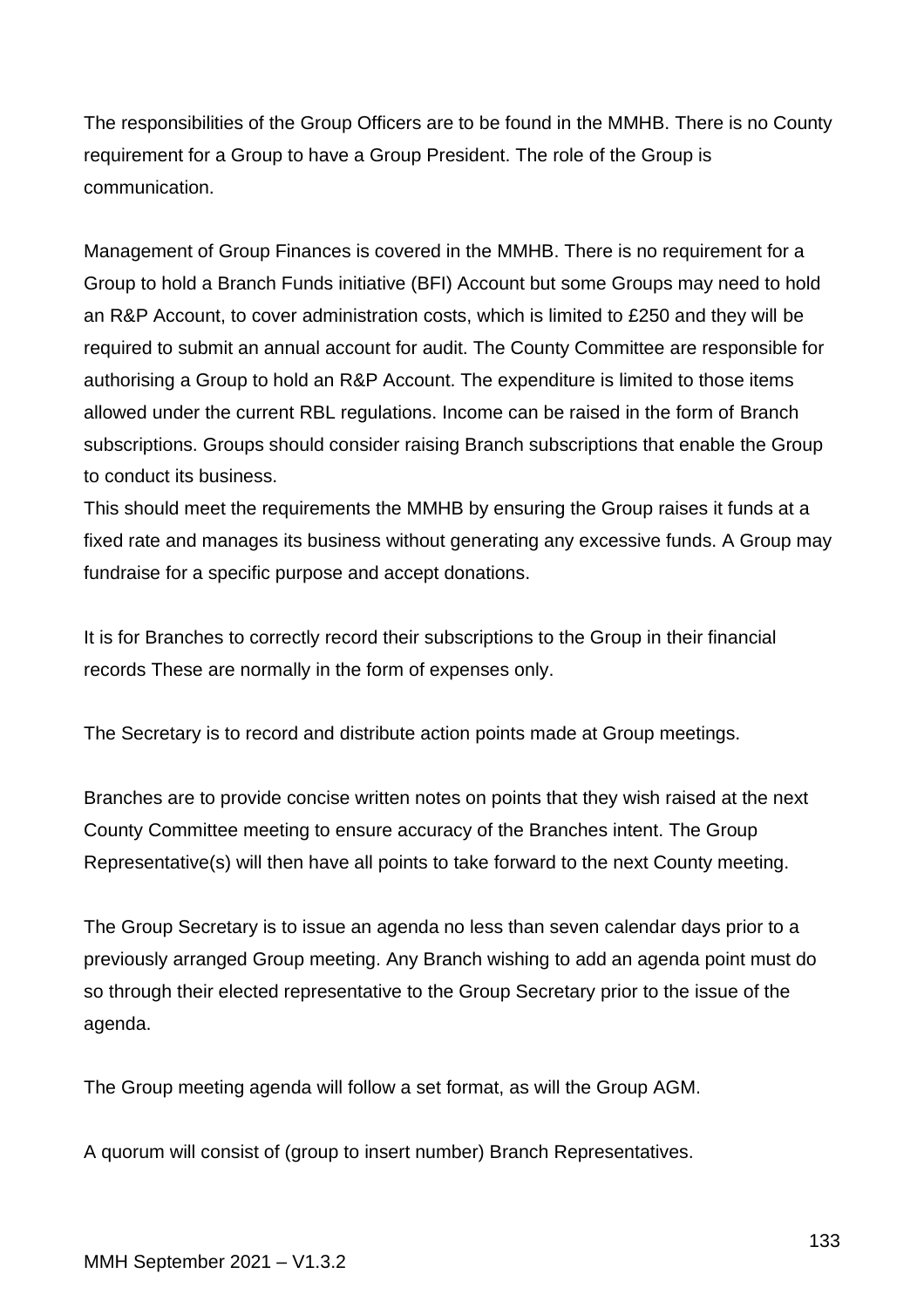Group Officers and Representatives shall be elected for a (two or three year appointment – Group is to decide, but a one year appointment is not recommended), which is to coincide with the County Committee calendar. For continuity, Group Officer and Representative appointments should be staggered so that the Chairman and Secretary and any other Group Representative to the County Committee do not change in the same year.

A voting system of a simple majority of those present and authorised to vote will be used.

Group Representatives may become full members of the County Committee at the Annual Meeting of County Conference if the County so decides.

The Group meets at the same intervals as the County Committee meeting (currently quarterly). The Group meets in advance of the County meeting in order that Branch Representatives can provide the Group with a report on activities over the past period, a forward plan of activities for the next twelve months (where known), and raise in writing any issues that Group needs to bring to County attention.

These rules can be changed at any Group meeting by a simple majority of those authorised to vote, provided that the proposed change is submitted in writing to the Secretary in good time for the Secretary to distribute the proposed changes one month (31 calendar days) prior to the next Group meeting. This is to ensure that each Branch has a chance to review the proposed changes at a regular Branch meeting prior to the next Group meeting. Guidance is to be sought from the County Committee to ensure that there are no breaches of County rules/regulations and the County Committee agree to the proposed changes.

Signed:

Chairman Secretary

Date: